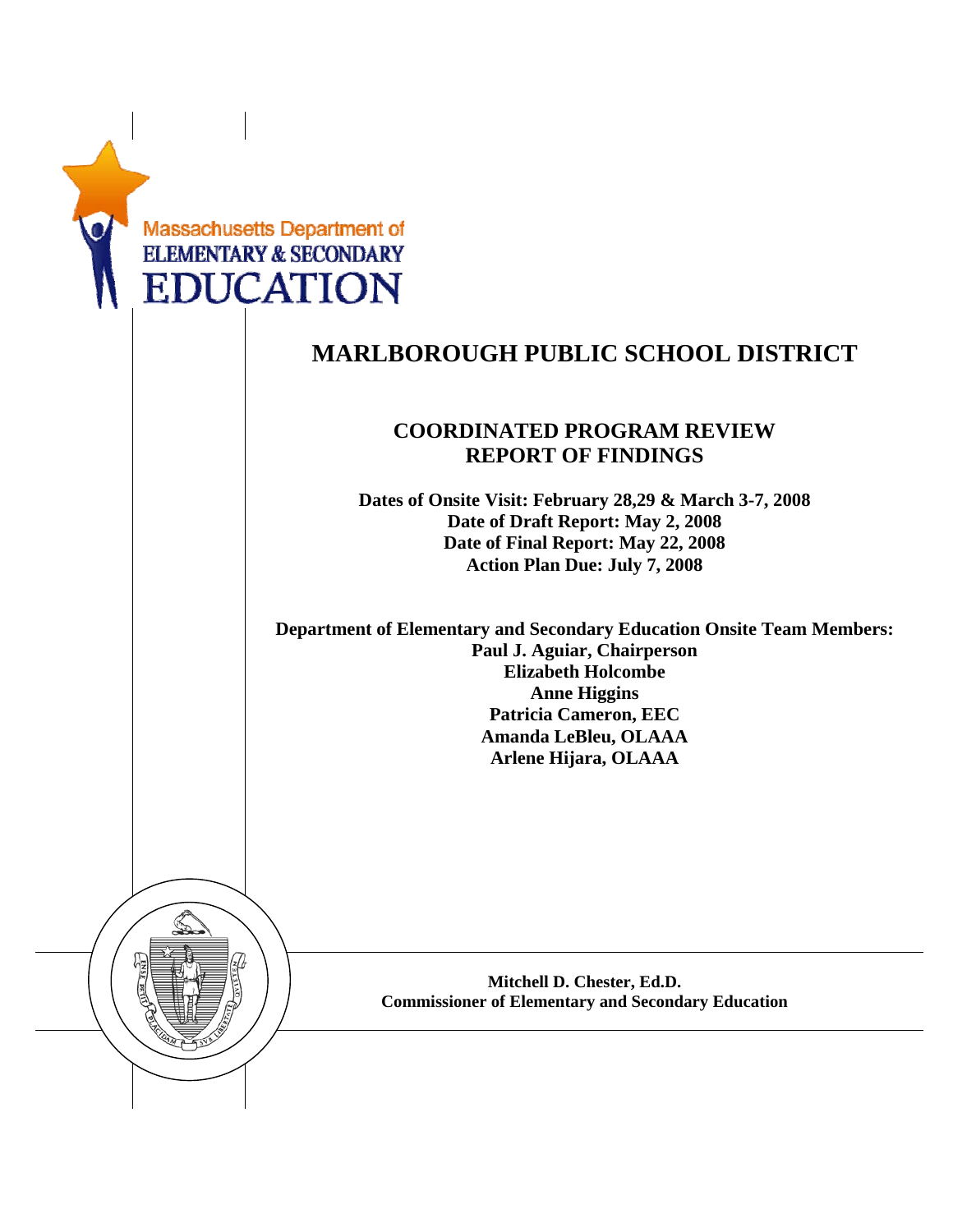# **MASSACHUSETTS DEPARTMENT OF ELEMENTARY AND SECONDARY EDUCATION COORDINATED PROGRAM REVIEW REPORT**

# **MARLBOROUGH PUBLIC SCHOOL DISTRICT**

| CIVIL RIGHTS AND OTHER RELATED GENERAL EDUCATION REQUIREMENTS 54 |
|------------------------------------------------------------------|
|                                                                  |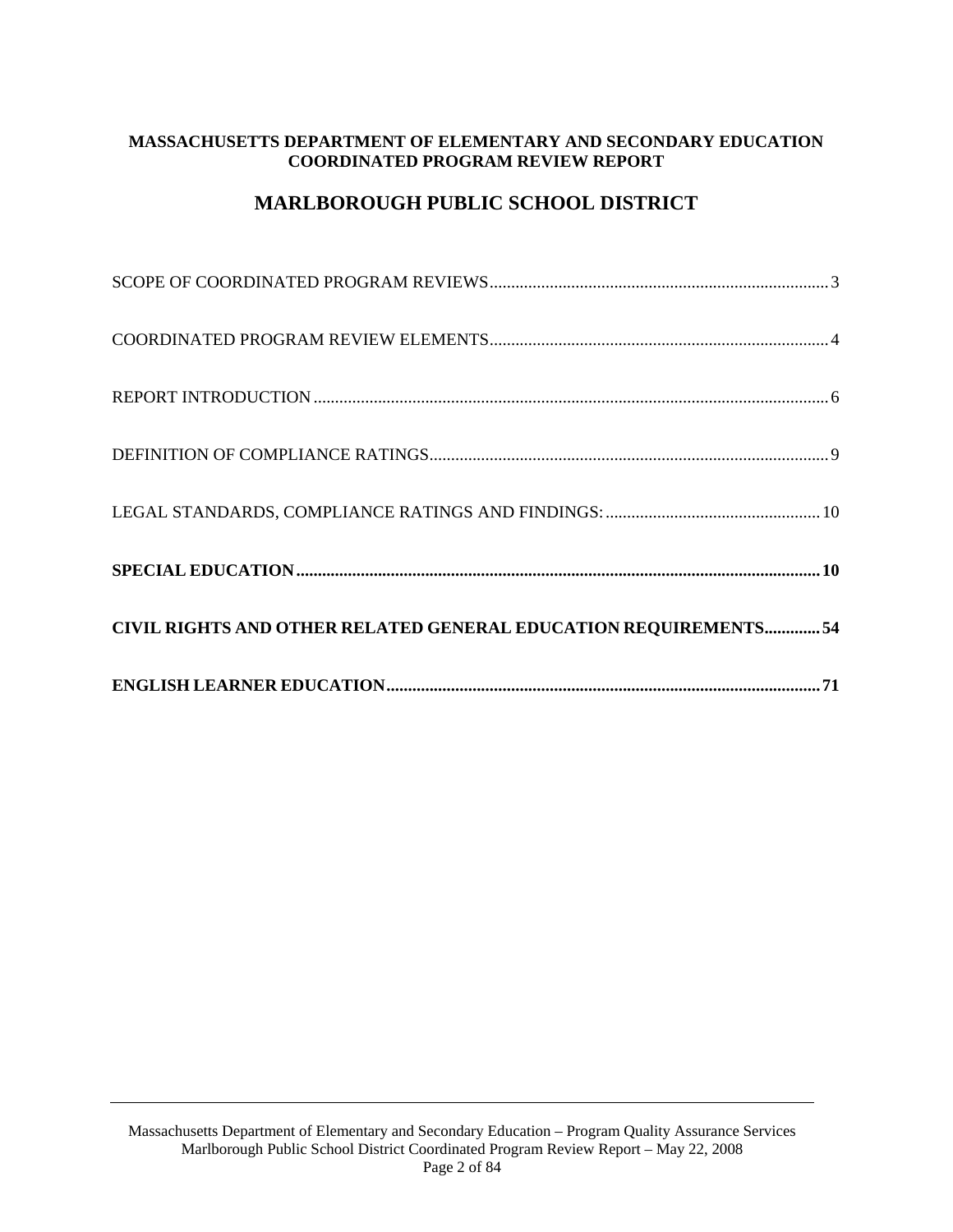## <span id="page-2-0"></span>**MASSACHUSETTS DEPARTMENT OF ELEMENTARY AND SECONDARY EDUCATION COORDINATED PROGRAM REVIEW REPORT**

# **MARLBOROUGH PUBLIC SCHOOL DISTRICT**

## **SCOPE OF COORDINATED PROGRAM REVIEWS**

As one part of its accountability system, the Department of Elementary and Secondary Education oversees local compliance with education requirements through the Coordinated Program Review (CPR). All reviews cover selected requirements in the following areas:

Special Education (SE)

• selected requirements from the federal Individuals with Disabilities Education Act (IDEA-2004), the federal regulations promulgated under that Act at 34 CFR Part 300, M.G.L. c. 71B (Chapter 766 of the Acts of 1972), and the Massachusetts Board of Elementary and Secondary Education's Special Education regulations (603 CMR 28.00), as amended effective July 1, 2005. Federal requirements selected for the 2007-2008 reviews include, among others, the requirements specified by the federal Office for Special Education Programs (OSEP) and the requirements revised by IDEA-2004 and described in the Department's Special Education Advisories.

Civil Rights Methods of Administration and Other General Education Requirements (CR)

- selected federal civil rights requirements under Title VI of the Civil Rights Act of 1964, the Equal Educational Opportunities Act of 1974, Title IX of the Education Amendments of 1972, Section 504 of the Rehabilitation Act of 1973, and Title II of the Americans with Disabilities Act of 1990, together with selected state requirements under M.G.L. c. 76, Section 5 (Chapter 622 of the Acts of 1971) and other Massachusetts General Laws.
- selected requirements from the Massachusetts Board of Elementary and Secondary Education's Physical Restraint regulations (603 CMR 46.00).
- selected requirements from the Massachusetts Board of Elementary and Secondary Education's Student Learning Time regulations (603 CMR 27.00).

English Learner Education (ELE) in Public Schools

• selected requirements from M.G.L. c. 71A, the state law that governs the provision of education to limited English proficient students, and 603 CMR 14.00, as well as the No Child Left Behind Act of 2001 and Title VI of the Civil Rights Act of 1964. During the 2007-2008 school year, all districts that enroll limited English proficient students will be reviewed using a combination of updated standards and a self-assessment instrument overseen by the Department's Office of Language Acquisition and Academic Achievement (OLAAA), including a request for information regarding ELE programs and staff qualifications.

Some reviews also cover selected requirements in:

Career/Vocational Technical Education (CVTE)

• career/vocational technical education programs under the federal Carl D. Perkins Vocational and Technical Education Act of 1998 and M.G.L. c. 74.

Districts providing Title I services participate in Title I program monitoring during the same year they are scheduled for a Coordinated Program Review. Details regarding the Title I program monitoring process are available at: [http://www.doe.mass.edu/titlei/monitoring.](http://www.doe.mass.edu/titlei/monitoring)

Massachusetts Department of Elementary and Secondary Education – Program Quality Assurance Services Marlborough Public School District Coordinated Program Review Report – May 22, 2008 Page 3 of 84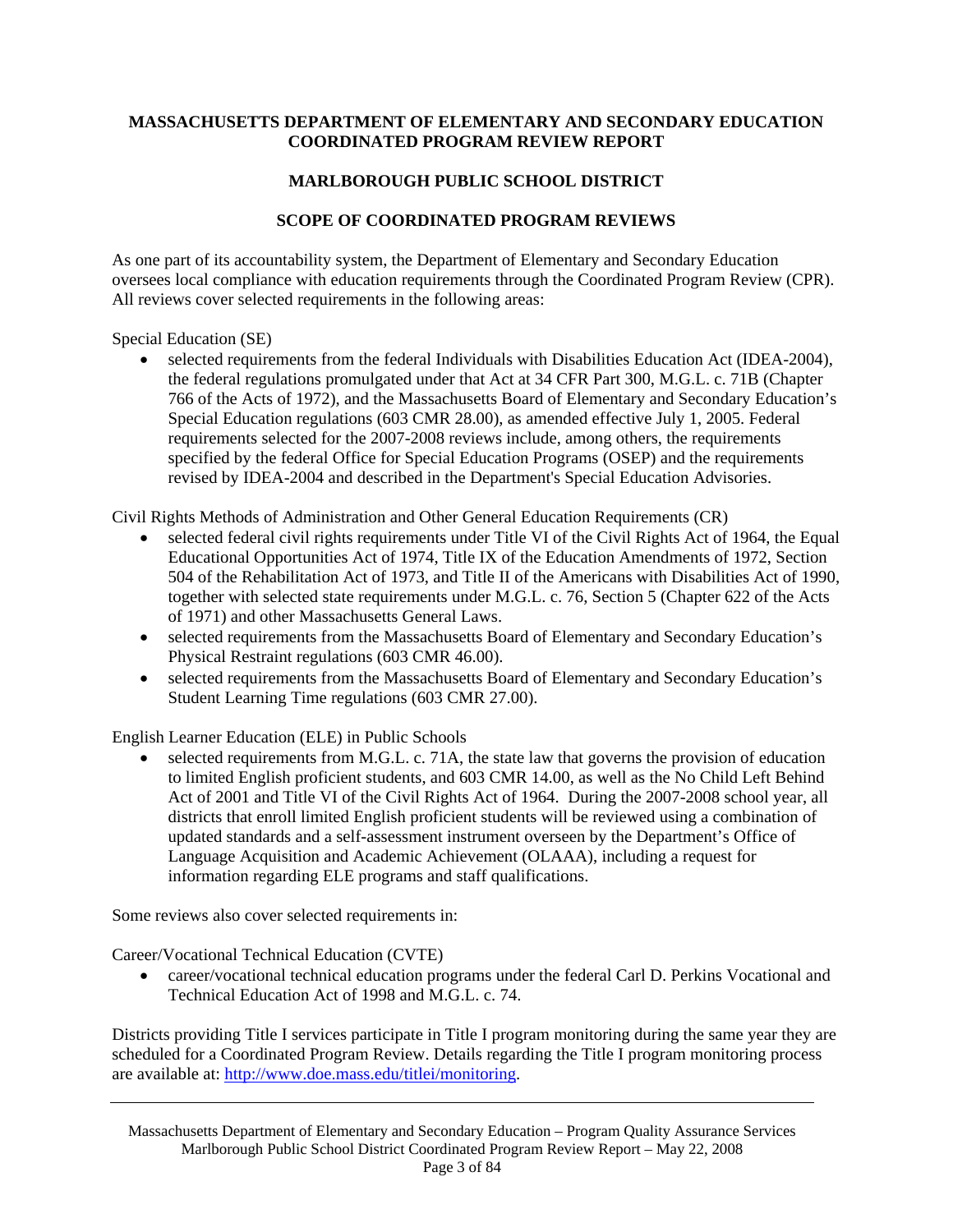## **COORDINATED PROGRAM REVIEW ELEMENTS**

- <span id="page-3-0"></span>**Team:** Depending upon the size of a school district and the number of programs to be reviewed, a team of two to eight Department staff members, together with any necessary outside consultants, conducts a Coordinated Program Review over two to ten days in a school district or charter school.
- **Timing:** Each school district and charter school in the Commonwealth is scheduled to receive a Coordinated Program Review every six years and a mid-cycle special education follow-up visit three years after the Coordinated Program Review; about seventy-five school districts and charter schools are scheduled for Coordinated Program Reviews in 2007-2008. The Department's 2007-2008 schedule of Coordinated Program Reviews is posted on the Department's web site at <<[http://www.doe.mass.edu/pqa/review/cpr/schedule.html>](http://www.doe.mass.edu/pqa/review/cpr/schedule.html)>. The statewide six-year Program Review cycle, including the Department's Mid-cycle follow-up monitoring schedule, is posted at <[<http://www.doe.mass.edu/pqa/review/cpr/6yrcycle.html](http://www.doe.mass.edu/pqa/review/cpr/6yrcycle.html)>>.
- **Criteria:** The Program Review criteria for each program encompass the requirements that have been selected for review. The requirements selected for review in all of the regulated programs are those that are most closely aligned with the goals of the Massachusetts Education Reform Act of 1993 to promote student achievement and high standards for all students.
- **Methods:** Methods used in reviewing programs include:
	- Review of documentation about the operation of the charter school or district's programs.
	- Interviews of administrative, instructional, and support staff across all grade levels.
	- Interviews of parent advisory council (PAC) representatives and other interviews as requested by other parents or members of the general public.
	- Review of student records for special education (and for student accommodation plans under Section 504), English learner education, and career/vocational technical education. The Department selects a representative sample of student records for the onsite team to review, using standard Department procedures, to determine whether procedural and programmatic requirements have been implemented.
	- Surveys of parents of students with disabilities and parents of English learners. Parents of students with disabilities whose files are selected for the record review, as well as the parents of an equal number of other students with disabilities, are sent a survey that solicits information regarding their experiences with the district's implementation of special education programs, related services, and procedural requirements; parents of English learners whose files are selected for the record review are sent a survey of their experiences with the district's implementation of the English learner education program and related procedural requirements.
	- Observation of classrooms and other facilities. The onsite team visits a sample of classrooms and other school facilities used in the delivery of programs and services to determine general levels of compliance with program requirements.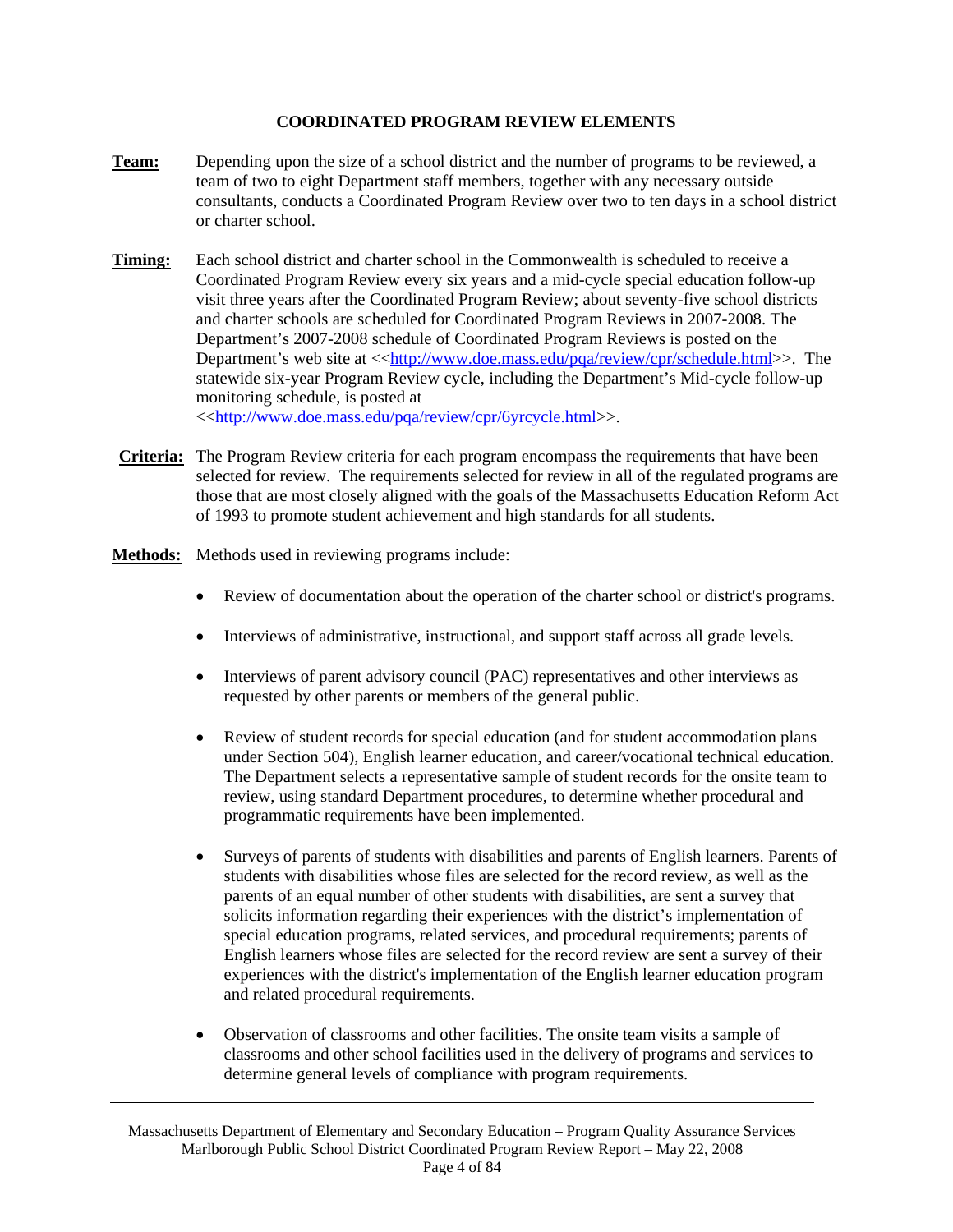*Note on collaborative programs and services.* Where the district is a member of a collaborative approved by the Department of Elementary and Secondary Education and is a site for programs or services operated by the collaborative, interviews, student record review, and observation of classrooms are conducted for the collaborative.

## **Report: Preparation:**

At the end of the onsite visit, the onsite team will hold an informal exit meeting to summarize its preliminary findings for the Superintendent or Charter School Leader and anyone else he or she chooses. Within approximately 45 business days of the onsite visit, the Onsite Chairperson will forward to the Superintendent or Charter School Leader (and Collaborative Director where applicable) a Draft Report containing specific findings from the Program Review. The district (and collaborative) will then have 10 business days to review the report for factual accuracy before the publication of a Final Report. The Final Report will be issued within approximately 60 business days of the conclusion of the onsite visit and posted on the Department's website at <[http://www.doe.mass.edu/pqa/review/cpr/reports/>](http://www.doe.mass.edu/pqa/review/cpr/reports/).

### **Content:**

*Ratings.* The onsite team gives a rating for each compliance criterion it reviews; those ratings are "Commendable," "Implemented" (meaning at least substantially implemented), "Implementation in Progress," "Partially Implemented," "Not Implemented" (meaning at least substantially not implemented), and "Not Applicable." "Implementation in Progress," used for criteria containing new legal requirements, means that the district has implemented any old requirements contained in the criterion and is training staff or beginning to implement the new requirements in such a way that the onsite team anticipates that the new requirements will be implemented by the end of the school year.

*Findings.* The onsite team includes a finding for each criterion that it rates "Commendable," "Partially Implemented," or "Not Implemented," explaining the basis for the rating. It may also include findings for other criteria.

**Response:** Where criteria are found "Partially Implemented" or "Not Implemented", the district or charter school must propose corrective action to bring those areas into compliance with the relevant statutes and regulations. This corrective action plan will be due to the Department within 30 business days after the issuance of the Final Report and is subject to the Department's review and approval.

> As the school or district is implementing the approved corrective action, Department staff will provide ongoing technical assistance. To assist in the implementation of corrective action related to the area of special education, schools and districts may apply for limited special education technical assistance funds. **School districts and charter schools must demonstrate effective resolution of noncompliance identified by the Department as soon as possible but in no case later than one year from the issuance of the Department's Final Program Review Report.**

The Department believes that the Coordinated Program Review is a positive experience and that the Final Report is helpful in planning for the continued improvement of programs and services in each school district, charter school, and educational collaborative.

Massachusetts Department of Elementary and Secondary Education – Program Quality Assurance Services Marlborough Public School District Coordinated Program Review Report – May 22, 2008 Page 5 of 84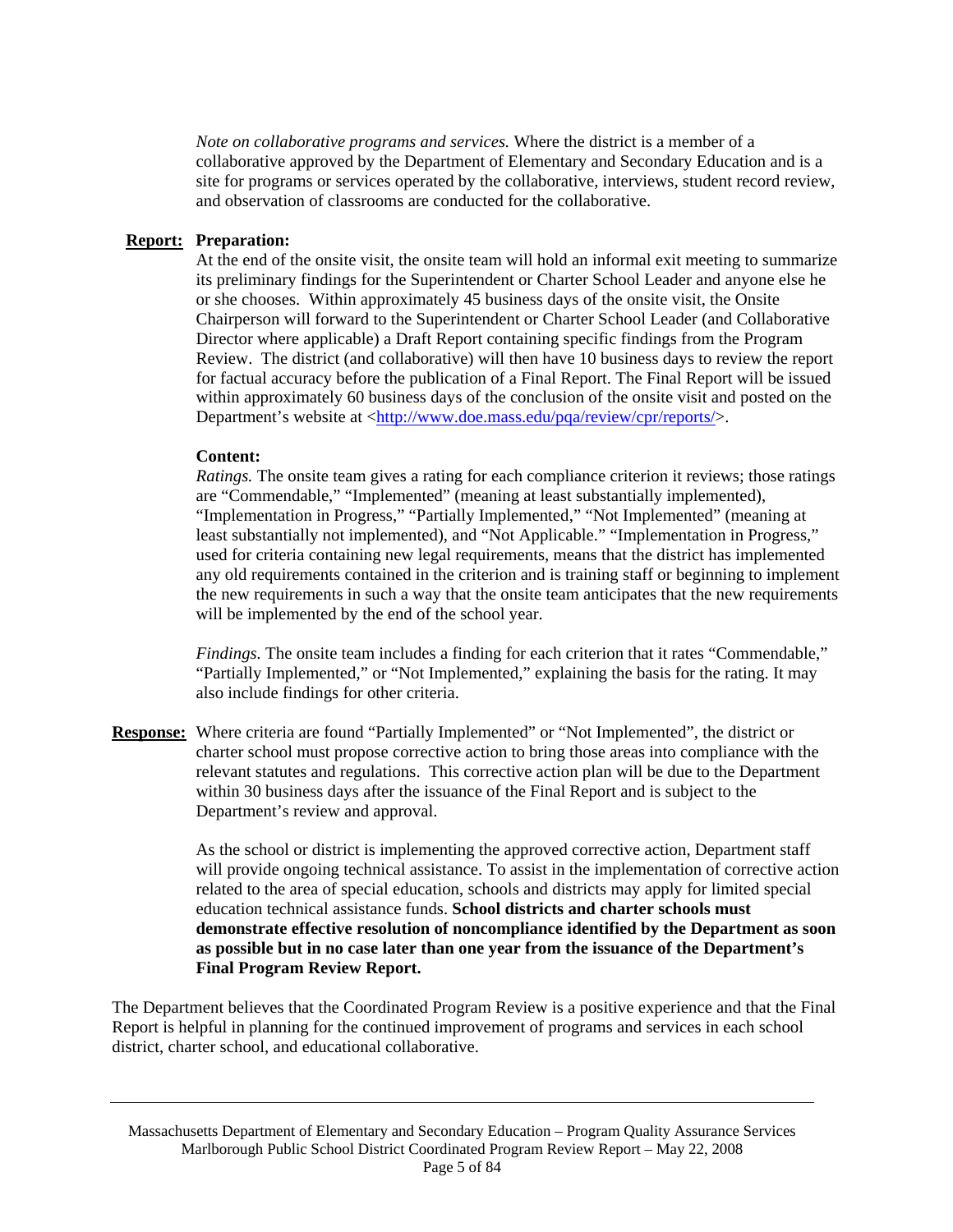# **REPORT INTRODUCTION**

<span id="page-5-0"></span>A six-member Massachusetts Department of Elementary and Secondary Education team visited the Marlborough Public School District during the week of March 3, 2008 to evaluate the implementation of selected criteria in the program areas of special education, civil rights and other related general education requirements, and English learner education. The team appreciated the opportunity to interview staff and parents, to observe classroom facilities and to review the programs underway in the district. The onsite team would like to commend the following areas that were brought to its attention and that it believes have a significant and positive impact on the delivery of educational services for students enrolled in the Marlborough Public School District. These areas are as follows:

*The district consistently uses its District Accommodation Plan and Building Accommodation Plans to strengthen regular education programs.* 

*The High School's Life Skills Extension program at the Hildreth Building offers best practice in its innovative approach to transition planning, school-to-work, and meaningful use of adaptive technology for students between the ages of 18-22.* 

*The district has a strong built-in infrastructure for its Applied Behavior Analysis program.* 

*The Early Childhood Center provides an integrated half days preschool program as well as adaptive preschool and ABA preschool programs with extended days.* 

*Some of the commendations noted above are repeated within the body of the Department's report under the appropriate compliance criteria.* 

The Department is submitting the following Coordinated Program Review Report containing findings made pursuant to this onsite visit. In preparing this report, the team reviewed extensive written documentation regarding the operation of the district's programs, together with information gathered by means of the following Department program review methods:

- Interviews of 12 administrative staff.
- Interviews of 62 teaching and support services staff across all levels.
- Interviews of four parent advisory council (PAC) representatives.
- Interviews as requested by persons from the general public.
- Student record reviews: A sample of 37 Special Education, three not eligible for Special Education, 17 ELE, three former ELE and two 504 student records were selected by the Department. Student records were first examined by local staff, whose findings were then verified by the onsite team using standard Department of Elementary and Secondary Education student record review procedures to make determinations regarding the implementation of procedural and programmatic requirements.
- Surveys of parents of students with disabilities: 59 parents of students with disabilities were sent surveys that solicited information about their experiences with the district's implementation of special education programs, related services and procedural requirements. 12 of these parent surveys were returned to the Department of Elementary and Secondary Education for review.
- Surveys of parents of ELE students: 17 parents of ELE students were sent surveys that solicited information about their experiences with the district's implementation of English learner education programs, services, and procedural requirements. Four of these parent surveys were returned to the Department of Elementary and Secondary Education for review.

Massachusetts Department of Elementary and Secondary Education – Program Quality Assurance Services Marlborough Public School District Coordinated Program Review Report – May 22, 2008 Page 6 of 84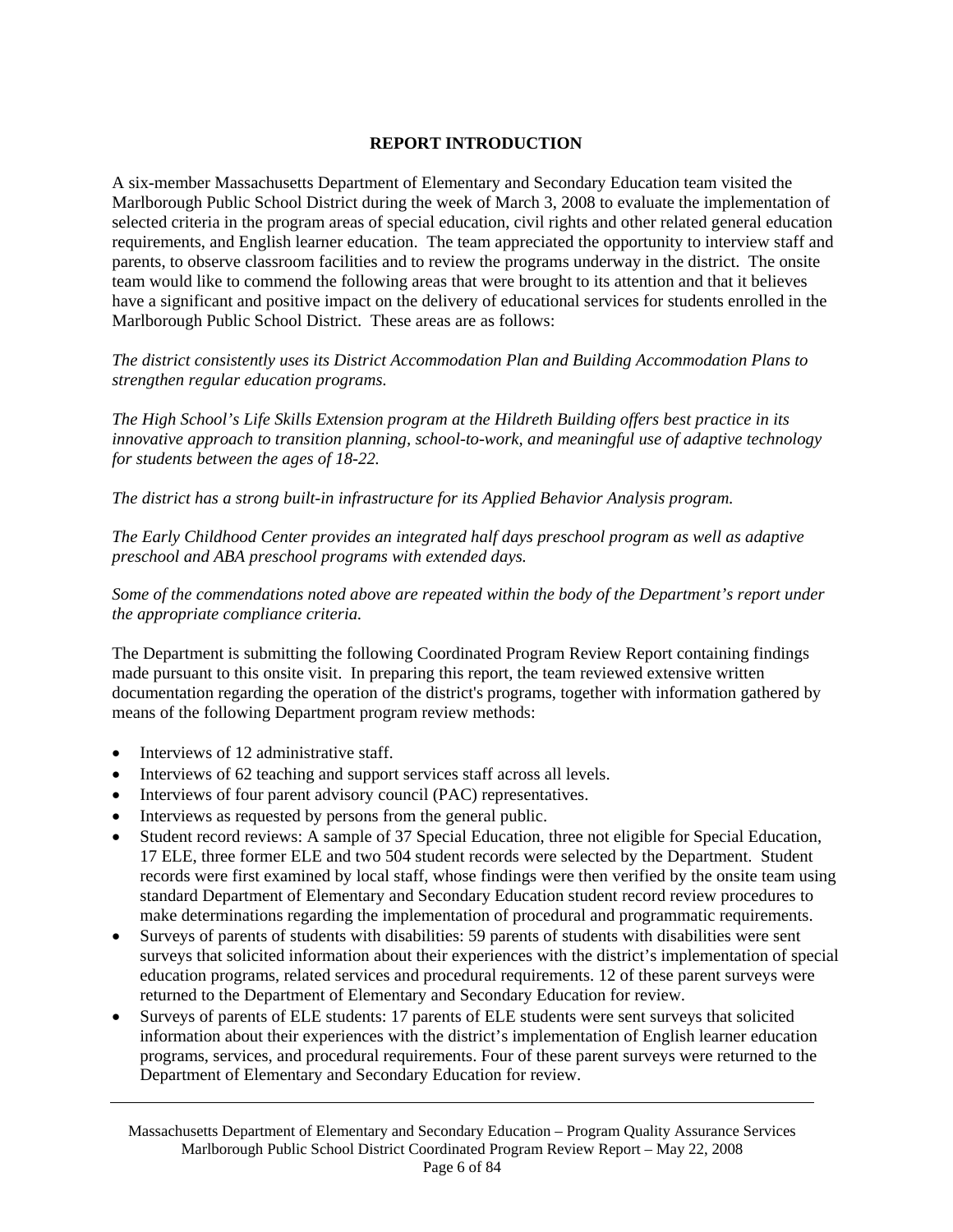• Observation of classrooms and other facilities. Eight buildings and 23 instructional classrooms and other school facilities used in the delivery of programs and services were visited to determine general levels of compliance with program requirements.

The report includes findings in the program areas reviewed organized under nine components. These components are:

> **Component I: Assessment of Students Component II: Student Identification and Program Placement Component III: Parent and Community Involvement Component IV: Curriculum and Instruction Component V: Student Support Services Component VI: Faculty, Staff and Administration Component VII: School Facilities Component VIII: Program Evaluation Component IX: Recordkeeping and Fund Use**

The findings in each program area explain the "ratings," determinations by the team about the implementation status of the criteria reviewed. The ratings indicate those criteria that were found by the team to be substantially "Implemented" or implemented in a "Commendable" manner. (Refer to the "Definition of Compliance Ratings" section of the report.) Where criteria were found to be either "Partially Implemented" or "Not Implemented," the district or charter school must propose to the Department corrective actions to bring those areas into compliance with the controlling statute or regulation. In some instances the team may have rated a requirement as "Implemented" or "Implementation in Progress" but made a specific comment on the district's implementation methods that also requires response from the district or charter school.

Districts are expected to incorporate the corrective action into their district and school improvement plans, including their professional development plans.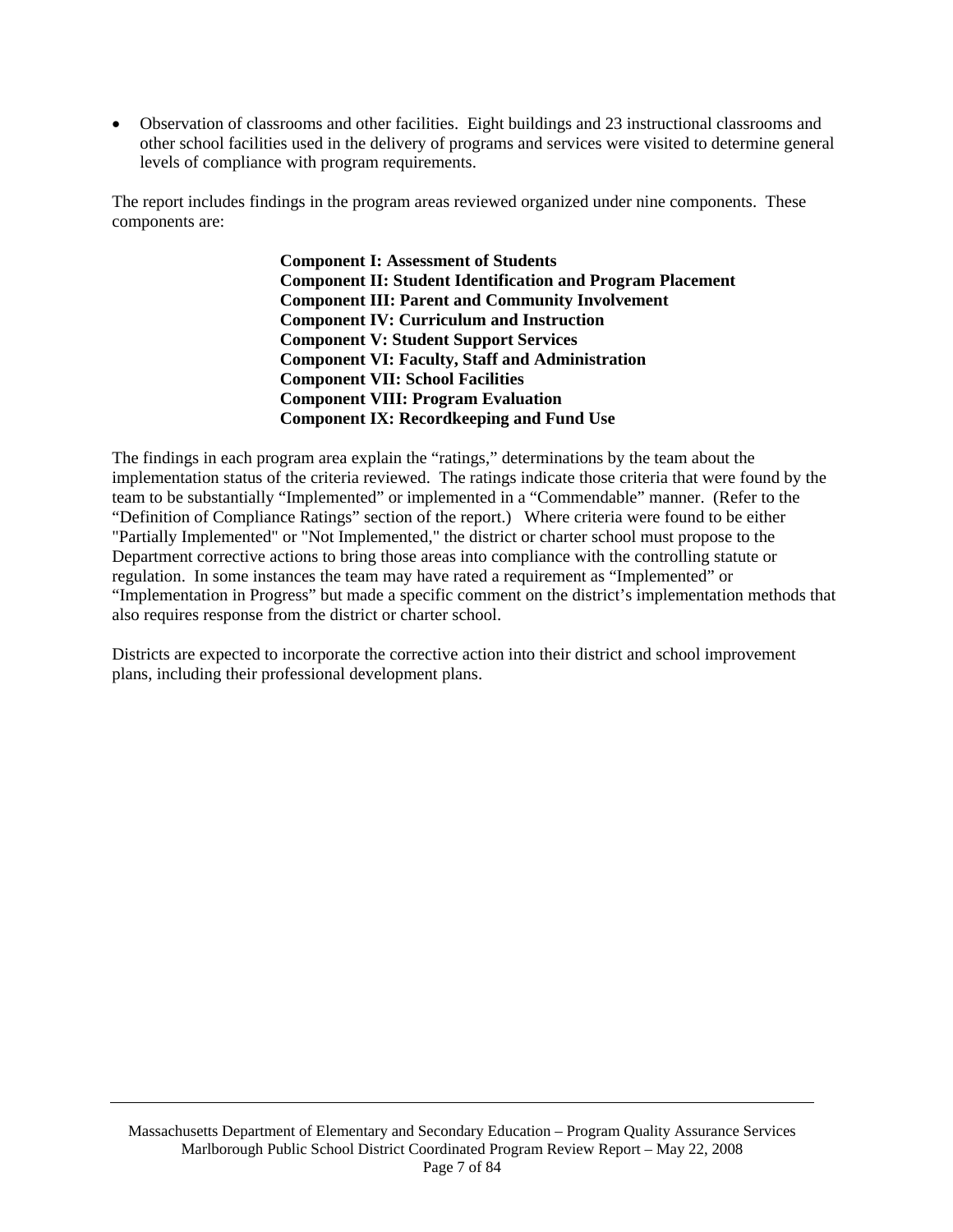## **MARLBOROUGH PUBLIC SCHOOL DISTRICT**

#### **SUMMARY OF COMPLIANCE CRITERIA INCLUDED IN THIS REPORT RECEIVING A COMMENDABLE RATING FROM THE DEPARTMENT OF ELEMENTARY AND SECONDARY EDUCATION**

| <b>Special Education</b> | <b>Civil Rights and</b><br><b>Other General</b><br><b>Education</b><br><b>Requirements</b> | <b>English</b><br><b>Learner</b><br><b>Education</b> |
|--------------------------|--------------------------------------------------------------------------------------------|------------------------------------------------------|
| SE 34                    |                                                                                            |                                                      |

### **SUMMARY OF COMPLIANCE CRITERIA INCLUDED IN THIS REPORT REQUIRING CORRECTIVE ACTION**

| <b>PROGRAM AREA</b>           | <b>PARTIALLY</b><br><b>IMPLEMENTED</b> | <b>NOT IMPLEMENTED</b> | <b>OTHER CRITERIA</b><br><b>REQUIRING</b><br><b>RESPONSE</b> |
|-------------------------------|----------------------------------------|------------------------|--------------------------------------------------------------|
| <b>Special Education</b>      | SE 1, SE2, SE6, SE8, SE9,              |                        |                                                              |
|                               | SE13, SE14, SE17, SE18A,               |                        |                                                              |
|                               | SE18B, SE22, SE24, SE25,               |                        |                                                              |
|                               | SE27, SE29, SE40, SE41,                |                        |                                                              |
|                               | SE46, SE47, SE48, SE55                 |                        |                                                              |
| <b>Civil Rights and Other</b> | CR3, CR7A, CR9, CR10A,                 |                        |                                                              |
| <b>General Education</b>      | CR13, CR16, CR17A                      |                        |                                                              |
| <b>Requirements</b>           |                                        |                        |                                                              |
| <b>English Learner</b>        | ELE1, ELE3, ELE5, ELE6,                |                        |                                                              |
| <b>Education</b>              | ELE9, ELE10, ELE12,                    |                        |                                                              |
|                               | ELE13, ELE14, ELE15,                   |                        |                                                              |
|                               | ELE16, ELE18                           |                        |                                                              |

#### **NOTE THAT ALL OTHER CRITERIA REVIEWED BY THE DEPARTMENT THAT ARE NOT MENTIONED ABOVE HAVE RECEIVED AN "IMPLEMENTED" OR "NOT APPLICABLE" RATING.**

Massachusetts Department of Elementary and Secondary Education – Program Quality Assurance Services Marlborough Public School District Coordinated Program Review Report – May 22, 2008 Page 8 of 84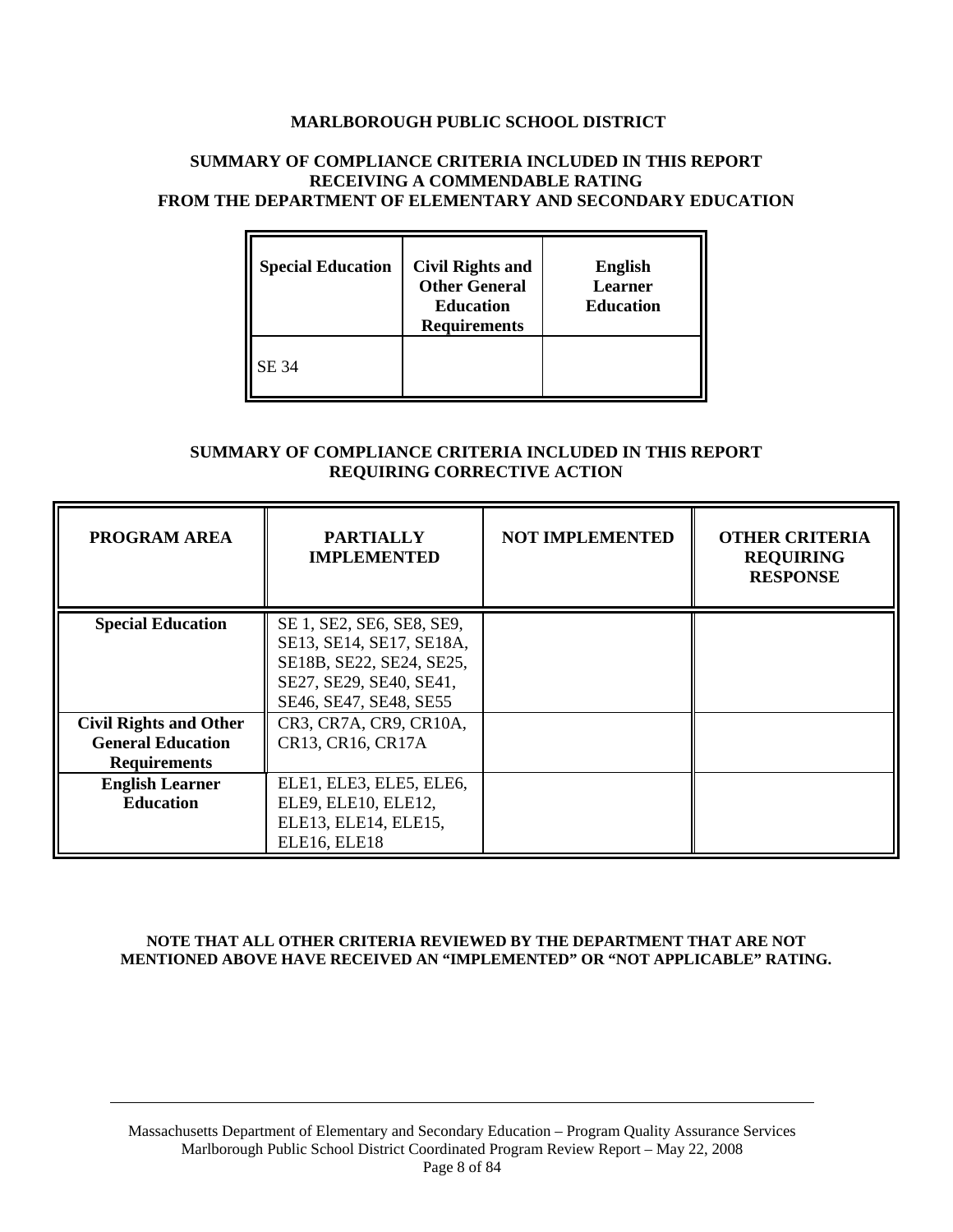### **DEFINITION OF COMPLIANCE RATINGS**

<span id="page-8-0"></span>

| Commendable                       | Any requirement or aspect of a requirement<br>implemented in an exemplary manner significantly<br>beyond the requirements of law or regulation.                                                                                                                                                                                                                                                                                                                                                                                  |
|-----------------------------------|----------------------------------------------------------------------------------------------------------------------------------------------------------------------------------------------------------------------------------------------------------------------------------------------------------------------------------------------------------------------------------------------------------------------------------------------------------------------------------------------------------------------------------|
| <b>Implemented</b>                | The requirement is substantially met in all important<br>aspects.                                                                                                                                                                                                                                                                                                                                                                                                                                                                |
| <b>Implementation in Progress</b> | The requirement includes one or more new federal<br>special education requirements that became effective<br>with the federal regulations on October 13, 2006. The<br>district or charter school has implemented any previous<br>requirements included in the criterion and is currently<br>engaged in staff training and/or is beginning<br>implementation practices for new requirements which<br>the Department's onsite team anticipates will result in<br>substantial compliance by the end of the 2007-2008<br>school year. |
| <b>Partially Implemented</b>      | The requirement, in one or several important aspects, is<br>not entirely met.                                                                                                                                                                                                                                                                                                                                                                                                                                                    |
| <b>Not Implemented</b>            | The requirement is totally or substantially not met.                                                                                                                                                                                                                                                                                                                                                                                                                                                                             |
| <b>Not Applicable</b>             | The requirement does not apply to the school district or<br>charter school.                                                                                                                                                                                                                                                                                                                                                                                                                                                      |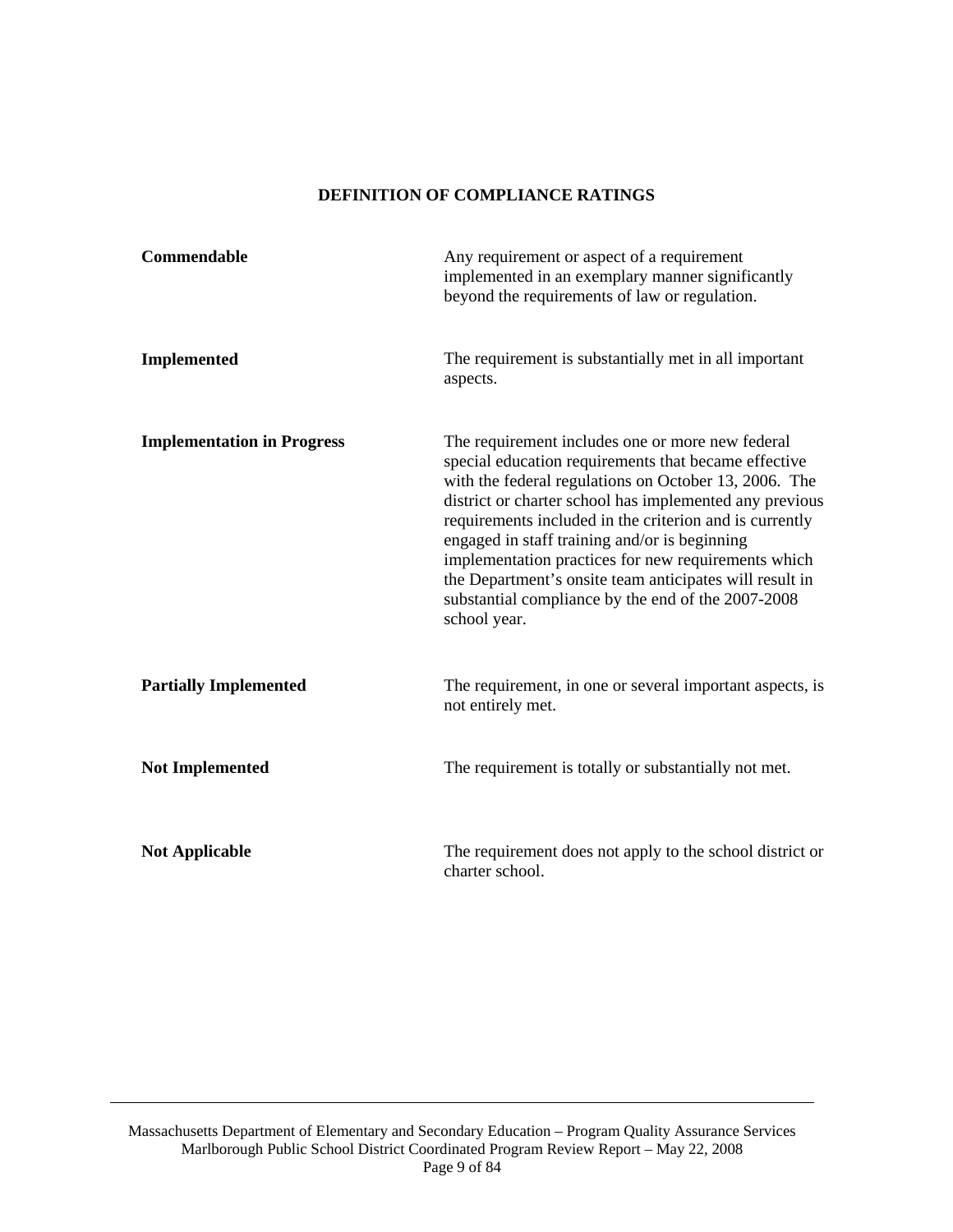# <span id="page-9-0"></span>**SPECIAL EDUCATION**

# **LEGAL STANDARDS, COMPLIANCE RATINGS AND FINDINGS**

Massachusetts Department of Elementary and Secondary Education – Program Quality Assurance Services Marlborough Public School District Coordinated Program Review Report – May 22, 2008 Page 10 of 84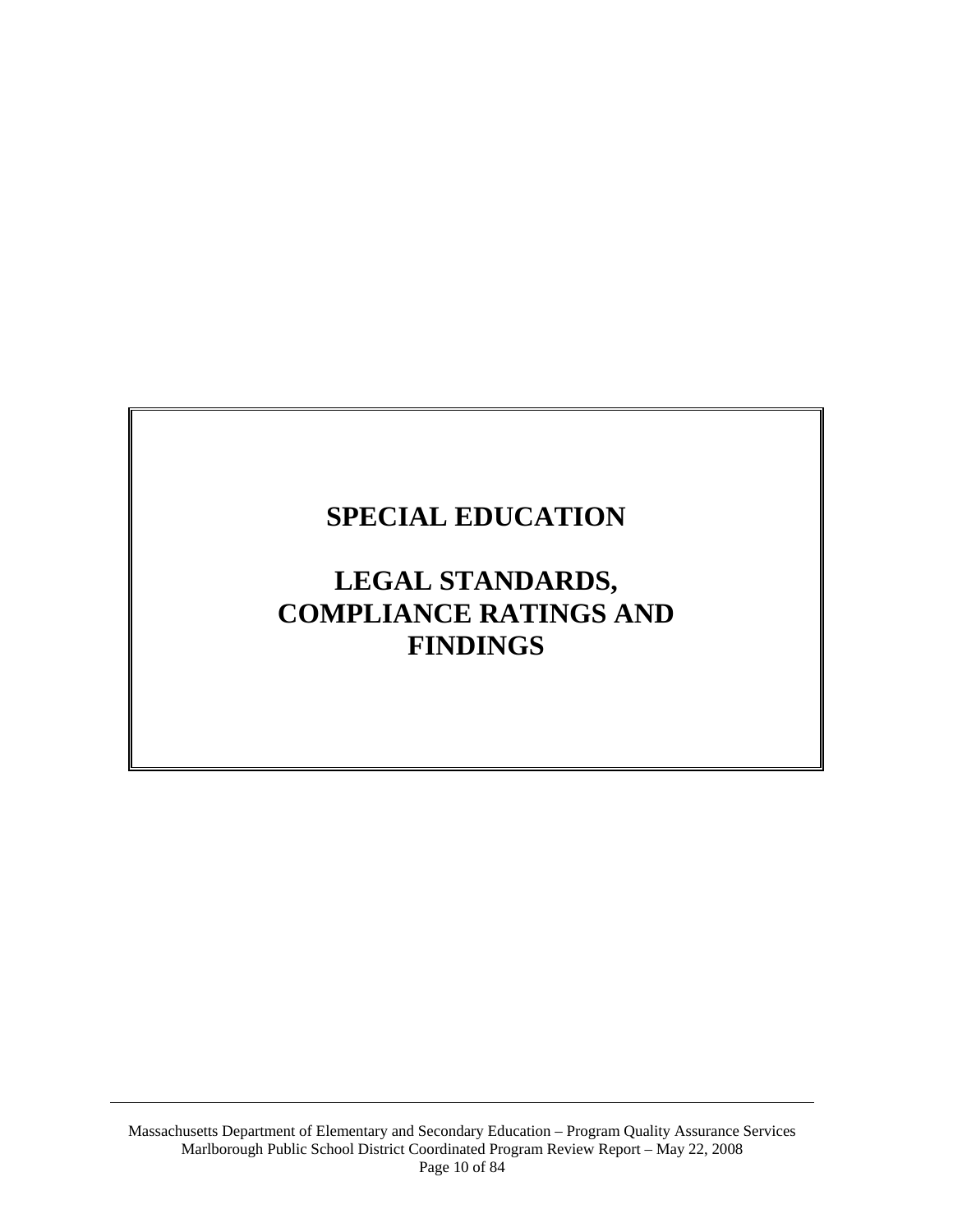| <b>CRITERION</b><br><b>NUMBER</b> | <b>SPECIAL EDUCATION</b><br><b>I. ASSESSMENT OF STUDENTS</b> |                                                                                                                                                                                         |  |
|-----------------------------------|--------------------------------------------------------------|-----------------------------------------------------------------------------------------------------------------------------------------------------------------------------------------|--|
|                                   | <b>Legal Standard</b>                                        |                                                                                                                                                                                         |  |
| SE <sub>1</sub>                   | for evaluation                                               | Assessments are appropriately selected and interpreted for students referred                                                                                                            |  |
|                                   | 1.                                                           | Tests and other evaluation materials are:                                                                                                                                               |  |
|                                   | a.                                                           | validated                                                                                                                                                                               |  |
|                                   | $\mathbf b$ .                                                | administered and interpreted by trained individuals                                                                                                                                     |  |
|                                   | c.                                                           | tailored to assess specific areas of educational need and                                                                                                                               |  |
|                                   |                                                              | related developmental needs                                                                                                                                                             |  |
|                                   | d.                                                           | selected and administered to reflect aptitude and                                                                                                                                       |  |
|                                   |                                                              | achievement levels and related developmental needs                                                                                                                                      |  |
|                                   | e.                                                           | as free as possible from cultural and linguistic bias                                                                                                                                   |  |
|                                   | f.                                                           | provided and administered in the language and form most                                                                                                                                 |  |
|                                   |                                                              | likely to yield accurate information on what the student                                                                                                                                |  |
|                                   |                                                              | knows and can do academically, developmentally, and                                                                                                                                     |  |
|                                   |                                                              | functionally                                                                                                                                                                            |  |
|                                   | g.                                                           | not the sole criterion for determining an appropriate                                                                                                                                   |  |
|                                   |                                                              | educational program                                                                                                                                                                     |  |
|                                   | h.                                                           | not only those designed to provide a single general                                                                                                                                     |  |
|                                   |                                                              | intelligence quotient                                                                                                                                                                   |  |
|                                   | i.                                                           | are selected and administered to ensure that when a test is                                                                                                                             |  |
|                                   |                                                              | administered to a student with impaired sensory, manual, or<br>speaking skills, the test results accurately reflect the<br>student's aptitude or achievement level or the other factors |  |
|                                   |                                                              | the test purports to measure                                                                                                                                                            |  |
|                                   | j.                                                           | technically sound instruments that may assess the relative<br>contribution of cognitive and behavioral factors, in addition<br>to physical or developmental factors                     |  |
|                                   | 2.                                                           | In interpreting evaluation data and making decisions, the district:                                                                                                                     |  |
|                                   | a.                                                           | uses information from a variety of sources to gather relevant<br>functional and developmental information, including<br>information provided by the parent                              |  |
|                                   | b.                                                           | ensures that information obtained from these sources is<br>considered                                                                                                                   |  |
|                                   | $\mathbf{c}$ .                                               | ensures that the placement decision conforms with                                                                                                                                       |  |
|                                   |                                                              | placement in the least restrictive environment                                                                                                                                          |  |
|                                   | d.                                                           | includes information related to enabling the student to be<br>involved in and progress in the general curriculum                                                                        |  |
|                                   | <b>State Requirements</b>                                    | <b>Federal Requirements</b>                                                                                                                                                             |  |
|                                   | 603 CMR 28.04<br>603 CMR 28.05                               | 34 CFR 300.304; 300.305; 300.306(c)                                                                                                                                                     |  |
|                                   |                                                              |                                                                                                                                                                                         |  |

Massachusetts Department of Elementary and Secondary Education – Program Quality Assurance Services Marlborough Public School District Coordinated Program Review Report – May 22, 2008 Page 11 of 84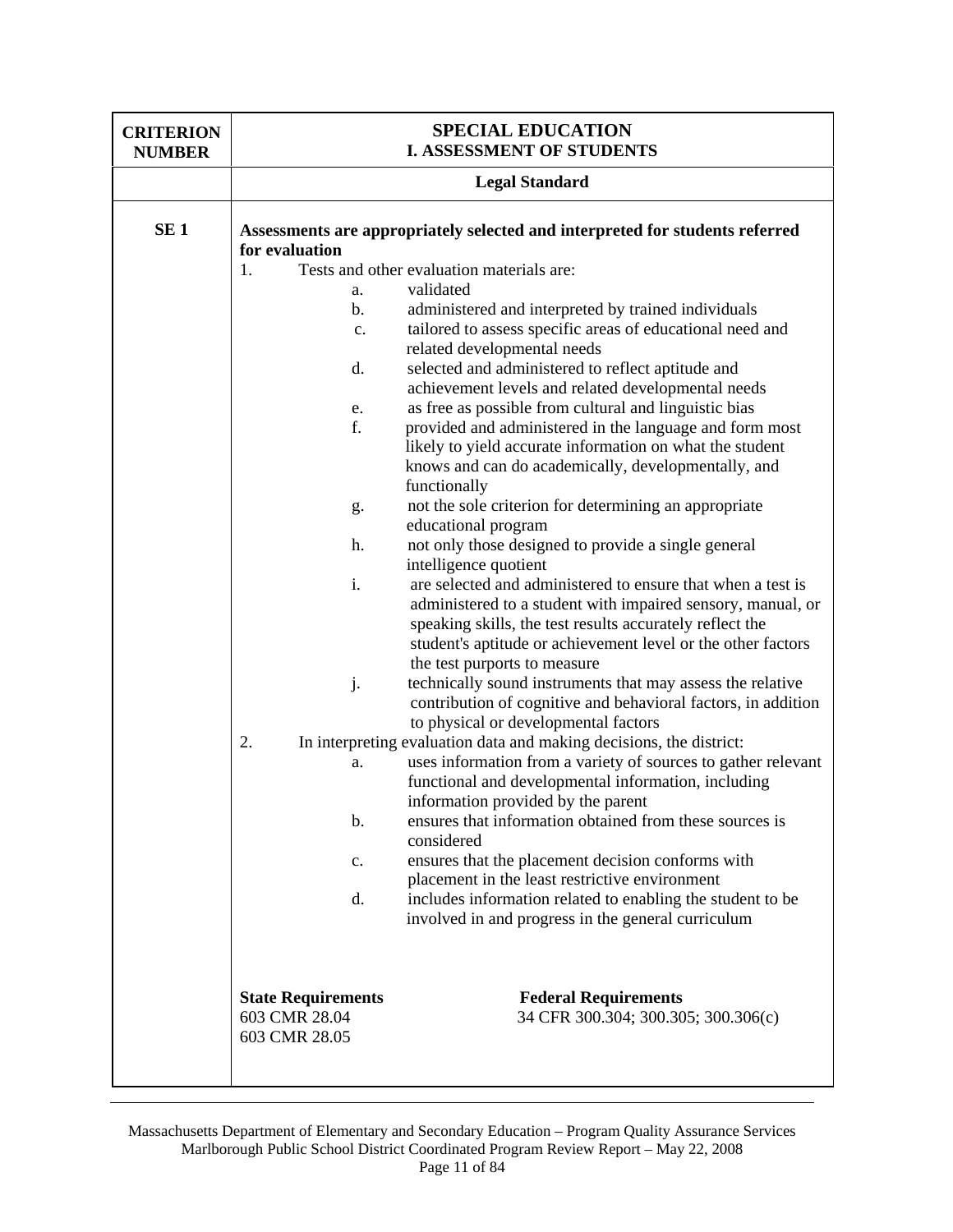| <b>CRITERION</b><br><b>NUMBER</b> | <b>SPECIAL EDUCATION</b><br><b>I. ASSESSMENT OF STUDENTS</b> |                                        |
|-----------------------------------|--------------------------------------------------------------|----------------------------------------|
|                                   |                                                              | <b>Legal Standard</b>                  |
|                                   | <b>Rating: Partially Implemented</b>                         | <b>District Response Required: Yes</b> |

*The review of student records indicates that the district does not always provide and administer assessments in a language most likely to yield accurate information on what the student knows and can do academically, developmentally and functionally for a student identified as Limited English Proficient, especially for low incidence students. The review of student records and interviews indicate that assessments administered to students that are second language learners are not always selected and administered to reflect the student's aptitude and achievement levels in English and do not always take into consideration progress LEP students have made compared to other LEP students learning a new language, especially students at the lower elementary grade levels. All of the above may therefore result in misidentification of Limited English Proficient students as students with disabilities.* 

| <b>Legal Standard</b><br>SE <sub>2</sub><br>Required and optional assessments<br>1.<br>Required assessments: The following assessments are completed by                                                                                                                                                                                                                                                                                                                                                                                                                                                                                                                                                                                                                                                                                                                                                                                                                                                                                                                                                                                                                                                                                                                                                                                                                                                                                                                                                               |
|-----------------------------------------------------------------------------------------------------------------------------------------------------------------------------------------------------------------------------------------------------------------------------------------------------------------------------------------------------------------------------------------------------------------------------------------------------------------------------------------------------------------------------------------------------------------------------------------------------------------------------------------------------------------------------------------------------------------------------------------------------------------------------------------------------------------------------------------------------------------------------------------------------------------------------------------------------------------------------------------------------------------------------------------------------------------------------------------------------------------------------------------------------------------------------------------------------------------------------------------------------------------------------------------------------------------------------------------------------------------------------------------------------------------------------------------------------------------------------------------------------------------------|
|                                                                                                                                                                                                                                                                                                                                                                                                                                                                                                                                                                                                                                                                                                                                                                                                                                                                                                                                                                                                                                                                                                                                                                                                                                                                                                                                                                                                                                                                                                                       |
| appropriately credentialed and trained specialists for each referred student:<br>Assessment(s) in all areas related to the suspected disability (ies)<br>a.<br>including consideration of any needed assistive technology devices<br>and services and/or instruction in braille.<br>b. Educational assessment by a representative of the school district,<br>including a history of the student's educational progress in the general<br>curriculum.<br>c. Assessment by a teacher(s) with current knowledge regarding the<br>student's specific abilities in relation to learning standards of the<br>Massachusetts Curriculum Frameworks and the district's general<br>education curriculum, as well as an assessment of the student's<br>attention skills, participation behaviors, communication skills,<br>memory, and social relations with groups, peers, and adults.<br>d. For a child being assessed to determine eligibility for services at age<br>three (3), an observation of the child's interactions in the child's<br>natural environment or early intervention program is strongly<br>encouraged together with the use of current assessments from early<br>intervention Teams to avoid duplicate testing.<br>Optional assessments: The Administrator of Special Education may<br>2.<br>recommend or the parent may request one or more of the following:<br>A comprehensive health assessment by a physician that identifies<br>a.<br>medical problems or constraints that may affect the student's |

Massachusetts Department of Elementary and Secondary Education – Program Quality Assurance Services Marlborough Public School District Coordinated Program Review Report – May 22, 2008 Page 12 of 84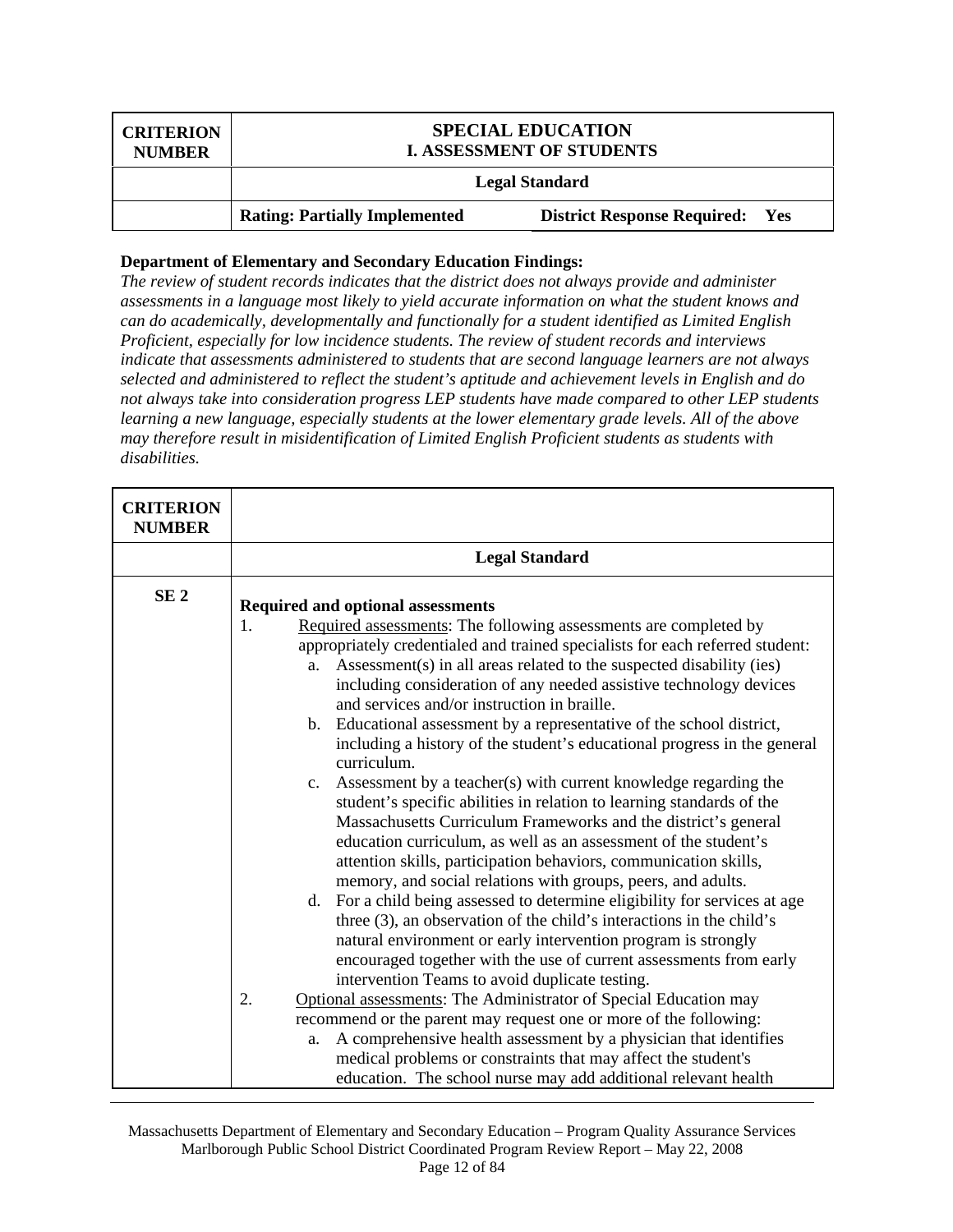| <b>CRITERION</b><br><b>NUMBER</b> |                                                        |                                                                                                                                                                                                                                                                                                                                                                                                                                                                                                                                                                                                                                                                   |
|-----------------------------------|--------------------------------------------------------|-------------------------------------------------------------------------------------------------------------------------------------------------------------------------------------------------------------------------------------------------------------------------------------------------------------------------------------------------------------------------------------------------------------------------------------------------------------------------------------------------------------------------------------------------------------------------------------------------------------------------------------------------------------------|
|                                   |                                                        | <b>Legal Standard</b>                                                                                                                                                                                                                                                                                                                                                                                                                                                                                                                                                                                                                                             |
|                                   | an individual psychological examination.               | information from the student's school health records.<br>b. A psychological assessment by a certified school psychologist,<br>licensed psychologist, or licensed educational psychologist, including                                                                                                                                                                                                                                                                                                                                                                                                                                                              |
|                                   | 3.                                                     | c. A home assessment that may be conducted by a nurse, psychologist,<br>social worker, guidance or adjustment counselor, or teacher and<br>includes information on pertinent family history and home situation<br>and may include a home visit, with the agreement of the parent<br>At the re-evaluation of a student, if no additional assessments are needed to<br>determine whether the student continues to be eligible for special education,<br>the school district recommends to the student's parents the following:<br>a. that no further assessments are needed and the reasons for this; and<br>b. the right of such parents to request an assessment. |
|                                   | <b>State Requirements</b><br>603 CMR 28.04 (1) and (2) | <b>Federal Requirements</b><br>34 CFR 300.304; 300.305; 300.324(a)(2)(v)                                                                                                                                                                                                                                                                                                                                                                                                                                                                                                                                                                                          |
|                                   | <b>Rating: Partially Implemented</b>                   | <b>District Response Required:</b><br>Yes                                                                                                                                                                                                                                                                                                                                                                                                                                                                                                                                                                                                                         |

*The review of student records indicates that not all required assessments, such as suspected disability and educational, are always administered or are not always documented.* 

| <b>CRITERION</b><br><b>NUMBER</b> |                                                                                                                                                                            |                                                                                                                                                                                                                                                                                           |
|-----------------------------------|----------------------------------------------------------------------------------------------------------------------------------------------------------------------------|-------------------------------------------------------------------------------------------------------------------------------------------------------------------------------------------------------------------------------------------------------------------------------------------|
|                                   |                                                                                                                                                                            | <b>Legal Standard</b>                                                                                                                                                                                                                                                                     |
| SE <sub>3</sub>                   | Special requirements for determination of specific learning disability<br>learning disability, which is signed by all members of the Team, or if there is<br>disagreement. | When a student suspected of having a specific learning disability is evaluated, the<br>Team creates a written determination as to whether or not he or she has a specific<br>disagreement as to the determination, one or more Team members document their<br><b>Federal Requirements</b> |
|                                   |                                                                                                                                                                            | 34 CFR 300.8(c)(10); 300.311                                                                                                                                                                                                                                                              |
|                                   | <b>Rating: Implemented</b>                                                                                                                                                 | <b>District Response Required:</b><br>- No                                                                                                                                                                                                                                                |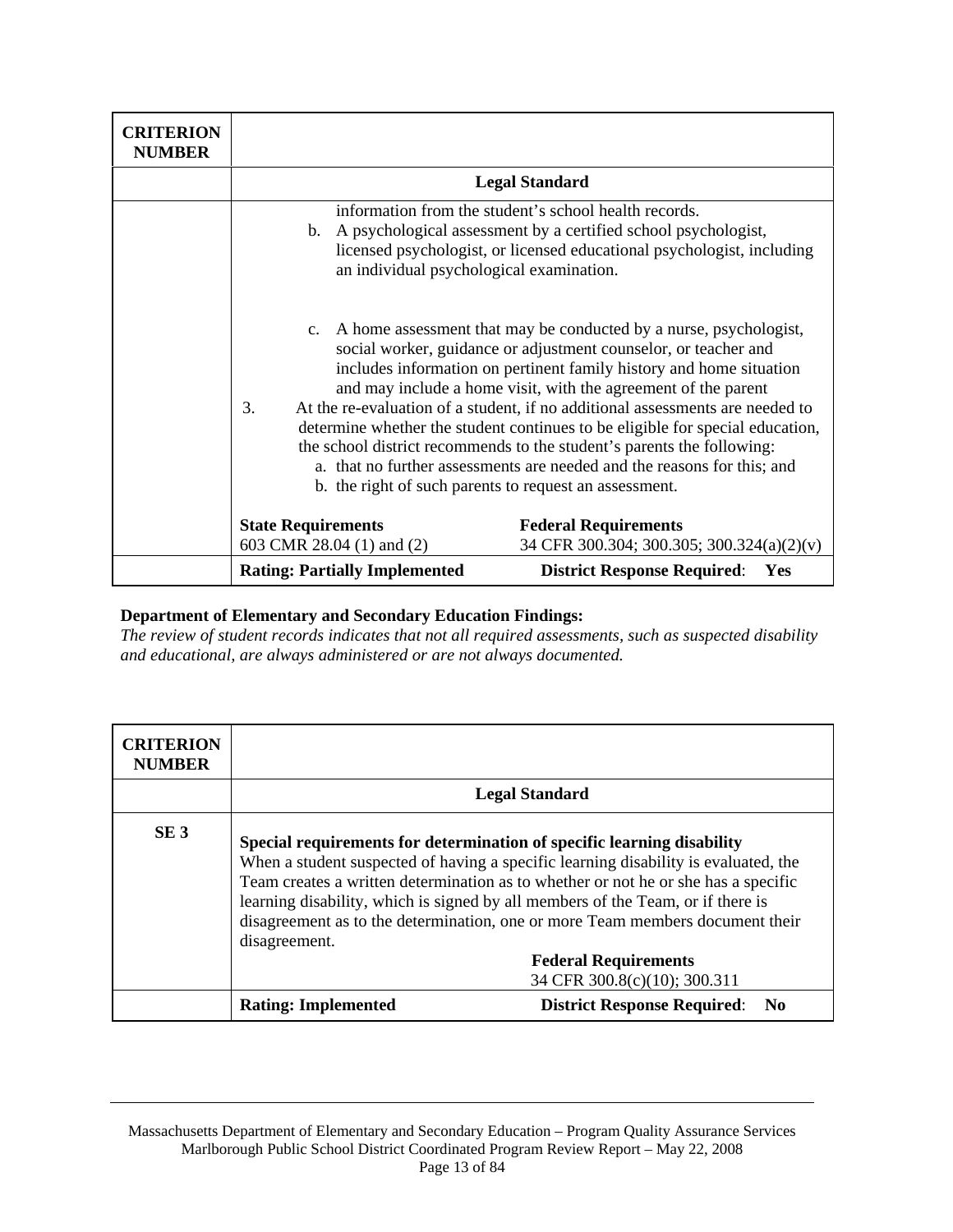| <b>CRITERION</b><br><b>NUMBER</b> |                                                                                                                                                                                                                                                                                                                                                                                                                                                                                                                                                                                                                                                            |                                                      |
|-----------------------------------|------------------------------------------------------------------------------------------------------------------------------------------------------------------------------------------------------------------------------------------------------------------------------------------------------------------------------------------------------------------------------------------------------------------------------------------------------------------------------------------------------------------------------------------------------------------------------------------------------------------------------------------------------------|------------------------------------------------------|
|                                   | <b>Legal Standard</b>                                                                                                                                                                                                                                                                                                                                                                                                                                                                                                                                                                                                                                      |                                                      |
| SE <sub>4</sub>                   | <b>Reports of assessment results</b><br>Each person conducting an assessment shall summarize in writing the<br>1.<br>procedures employed, the results, and the diagnostic impression, and shall<br>define in detail and in educationally relevant and common terms, the<br>student's needs, offering explicit means of meeting them. Assessors may<br>recommend appropriate types of placements, but shall not recommend<br>specific classrooms or schools.<br>Summaries of assessments are completed prior to discussion by the Team<br>2.<br>and, upon request, are made available to the parent at least two days in<br>advance of the Team discussion. |                                                      |
|                                   | <b>State Requirements</b><br>603 CMR 28.04(2)(c)                                                                                                                                                                                                                                                                                                                                                                                                                                                                                                                                                                                                           |                                                      |
|                                   | <b>Rating: Implemented</b>                                                                                                                                                                                                                                                                                                                                                                                                                                                                                                                                                                                                                                 | <b>District Response Required:</b><br>N <sub>0</sub> |

| <b>CRITERION</b><br><b>NUMBER</b> |                                                                                                                                                                                                                                                                                                                                                                                                                                                                                                                                                                                                                                                                                                                                                                                                                                                                                                                                                                                                                                                                                                                                                                                            |
|-----------------------------------|--------------------------------------------------------------------------------------------------------------------------------------------------------------------------------------------------------------------------------------------------------------------------------------------------------------------------------------------------------------------------------------------------------------------------------------------------------------------------------------------------------------------------------------------------------------------------------------------------------------------------------------------------------------------------------------------------------------------------------------------------------------------------------------------------------------------------------------------------------------------------------------------------------------------------------------------------------------------------------------------------------------------------------------------------------------------------------------------------------------------------------------------------------------------------------------------|
|                                   | <b>Legal Standard</b>                                                                                                                                                                                                                                                                                                                                                                                                                                                                                                                                                                                                                                                                                                                                                                                                                                                                                                                                                                                                                                                                                                                                                                      |
| SE <sub>5</sub>                   | Participation in general State and district-wide assessment programs<br>1. All students with disabilities whose placements are funded by the district are<br>included in the Massachusetts Comprehensive Assessment System (MCAS)<br>and other district-wide assessment programs.<br>The district's IEP Teams designate how each student will participate and, if<br>2.<br>necessary, provide an alternate assessment.<br>3. The superintendent of a school district--or, for a public school program that<br>is not part of a school district, the equivalent administrator-<br>files an MCAS performance appeal for a student with a<br>a.<br>disability when the student's parent or guardian or the student, if<br>18 or over, requests it, provided that the student meets the<br>eligibility requirements for such an appeal;<br>b. obtains the consent of the parent or guardian or the student, if 18<br>or over, for any MCAS performance appeal filed on behalf of a<br>student with a disability;<br>includes in the MCAS performance appeal, to the extent<br>$c_{\cdot}$<br>possible, the required evidence of the student's knowledge and<br>skills in the subject at issue. |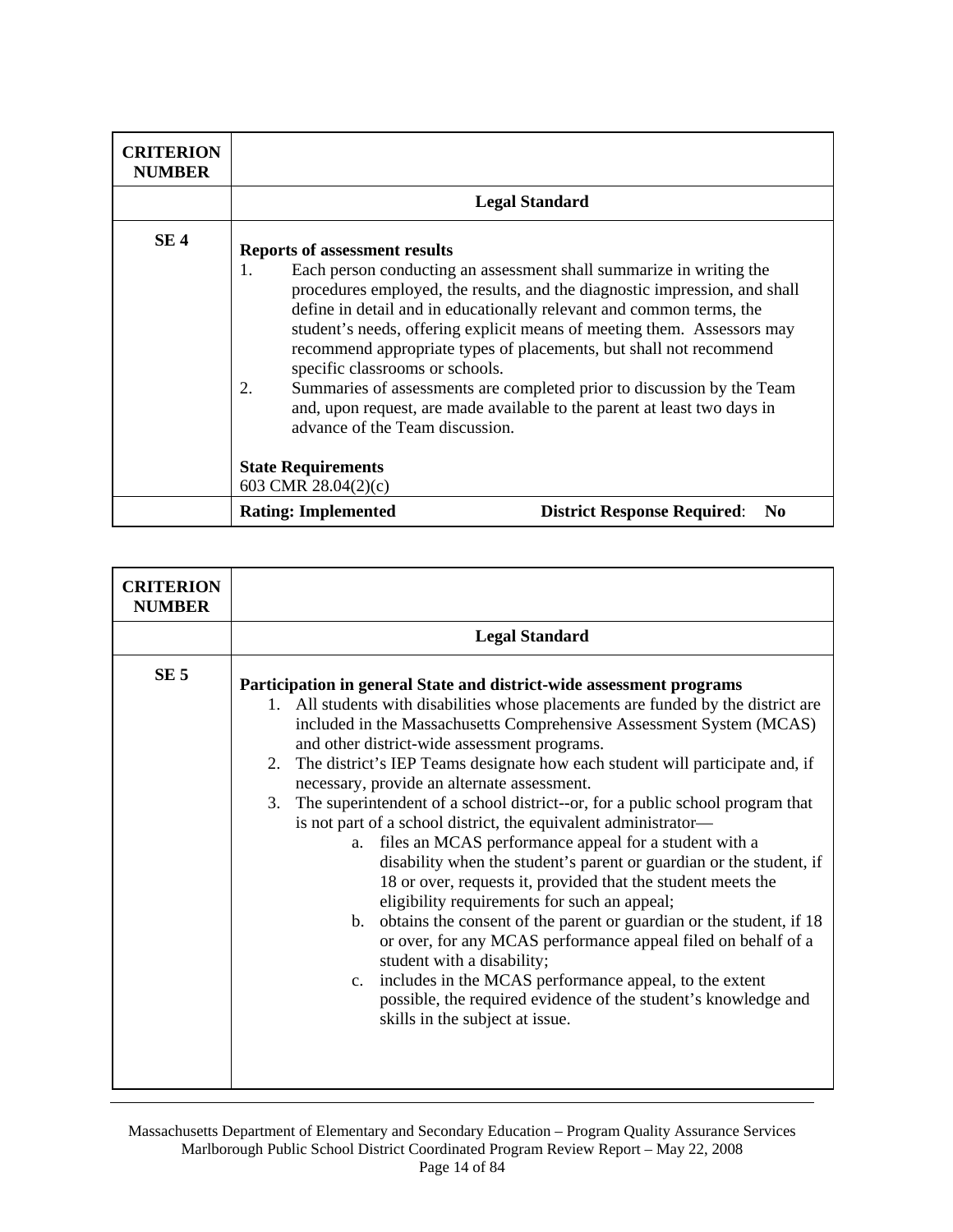| <b>CRITERION</b><br><b>NUMBER</b> |                              |                                       |
|-----------------------------------|------------------------------|---------------------------------------|
|                                   |                              | <b>Legal Standard</b>                 |
|                                   | <b>State Requirements</b>    | <b>Federal Requirements</b>           |
|                                   | St. 2003, c. 140, s. 119;    | 20 U.S.C. $1412(a)(16)$               |
|                                   | 603 CMR $30.05(2), (3), (5)$ |                                       |
|                                   | <b>Rating: Implemented</b>   | <b>District Response Required: No</b> |

| <b>CRITERION</b><br><b>NUMBER</b> |                                                                                                                                                                                                                              |                                                                                                                                                                                                                                                                                                                                                                                                                                                                                                                                                                                                                                                                                                                                                                                                                                                                                                                                                                                                                                                                                                                                 |
|-----------------------------------|------------------------------------------------------------------------------------------------------------------------------------------------------------------------------------------------------------------------------|---------------------------------------------------------------------------------------------------------------------------------------------------------------------------------------------------------------------------------------------------------------------------------------------------------------------------------------------------------------------------------------------------------------------------------------------------------------------------------------------------------------------------------------------------------------------------------------------------------------------------------------------------------------------------------------------------------------------------------------------------------------------------------------------------------------------------------------------------------------------------------------------------------------------------------------------------------------------------------------------------------------------------------------------------------------------------------------------------------------------------------|
|                                   |                                                                                                                                                                                                                              | <b>Legal Standard</b>                                                                                                                                                                                                                                                                                                                                                                                                                                                                                                                                                                                                                                                                                                                                                                                                                                                                                                                                                                                                                                                                                                           |
| SE <sub>6</sub>                   | <b>Determination of transition services</b><br>$\mathbf{1}$<br><b>Transition Planning Form.</b><br>2.<br>information on the form and the IEP, as appropriate.<br>Reserved<br>3.<br>$\overline{4}$ .<br>5.<br>6.<br>proposed. | The Team discusses the student's transition needs annually beginning no<br>later than when the student is 15 years old and documents its discussion on the<br>The Team reviews the Transition Planning Form annually and updates<br>For any student approaching graduation or the age of twenty-two, the Team<br>determines whether the student is likely to require continuing services from<br>adult human service agencies. In such circumstances, the Administrator of<br>Special Education makes a referral to the Bureau of Transitional Planning in<br>the Executive Office of Health and Human Services in accordance with the<br>requirements of M.G.L. c. 71B, §§12A-12C (known as Chapter 688).<br>In cases where the IEP included needed transition services and a participating<br>agency other than the school district fails to provide these services, the Team<br>reconvenes to identify alternative strategies to meet the transition objectives.<br>The district ensures that students are invited to and encouraged to attend part<br>or all of Team meetings at which transition services are discussed or |
|                                   | <b>State Requirements</b>                                                                                                                                                                                                    | <b>Federal Requirements</b>                                                                                                                                                                                                                                                                                                                                                                                                                                                                                                                                                                                                                                                                                                                                                                                                                                                                                                                                                                                                                                                                                                     |
|                                   | M.G.L.c.71B, Sections 12A-C<br>603 CMR 28.05(4)(c)                                                                                                                                                                           | 34 CFR 300.320(b); 300.321(b);<br>$300.322(b)(2)$ ; $300.324(c)$                                                                                                                                                                                                                                                                                                                                                                                                                                                                                                                                                                                                                                                                                                                                                                                                                                                                                                                                                                                                                                                                |
|                                   | <b>Rating: Partially Implemented</b>                                                                                                                                                                                         | <b>District Response Required:</b><br>Yes                                                                                                                                                                                                                                                                                                                                                                                                                                                                                                                                                                                                                                                                                                                                                                                                                                                                                                                                                                                                                                                                                       |

*The review of student records and interviews indicate that transition plans are not always completed at the Phoenix Program.* 

Massachusetts Department of Elementary and Secondary Education – Program Quality Assurance Services Marlborough Public School District Coordinated Program Review Report – May 22, 2008 Page 15 of 84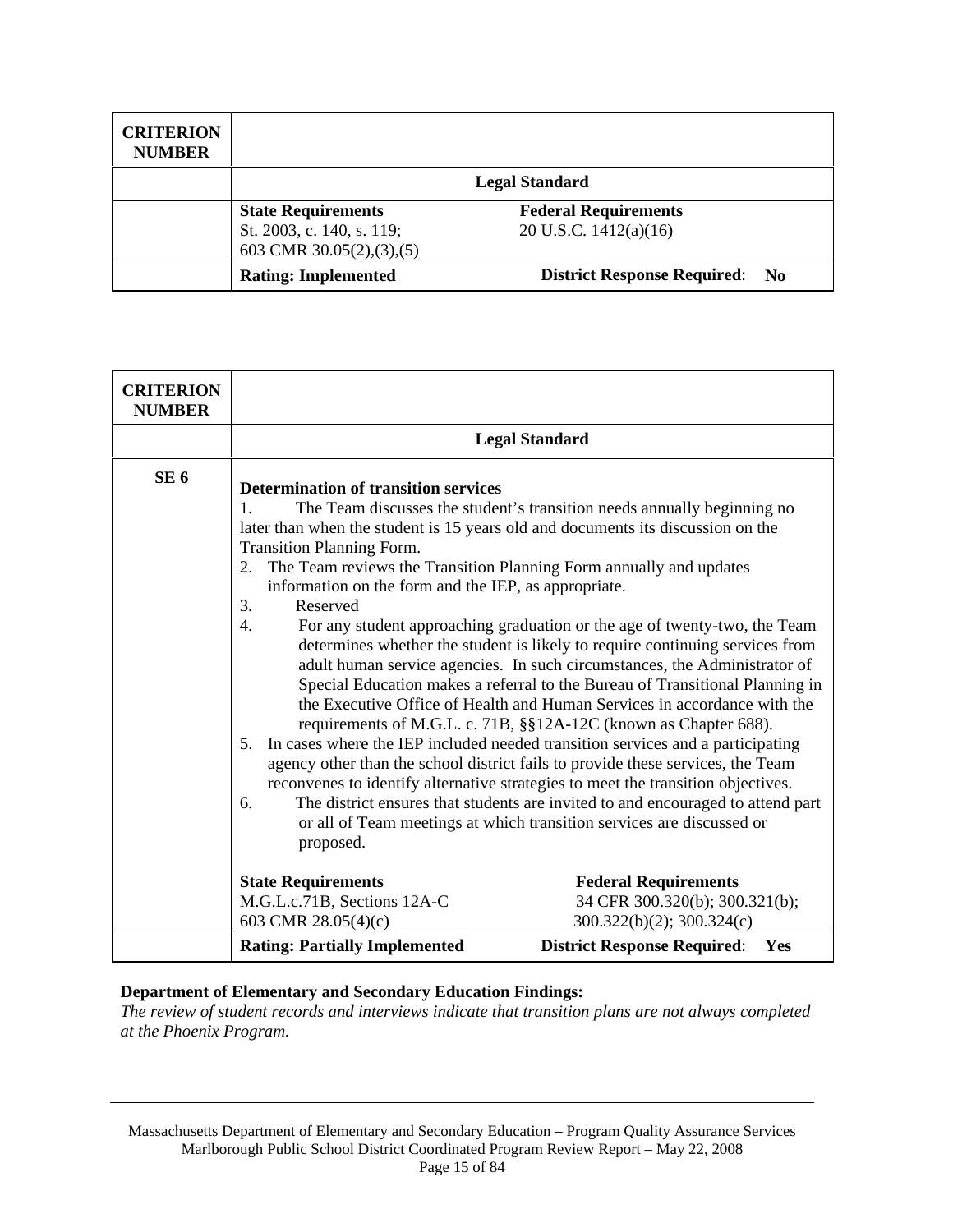| <b>CRITERION</b><br><b>NUMBER</b> |                                                                                                                                                                                                                                                                                                            |                                                                                                                                            |  |
|-----------------------------------|------------------------------------------------------------------------------------------------------------------------------------------------------------------------------------------------------------------------------------------------------------------------------------------------------------|--------------------------------------------------------------------------------------------------------------------------------------------|--|
|                                   | <b>Legal Standard</b>                                                                                                                                                                                                                                                                                      |                                                                                                                                            |  |
| SE <sub>7</sub>                   | Transfer of parental rights at age of majority and student participation and                                                                                                                                                                                                                               |                                                                                                                                            |  |
|                                   | consent at the age of majority<br>One year prior to the student reaching age 18, the district informs the student                                                                                                                                                                                          |                                                                                                                                            |  |
|                                   | 1.<br>education programs and services.                                                                                                                                                                                                                                                                     | of his or her right at age 18 to make all decisions in relation to special                                                                 |  |
|                                   | 2.<br>Upon reaching the age of 18, the school district implements procedures to                                                                                                                                                                                                                            |                                                                                                                                            |  |
|                                   |                                                                                                                                                                                                                                                                                                            | obtain consent from the student to continue the student's special education                                                                |  |
|                                   | program.                                                                                                                                                                                                                                                                                                   |                                                                                                                                            |  |
|                                   | 3.                                                                                                                                                                                                                                                                                                         | The district continues to send the parent written notices and information                                                                  |  |
|                                   | below.                                                                                                                                                                                                                                                                                                     | the parent will no longer have decision-making authority, except as provided                                                               |  |
|                                   | (a)                                                                                                                                                                                                                                                                                                        | If the parent has sought and received guardianship from a court of                                                                         |  |
|                                   |                                                                                                                                                                                                                                                                                                            | competent jurisdiction, then the parent retains full decision-making                                                                       |  |
|                                   |                                                                                                                                                                                                                                                                                                            | authority. The parent does not have authority to override any                                                                              |  |
|                                   |                                                                                                                                                                                                                                                                                                            | decision or lack of decision made by the student who has reached                                                                           |  |
|                                   |                                                                                                                                                                                                                                                                                                            | the age of majority unless the parent has sought or received                                                                               |  |
|                                   |                                                                                                                                                                                                                                                                                                            | guardianship or other legal authority from a court of competent                                                                            |  |
|                                   | jurisdiction<br>The student, upon reaching the age of majority and in the absence of<br>(b)<br>any court actions to the contrary, may choose to share decision-<br>making with his or her parent (or other willing adult), including<br>allowing the parent to co-sign the IEP. Such choice is made in the |                                                                                                                                            |  |
|                                   |                                                                                                                                                                                                                                                                                                            |                                                                                                                                            |  |
|                                   |                                                                                                                                                                                                                                                                                                            |                                                                                                                                            |  |
|                                   |                                                                                                                                                                                                                                                                                                            |                                                                                                                                            |  |
|                                   |                                                                                                                                                                                                                                                                                                            | presence of the Team and is documented in written form. The                                                                                |  |
|                                   |                                                                                                                                                                                                                                                                                                            | student's choice prevails at any time that a disagreement occurs                                                                           |  |
|                                   |                                                                                                                                                                                                                                                                                                            | between the adult student and the parent or other adult with whom                                                                          |  |
|                                   |                                                                                                                                                                                                                                                                                                            | the student has shared decision-making                                                                                                     |  |
|                                   | (c)                                                                                                                                                                                                                                                                                                        | The student, upon reaching the age of majority and in the absence of                                                                       |  |
|                                   |                                                                                                                                                                                                                                                                                                            | any court actions to the contrary, may choose to delegate continued                                                                        |  |
|                                   |                                                                                                                                                                                                                                                                                                            | decision-making to his or her parent, or other willing adult. Such<br>choice is made in the presence of at least one representative of the |  |
|                                   | school district and one other witness and is documented in written<br>form and maintained in the student record.                                                                                                                                                                                           |                                                                                                                                            |  |
|                                   |                                                                                                                                                                                                                                                                                                            |                                                                                                                                            |  |
|                                   |                                                                                                                                                                                                                                                                                                            |                                                                                                                                            |  |
|                                   | <b>State Requirements</b>                                                                                                                                                                                                                                                                                  | <b>Federal Requirements</b>                                                                                                                |  |
|                                   | 603 CMR 28.07(5)<br>34 CFR 300. 320(c), 300.520                                                                                                                                                                                                                                                            |                                                                                                                                            |  |
|                                   | <b>Rating: Implemented</b>                                                                                                                                                                                                                                                                                 | <b>District Response Required:</b><br>N <sub>0</sub>                                                                                       |  |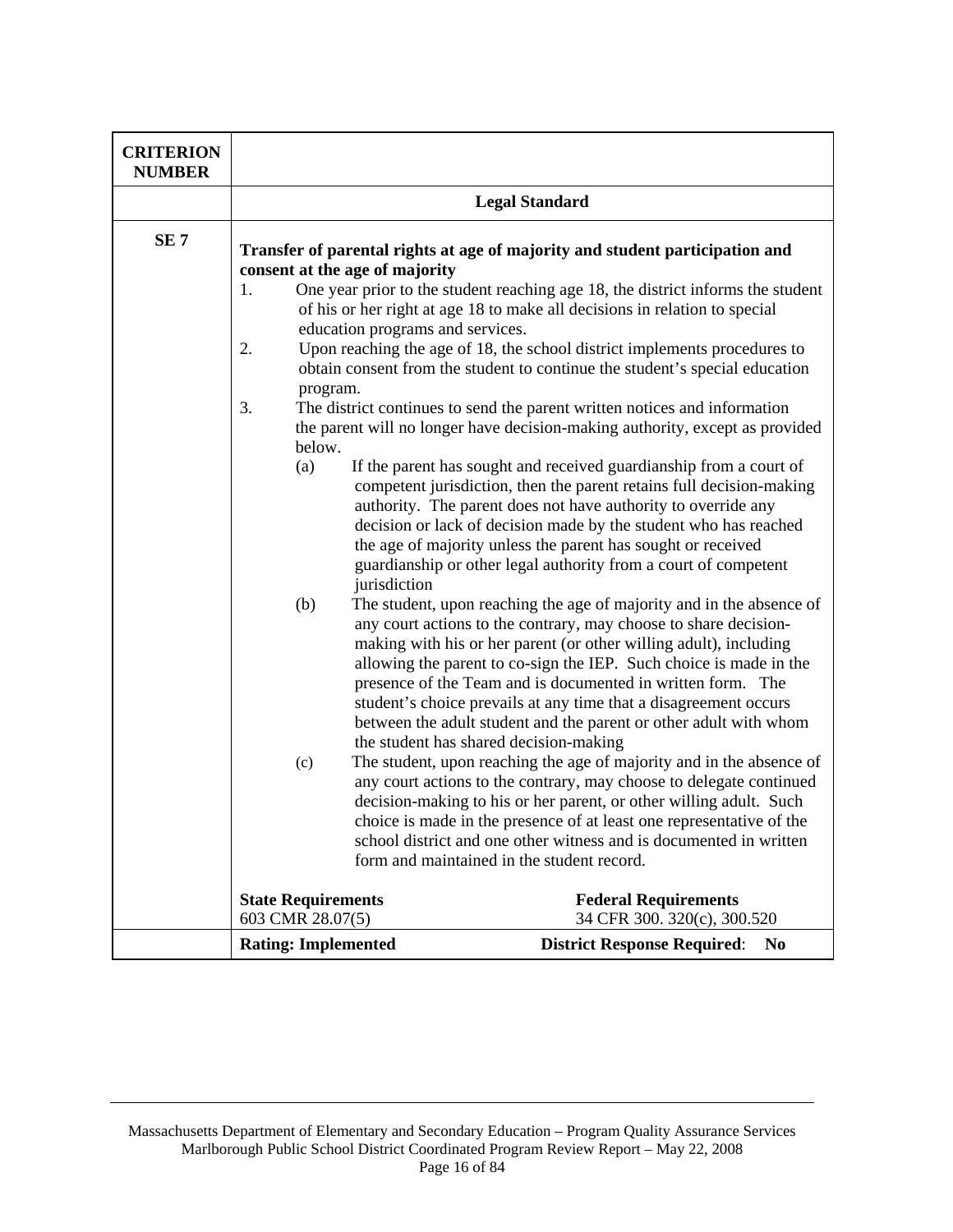| <b>CRITERION</b><br><b>NUMBER</b> |                                                                                                                                                                                                                                                                                                                                                                                                                                                                       |  |
|-----------------------------------|-----------------------------------------------------------------------------------------------------------------------------------------------------------------------------------------------------------------------------------------------------------------------------------------------------------------------------------------------------------------------------------------------------------------------------------------------------------------------|--|
|                                   | <b>Legal Standard</b>                                                                                                                                                                                                                                                                                                                                                                                                                                                 |  |
| SE <sub>8</sub>                   | <b>IEP Team composition and attendance</b><br>The following persons are members of the IEP Team and may serve in multiple<br>roles:<br>1.<br>The child's parents.                                                                                                                                                                                                                                                                                                     |  |
|                                   | A representative of the school district who acts as Chairperson and who is<br>2.<br>(1) qualified to supervise or provide special education; (2) is knowledgeable<br>about the general curriculum; and (3) is knowledgeable about the availability<br>of resources of the district.                                                                                                                                                                                   |  |
|                                   | 3. A representative of the school district who has the authority to commit the<br>resources of the district (and who may act as the Chairperson).<br>4. a. If the student <i>may</i> be involved in a regular education program, a regular<br>education teacher. If the student is involved in a regular education program,<br>a regular education teacher of the student.                                                                                            |  |
|                                   | b. If the student is participating in a special education program, a special<br>education teacher of the student or, if appropriate, a special education<br>provider for the student.                                                                                                                                                                                                                                                                                 |  |
|                                   | 5.<br>The student, if one purpose of the meeting is to discuss transition<br>services or if otherwise appropriate and if he/she chooses.<br>6.<br>Other individuals at the request of the student's parents.<br>7.<br>Reserved                                                                                                                                                                                                                                        |  |
|                                   | 8.<br>An individual who is qualified to interpret the instructional implications<br>of evaluation results, who may be any one of the persons identified in parts 2<br>$-4$ above.                                                                                                                                                                                                                                                                                     |  |
|                                   | 9.<br>Other individuals who may be necessary to write an IEP for the child, as<br>determined by the Administrator of Special Education.<br>10.<br>When one purpose of the Team meeting is to discuss transition services,<br>a representative of any public agency who may be responsible for providing<br>or paying for transition services is invited to the Team meeting. If the<br>representative(s) does not attend the meeting, the school district takes other |  |
|                                   | steps to obtain the participation of these agencies.<br>Reserved<br>11.<br>12.<br>When one purpose of the Team meeting is to discuss placement, a<br>person knowledgeable about placement options is present at the meeting.<br>Members of the Team attend Team meetings unless:<br>13.<br>the parent and district agree to use alternative means, such as a video<br>a.                                                                                              |  |
|                                   | conference or a conference call, for any Team meeting<br><b>OR</b><br>(i) the school district and parent agree that the member's attendance<br>a.<br>is not necessary or consent to the member's excusal AND<br>(ii) the parent's agreement or consent is in writing AND                                                                                                                                                                                              |  |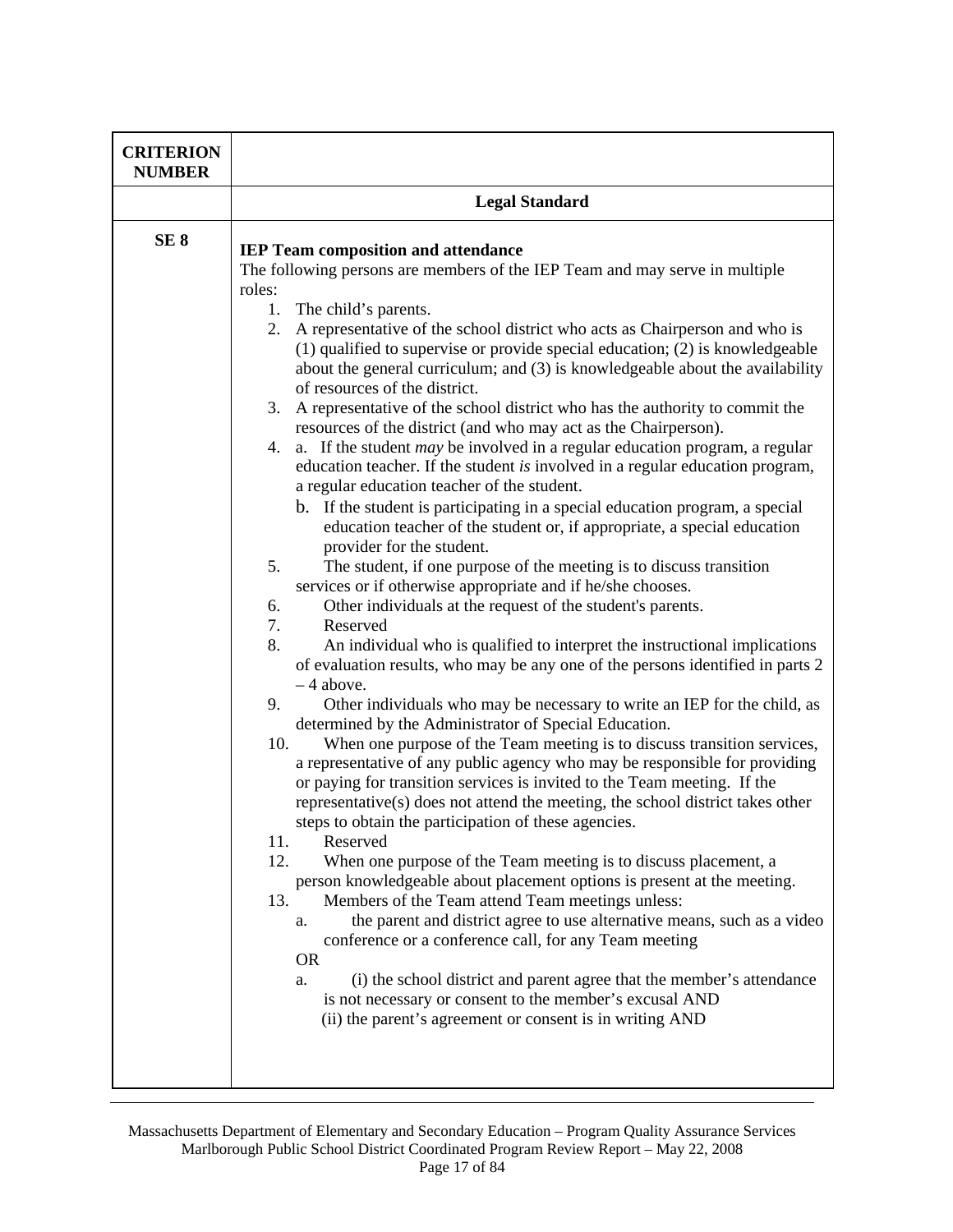| <b>CRITERION</b><br><b>NUMBER</b> |                                                                                                  |                                             |
|-----------------------------------|--------------------------------------------------------------------------------------------------|---------------------------------------------|
|                                   |                                                                                                  | <b>Legal Standard</b>                       |
|                                   | (iii) the member submits in writing any input he or she has related to the<br>IEP's development. |                                             |
|                                   | <b>State Requirements</b>                                                                        | <b>Federal Requirements</b>                 |
|                                   | 603 CMR 28.02(21)                                                                                | 34 CFR 300.116(a); 300.321; 300.328         |
|                                   |                                                                                                  | See also, IDEA 97 regulations, 34 CFR       |
|                                   |                                                                                                  | Part 300, Appendix A, Question #22          |
|                                   | <b>Rating: Partially Implemented</b>                                                             | <b>District Response Required:</b><br>- Yes |

*The review of student records indicates that regular education teachers have not always been present at IEP Team meetings and that excusal forms were not always either signed by the parent or did not always indicate the individual being excused and his/her role on the Team.* 

| <b>CRITERION</b><br><b>NUMBER</b> |                                                                                                                                                                                                                                                                                                                                                                                                                                                                                                                     |  |
|-----------------------------------|---------------------------------------------------------------------------------------------------------------------------------------------------------------------------------------------------------------------------------------------------------------------------------------------------------------------------------------------------------------------------------------------------------------------------------------------------------------------------------------------------------------------|--|
|                                   | <b>Legal Standard</b>                                                                                                                                                                                                                                                                                                                                                                                                                                                                                               |  |
| SE <sub>9</sub>                   | Timeline for determination of eligibility and provision of documentation to<br>parent<br>Within forty-five school working days after receipt of the parent's written consent to<br>an initial evaluation or a re-evaluation, the school district determines whether the<br>student is eligible for special education and provides to the parent either a proposed<br>IEP and (except in cases covered by $603$ CMR $28.06(2)(e)$ ) proposed placement or a<br>written explanation of the finding of no eligibility. |  |
|                                   | <b>State Requirements</b><br>603 CMR 28.05(1); 28.06(2)(e)                                                                                                                                                                                                                                                                                                                                                                                                                                                          |  |
|                                   | <b>Rating: Partially Implemented</b><br><b>District Response Required:</b><br>Yes                                                                                                                                                                                                                                                                                                                                                                                                                                   |  |

# **Department of Elementary and Secondary Education Findings:**

*The review of student records and interviews indicate that the district is not always providing the proposed IEP and placement to the parent within the 45-day mandated timeline for eligibility determination.*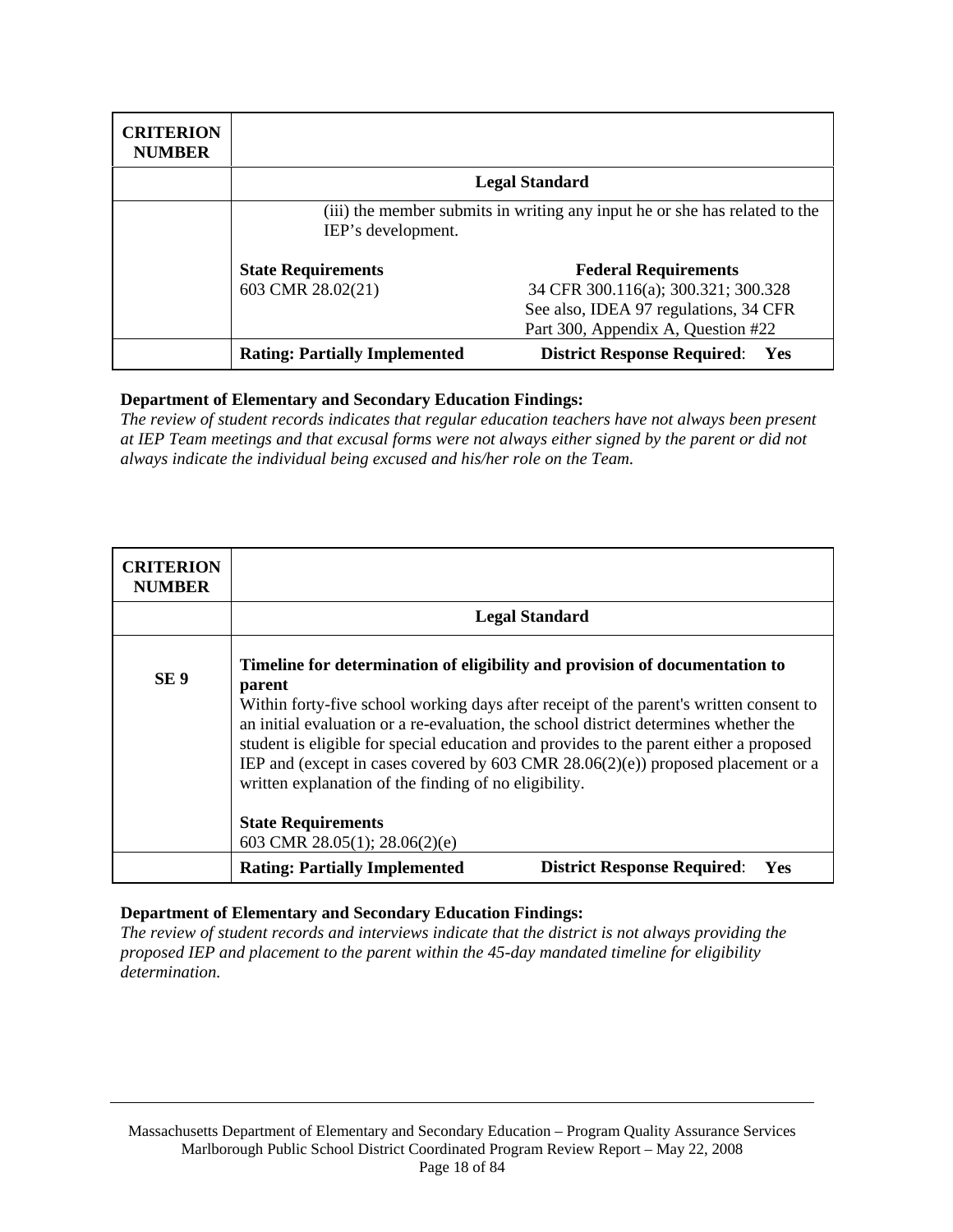| <b>CRITERION</b><br><b>NUMBER</b> |                                                                                                                                                                                                                                                                                            |                                                                                                                                                                                                                                                                                                                                                                                                                                                                                                                                                                                                                                                                                                                                                                                                                                                                                                                                                                                                                                                                                                                                                                                                                                                                                                                                                                                                                   |
|-----------------------------------|--------------------------------------------------------------------------------------------------------------------------------------------------------------------------------------------------------------------------------------------------------------------------------------------|-------------------------------------------------------------------------------------------------------------------------------------------------------------------------------------------------------------------------------------------------------------------------------------------------------------------------------------------------------------------------------------------------------------------------------------------------------------------------------------------------------------------------------------------------------------------------------------------------------------------------------------------------------------------------------------------------------------------------------------------------------------------------------------------------------------------------------------------------------------------------------------------------------------------------------------------------------------------------------------------------------------------------------------------------------------------------------------------------------------------------------------------------------------------------------------------------------------------------------------------------------------------------------------------------------------------------------------------------------------------------------------------------------------------|
|                                   |                                                                                                                                                                                                                                                                                            | <b>Legal Standard</b>                                                                                                                                                                                                                                                                                                                                                                                                                                                                                                                                                                                                                                                                                                                                                                                                                                                                                                                                                                                                                                                                                                                                                                                                                                                                                                                                                                                             |
| SE <sub>9A</sub>                  | and services for ineligible students<br>provides an evaluation or re-evaluation<br>a.<br>convenes a Team meeting<br>$\mathbf{b}$ .<br>c.<br>d.<br>e.<br>disability<br>f.<br>2.<br>that regular education program.<br>3.<br>district's general education program.<br>4.<br>support service. | Elements of the eligibility determination; general education accommodations<br>1. To determine whether a student is eligible for special education, the district:<br>determines whether the student has one or more disabilities<br>determines if the student is making effective progress in school<br>determines if any lack of progress is a result of the student's<br>determines if the student requires special education and/or related<br>services in order to make effective progress or if the student requires<br>related services in order to access the general curriculum<br>If a Team determines that a student is not eligible for special education but<br>may be eligible for accommodation(s) for disability(ies) under Section 504,<br>the student is referred for consideration by the district for eligibility under<br>When the student does not need any direct services, the Team makes a<br>finding of no eligibility and appropriate services are provided through the<br>When the student's lack of progress is due to a lack of instruction in reading<br>or mathematics or limited English proficiency or social maladjustment, or is<br>due to an inability to meet the school discipline code but is not due to a<br>disability, the district makes a finding of no eligibility for special education<br>and may refer the student to a more appropriate instructional program or |
|                                   | <b>State Requirements</b><br>603 CMR 28.05(1) and (2)                                                                                                                                                                                                                                      | <b>Federal Requirements</b><br>34 CFR 300.8; 300.306                                                                                                                                                                                                                                                                                                                                                                                                                                                                                                                                                                                                                                                                                                                                                                                                                                                                                                                                                                                                                                                                                                                                                                                                                                                                                                                                                              |
|                                   | <b>Rating: Implemented</b>                                                                                                                                                                                                                                                                 | <b>District Response Required:</b><br>N <sub>0</sub>                                                                                                                                                                                                                                                                                                                                                                                                                                                                                                                                                                                                                                                                                                                                                                                                                                                                                                                                                                                                                                                                                                                                                                                                                                                                                                                                                              |

| <b>CRITERION</b><br><b>NUMBER</b> |                                                                                                                                                                                                                                                                                                                                                                                      |
|-----------------------------------|--------------------------------------------------------------------------------------------------------------------------------------------------------------------------------------------------------------------------------------------------------------------------------------------------------------------------------------------------------------------------------------|
|                                   | <b>Legal Standard</b>                                                                                                                                                                                                                                                                                                                                                                |
| <b>SE 10</b>                      | End of school year evaluations<br>If consent is received between 30 and 45 school working days before the end of the<br>school year, the school district ensures that a Team meeting is scheduled so as to<br>allow for the provision of a proposed IEP or written notice of the finding that the<br>student is not eligible no later than 14 days after the end of the school year. |

Massachusetts Department of Elementary and Secondary Education – Program Quality Assurance Services Marlborough Public School District Coordinated Program Review Report – May 22, 2008 Page 19 of 84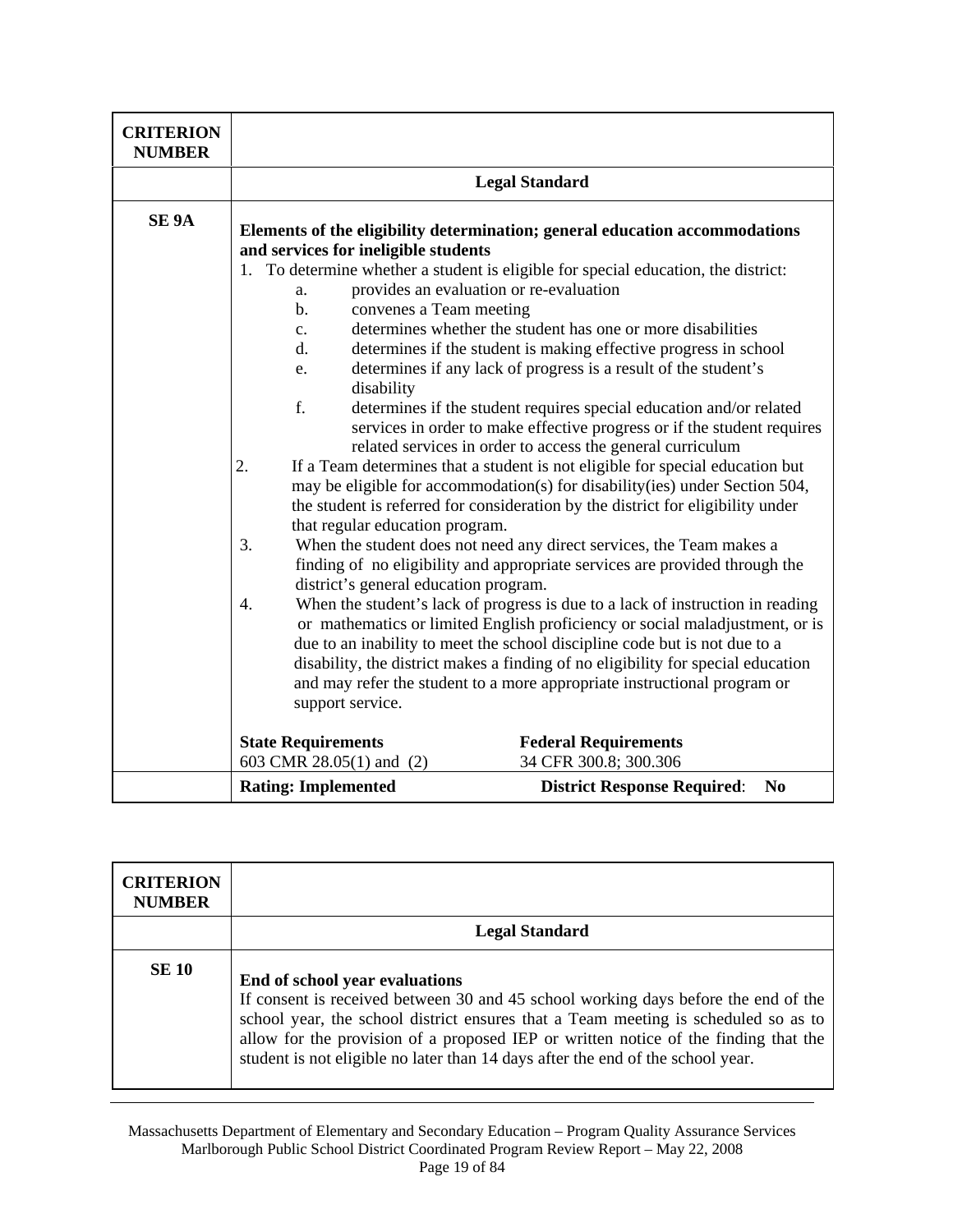| <b>CRITERION</b><br><b>NUMBER</b> |                            |                                       |
|-----------------------------------|----------------------------|---------------------------------------|
|                                   |                            | <b>Legal Standard</b>                 |
|                                   |                            |                                       |
|                                   | <b>State Requirements</b>  | <b>Federal Requirements</b>           |
|                                   | 603 CMR 28.05(1)           | 34 CFR 300.323                        |
|                                   | <b>Rating: Implemented</b> | <b>District Response Required: No</b> |

| <b>CRITERION</b><br><b>NUMBER</b> |                                                                                                                                                                                                                                                                                                                                                                                                                                                                                                                                                                                                                                                                                                                                                                                                                                                             |  |  |
|-----------------------------------|-------------------------------------------------------------------------------------------------------------------------------------------------------------------------------------------------------------------------------------------------------------------------------------------------------------------------------------------------------------------------------------------------------------------------------------------------------------------------------------------------------------------------------------------------------------------------------------------------------------------------------------------------------------------------------------------------------------------------------------------------------------------------------------------------------------------------------------------------------------|--|--|
|                                   | <b>Legal Standard</b>                                                                                                                                                                                                                                                                                                                                                                                                                                                                                                                                                                                                                                                                                                                                                                                                                                       |  |  |
| <b>SE11</b>                       | School district response to parental request for independent educational<br>evaluation                                                                                                                                                                                                                                                                                                                                                                                                                                                                                                                                                                                                                                                                                                                                                                      |  |  |
|                                   | If a parent disagrees with an initial evaluation or re-evaluation completed by the<br>school district, and the parent requests an independent educational evaluation, the<br>district implements the following requirements:                                                                                                                                                                                                                                                                                                                                                                                                                                                                                                                                                                                                                                |  |  |
|                                   | All independent educational evaluations funded by the district are conducted<br>1.<br>by qualified persons who are registered, certified, licensed or otherwise<br>approved and who abide by the rates set by the state agency responsible for<br>setting such rates. Unique circumstances of the child are justified when an<br>individual assessment rate is higher than that normally allowed.                                                                                                                                                                                                                                                                                                                                                                                                                                                           |  |  |
|                                   | 2.<br>The school district has procedures to offer parents the option of participating<br>in an income eligibility program for free or reduced cost independent<br>educational evaluations that are equivalent to the types of assessments done<br>by the school district.                                                                                                                                                                                                                                                                                                                                                                                                                                                                                                                                                                                   |  |  |
|                                   | 3.<br>The district extends the right to a publicly funded independent educational<br>evaluation (only if cost shared or funded for state wards or for students<br>receiving free or reduced cost lunch) for sixteen (16) months from the date of<br>the evaluation with which the parent disagrees.                                                                                                                                                                                                                                                                                                                                                                                                                                                                                                                                                         |  |  |
|                                   | If the parent is requesting an evaluation in an area not assessed by the school<br>4.<br>district, or if the student does not meet or the parent does not choose to share<br>the financial documentation regarding the income eligibility standards for<br>free or reduced cost independent educational evaluation, then the school<br>district responds in accordance with the requirements of federal law by<br>paying for the independent educational evaluation or, within five school<br>days, proceeding to Special Education Appeals to show that its evaluation<br>was comprehensive and appropriate. Where the Department's Special<br>Education Appeals finds that the school district's evaluation was<br>comprehensive and appropriate, the school district does not pay for the<br>independent educational evaluation requested by the parent. |  |  |
|                                   | 5.<br>Whenever possible, the independent educational evaluation is completed and a<br>written report sent no later than thirty (30) days after the date the parent<br>requests the independent educational evaluation.                                                                                                                                                                                                                                                                                                                                                                                                                                                                                                                                                                                                                                      |  |  |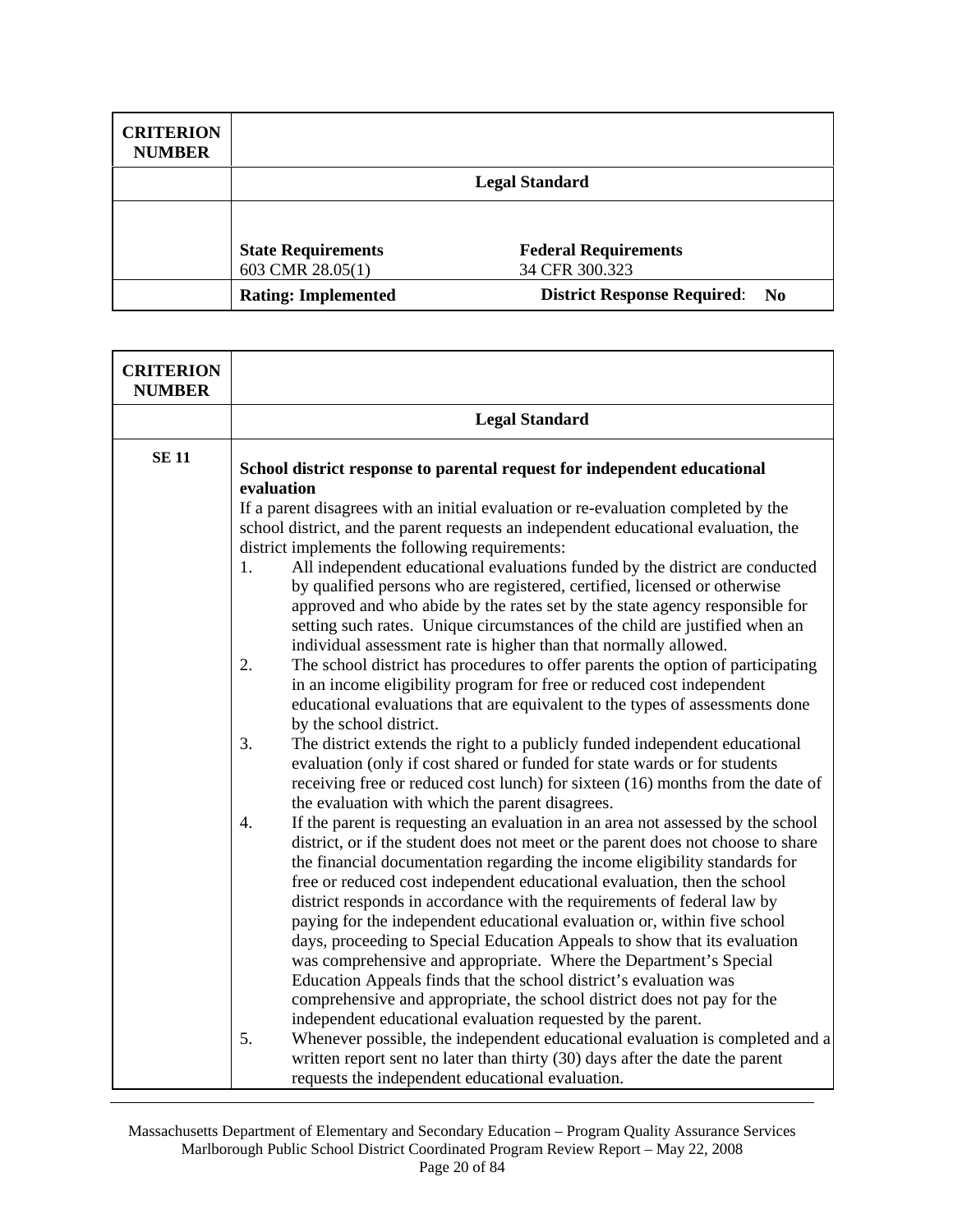| <b>CRITERION</b><br><b>NUMBER</b> |                                                                                                                                                                                                                                                                                                                                                                                                                                                                                                                                                                                                                                                                                                                                                                          |                                                      |
|-----------------------------------|--------------------------------------------------------------------------------------------------------------------------------------------------------------------------------------------------------------------------------------------------------------------------------------------------------------------------------------------------------------------------------------------------------------------------------------------------------------------------------------------------------------------------------------------------------------------------------------------------------------------------------------------------------------------------------------------------------------------------------------------------------------------------|------------------------------------------------------|
|                                   | <b>Legal Standard</b>                                                                                                                                                                                                                                                                                                                                                                                                                                                                                                                                                                                                                                                                                                                                                    |                                                      |
|                                   | If publicly funded, the report is sent to the parents and to the school district.<br>The independent evaluator's report summarizes, in writing, procedures,<br>assessments, results, and diagnostic impressions as well as educationally<br>relevant recommendations for meeting identified needs of the student. The<br>independent evaluator recommends appropriate types of placements but does<br>not recommend specific classrooms or schools.<br>Within ten (10) school days from the time the school district receives the<br>6.<br>report of the independent educational evaluation, the Team reconvenes and<br>considers the independent educational evaluation (which may be publicly or<br>privately funded) and whether a new or amended IEP is appropriate. |                                                      |
|                                   | <b>State Requirements</b><br>603 CMR 28.04(5)                                                                                                                                                                                                                                                                                                                                                                                                                                                                                                                                                                                                                                                                                                                            | <b>Federal Requirements</b><br>34 CFR 300.502        |
|                                   | <b>Rating: Implemented</b>                                                                                                                                                                                                                                                                                                                                                                                                                                                                                                                                                                                                                                                                                                                                               | <b>District Response Required:</b><br>N <sub>0</sub> |

| <b>CRITERION</b><br><b>NUMBER</b> |                                                                                                                                                                                                                                                                                                                                                                                                                                                                                                                                                                                                                                                                                                                                                                                                                                                                              |                                                           |
|-----------------------------------|------------------------------------------------------------------------------------------------------------------------------------------------------------------------------------------------------------------------------------------------------------------------------------------------------------------------------------------------------------------------------------------------------------------------------------------------------------------------------------------------------------------------------------------------------------------------------------------------------------------------------------------------------------------------------------------------------------------------------------------------------------------------------------------------------------------------------------------------------------------------------|-----------------------------------------------------------|
|                                   |                                                                                                                                                                                                                                                                                                                                                                                                                                                                                                                                                                                                                                                                                                                                                                                                                                                                              | <b>Legal Standard</b>                                     |
| <b>SE 12</b>                      | <b>Frequency of re-evaluation</b><br>1. When the student's needs warrant it or a parent or teacher requests it, the<br>school district, with parental consent, conducts a full re-evaluation consistent<br>with the requirements of federal law, provided that:<br>a re-evaluation is conducted every three years unless the parent and<br>a.<br>district agree that it is unnecessary and<br>b. a re-evaluation is conducted no more frequently than once a year<br>unless the parent and district agree otherwise.<br>2. The district implements re-evaluation procedures in all cases where it is<br>suspected that a student is no longer eligible for special education, except<br>that no re-evaluation is required before the termination of eligibility because<br>a student has graduated with a regular high school diploma or exceeded the<br>age of eligibility. |                                                           |
|                                   | <b>State Requirements</b><br>603 CMR 28.04(3)                                                                                                                                                                                                                                                                                                                                                                                                                                                                                                                                                                                                                                                                                                                                                                                                                                | <b>Federal Requirements</b><br>34 CFR 300.303; 300.305(e) |
|                                   | <b>Rating: Implemented</b>                                                                                                                                                                                                                                                                                                                                                                                                                                                                                                                                                                                                                                                                                                                                                                                                                                                   | <b>District Response Required:</b><br>N <sub>0</sub>      |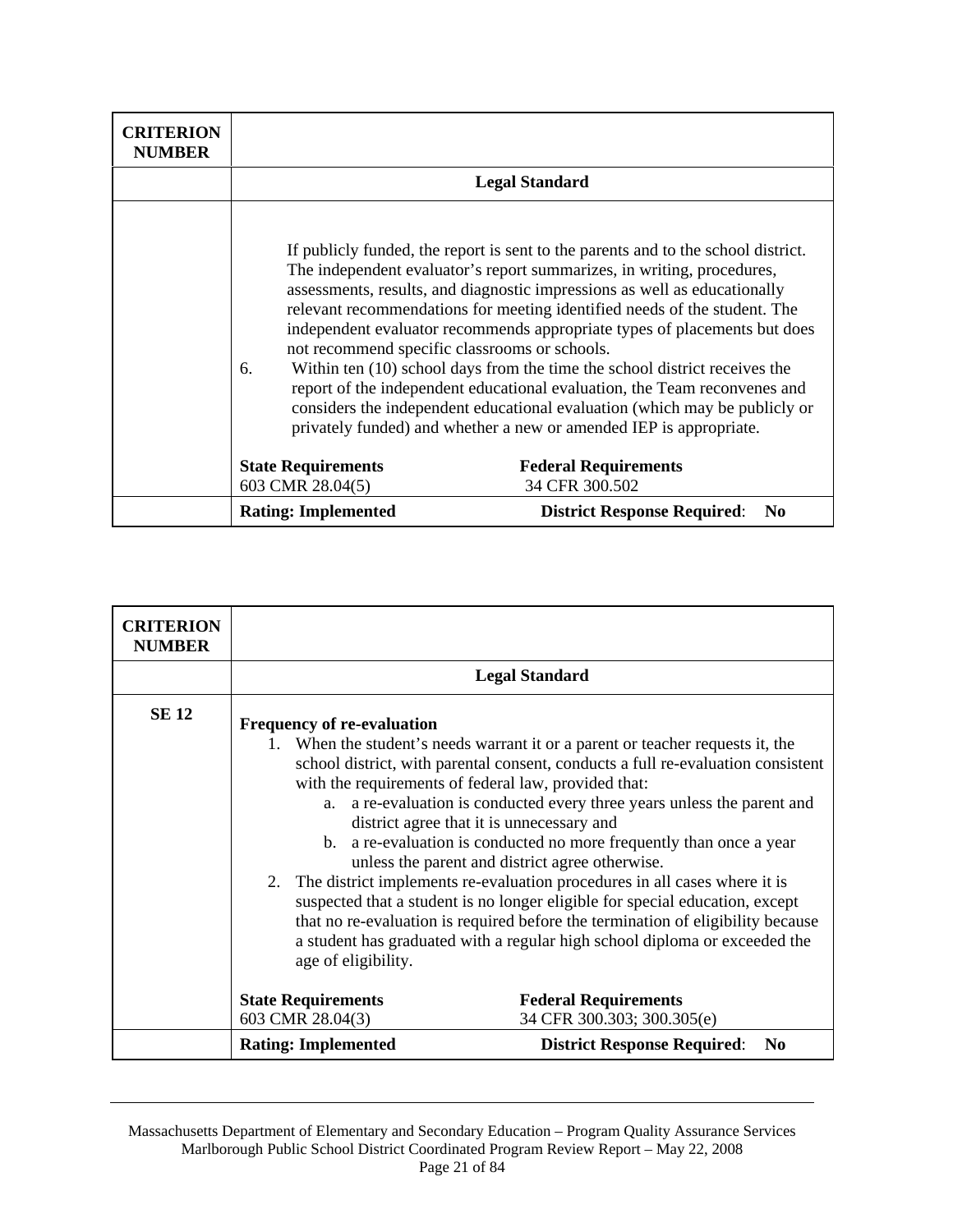| <b>CRITERION</b><br><b>NUMBER</b> |                                                                                                                                                                                                                                                                                                                                                                                                                                                                                                                                                                                                                                                                                                                                                                 |                                                                    |
|-----------------------------------|-----------------------------------------------------------------------------------------------------------------------------------------------------------------------------------------------------------------------------------------------------------------------------------------------------------------------------------------------------------------------------------------------------------------------------------------------------------------------------------------------------------------------------------------------------------------------------------------------------------------------------------------------------------------------------------------------------------------------------------------------------------------|--------------------------------------------------------------------|
|                                   |                                                                                                                                                                                                                                                                                                                                                                                                                                                                                                                                                                                                                                                                                                                                                                 | <b>Legal Standard</b>                                              |
| <b>SE 13</b>                      | <b>Progress Reports and content</b><br>1. Parents receive reports on the student's progress toward reaching the goals<br>set in the IEP at least as often as parents are informed of the progress of non-<br>disabled students.<br>2. Progress report information sent to parents includes written information on<br>the student's progress toward the annual goals in the IEP.<br>3. Where a student's eligibility terminates because the student has graduated<br>from secondary school or exceeded the age of eligibility, the school district<br>provides the student with a summary of his or her academic achievement and<br>functional performance, including recommendations on how to assist the<br>student in meeting his or her postsecondary goals. |                                                                    |
|                                   | <b>State Requirements</b><br>603 CMR 28.07(3)                                                                                                                                                                                                                                                                                                                                                                                                                                                                                                                                                                                                                                                                                                                   | <b>Federal Requirements</b><br>34 CFR 300.305(e)(3); 300.320(a)(3) |
|                                   | <b>Rating: Partially Implemented</b>                                                                                                                                                                                                                                                                                                                                                                                                                                                                                                                                                                                                                                                                                                                            | <b>District Response Required:</b><br>Yes                          |

*The review of student records indicates that progress reports are not always documented.* 

| <b>CRITERION</b><br><b>NUMBER</b> |                                               |                                                                                                                                                                                                                                                                                                                                                                                                                                                                                                                                                          |
|-----------------------------------|-----------------------------------------------|----------------------------------------------------------------------------------------------------------------------------------------------------------------------------------------------------------------------------------------------------------------------------------------------------------------------------------------------------------------------------------------------------------------------------------------------------------------------------------------------------------------------------------------------------------|
|                                   |                                               | <b>Legal Standard</b>                                                                                                                                                                                                                                                                                                                                                                                                                                                                                                                                    |
| <b>SE 14</b>                      | <b>Review and revision of IEPs</b>            | 1. At least annually, on or before the anniversary date of the IEP, a Team<br>meeting is held to consider the student's progress and to review, revise, or<br>develop a new IEP or refer the student for a re-evaluation, as appropriate.<br>2. Amendments to the IEP. In between annual IEP meetings the district and<br>parent may agree to make changes to a student's IEP, documented in<br>writing, without convening a meeting of the Team. Upon request, a parent is<br>provided with a revised copy of the IEP with the amendments incorporated. |
|                                   | <b>State Requirements</b><br>603 CMR 28.04(3) | <b>Federal Requirements</b><br>34 CFR 300.324(a)(4), (6) and (b)                                                                                                                                                                                                                                                                                                                                                                                                                                                                                         |
|                                   | <b>Rating: Partially Implemented</b>          | <b>District Response Required:</b><br><b>Yes</b>                                                                                                                                                                                                                                                                                                                                                                                                                                                                                                         |

## **Department of Elementary and Secondary Education Findings:**

*The review of student records indicates that annual IEP meetings are not always held on or before their anniversary dates.* 

Massachusetts Department of Elementary and Secondary Education – Program Quality Assurance Services Marlborough Public School District Coordinated Program Review Report – May 22, 2008 Page 22 of 84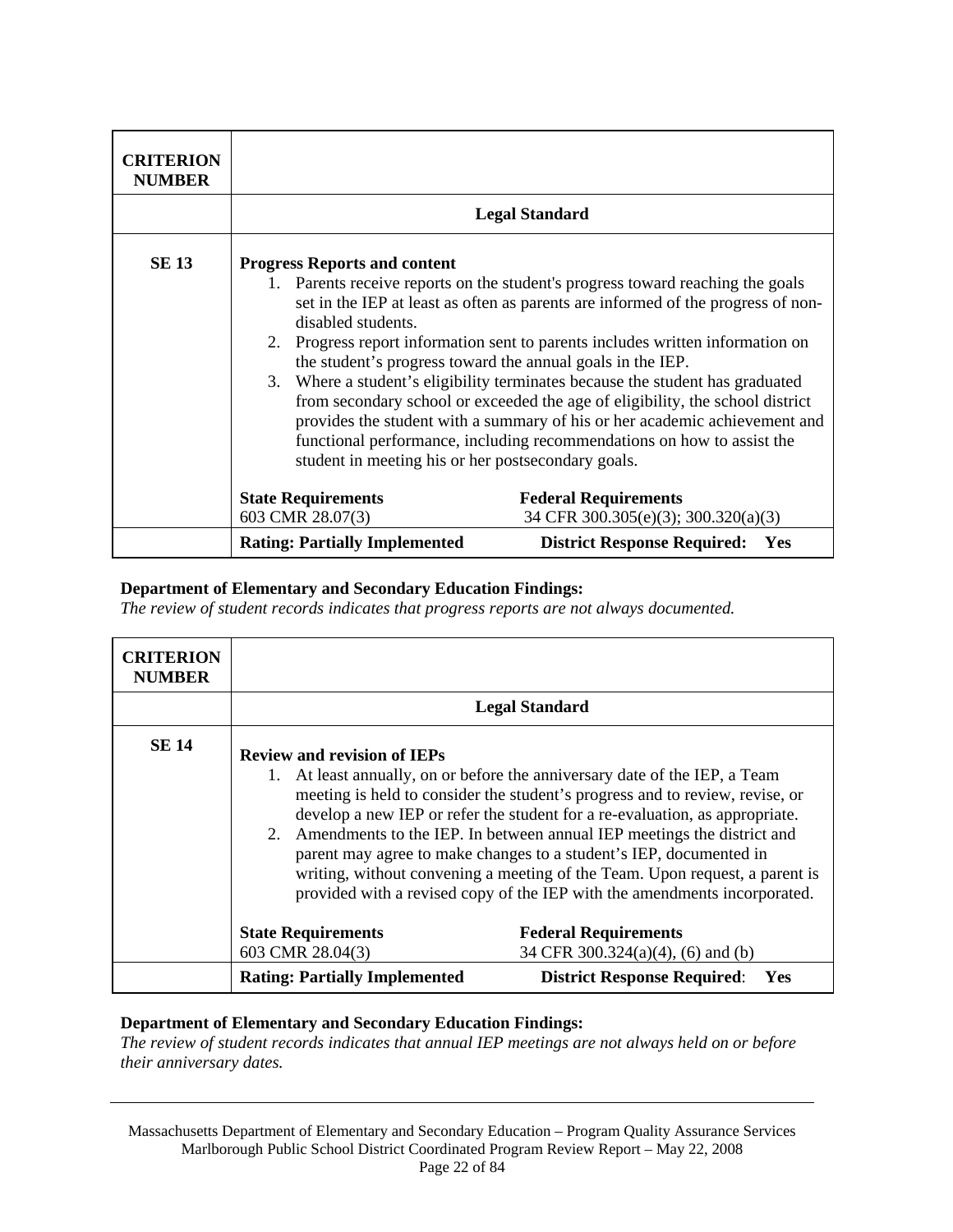| <b>CRITERION</b><br><b>NUMBER</b> |                                                                                                                                                                                                                                                                                                                                                                                                                                                                                                                                                                                                                                                                                                                                                                                                                                                         | <b>SPECIAL EDUCATION</b><br>II. STUDENT IDENTIFICATION AND PLACEMENT |
|-----------------------------------|---------------------------------------------------------------------------------------------------------------------------------------------------------------------------------------------------------------------------------------------------------------------------------------------------------------------------------------------------------------------------------------------------------------------------------------------------------------------------------------------------------------------------------------------------------------------------------------------------------------------------------------------------------------------------------------------------------------------------------------------------------------------------------------------------------------------------------------------------------|----------------------------------------------------------------------|
|                                   |                                                                                                                                                                                                                                                                                                                                                                                                                                                                                                                                                                                                                                                                                                                                                                                                                                                         | <b>Legal Standard</b>                                                |
| <b>SE 15</b>                      | Outreach by the School District (Child Find)<br>The district has annual or more frequent outreach and continuous liaison with those<br>groups below from which promotion or transfer of students in need of special<br>education may be expected, or which would include students in need of special<br>education:<br>professionals in community<br>1.<br>2.<br>private nursery schools<br>3.<br>day care facilities<br>group homes<br>4.<br>5.<br>parent organizations<br>clinical /health care agencies<br>6.<br>early intervention programs<br>7.<br>private/parochial schools<br>8.<br>other agencies/organizations<br>9.<br>10.<br>the school or schools that are part of the district, including charter schools<br>agencies serving migrant and/or homeless persons pursuant to the<br>11.<br>McKinney-Vento Education Act for Homeless Children |                                                                      |
|                                   | <b>State Requirements</b>                                                                                                                                                                                                                                                                                                                                                                                                                                                                                                                                                                                                                                                                                                                                                                                                                               | <b>Federal Requirements</b><br>34 CFR 300.111; 300.131; 300.209      |
|                                   | <b>Rating: Implemented</b>                                                                                                                                                                                                                                                                                                                                                                                                                                                                                                                                                                                                                                                                                                                                                                                                                              | <b>District Response Required:</b><br>N <sub>0</sub>                 |

| <b>CRITERION</b><br><b>NUMBER</b> |                                                                                                                                                                                                                                                                                                                                                                                                                                                                                                             |
|-----------------------------------|-------------------------------------------------------------------------------------------------------------------------------------------------------------------------------------------------------------------------------------------------------------------------------------------------------------------------------------------------------------------------------------------------------------------------------------------------------------------------------------------------------------|
|                                   | <b>Legal Standard</b>                                                                                                                                                                                                                                                                                                                                                                                                                                                                                       |
| <b>SE 16</b>                      | <b>Screening</b><br>The school district conducts screening for three and four year olds and for all<br>1.<br>children who are of age to enter kindergarten. Such screening is designed to<br>review a child's development and to assist in identification of those children<br>who should be referred for an evaluation to determine eligibility for special<br>education services.<br>Participation in the screening program for three and four year olds is<br>2.<br>optional on the part of the parents. |
|                                   | <b>State Requirements</b><br><b>Federal Requirements</b><br>603 CMR $28.03(1)(d)$                                                                                                                                                                                                                                                                                                                                                                                                                           |
|                                   | <b>Rating: Implemented</b><br><b>District Response Required:</b><br>N <sub>0</sub>                                                                                                                                                                                                                                                                                                                                                                                                                          |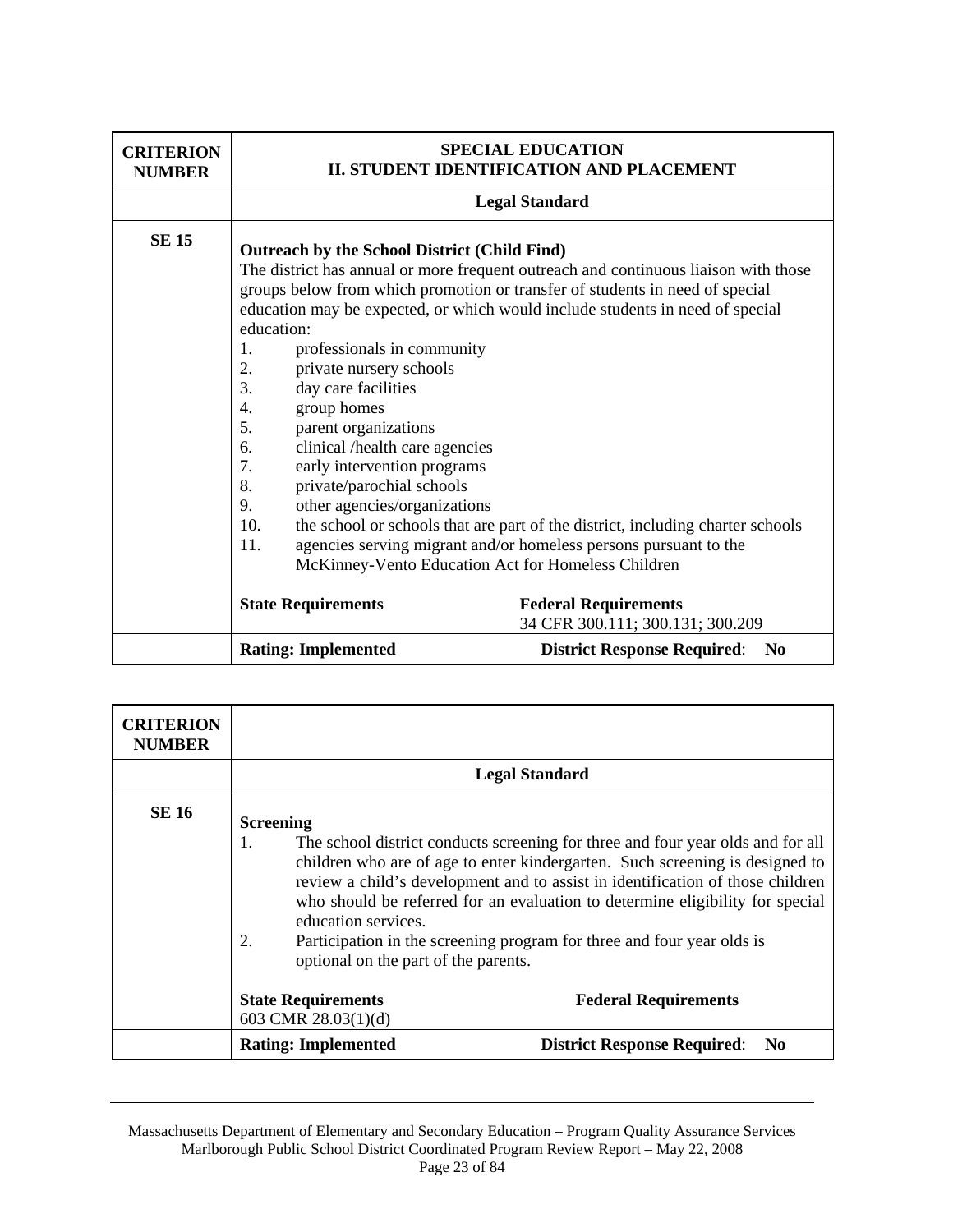| <b>CRITERION</b><br><b>NUMBER</b> |                                                  |                                                                                                                                                                                                                                                                                                                                                                                                                                                                                                                                                                                                                                                                                                                             |
|-----------------------------------|--------------------------------------------------|-----------------------------------------------------------------------------------------------------------------------------------------------------------------------------------------------------------------------------------------------------------------------------------------------------------------------------------------------------------------------------------------------------------------------------------------------------------------------------------------------------------------------------------------------------------------------------------------------------------------------------------------------------------------------------------------------------------------------------|
|                                   |                                                  | <b>Legal Standard</b>                                                                                                                                                                                                                                                                                                                                                                                                                                                                                                                                                                                                                                                                                                       |
| <b>SE 17</b>                      | 1.<br>federal requirements.<br>2.                | Initiation of services at age three and Early Intervention transition procedures<br>The school district encourages referrals from the Department of Public<br>Health, other agencies, and individuals for young children when or before<br>the child turns two-and-one-half years old in order to ensure continuity of<br>services and to ensure the development and implementation of an IEP for<br>eligible children by the date of the child's third birthday in accordance with<br>The district implements procedures to ensure the effective transition of<br>young children with disabilities from Early Intervention Programs through<br>participation in transition planning conferences arranged by such programs. |
|                                   | <b>State Requirements</b><br>603 CMR 28.06(7)(b) | <b>Federal Requirements</b><br>34 CFR 300.101(b); 300.124;                                                                                                                                                                                                                                                                                                                                                                                                                                                                                                                                                                                                                                                                  |
|                                   | <b>Rating: Partially Implemented</b>             | 300.323(b)<br><b>District Response Required:</b><br>Yes                                                                                                                                                                                                                                                                                                                                                                                                                                                                                                                                                                                                                                                                     |

*The review of student records indicates that the district does not always respond to referrals from Early Intervention in a timely manner. Students sometimes wait a month or more and, instead of getting consent from parents and conducting an evaluation to determine eligibility in the area(s)of suspected disability, the district uses a generic preschool screening and then finds the student eligible. This delay sometimes results in a student beginning services after their third birthday.* 

| <b>CRITERION</b><br><b>NUMBER</b> |                                                                                                       |                                                                                                                                                                                                                                                                                                                                                                                                                                                                                                                      |
|-----------------------------------|-------------------------------------------------------------------------------------------------------|----------------------------------------------------------------------------------------------------------------------------------------------------------------------------------------------------------------------------------------------------------------------------------------------------------------------------------------------------------------------------------------------------------------------------------------------------------------------------------------------------------------------|
|                                   |                                                                                                       | <b>Legal Standard</b>                                                                                                                                                                                                                                                                                                                                                                                                                                                                                                |
| <b>SE 18A</b>                     | <b>IEP</b> development and content<br>1.<br>2.<br>3.<br><b>State Requirements</b><br>603 CMR 28.05(3) | Upon determining that the student is eligible for special education, the Team,<br>including the parent(s), develops an IEP at the Team meeting.<br>The IEP is completed addressing all elements of the most current IEP format<br>provided by the Department of Elementary and Secondary Education.<br>The school district ensures that the IEP will not be changed at a higher<br>administrative level within the district.<br><b>Federal Requirements</b><br>IDEA-97: 34 CFR Part 300, Appendix A,<br>Question #22 |

Massachusetts Department of Elementary and Secondary Education – Program Quality Assurance Services Marlborough Public School District Coordinated Program Review Report – May 22, 2008 Page 24 of 84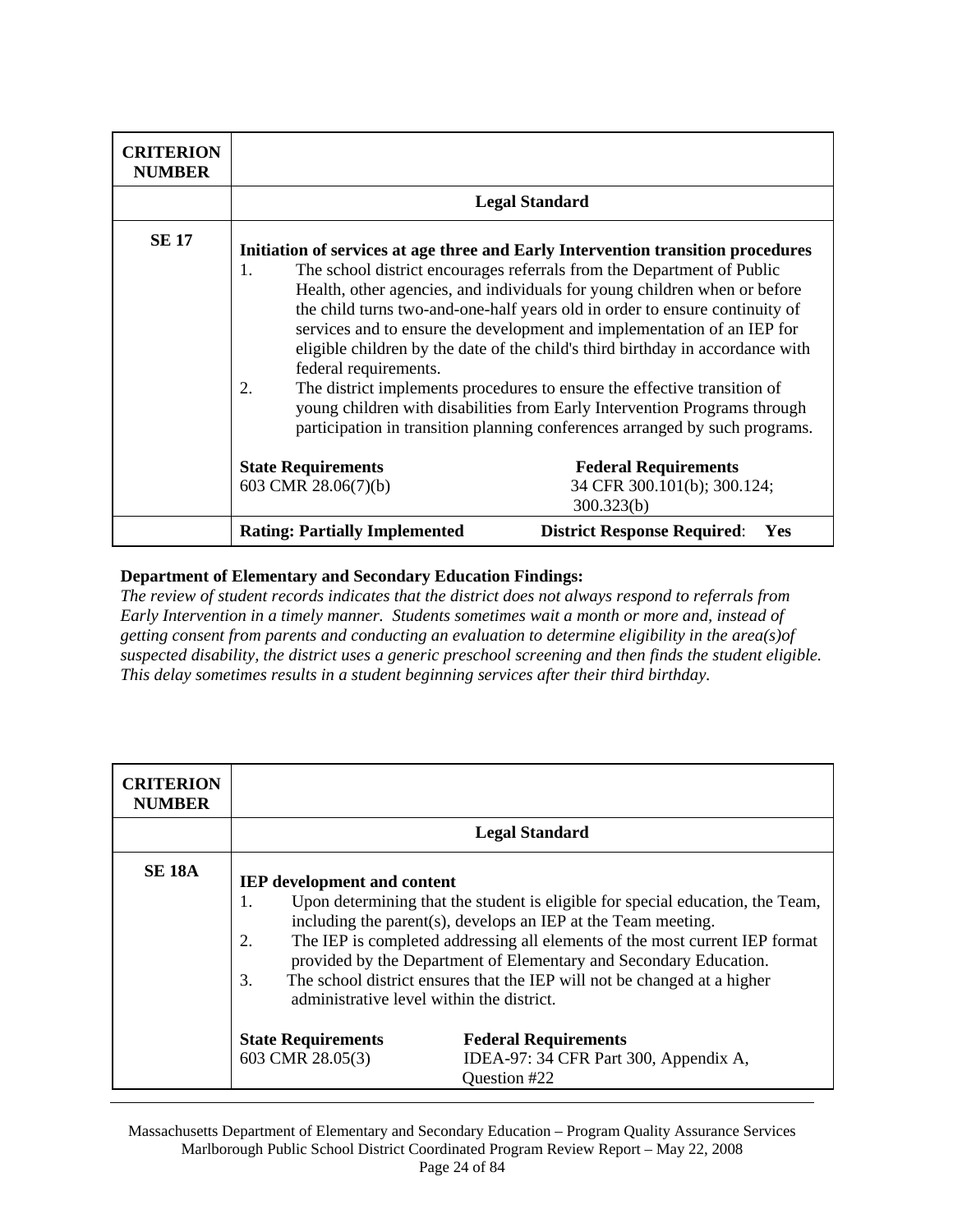| <b>CRITERION</b><br><b>NUMBER</b> |                                      |                                        |
|-----------------------------------|--------------------------------------|----------------------------------------|
|                                   |                                      | <b>Legal Standard</b>                  |
|                                   | <b>Rating: Partially Implemented</b> | <b>District Response Required:</b> Yes |

*The review of student records indicates that Nonparticipation Justification statements for students requiring services outside of the regular education setting are sometimes missing for students that require them. Also, home based services are sometimes written under Additional Information and do not include the amount of service provided nor the dates when the services begin or end. The Present Level of Educational Performance B is sometimes left blank or states "See PLEP A". Service delivery grids are not always completed at the Phoenix Program.* 

| <b>CRITERION</b><br><b>NUMBER</b> |                                                                                                                                                                                                                                                                                                                                                                                                                                                        |                                                                                                                                                                                                                                                                                                                                                                                                                                                                                                                                                                                                                                                                                                                                                                  |
|-----------------------------------|--------------------------------------------------------------------------------------------------------------------------------------------------------------------------------------------------------------------------------------------------------------------------------------------------------------------------------------------------------------------------------------------------------------------------------------------------------|------------------------------------------------------------------------------------------------------------------------------------------------------------------------------------------------------------------------------------------------------------------------------------------------------------------------------------------------------------------------------------------------------------------------------------------------------------------------------------------------------------------------------------------------------------------------------------------------------------------------------------------------------------------------------------------------------------------------------------------------------------------|
|                                   |                                                                                                                                                                                                                                                                                                                                                                                                                                                        | <b>Legal Standard</b>                                                                                                                                                                                                                                                                                                                                                                                                                                                                                                                                                                                                                                                                                                                                            |
| <b>SE 18B</b>                     | Determination of placement; provision of IEP to parent<br>At the Team meeting, after the IEP has been fully developed, the Team<br>1.<br>IEP.<br>Unless the student's IEP requires some other arrangement, the student is<br>2.<br>special education.<br>3.<br>at which the services are to be provided.<br>The placement selected by the Team is the least restrictive environment<br>4.<br>consistent with the needs of the student.<br>5.<br>cases. | determines the appropriate placement to deliver the services on the student's<br>educated in the school that he or she would attend if the student did not require<br>The decision regarding placement is based on the IEP, including the types of<br>related services that are to be provided to the child, the type of settings in which<br>those services are to be provided, the types of service providers, and the location<br>Immediately following the development of the IEP, the district provides the<br>parent with two (2) copies of the proposed IEP and proposed placement along<br>with the required notice, except that the proposal of placement may be delayed<br>according to the provisions of 603 CMR $28.06(2)(e)$ in a limited number of |
|                                   | <b>State Requirements</b><br>603 CMR 28.05(6) and (7); 28.06(2)                                                                                                                                                                                                                                                                                                                                                                                        | <b>Federal Requirements</b><br>34 CFR 300.116; 300.325                                                                                                                                                                                                                                                                                                                                                                                                                                                                                                                                                                                                                                                                                                           |
|                                   | <b>Rating: Partially Implemented</b>                                                                                                                                                                                                                                                                                                                                                                                                                   | <b>District Response Required:</b><br>Yes                                                                                                                                                                                                                                                                                                                                                                                                                                                                                                                                                                                                                                                                                                                        |

# **Department of Elementary and Secondary Education Findings:**

*The review of student records indicates that the district does not always provide the parent with the proposed IEP immediately following its development. The IEP sometimes has two types of placements (i.e. full inclusion in PL1 and partial inclusion in PL2) on the same IEP. The review of records also indicates that the parent or the district does not always sign placement pages at the Phoenix program.* 

Massachusetts Department of Elementary and Secondary Education – Program Quality Assurance Services Marlborough Public School District Coordinated Program Review Report – May 22, 2008 Page 25 of 84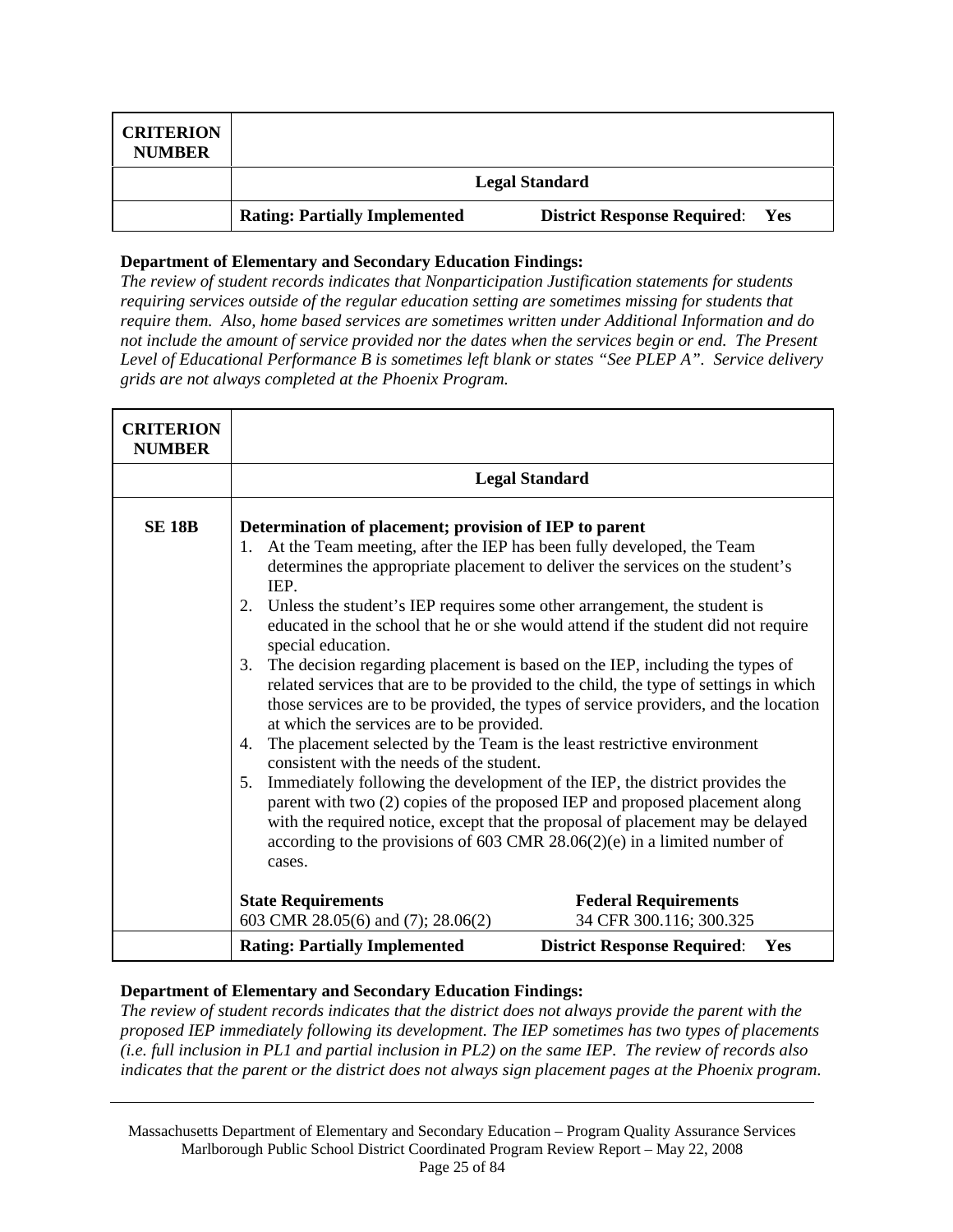| <b>CRITERION</b><br><b>NUMBER</b> |                                                                                                                                                                                                                                                                                                                                                                                                                                                                                                                                                                                                                                                                                                                                                                                                                                                                                                                                                                                                                                                                                                                                                                                                                                                                                                                                                                                                                                                                                                           |
|-----------------------------------|-----------------------------------------------------------------------------------------------------------------------------------------------------------------------------------------------------------------------------------------------------------------------------------------------------------------------------------------------------------------------------------------------------------------------------------------------------------------------------------------------------------------------------------------------------------------------------------------------------------------------------------------------------------------------------------------------------------------------------------------------------------------------------------------------------------------------------------------------------------------------------------------------------------------------------------------------------------------------------------------------------------------------------------------------------------------------------------------------------------------------------------------------------------------------------------------------------------------------------------------------------------------------------------------------------------------------------------------------------------------------------------------------------------------------------------------------------------------------------------------------------------|
|                                   | <b>Legal Standard</b>                                                                                                                                                                                                                                                                                                                                                                                                                                                                                                                                                                                                                                                                                                                                                                                                                                                                                                                                                                                                                                                                                                                                                                                                                                                                                                                                                                                                                                                                                     |
| <b>SE 19</b>                      | <b>Extended evaluation</b><br>If the Team finds a student eligible for special education and finds the evaluation<br>information insufficient to develop a full or partial IEP, the Team, with the parents'<br>consent, agrees to an extended evaluation period.<br>1. The extended evaluation period is not used to deny programs or services<br>determined to be necessary by the Team. If, prior to the extended evaluation,<br>the Team determines that sufficient information is available to determine, in part,<br>necessary annual goals and services, the Team writes a partial IEP that, if<br>accepted by the parent, is immediately implemented by the district while the<br>extended evaluation is occurring.<br>The extended evaluation period is not used to allow additional time to complete<br>2.<br>the required assessments.<br>If the parent consents to an extended evaluation, the Team documents their<br>3.<br>findings and determines what evaluation time period is necessary and the types<br>of information needed to develop an IEP. The Team may decide to meet at<br>intervals during the extended evaluation, but in all cases reconvenes promptly to<br>develop an IEP when the evaluation is complete.<br>The extended evaluation may extend longer than one week, but does not exceed<br>4.<br>eight school weeks.<br>The extended evaluation is not considered a placement.<br>5.<br><b>State Requirements</b><br><b>Federal Requirements</b><br>603 CMR 28.05(2)(b) |
|                                   | <b>Rating: Implemented</b><br><b>District Response Required:</b><br>N <sub>0</sub>                                                                                                                                                                                                                                                                                                                                                                                                                                                                                                                                                                                                                                                                                                                                                                                                                                                                                                                                                                                                                                                                                                                                                                                                                                                                                                                                                                                                                        |

| <b>CRITERION</b><br><b>NUMBER</b> |                                                                                                                                                                                                                                                                                                                                                                                                                                                                                                                                                                                        |
|-----------------------------------|----------------------------------------------------------------------------------------------------------------------------------------------------------------------------------------------------------------------------------------------------------------------------------------------------------------------------------------------------------------------------------------------------------------------------------------------------------------------------------------------------------------------------------------------------------------------------------------|
|                                   | <b>Legal Standard</b>                                                                                                                                                                                                                                                                                                                                                                                                                                                                                                                                                                  |
| <b>SE 20</b>                      | Least restrictive program selected<br>The program selected is the least restrictive environment for students, with<br>1.<br>consideration given to any potential harmful effect on the student or on the<br>quality of services that he or she needs.<br>If the student is removed from the general education classroom at any time,<br>2.<br>the Team states why the removal is considered critical to the student's<br>program and the basis for its conclusion that education of the student in a less<br>restrictive environment, with the use of supplementary aids and services, |

Massachusetts Department of Elementary and Secondary Education – Program Quality Assurance Services Marlborough Public School District Coordinated Program Review Report – May 22, 2008 Page 26 of 84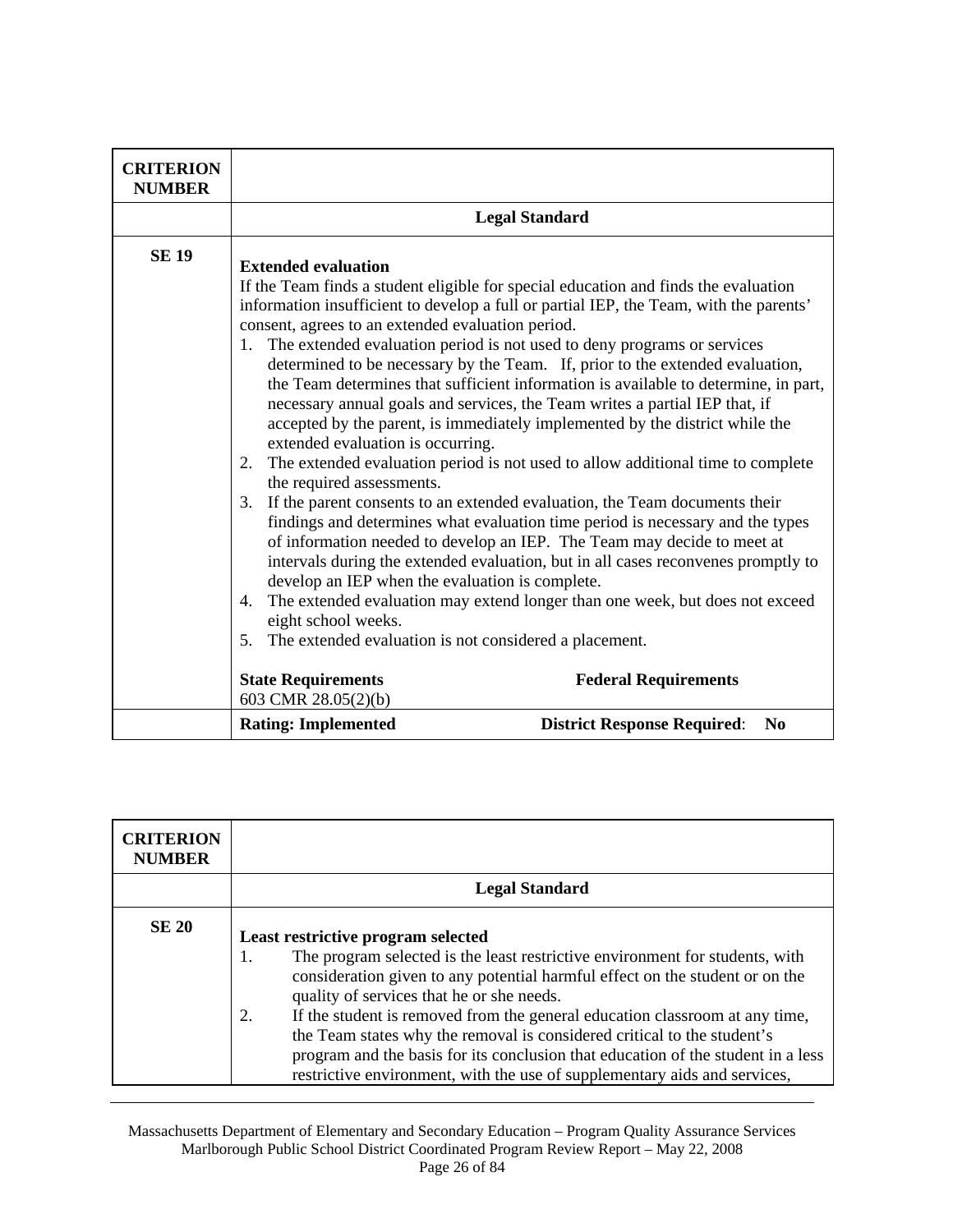| <b>CRITERION</b><br><b>NUMBER</b> |                                                                     |                                                                                                                                                                                                                                                                                                                     |
|-----------------------------------|---------------------------------------------------------------------|---------------------------------------------------------------------------------------------------------------------------------------------------------------------------------------------------------------------------------------------------------------------------------------------------------------------|
|                                   |                                                                     | <b>Legal Standard</b>                                                                                                                                                                                                                                                                                               |
|                                   | could not be achieved satisfactorily.<br>3.                         | The district does not remove an eligible child from the general education<br>classroom solely because of needed modification in the curriculum.                                                                                                                                                                     |
|                                   | 4.<br>restrictive program.                                          | If a student's IEP necessitates special education services in a day or<br>residential facility or an out-of-district educational collaborative program, the<br>IEP Team considers whether the student requires special education services<br>and support to promote the student's transition to placement in a less |
|                                   | <b>State Requirements</b><br>M.G.L. c. 71B, § 3<br>603 CMR 28.06(2) | <b>Federal Requirements</b><br>34 CFR $300.114 - 120$                                                                                                                                                                                                                                                               |
|                                   | <b>Rating: Implemented</b>                                          | <b>District Response Required:</b><br>N <sub>0</sub>                                                                                                                                                                                                                                                                |

| <b>CRITERION</b><br><b>NUMBER</b> |                                                                                                                                                                                                                                                                                                                                                                                                                                                                                                                                                                                                                                                                                                                                                                                                                                                                                                                                                                                                                                                                                                                                                                                                                                                                                                                                                                                                                                                                                                                                                                                        |
|-----------------------------------|----------------------------------------------------------------------------------------------------------------------------------------------------------------------------------------------------------------------------------------------------------------------------------------------------------------------------------------------------------------------------------------------------------------------------------------------------------------------------------------------------------------------------------------------------------------------------------------------------------------------------------------------------------------------------------------------------------------------------------------------------------------------------------------------------------------------------------------------------------------------------------------------------------------------------------------------------------------------------------------------------------------------------------------------------------------------------------------------------------------------------------------------------------------------------------------------------------------------------------------------------------------------------------------------------------------------------------------------------------------------------------------------------------------------------------------------------------------------------------------------------------------------------------------------------------------------------------------|
|                                   | <b>Legal Standard</b>                                                                                                                                                                                                                                                                                                                                                                                                                                                                                                                                                                                                                                                                                                                                                                                                                                                                                                                                                                                                                                                                                                                                                                                                                                                                                                                                                                                                                                                                                                                                                                  |
| <b>SE 21</b>                      | School day and school year requirements<br>The Team routinely considers the need for an educational program that is less<br>1.<br>than or more than the regular school day or school year, including extended day,<br>or year, and/or residential services and indicates on the IEP why the shorter or<br>longer program is necessary.<br>The daily duration of the child's program is equal to that of the regular school<br>2.<br>day unless the Team states that a different duration is necessary to provide a free<br>appropriate public education to the child. In this case the Team specifies the<br>daily duration of the program and states the reason for the different duration on<br>the IEP.<br>Specialized transportation schedules do not impede a student's access to a full<br>3.<br>school day and program of instruction.<br>An extended day or year program is identified if the student has demonstrated or<br>4.<br>is likely to demonstrate substantial regression in his or her learning skills and/or<br>substantial difficulty in relearning such skills if an extended program is not<br>provided.<br>If residential services are required, the IEP clearly specifies the reasons for such<br>5.<br>determination and how such services will be coordinated with the day education<br>services provided to the student. Additionally, the annual goals and services on<br>the student's IEP reflect the comprehensive nature of the educational program<br>required.<br>Camping or recreation programs provided solely for recreational purposes and<br>6. |

Massachusetts Department of Elementary and Secondary Education – Program Quality Assurance Services Marlborough Public School District Coordinated Program Review Report – May 22, 2008 Page 27 of 84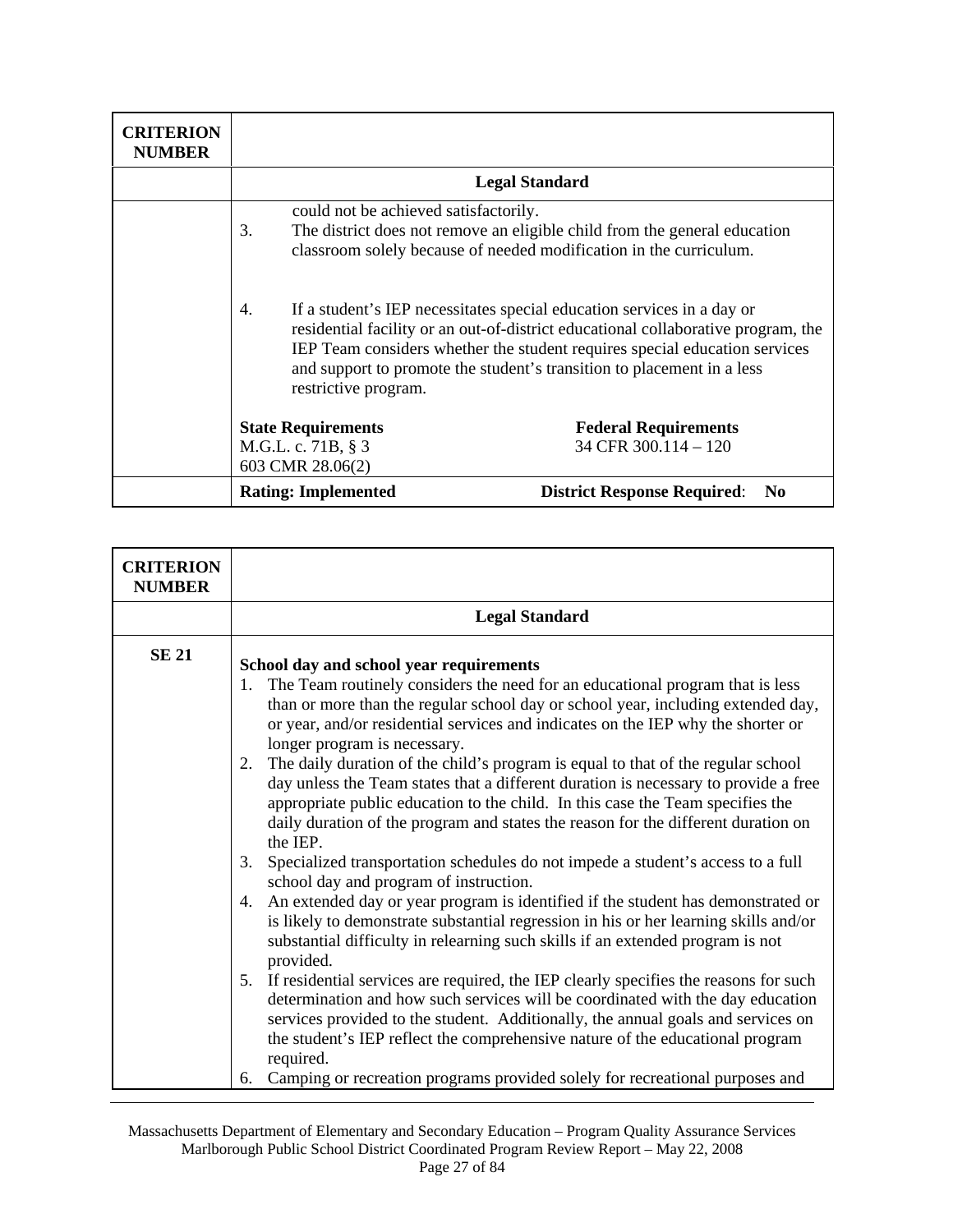| <b>CRITERION</b><br><b>NUMBER</b> |                                                                                                                           |                                       |
|-----------------------------------|---------------------------------------------------------------------------------------------------------------------------|---------------------------------------|
|                                   |                                                                                                                           | <b>Legal Standard</b>                 |
|                                   | with no corresponding IEP goals or specially designed instruction are not to be<br>considered for extended year programs. |                                       |
|                                   | <b>State Requirements</b>                                                                                                 | <b>Federal Requirements</b>           |
|                                   | M.G.L. c. 69, § 1G                                                                                                        | 34 CFR 300.106                        |
|                                   | 603 CMR 28.05(4)(d) and (5)(c)                                                                                            |                                       |
|                                   | <b>Rating: Implemented</b>                                                                                                | <b>District Response Required: No</b> |

| <b>CRITERION</b><br><b>NUMBER</b> |                                                                                                                                                                                                                                                                             |                                                                                                                                                                                                                                                                                                                                                                                                                                                                                                                                                                                                                                                                                                                                                                                                                                                                                                                                                                                                                                   |
|-----------------------------------|-----------------------------------------------------------------------------------------------------------------------------------------------------------------------------------------------------------------------------------------------------------------------------|-----------------------------------------------------------------------------------------------------------------------------------------------------------------------------------------------------------------------------------------------------------------------------------------------------------------------------------------------------------------------------------------------------------------------------------------------------------------------------------------------------------------------------------------------------------------------------------------------------------------------------------------------------------------------------------------------------------------------------------------------------------------------------------------------------------------------------------------------------------------------------------------------------------------------------------------------------------------------------------------------------------------------------------|
|                                   |                                                                                                                                                                                                                                                                             | <b>Legal Standard</b>                                                                                                                                                                                                                                                                                                                                                                                                                                                                                                                                                                                                                                                                                                                                                                                                                                                                                                                                                                                                             |
| SE 22                             | <b>IEP</b> implementation and availability<br>1.<br>agreed upon services without delay.<br>2.<br>eligible student within its jurisdiction.<br>3.<br>responsibilities related to the implementation of the student's IEP and the<br>the student under it.<br>4.<br>resolved. | Where the IEP of the student in need of special education has been accepted in<br>whole or in part by that student's parent, the school district provides the mutually<br>At the beginning of each school year, the district has an IEP in effect for each<br>Each teacher and provider described in the IEP is informed of his or her specific<br>specific accommodations, modifications, and supports that must be provided for<br>The school district does not delay implementation of the IEP due to lack of<br>classroom space or personnel, provides as many of the services on the accepted<br>IEP as possible and immediately informs parents in writing of any delayed<br>services, reasons for delay, actions that the school district is taking to address the<br>lack of space or personnel and offers alternative methods to meet the goals on<br>the accepted IEP. Upon agreement of the parents, the school district implements<br>alternative methods immediately until the lack of space or personnel issues are |
|                                   | <b>State Requirements</b><br>603 CMR 28.05(7)(b); 28.06(2)(d)(2)                                                                                                                                                                                                            | <b>Federal Requirements</b><br>34 CFR 300.323                                                                                                                                                                                                                                                                                                                                                                                                                                                                                                                                                                                                                                                                                                                                                                                                                                                                                                                                                                                     |
|                                   | <b>Rating: Partially Implemented</b>                                                                                                                                                                                                                                        | <b>District Response Required:</b><br>Yes                                                                                                                                                                                                                                                                                                                                                                                                                                                                                                                                                                                                                                                                                                                                                                                                                                                                                                                                                                                         |

*Interviews indicate that teacher assistants that are on students' IEPs at the high school are not always provided in a timely manner due to staff shortages. The high school also does not always inform parents in writing of alternative methods that may be used to address IEP goals until the personnel issues are resolved.* 

Massachusetts Department of Elementary and Secondary Education – Program Quality Assurance Services Marlborough Public School District Coordinated Program Review Report – May 22, 2008 Page 28 of 84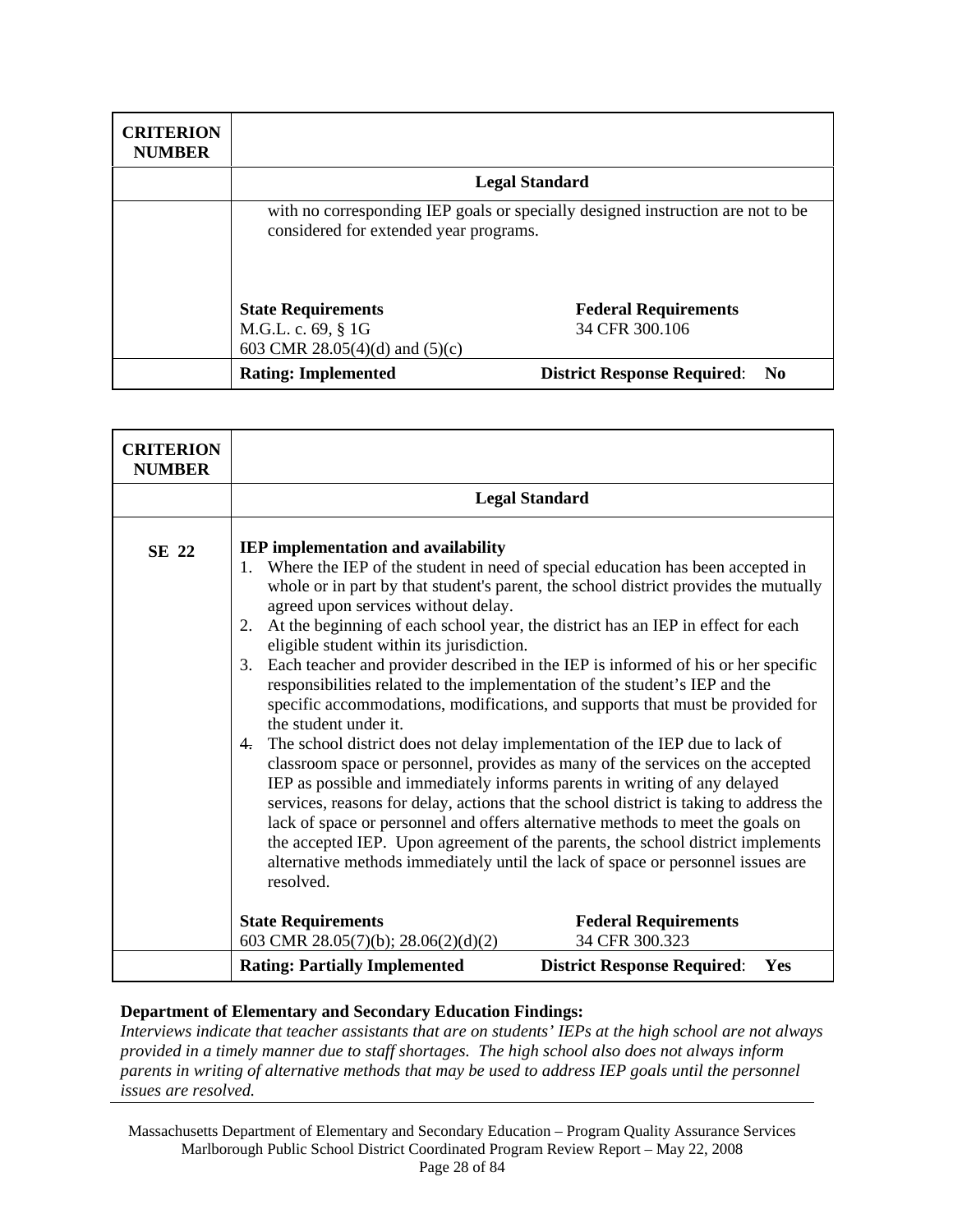| <b>CRITERION</b><br><b>NUMBER</b> |                                                                                                                                                                                                                                                                                                                                                                                                                                                                                                                                                              | <b>SPECIAL EDUCATION</b><br><b>III. PARENTAL INVOLVEMENT</b>                                                                                                                                                                                                                                                                                                                                                                                                                                                                                                                                                                                                                                                                                                                                                                                                                                                                                                                                                                                                                                                                                                                                                                                                                                                                                                                                                                                                                                                                                                                                                                                                                                                                                                                                                                    |
|-----------------------------------|--------------------------------------------------------------------------------------------------------------------------------------------------------------------------------------------------------------------------------------------------------------------------------------------------------------------------------------------------------------------------------------------------------------------------------------------------------------------------------------------------------------------------------------------------------------|---------------------------------------------------------------------------------------------------------------------------------------------------------------------------------------------------------------------------------------------------------------------------------------------------------------------------------------------------------------------------------------------------------------------------------------------------------------------------------------------------------------------------------------------------------------------------------------------------------------------------------------------------------------------------------------------------------------------------------------------------------------------------------------------------------------------------------------------------------------------------------------------------------------------------------------------------------------------------------------------------------------------------------------------------------------------------------------------------------------------------------------------------------------------------------------------------------------------------------------------------------------------------------------------------------------------------------------------------------------------------------------------------------------------------------------------------------------------------------------------------------------------------------------------------------------------------------------------------------------------------------------------------------------------------------------------------------------------------------------------------------------------------------------------------------------------------------|
|                                   |                                                                                                                                                                                                                                                                                                                                                                                                                                                                                                                                                              | <b>Legal Standard</b>                                                                                                                                                                                                                                                                                                                                                                                                                                                                                                                                                                                                                                                                                                                                                                                                                                                                                                                                                                                                                                                                                                                                                                                                                                                                                                                                                                                                                                                                                                                                                                                                                                                                                                                                                                                                           |
| <b>SE 24</b>                      | Notice to parent regarding proposal or refusal to initiate or change the<br>of FAPE<br>$1_{\cdot}$<br>2.<br>and to consult regarding the evaluators to be used.<br>3. For all other actions, the district gives notice complying with federal<br>requirements within a reasonable time.<br>4.<br>reasons for the referral and the nature of the proposed evaluation<br>The district provides parents with an opportunity to consult with the<br>5.<br>6.<br>7.<br>and that there is no concern about the student's development.<br><b>State Requirements</b> | identification, evaluation, or educational placement of the child or the provision<br>A student may be referred for an evaluation by a parent or any person in a care-<br>giving or professional position concerned with the student's development.<br>When a student is referred for an evaluation to determine eligibility for special<br>education, the school district sends written notice to the child's parent(s) within 5<br>school days of receipt of the referral, along with the district's notice of<br>procedural safeguards. The written notice meets all of the content requirements<br>set forth in M.G.L. c.71B, §3, and in federal law, seeks the consent of the parent<br>for the evaluation to occur, and provides the parent with the opportunity to<br>express any concerns or provide information on the student's skills or abilities<br>The school district provides the student's parent(s) with an opportunity to consult<br>with the Special Education Administrator or his/her designee to discuss the<br>Administrator of Special Education or his/her designee regarding the evaluators<br>to be used and the proposed content of all required and optional assessments<br>The school district does not limit a parent's right to refer a student for timely<br>special education evaluation because the district has not fully explored and/or<br>attempted some or all of the available instructional support programs or other<br>interventions available in general education that may be described in the<br>district's curriculum accommodation plan, including any pre-referral program.<br>The school district refuses to conduct an initial evaluation only when the<br>circumstances of a student make clear that there is no suspicion of a disability<br><b>Federal Requirements</b> |
|                                   | M.G.L. c. 71B, § 3;<br>603 CMR 28.04(1)                                                                                                                                                                                                                                                                                                                                                                                                                                                                                                                      | 34 CFR 300.503; 300.504(a)(1)                                                                                                                                                                                                                                                                                                                                                                                                                                                                                                                                                                                                                                                                                                                                                                                                                                                                                                                                                                                                                                                                                                                                                                                                                                                                                                                                                                                                                                                                                                                                                                                                                                                                                                                                                                                                   |
|                                   | <b>Rating: Partially Implemented</b>                                                                                                                                                                                                                                                                                                                                                                                                                                                                                                                         | <b>District Response Required:</b><br><b>Yes</b>                                                                                                                                                                                                                                                                                                                                                                                                                                                                                                                                                                                                                                                                                                                                                                                                                                                                                                                                                                                                                                                                                                                                                                                                                                                                                                                                                                                                                                                                                                                                                                                                                                                                                                                                                                                |

*The review of student records indicates that N1 forms are not always tailored to the specific purpose of the meeting. Furthermore, elements of the N1 forms are sometimes not complete, specifically there was not always a description of each evaluation procedure, test, record or report the district used as a basis for the proposed IEP.* 

Massachusetts Department of Elementary and Secondary Education – Program Quality Assurance Services Marlborough Public School District Coordinated Program Review Report – May 22, 2008 Page 29 of 84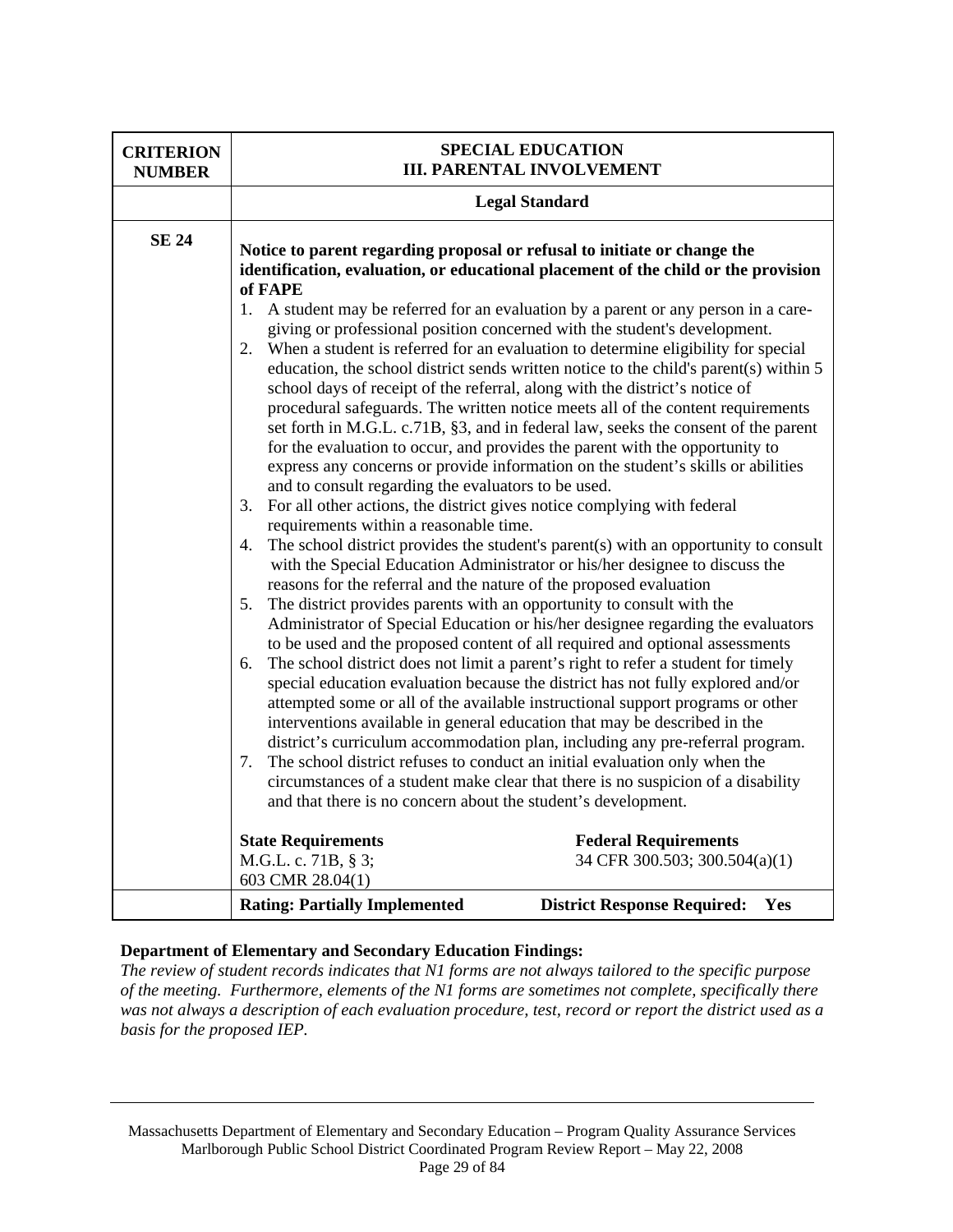| <b>CRITERION</b><br><b>NUMBER</b> |                                                                                                                                                                                                                                                                                                                                                                                                                                                                                                                                                                                                                                                                                                                                                                                                                                                                                                                                                                                                                                                                                                                                                                                                                                                                                                                                                                                                                                                                                                                                                                                                                                                                                                                                                                                                                                                                                                                                                                                                                                                                                                                                                                                                                                                                                                                                                                                                                                                                                                                                                           |  |
|-----------------------------------|-----------------------------------------------------------------------------------------------------------------------------------------------------------------------------------------------------------------------------------------------------------------------------------------------------------------------------------------------------------------------------------------------------------------------------------------------------------------------------------------------------------------------------------------------------------------------------------------------------------------------------------------------------------------------------------------------------------------------------------------------------------------------------------------------------------------------------------------------------------------------------------------------------------------------------------------------------------------------------------------------------------------------------------------------------------------------------------------------------------------------------------------------------------------------------------------------------------------------------------------------------------------------------------------------------------------------------------------------------------------------------------------------------------------------------------------------------------------------------------------------------------------------------------------------------------------------------------------------------------------------------------------------------------------------------------------------------------------------------------------------------------------------------------------------------------------------------------------------------------------------------------------------------------------------------------------------------------------------------------------------------------------------------------------------------------------------------------------------------------------------------------------------------------------------------------------------------------------------------------------------------------------------------------------------------------------------------------------------------------------------------------------------------------------------------------------------------------------------------------------------------------------------------------------------------------|--|
|                                   | <b>Legal Standard</b>                                                                                                                                                                                                                                                                                                                                                                                                                                                                                                                                                                                                                                                                                                                                                                                                                                                                                                                                                                                                                                                                                                                                                                                                                                                                                                                                                                                                                                                                                                                                                                                                                                                                                                                                                                                                                                                                                                                                                                                                                                                                                                                                                                                                                                                                                                                                                                                                                                                                                                                                     |  |
| <b>SE 25</b>                      | <b>Parental consent</b><br>In accordance with state and federal law, the school district obtains informed<br>parental consent as follows:<br>The school district obtains written parental consent before conducting an<br>1.<br>initial evaluation and before making an initial placement of a student in a<br>special education program. Written parental consent is obtained before<br>conducting a reevaluation and before placing a student in a special education<br>placement subsequent to the initial placement in special education.<br>2.<br>The school district obtains consent before initiating extended evaluation<br>services.<br>3.<br>The school district obtains consent to the services proposed on a student's<br>IEP before providing such services.<br>A parent is informed that consent may be revoked at any time. Except for<br>4.<br>initial evaluation and initial placement, consent may not be required as<br>condition of any benefit to the child.<br>5.<br>When the participation or consent of the parent is required and the parent<br>fails or refuses to participate, the attempts to secure the consent of the parent<br>are implemented through multiple attempts using a variety of methods which<br>are documented by the district. Such efforts may include letters, written<br>notices sent by certified mail, electronic mail (e-mail), telephone calls, or, if<br>appropriate, TTY communications to the home, and home visits at such time<br>as the parent is likely to be home. Efforts may include seeking assistance<br>from a community service agency to secure parental participation.<br>If, subsequent to initial evaluation and initial placement and after following<br>6.<br>the procedures required by the regulations, the school district is unable to<br>obtain parental consent to a reevaluation or to placement in a special<br>education program subsequent to the initial placement, or the parent revokes<br>consent to such reevaluation or placement, the school district considers with<br>the parent whether such action will result in the denial of a free appropriate<br>public education to the child. If, after consideration, the school district<br>determines that the parent's failure or refusal to consent will result in a denial<br>of a free appropriate public education to the student, it seeks resolution of the<br>dispute through Special Education Appeals.<br><b>State Requirements</b><br><b>Federal Requirements</b><br>603 CMR 28.07(1)<br>34 CFR 300.300 |  |
|                                   | <b>Rating: Partially Implemented</b><br><b>District Response Required:</b><br><b>Yes</b>                                                                                                                                                                                                                                                                                                                                                                                                                                                                                                                                                                                                                                                                                                                                                                                                                                                                                                                                                                                                                                                                                                                                                                                                                                                                                                                                                                                                                                                                                                                                                                                                                                                                                                                                                                                                                                                                                                                                                                                                                                                                                                                                                                                                                                                                                                                                                                                                                                                                  |  |

*The review of student records indicates that consent forms are not always documented.*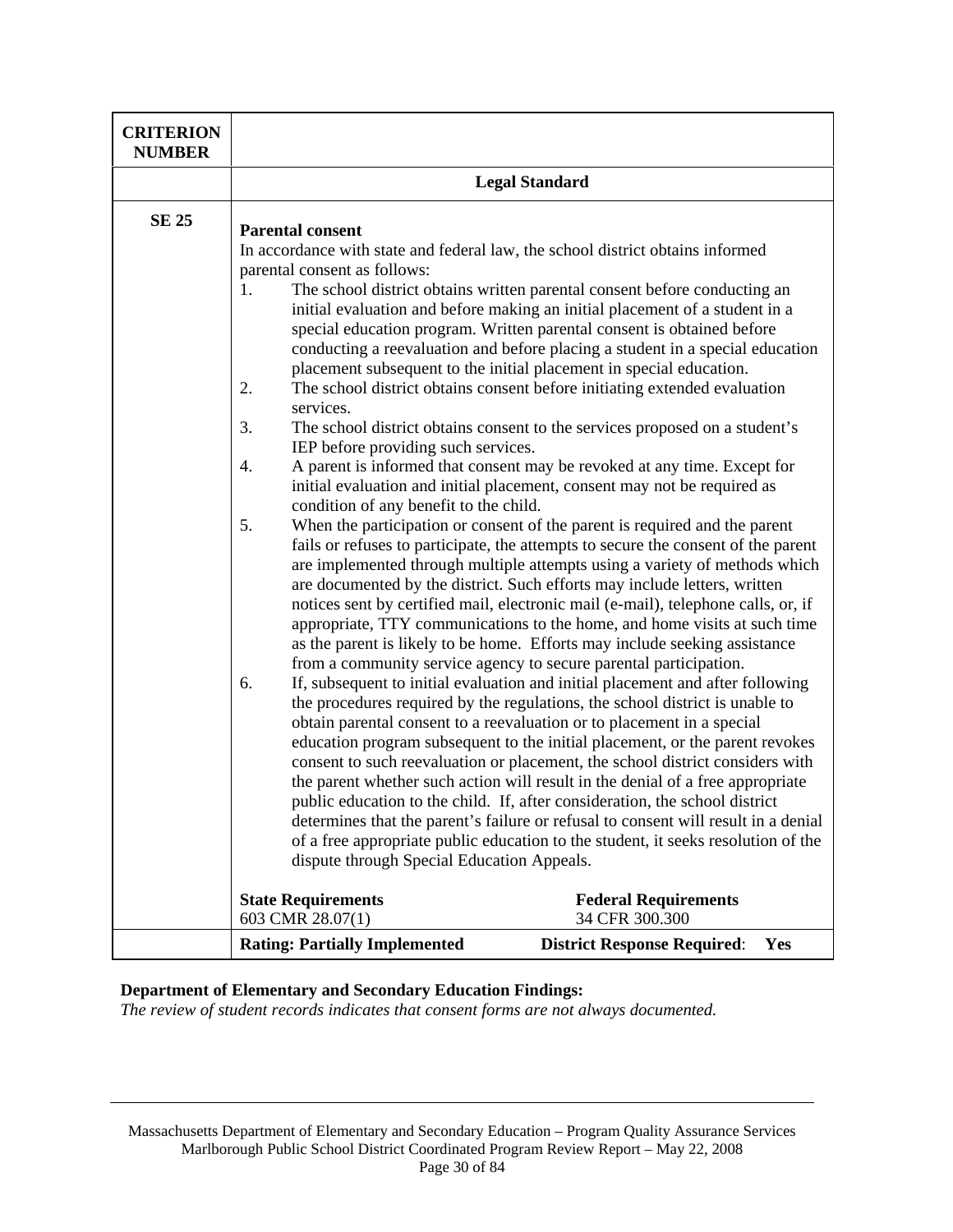| <b>CRITERION</b><br><b>NUMBER</b> |                                                                                                                                                                                                                                                                                                                                       |                                           |
|-----------------------------------|---------------------------------------------------------------------------------------------------------------------------------------------------------------------------------------------------------------------------------------------------------------------------------------------------------------------------------------|-------------------------------------------|
|                                   |                                                                                                                                                                                                                                                                                                                                       | <b>Legal Standard</b>                     |
| <b>SE 25A</b>                     | Sending of copy of notice to Special Education Appeals<br>Within five calendar days of receiving a notice that a parent is requesting a hearing<br>or has rejected an IEP, proposed placement, or finding of no eligibility for special<br>education, the school district sends a copy of the notice to Special Education<br>Appeals. |                                           |
|                                   | <b>State Requirements</b><br>603 CMR 28.08(3)(b)                                                                                                                                                                                                                                                                                      | <b>Federal Requirements</b>               |
|                                   | <b>Rating: Implemented</b>                                                                                                                                                                                                                                                                                                            | <b>District Response Required:</b><br>No. |

| <b>CRITERION</b><br><b>NUMBER</b> |                                                                                                                                                                                                                                                                                                                                                                                                                                                                                                                                                                                                                                                                                                                                                                                                                                   |                                                      |
|-----------------------------------|-----------------------------------------------------------------------------------------------------------------------------------------------------------------------------------------------------------------------------------------------------------------------------------------------------------------------------------------------------------------------------------------------------------------------------------------------------------------------------------------------------------------------------------------------------------------------------------------------------------------------------------------------------------------------------------------------------------------------------------------------------------------------------------------------------------------------------------|------------------------------------------------------|
|                                   |                                                                                                                                                                                                                                                                                                                                                                                                                                                                                                                                                                                                                                                                                                                                                                                                                                   | <b>Legal Standard</b>                                |
| <b>SE 25B</b>                     | <b>Resolution of disputes</b><br>Within 15 days of receiving notice that a parent has made an official hearing<br>request to Special Education Appeals, the district convenes a meeting with<br>the parent(s) and the relevant member(s) of the IEP Team, including a<br>representative of the district with decision-making authority, to try to resolve<br>the dispute. The resolution session may be waived if the district and the<br>parents agree in writing to do so or if they agree to use mediation instead.<br>2. If the dispute is resolved at the resolution session, the parent (s) and a<br>representative of the district with the authority to do so sign a legally binding<br>agreement, enforceable in state or federal court. Any party may void this<br>agreement within three business days of the signing. |                                                      |
|                                   | <b>State Requirements</b>                                                                                                                                                                                                                                                                                                                                                                                                                                                                                                                                                                                                                                                                                                                                                                                                         | <b>Federal Requirements</b><br>34 CFR 300.510        |
|                                   | <b>Rating: Implemented</b>                                                                                                                                                                                                                                                                                                                                                                                                                                                                                                                                                                                                                                                                                                                                                                                                        | <b>District Response Required:</b><br>N <sub>0</sub> |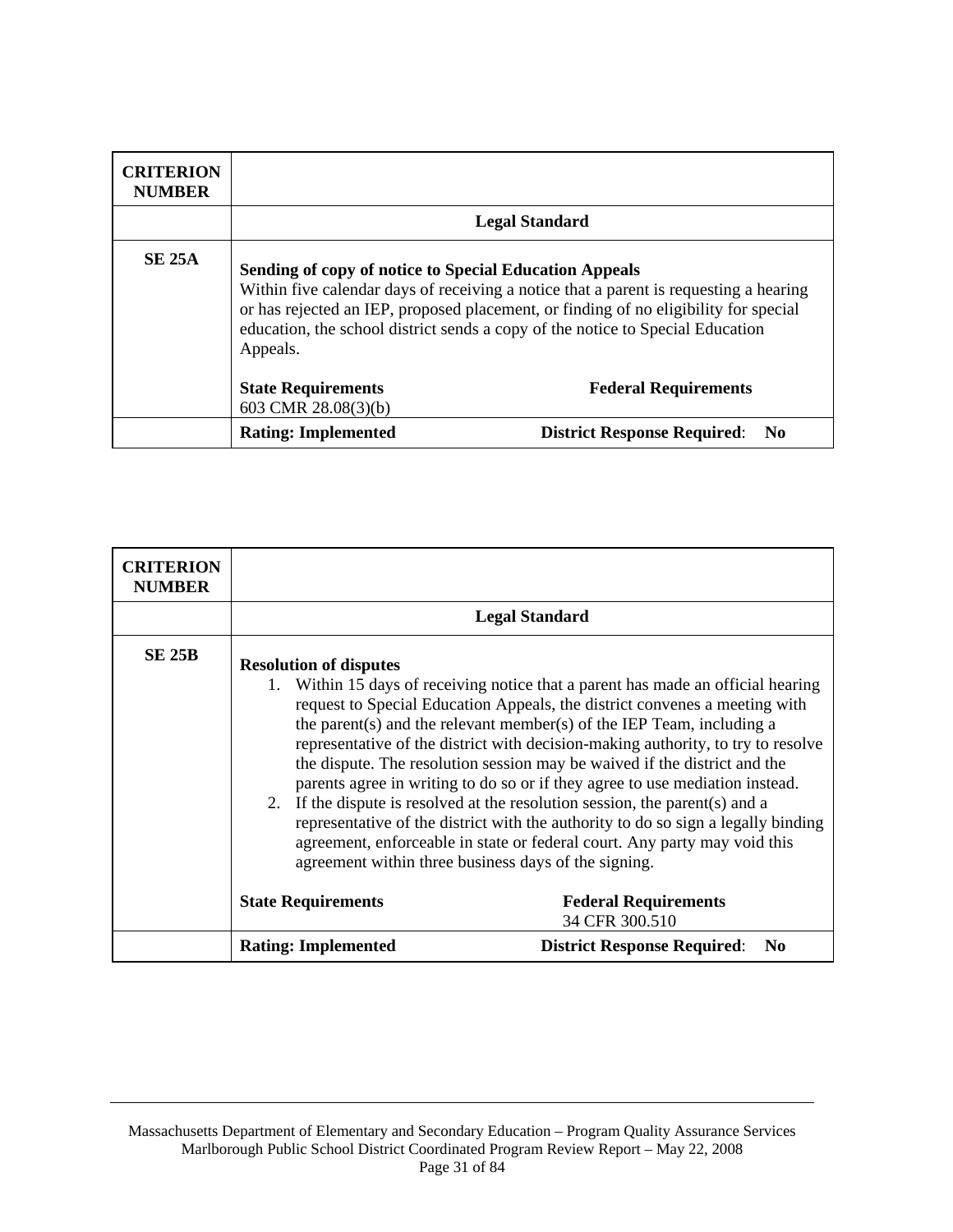| <b>CRITERION</b><br><b>NUMBER</b> |                                                                                                                                           |                                                                                                                                                                                                                                                                                                                                                                                                                                                                                                                                                                                                                                                                                                                                                                                                                      |
|-----------------------------------|-------------------------------------------------------------------------------------------------------------------------------------------|----------------------------------------------------------------------------------------------------------------------------------------------------------------------------------------------------------------------------------------------------------------------------------------------------------------------------------------------------------------------------------------------------------------------------------------------------------------------------------------------------------------------------------------------------------------------------------------------------------------------------------------------------------------------------------------------------------------------------------------------------------------------------------------------------------------------|
|                                   |                                                                                                                                           | <b>Legal Standard</b>                                                                                                                                                                                                                                                                                                                                                                                                                                                                                                                                                                                                                                                                                                                                                                                                |
| <b>SE 26</b>                      | Parent participation in meetings<br>1.<br>2.<br>3.<br>and documents such efforts.<br>4.<br>conferencing.<br>5.<br>parents' participation. | The district ensures that one or both parents of a child are members of any<br>group that makes decisions on the educational placement of their child.<br>The Administrator of Special Education notifies parent(s) in writing of any<br>Team meeting early enough to ensure that they have an opportunity to attend.<br>The district schedules the meeting at a mutually agreed upon time and place;<br>If neither parent can attend, the district uses other methods to ensure parent<br>participation, including individual or conference telephone calls, or video<br>In cases where the district, after reasonable efforts, is unable to obtain the<br>parents' participation in Team meeting discussions and decisions, the district<br>conducts the Team meeting and documents its attempts to facilitate the |
|                                   | <b>State Requirements</b><br>603 CMR 28.02(21)                                                                                            | <b>Federal Requirements</b><br>34 CFR 300.322; 300.501                                                                                                                                                                                                                                                                                                                                                                                                                                                                                                                                                                                                                                                                                                                                                               |
|                                   | <b>Rating: Implemented</b>                                                                                                                | <b>District Response Required:</b><br>N <sub>0</sub>                                                                                                                                                                                                                                                                                                                                                                                                                                                                                                                                                                                                                                                                                                                                                                 |

| <b>CRITERION</b><br><b>NUMBER</b> |                                                                                                                                                                                         |                                                        |
|-----------------------------------|-----------------------------------------------------------------------------------------------------------------------------------------------------------------------------------------|--------------------------------------------------------|
|                                   |                                                                                                                                                                                         | <b>Legal Standard</b>                                  |
| <b>SE 27</b>                      | <b>Content of Team meeting notice to parents</b><br>The parent notice of any Team meeting states the purpose, time and location of the<br>meeting as well as who will be in attendance. |                                                        |
|                                   | <b>State Requirements</b>                                                                                                                                                               | <b>Federal Requirements</b><br>34 CFR 300.322(b)(1)(i) |
|                                   | <b>Rating: Partially Implemented</b>                                                                                                                                                    | <b>District Response Required:</b><br>Yes              |

*The review of student records indicates that meeting invitations are not always documented.*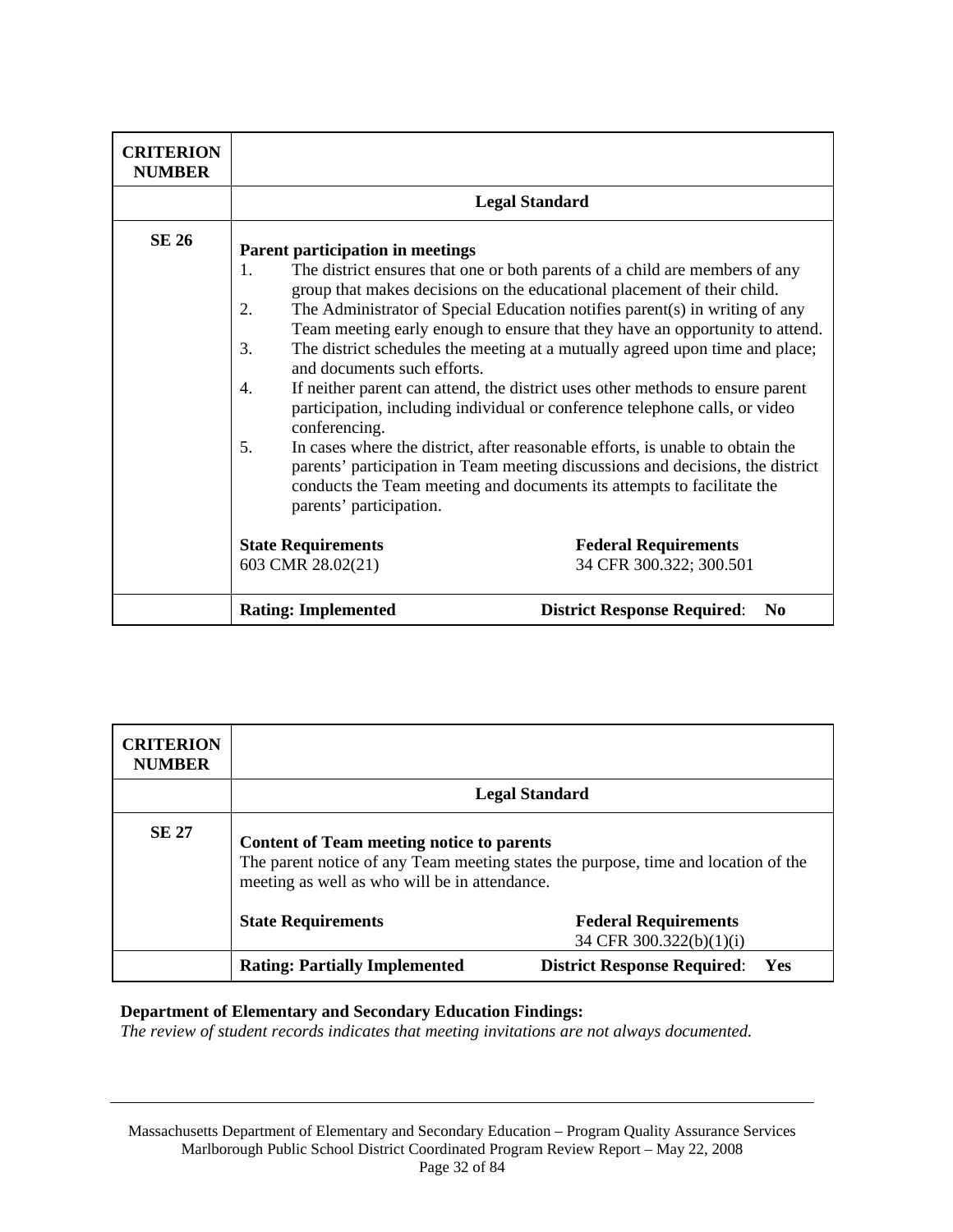| <b>CRITERION</b><br><b>NUMBER</b> |                                                                                                                                                                  |                                                                                                                                                                                                                                                                                                                                                                                                                                                                                                                                                                                                                                                                                                                                                                                                                                                                                                                                                                                                                   |
|-----------------------------------|------------------------------------------------------------------------------------------------------------------------------------------------------------------|-------------------------------------------------------------------------------------------------------------------------------------------------------------------------------------------------------------------------------------------------------------------------------------------------------------------------------------------------------------------------------------------------------------------------------------------------------------------------------------------------------------------------------------------------------------------------------------------------------------------------------------------------------------------------------------------------------------------------------------------------------------------------------------------------------------------------------------------------------------------------------------------------------------------------------------------------------------------------------------------------------------------|
|                                   |                                                                                                                                                                  | <b>Legal Standard</b>                                                                                                                                                                                                                                                                                                                                                                                                                                                                                                                                                                                                                                                                                                                                                                                                                                                                                                                                                                                             |
| <b>SE 29</b>                      | <b>Communications are in English and primary language of home</b><br>1.<br>communications are documented.<br>2.<br>parent understands the content of the notice. | Communications with parents are in simple and commonly understood<br>words and are in both English and the primary language of the home if such<br>primary language is other than English. Any interpreter used in fulfilling<br>these requirements is fluent in the primary language of the home and<br>familiar with special education procedures, programs and services. If the<br>parents or the student are unable to read in any language or are blind or<br>deaf, communications required by these regulations are made orally in<br>English with the use of a foreign language interpreter, in Braille, in sign<br>language, via TTY, or in writing, whichever is appropriate, and all such<br>If the district provides notices orally or in some other mode of<br>communication that is not written language, the district keeps written<br>documentation (1) that it has provided such notice in an alternate manner,<br>(2) of the content of the notice and (3) of the steps taken to ensure that the |
|                                   | <b>State Requirements</b>                                                                                                                                        | <b>Federal Requirements</b>                                                                                                                                                                                                                                                                                                                                                                                                                                                                                                                                                                                                                                                                                                                                                                                                                                                                                                                                                                                       |
|                                   | 603 CMR 28.07(8)                                                                                                                                                 | 34 CFR 300.322(e); 300.503(c)                                                                                                                                                                                                                                                                                                                                                                                                                                                                                                                                                                                                                                                                                                                                                                                                                                                                                                                                                                                     |
|                                   | <b>Rating: Partially Implemented</b>                                                                                                                             | <b>District Response Required:</b><br>Yes                                                                                                                                                                                                                                                                                                                                                                                                                                                                                                                                                                                                                                                                                                                                                                                                                                                                                                                                                                         |

*The review of student records and interviews indicate that communications with parents have not always been sent home in the primary language of the home if such primary language is other than English (i.e. IEPs, progress reports, invitations and other notices).* 

| <b>CRITERION</b><br><b>NUMBER</b> |                                                                                                                                                                                                                                                                                                                                                                                                                                                                                                                                                                                                                                                                                                                                 |
|-----------------------------------|---------------------------------------------------------------------------------------------------------------------------------------------------------------------------------------------------------------------------------------------------------------------------------------------------------------------------------------------------------------------------------------------------------------------------------------------------------------------------------------------------------------------------------------------------------------------------------------------------------------------------------------------------------------------------------------------------------------------------------|
|                                   | <b>Legal Standard</b>                                                                                                                                                                                                                                                                                                                                                                                                                                                                                                                                                                                                                                                                                                           |
| <b>SE 32</b>                      | Parent advisory council for special education<br>1. The school district has established a district-wide parent advisory council on<br>special education.<br>Membership on the council is offered to all parents of children with disabilities<br>2.<br>and other interested parties.<br>The parent advisory council duties include but are not limited to: advising the<br>3.<br>district on matters that pertain to the education and safety of students with<br>disabilities; meeting regularly with school officials to participate in the planning,<br>development, and evaluation of the school district's special education programs.<br>The parent advisory council has established by-laws regarding officers and<br>4. |

Massachusetts Department of Elementary and Secondary Education – Program Quality Assurance Services Marlborough Public School District Coordinated Program Review Report – May 22, 2008 Page 33 of 84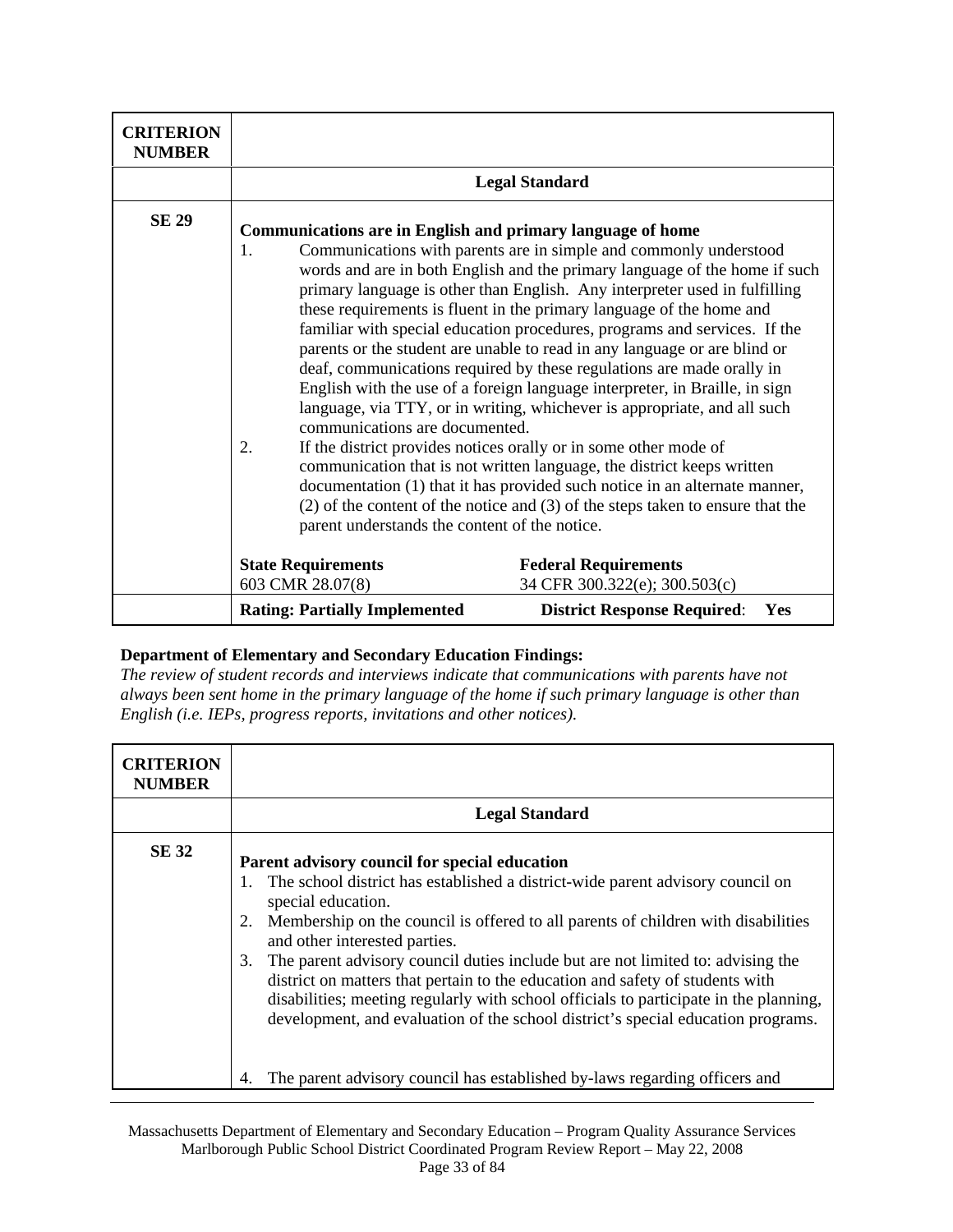| <b>CRITERION</b><br><b>NUMBER</b> |                                                                                                                                                                                                                                                                                                                                                                                                                                                                                 |                                           |
|-----------------------------------|---------------------------------------------------------------------------------------------------------------------------------------------------------------------------------------------------------------------------------------------------------------------------------------------------------------------------------------------------------------------------------------------------------------------------------------------------------------------------------|-------------------------------------------|
|                                   | <b>Legal Standard</b>                                                                                                                                                                                                                                                                                                                                                                                                                                                           |                                           |
|                                   | operational procedures.<br>The parent advisory council receives assistance from the school committee<br>5.<br>without charge, upon reasonable notice, and subject to the availability of staff<br>and resources.<br>The school district conducts, in cooperation with the parent advisory council, at<br>6.<br>least one workshop annually within the district on the rights of students and their<br>parents and guardians under the state and federal special education laws. |                                           |
|                                   | <b>State Requirements</b><br>M.G.L. c. 71B, $\S$ 3;                                                                                                                                                                                                                                                                                                                                                                                                                             | <b>Federal Requirements</b>               |
|                                   | 603 CMR 28.03(1)(a)(4); 28.07(4)                                                                                                                                                                                                                                                                                                                                                                                                                                                |                                           |
|                                   | <b>Rating: Implemented</b>                                                                                                                                                                                                                                                                                                                                                                                                                                                      | <b>District Response Required:</b><br>No. |

| <b>CRITERION</b><br><b>NUMBER</b> | <b>SPECIAL EDUCATION</b><br><b>IV. CURRICULUM AND INSTRUCTION</b>                                                                                                                                                                                              |                                                                                                                                                                                                                                                                                                                                                                                                                                                                                                                                                                                   |
|-----------------------------------|----------------------------------------------------------------------------------------------------------------------------------------------------------------------------------------------------------------------------------------------------------------|-----------------------------------------------------------------------------------------------------------------------------------------------------------------------------------------------------------------------------------------------------------------------------------------------------------------------------------------------------------------------------------------------------------------------------------------------------------------------------------------------------------------------------------------------------------------------------------|
|                                   |                                                                                                                                                                                                                                                                | <b>Legal Standard</b>                                                                                                                                                                                                                                                                                                                                                                                                                                                                                                                                                             |
| <b>SE 33</b>                      | Involvement in the general curriculum<br>1.<br>Curriculum Frameworks and the expectations of the state for student<br>be full participants in the general curriculum.<br>2.<br>reach the state graduation standards.<br>3.<br>curriculum.<br>4.<br>curriculum. | District personnel understand the connection between the Massachusetts<br>performance as well as understanding the rights of students with disabilities to<br>The district has taken steps to provide students (including all students with<br>disabilities) with essential learning opportunities that prepare the students to<br>At least one member of all IEP Teams is familiar with the general curriculum<br>and is able to discuss an eligible student's appropriate access to the general<br>In the IEP the district documents the student's participation in the general |
|                                   | <b>State Requirements</b><br>603 CMR 28.05(4)(a) and (b)                                                                                                                                                                                                       | <b>Federal Requirements</b><br>34 CFR 300.320(a)(1)(i) and<br>a(2)(i)(A); 300.321(a)(4)(ii)                                                                                                                                                                                                                                                                                                                                                                                                                                                                                       |
|                                   | <b>Rating: Implemented</b>                                                                                                                                                                                                                                     | <b>District Response Required:</b><br>N <sub>0</sub>                                                                                                                                                                                                                                                                                                                                                                                                                                                                                                                              |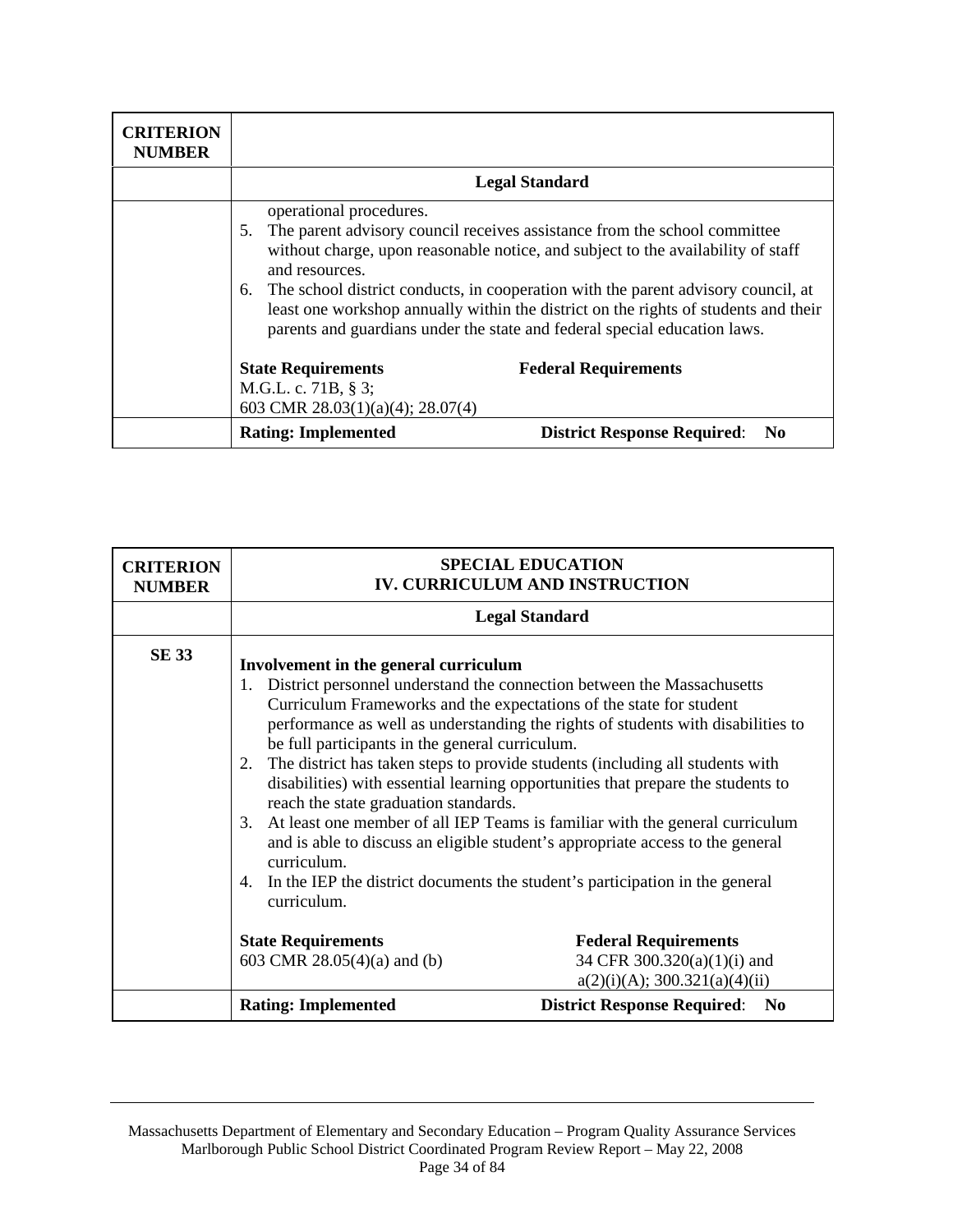| <b>CRITERION</b><br><b>NUMBER</b> |                                                                                                                                                                                                                                                                                                                                                                                                                                                                                                  |                                                                 |
|-----------------------------------|--------------------------------------------------------------------------------------------------------------------------------------------------------------------------------------------------------------------------------------------------------------------------------------------------------------------------------------------------------------------------------------------------------------------------------------------------------------------------------------------------|-----------------------------------------------------------------|
|                                   |                                                                                                                                                                                                                                                                                                                                                                                                                                                                                                  | <b>Legal Standard</b>                                           |
| <b>SE 34</b>                      | Continuum of alternative services and placements<br>The district provides or arranges for the provision of each of the elements of the IEPs<br>of students in need of special education from the ages of three through twenty-one,<br>ensuring that a continuum of services and alternative placements is available to meet<br>the needs of all students with disabilities, and takes all steps necessary to ensure<br>compliance with all elements of the IEPs, including vocational education. |                                                                 |
|                                   | <b>State Requirements</b><br>603 CMR 28.05(7)(b)                                                                                                                                                                                                                                                                                                                                                                                                                                                 | <b>Federal Requirements</b><br>34 CFR 300.109; 300.110; 300.115 |
|                                   | <b>Rating: Commendable</b>                                                                                                                                                                                                                                                                                                                                                                                                                                                                       | <b>District Response Required:</b><br>$\bf No$                  |

*The High School's Life Skills Extension program at the Hildreth Building offers best practice in its innovative approach to transition planning, school-to-work, and meaningful use of adaptive technology for students between the ages of 18-22. The district has a strong built in infrastructure for its Applied Behavior Analysis program. The Early Childhood Center provides an integrated half days preschool program as well as adaptive preschool and ABA preschool programs with extended days.* 

| <b>CRITERION</b><br><b>NUMBER</b> |                                                                                                                                                                                                                                                                                                                                                                                                           |                                                                 |
|-----------------------------------|-----------------------------------------------------------------------------------------------------------------------------------------------------------------------------------------------------------------------------------------------------------------------------------------------------------------------------------------------------------------------------------------------------------|-----------------------------------------------------------------|
|                                   | <b>Legal Standard</b>                                                                                                                                                                                                                                                                                                                                                                                     |                                                                 |
| <b>SE 35</b>                      | Assistive technology: specialized materials and equipment<br>Specialized materials and equipment specified in IEPs are provided.<br>1.<br>The school district provides evidence that assistive technology is considered<br>2.<br>for each eligible student and—if the student needs it in order to receive a<br>free, appropriate public education--described in the IEP and provided by the<br>district. |                                                                 |
|                                   | <b>State Requirements</b>                                                                                                                                                                                                                                                                                                                                                                                 | <b>Federal Requirements</b><br>34 CFR 300.105; 300.324(a)(2)(v) |
|                                   | <b>Rating: Implemented</b>                                                                                                                                                                                                                                                                                                                                                                                | <b>District Response Required:</b><br>No.                       |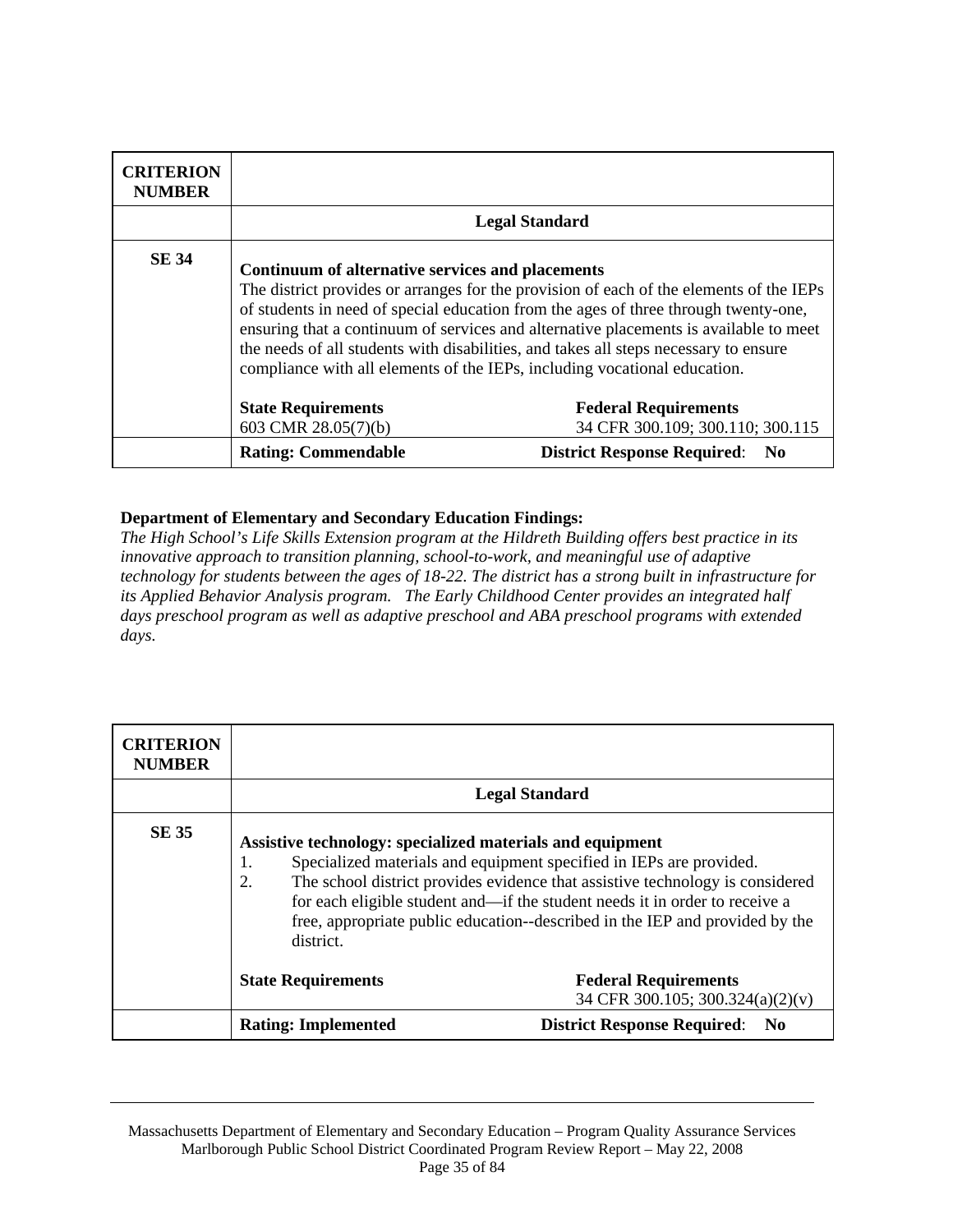| <b>CRITERION</b><br><b>NUMBER</b> |                                                                                                                                                                                                                |                                                                                                                                                                                                                                                                                                                                                                                                                                                                                                                                                                                                                                           |
|-----------------------------------|----------------------------------------------------------------------------------------------------------------------------------------------------------------------------------------------------------------|-------------------------------------------------------------------------------------------------------------------------------------------------------------------------------------------------------------------------------------------------------------------------------------------------------------------------------------------------------------------------------------------------------------------------------------------------------------------------------------------------------------------------------------------------------------------------------------------------------------------------------------------|
|                                   | <b>Legal Standard</b>                                                                                                                                                                                          |                                                                                                                                                                                                                                                                                                                                                                                                                                                                                                                                                                                                                                           |
| <b>SE 36</b>                      | IEP implementation, accountability and financial responsibility<br>Reserved.<br>1.<br>2.<br>to by a child's parents.<br>Reserved.<br>3.<br>4.<br>child's parents.<br>5.<br>provided at no cost to the parents. | The district oversees in an ongoing manner the full implementation of each<br>in-district and each out-of-district IEP it proposes which has been consented<br>The district provides all programs and services without expense to the<br>Each time the school district proposes to access the parent's private<br>insurance to support the costs of IEP implementation, the school district<br>obtains the parent's consent and informs the parents that their refusal to<br>permit the school district to access their private insurance does not relieve<br>the district of its responsibility to ensure that all required services are |
|                                   | <b>State Requirements</b><br>603 CMR 28.06(3)                                                                                                                                                                  | <b>Federal Requirements</b><br>34 CFR 300.17(a); 300.101-104;<br>300.154                                                                                                                                                                                                                                                                                                                                                                                                                                                                                                                                                                  |
|                                   | <b>Rating: Implemented</b>                                                                                                                                                                                     | <b>District Response Required:</b><br>N <sub>0</sub>                                                                                                                                                                                                                                                                                                                                                                                                                                                                                                                                                                                      |

| <b>CRITERION</b><br><b>NUMBER</b> |                                                                                                                                                                                                                                                                                                                                                                                                                                                                                                                                                                                                                                                                                                                                                                                                                                                                                                                                                                                                                                                                                                                                                                                                                                                                                      |
|-----------------------------------|--------------------------------------------------------------------------------------------------------------------------------------------------------------------------------------------------------------------------------------------------------------------------------------------------------------------------------------------------------------------------------------------------------------------------------------------------------------------------------------------------------------------------------------------------------------------------------------------------------------------------------------------------------------------------------------------------------------------------------------------------------------------------------------------------------------------------------------------------------------------------------------------------------------------------------------------------------------------------------------------------------------------------------------------------------------------------------------------------------------------------------------------------------------------------------------------------------------------------------------------------------------------------------------|
|                                   | <b>Legal Standard</b>                                                                                                                                                                                                                                                                                                                                                                                                                                                                                                                                                                                                                                                                                                                                                                                                                                                                                                                                                                                                                                                                                                                                                                                                                                                                |
| <b>SE 37</b>                      | Procedures for approved and unapproved out-of-district placements<br>Individual student program oversight: The school district monitors the provision<br>1.<br>of services to and the programs of individual students placed in public and<br>private out-of-district programs. Documentation of monitoring plans and all<br>actual monitoring are placed in the files of every eligible student who has been<br>placed out-of-district. To the extent that this monitoring requires site visits, such<br>site visits are documented and placed in the students' files for review. The duty<br>to monitor out-of-district placements is not delegated to parents or their agents,<br>to the Department of Elementary and Secondary Education, or to the out-of-<br>district placement.<br>Student right to full procedural protections: The school district retains full<br>2.<br>responsibility for ensuring that the student is receiving all special education and<br>related services in the student's IEP, as well as all procedural protections of law<br>and regulation. Any Team meetings conducted during the time that a student is<br>enrolled in the out-of-district program are initiated by the school district in<br>coordination with the out-of-district placement. |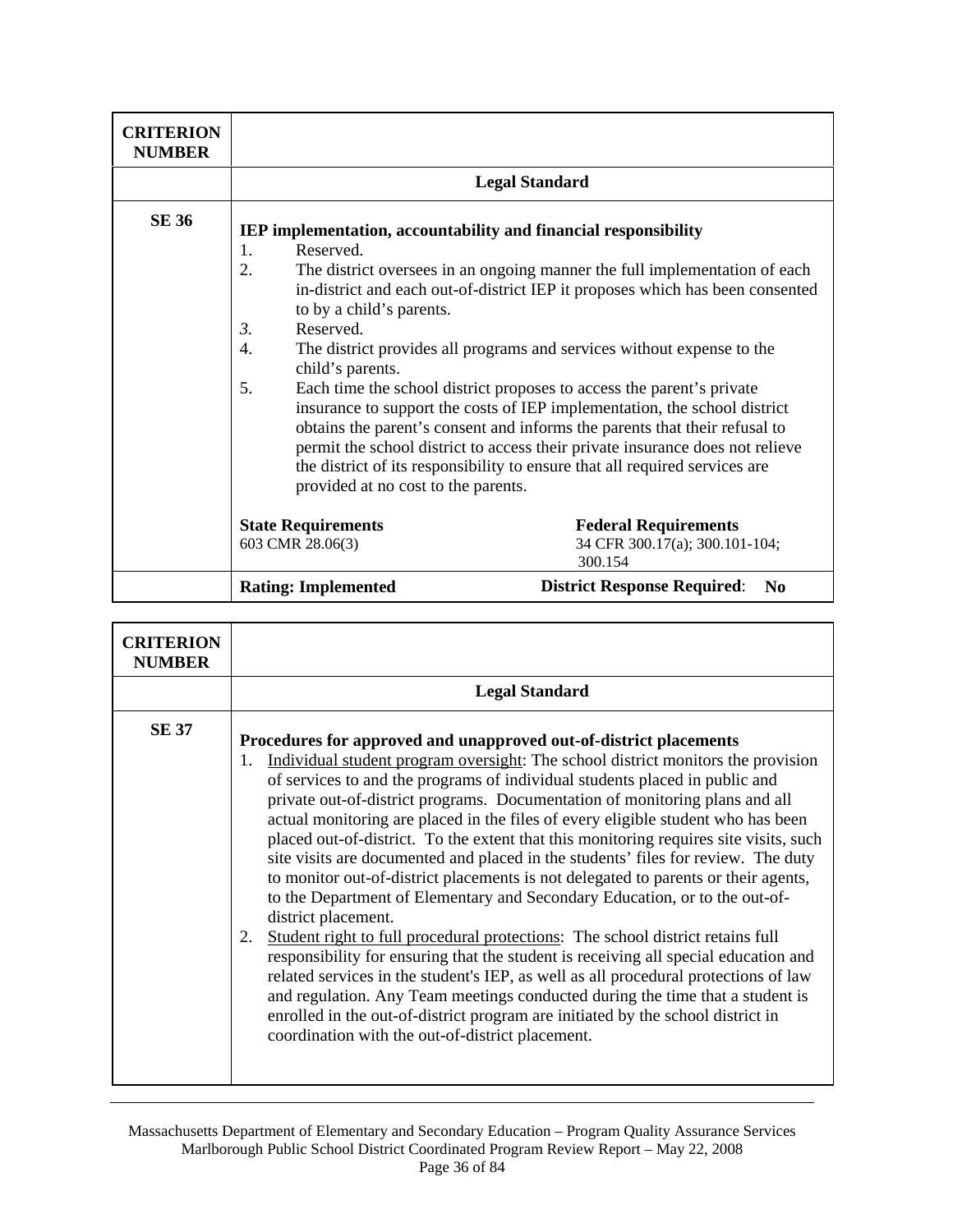| <b>Legal Standard</b><br>Preference to approved programs: The school district, in all circumstances, first<br>3.<br>seeks to place a student in a program approved by the Department pursuant to<br>the requirements of 603 CMR 28.09. Preference is also given to approved<br>programs located within the Commonwealth of Massachusetts if the choice of<br>such program is consistent with the needs of the student and the choice of such<br>program complies with LRE requirements. When an approved program is<br>available to provide the services on the IEP, the district makes such placement in<br>preference to any program not approved by the Department.<br>Written contracts: The school district enters into written contracts with all public<br>4.<br>and private out-of-district placements. At a minimum, such contracts meet the<br>content requirements of $28.06(3)(f)(1-5)$ .<br>Use of unapproved programs: A school district that places a student in a program<br>5.<br>that has not been approved by the Department according to the requirements<br>under 603 CMR 28.09 ensures that such programs and services are provided in<br>appropriate settings by appropriately credentialed staff able to deliver the<br>services on the student's IEP. Students placed by the school district in such<br>programs are entitled to the full protections of state and federal special education<br>law and regulation.<br>Placement documentation: The following documentation is maintained by the<br>6.<br>school district pursuant to its placement of children in unapproved out-of-district<br>programs:<br>Search: The Administrator of Special Education documents the search<br>a.<br>for and unavailability of a program approved by the Department. The<br>Administrator places such documentation in the student record.<br>b. Evaluation of facility: The Administrator of Special Education or<br>his/her designee thoroughly evaluates the appropriateness of any<br>unapproved facility prior to placement of the student in such program.<br>Such evaluation determines whether the unapproved facility can<br>appropriately implement the student's IEP in a safe and educationally<br>appropriate environment. Such evaluation additionally determines<br>whether the unapproved facility can and will provide the student with all<br>the rights that are accorded to the student under state and federal special<br>education law. Such evaluation is documented in detail and placed in<br>the student record for review. To the extent that this evaluation requires |
|------------------------------------------------------------------------------------------------------------------------------------------------------------------------------------------------------------------------------------------------------------------------------------------------------------------------------------------------------------------------------------------------------------------------------------------------------------------------------------------------------------------------------------------------------------------------------------------------------------------------------------------------------------------------------------------------------------------------------------------------------------------------------------------------------------------------------------------------------------------------------------------------------------------------------------------------------------------------------------------------------------------------------------------------------------------------------------------------------------------------------------------------------------------------------------------------------------------------------------------------------------------------------------------------------------------------------------------------------------------------------------------------------------------------------------------------------------------------------------------------------------------------------------------------------------------------------------------------------------------------------------------------------------------------------------------------------------------------------------------------------------------------------------------------------------------------------------------------------------------------------------------------------------------------------------------------------------------------------------------------------------------------------------------------------------------------------------------------------------------------------------------------------------------------------------------------------------------------------------------------------------------------------------------------------------------------------------------------------------------------------------------------------------------------------------------------------------------------------------------------------------------------------------------------------------------------------------------------------------------|
|                                                                                                                                                                                                                                                                                                                                                                                                                                                                                                                                                                                                                                                                                                                                                                                                                                                                                                                                                                                                                                                                                                                                                                                                                                                                                                                                                                                                                                                                                                                                                                                                                                                                                                                                                                                                                                                                                                                                                                                                                                                                                                                                                                                                                                                                                                                                                                                                                                                                                                                                                                                                                  |
| a site visit, such site visits are documented and placed in the student<br>record for review. The duty to evaluate the appropriateness of any<br>unapproved facility is not delegated to the parents or their agents or the<br>proposed unapproved facility.<br>School district approval to operate a private school in Massachusetts: If<br>$c_{\cdot}$<br>services in an unapproved program are provided in a school setting, the<br>Administrator of Special Education ensures that such school has<br>received approval from the local school committee under M.G.L. c.76,<br>§1 and a copy of such approval is retained in the student record.                                                                                                                                                                                                                                                                                                                                                                                                                                                                                                                                                                                                                                                                                                                                                                                                                                                                                                                                                                                                                                                                                                                                                                                                                                                                                                                                                                                                                                                                                                                                                                                                                                                                                                                                                                                                                                                                                                                                                              |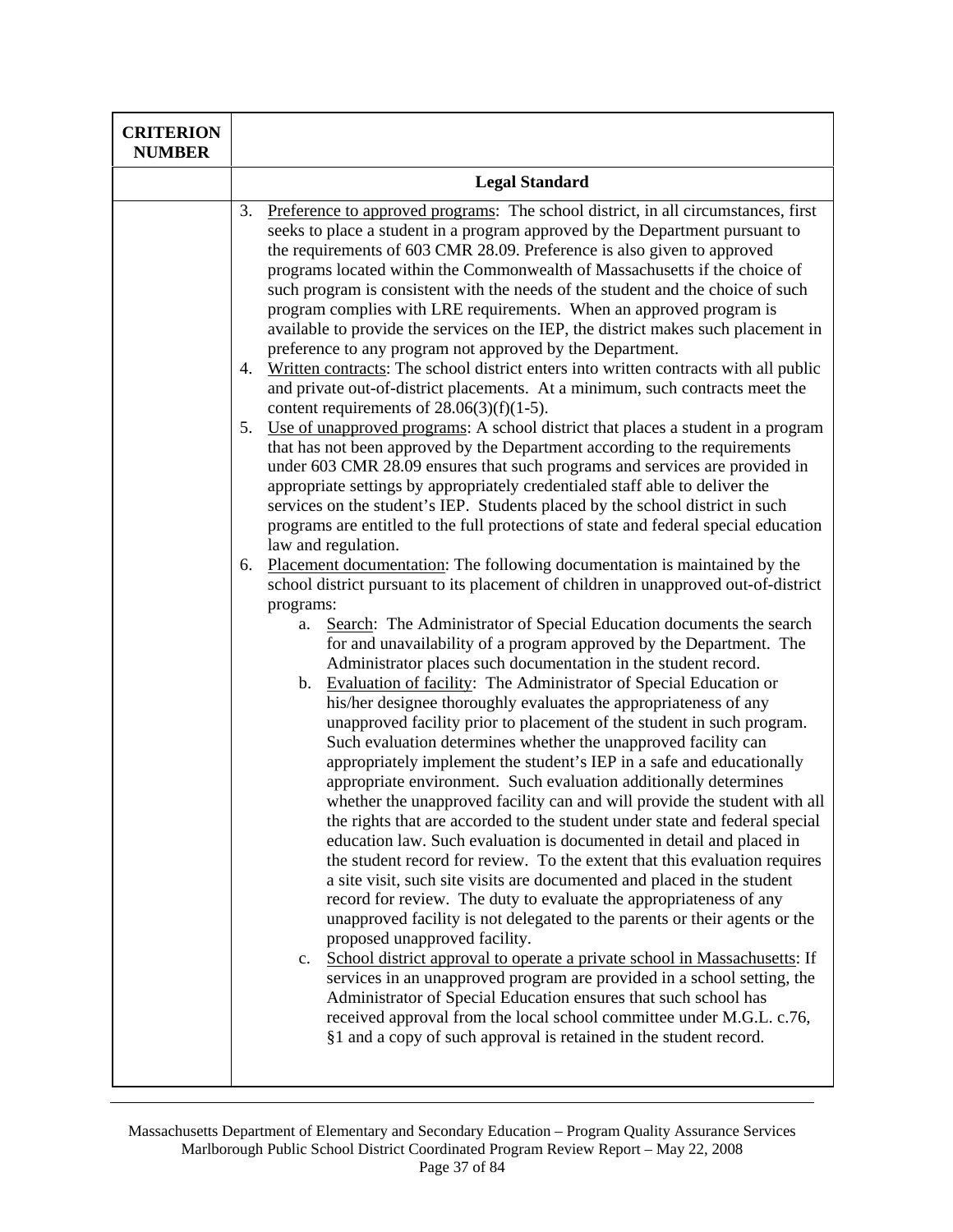| <b>CRITERION</b><br><b>NUMBER</b> |                                                                                               |                                                                                                                                                                                                                                                                                                                                                                                                                                                                                                                                                                                                                                                                                                                                                                                                                                                                                                                                                                                                                                                                                                                                                                                                                                                                                                                                                                                                                                                                                                                                                                                                                                                                                                |
|-----------------------------------|-----------------------------------------------------------------------------------------------|------------------------------------------------------------------------------------------------------------------------------------------------------------------------------------------------------------------------------------------------------------------------------------------------------------------------------------------------------------------------------------------------------------------------------------------------------------------------------------------------------------------------------------------------------------------------------------------------------------------------------------------------------------------------------------------------------------------------------------------------------------------------------------------------------------------------------------------------------------------------------------------------------------------------------------------------------------------------------------------------------------------------------------------------------------------------------------------------------------------------------------------------------------------------------------------------------------------------------------------------------------------------------------------------------------------------------------------------------------------------------------------------------------------------------------------------------------------------------------------------------------------------------------------------------------------------------------------------------------------------------------------------------------------------------------------------|
|                                   |                                                                                               | <b>Legal Standard</b>                                                                                                                                                                                                                                                                                                                                                                                                                                                                                                                                                                                                                                                                                                                                                                                                                                                                                                                                                                                                                                                                                                                                                                                                                                                                                                                                                                                                                                                                                                                                                                                                                                                                          |
|                                   | d.<br>services to any student in that program.<br>e.<br>prices.<br>f.<br>from the host state. | Pricing: Pursuant to the requirements for Compliance, Reporting and<br>Auditing for Human and Social Services at 808 CMR 1.00, the<br>Administrator obtains pricing forms required to set program prices for<br>programs receiving publicly funded students. Such pricing forms are<br>completed by the proposed placement and document that the price<br>proposed for the student's tuition is the lowest price charged for similar<br>Notification of the Department of Elementary and Secondary Education:<br>Prior to placement, if the Team determines that placement in such<br>facility is appropriate, the Administrator notifies the Department of the<br>intent to place the student and the name and location of the proposed<br>placement. In addition, the Administrator forwards the notice of<br>proposed placement and completed pricing forms to the Department<br>along with the information on the proposed terms of the contract that<br>will govern such placement and documentation of a monitoring plan<br>pursuant to $603$ CMR $28.06(3)(b)$ . The district maintains any<br>documentation of the Department's objections to such placement and<br>the steps the district has taken in regard to such objection. The district<br>maintains documentation of the approved price for publicly funded<br>students as set by the state agency responsible for setting program<br>Out of state programs: If out-of-district programs are provided in a<br>placement outside of Massachusetts, and such school has not received<br>approval by the Department under 603 CMR 28.09, the Administrator<br>of Special Education ensures that such school has received approval |
|                                   | <b>State Requirements</b>                                                                     | <b>Federal Requirements</b>                                                                                                                                                                                                                                                                                                                                                                                                                                                                                                                                                                                                                                                                                                                                                                                                                                                                                                                                                                                                                                                                                                                                                                                                                                                                                                                                                                                                                                                                                                                                                                                                                                                                    |
|                                   | M.G.L. c. 76, s. 1<br>603 CMR 18.00; 28.02(14);<br>28.06(2)(f) and (3); 28.09<br>808 CMR 1.00 | 34 CFR 300.2(c)                                                                                                                                                                                                                                                                                                                                                                                                                                                                                                                                                                                                                                                                                                                                                                                                                                                                                                                                                                                                                                                                                                                                                                                                                                                                                                                                                                                                                                                                                                                                                                                                                                                                                |
|                                   | <b>Rating: Implemented</b>                                                                    | <b>District Response Required:</b><br>N <sub>0</sub>                                                                                                                                                                                                                                                                                                                                                                                                                                                                                                                                                                                                                                                                                                                                                                                                                                                                                                                                                                                                                                                                                                                                                                                                                                                                                                                                                                                                                                                                                                                                                                                                                                           |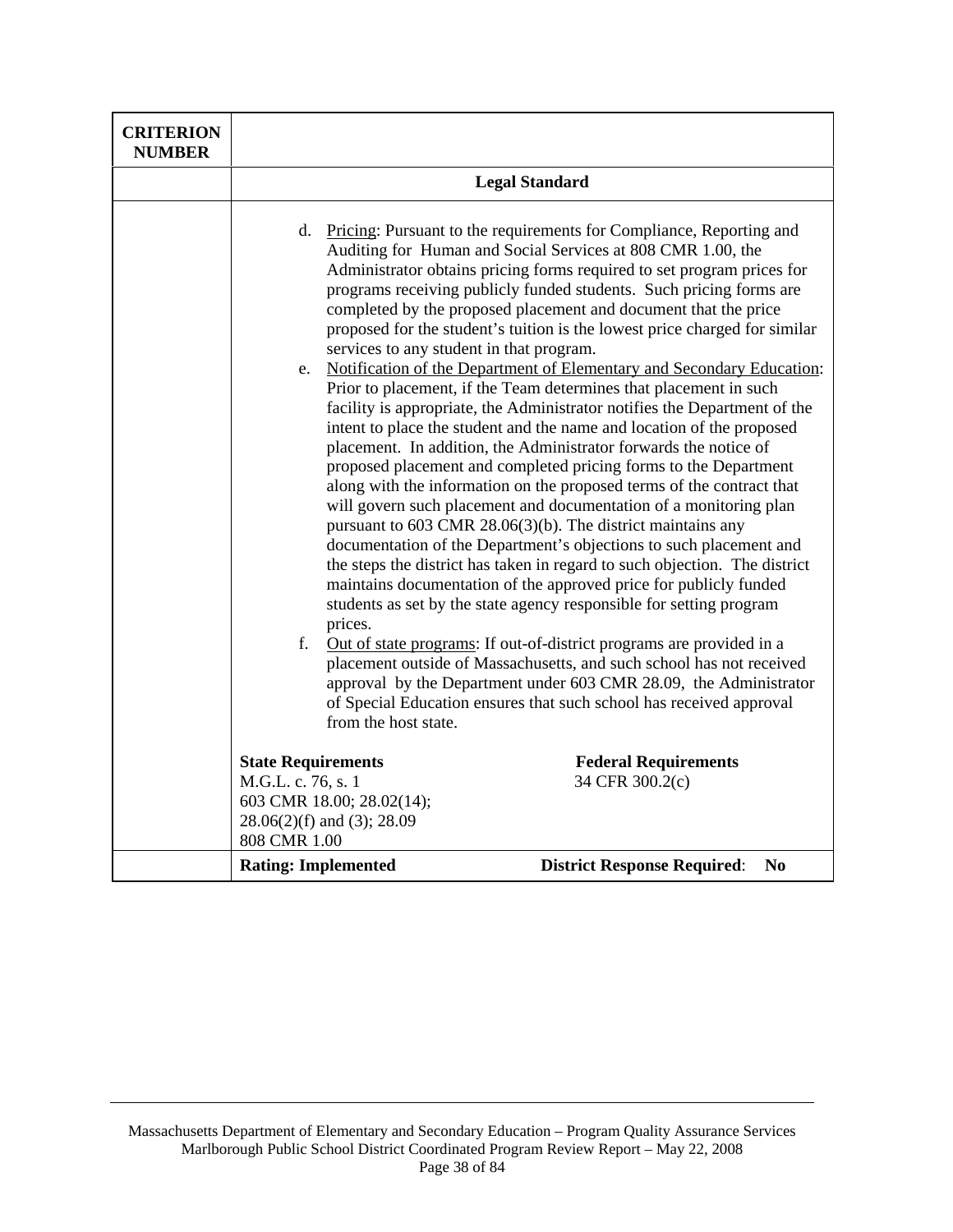| <b>CRITERION</b><br><b>NUMBER</b> |                                                                                                                                                                                                                                                                                                                                    |                                                                                                                                                                                                                                                                                                                                                                                                                                                                                                                                                                                                                                                                                                                                                                                                                                                                                                                                                                                                                                                                                                                                                                                                                                                 |
|-----------------------------------|------------------------------------------------------------------------------------------------------------------------------------------------------------------------------------------------------------------------------------------------------------------------------------------------------------------------------------|-------------------------------------------------------------------------------------------------------------------------------------------------------------------------------------------------------------------------------------------------------------------------------------------------------------------------------------------------------------------------------------------------------------------------------------------------------------------------------------------------------------------------------------------------------------------------------------------------------------------------------------------------------------------------------------------------------------------------------------------------------------------------------------------------------------------------------------------------------------------------------------------------------------------------------------------------------------------------------------------------------------------------------------------------------------------------------------------------------------------------------------------------------------------------------------------------------------------------------------------------|
|                                   |                                                                                                                                                                                                                                                                                                                                    | <b>Legal Standard</b>                                                                                                                                                                                                                                                                                                                                                                                                                                                                                                                                                                                                                                                                                                                                                                                                                                                                                                                                                                                                                                                                                                                                                                                                                           |
| <b>SE 38</b>                      | <b>Educational services in institutional settings (ESIS)</b><br>certain facilities operated by or under contract with the Department of Mental<br>that it provides in such facilities.<br>School district responsibility:<br>1.<br>federal law.<br>2.<br>$s$ ervice $(s)$ .<br>3.<br><b>State Requirements</b><br>603 CMR 28.06(9) | Department of Elementary and Secondary Education responsibility: In cases where<br>the Department provides certain special education services to eligible students in<br>Health, the Department of Youth Services, County Houses of Corrections, or the<br>Department of Public Health, the Department retains the discretion to determine,<br>based upon resources, the type and amount of special education and related services<br>The district implements its responsibilities to students in institutional settings by<br>acting on requests for evaluation, issuing proposed IEPs in a timely manner, and<br>providing special education and/or related services in accordance with state and<br>Where a student's IEP requires a type or amount of service that the facility does<br>not provide, it remains the responsibility of the parent's school district to<br>implement the student's IEP by arranging and paying for the provision of such<br>The parent's school district coordinates with the state agency to ensure that the<br>student receives an evaluation, an annual review, and special education services<br>as identified at a Team meeting convened by the parent's school district.<br><b>Federal Requirements</b> |
|                                   | <b>Rating: Implemented</b>                                                                                                                                                                                                                                                                                                         | <b>District Response Required:</b><br>N <sub>0</sub>                                                                                                                                                                                                                                                                                                                                                                                                                                                                                                                                                                                                                                                                                                                                                                                                                                                                                                                                                                                                                                                                                                                                                                                            |

| <b>CRITERION</b><br><b>NUMBER</b> |                                                                                                                                                                                                                                                                                                                                                                                                                                                                                                                                                                                                                                                                                                                                                                                                                                                                                |
|-----------------------------------|--------------------------------------------------------------------------------------------------------------------------------------------------------------------------------------------------------------------------------------------------------------------------------------------------------------------------------------------------------------------------------------------------------------------------------------------------------------------------------------------------------------------------------------------------------------------------------------------------------------------------------------------------------------------------------------------------------------------------------------------------------------------------------------------------------------------------------------------------------------------------------|
|                                   | <b>Legal Standard</b>                                                                                                                                                                                                                                                                                                                                                                                                                                                                                                                                                                                                                                                                                                                                                                                                                                                          |
| <b>SE 39A</b>                     | Procedures used to provide services to eligible students enrolled in private<br>schools at private expense whose parents reside in the district<br>The district conducts child find activities--comparable to those for public school<br>1.<br>students--for all students enrolled at private expense in private schools in the<br>district.<br>The district consults with private schools in accordance with federal<br>2.<br>requirements.<br>The district provides or arranges for the provision of an evaluation for any<br>3.<br>private school child whose parent resides in the district who is referred for<br>evaluation. The evaluation may take place in the public school, the private<br>school, or an appropriate contracted facility; as part of its consultation with the<br>private school, the district ensures that a representative of the child's private |

Massachusetts Department of Elementary and Secondary Education – Program Quality Assurance Services Marlborough Public School District Coordinated Program Review Report – May 22, 2008 Page 39 of 84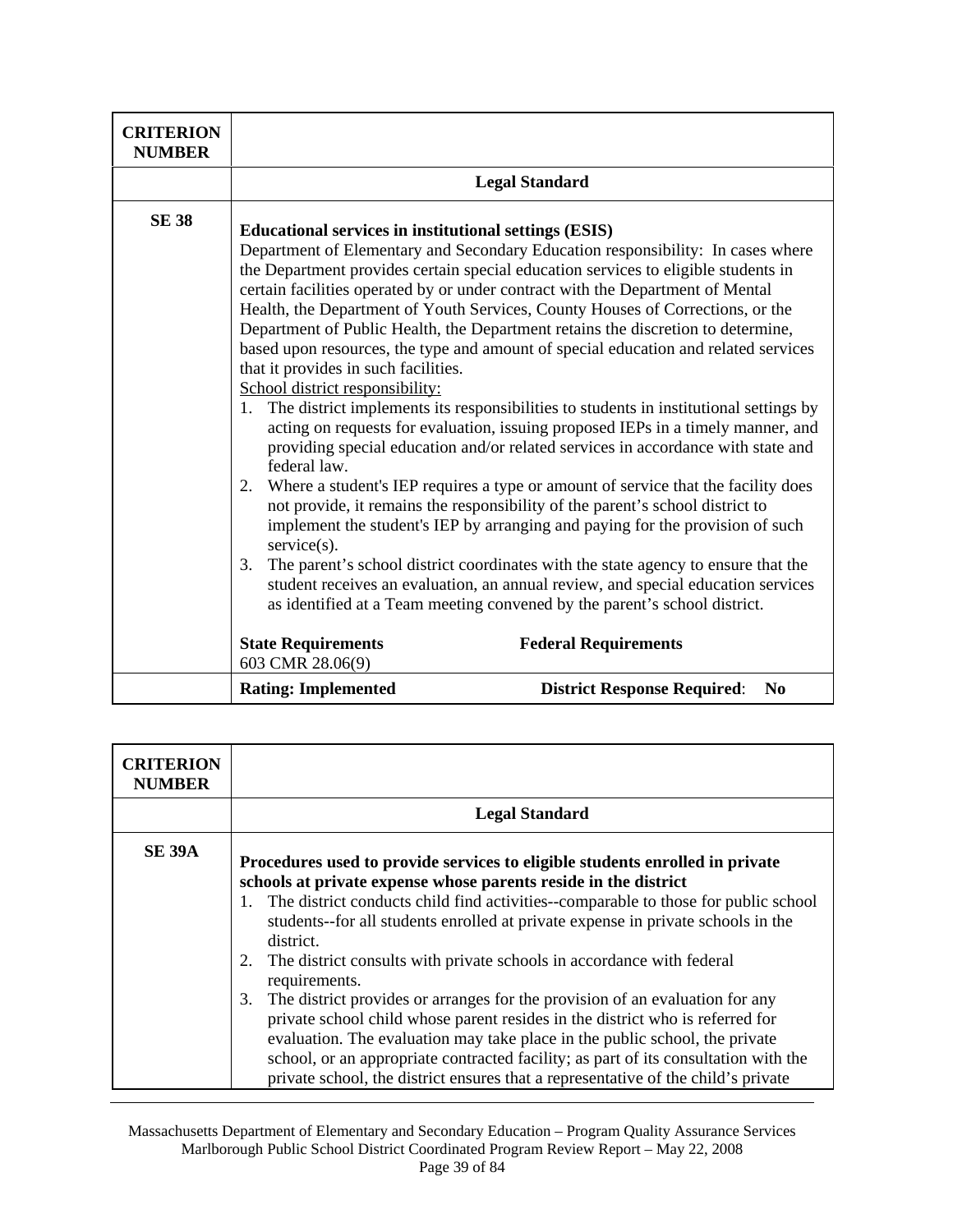| <b>CRITERION</b><br><b>NUMBER</b> |                                                                                                                                                                                                                                                                                                                                                                                                                                                                                                                                                                                                                                                                                                                                                                                                                                                                                                                                                                                                                                                                                                                                                                                                                                                                                                                                                                                                                                                                                                                                                                                                                                                                                                                                                                                                                                                                                                                                                                                                                                                                                                                                                                                                                                                                                                                                                                                                                                                                                                                                                                                                                                                                                                                                                                                                                                                                                                              |  |
|-----------------------------------|--------------------------------------------------------------------------------------------------------------------------------------------------------------------------------------------------------------------------------------------------------------------------------------------------------------------------------------------------------------------------------------------------------------------------------------------------------------------------------------------------------------------------------------------------------------------------------------------------------------------------------------------------------------------------------------------------------------------------------------------------------------------------------------------------------------------------------------------------------------------------------------------------------------------------------------------------------------------------------------------------------------------------------------------------------------------------------------------------------------------------------------------------------------------------------------------------------------------------------------------------------------------------------------------------------------------------------------------------------------------------------------------------------------------------------------------------------------------------------------------------------------------------------------------------------------------------------------------------------------------------------------------------------------------------------------------------------------------------------------------------------------------------------------------------------------------------------------------------------------------------------------------------------------------------------------------------------------------------------------------------------------------------------------------------------------------------------------------------------------------------------------------------------------------------------------------------------------------------------------------------------------------------------------------------------------------------------------------------------------------------------------------------------------------------------------------------------------------------------------------------------------------------------------------------------------------------------------------------------------------------------------------------------------------------------------------------------------------------------------------------------------------------------------------------------------------------------------------------------------------------------------------------------------|--|
|                                   | <b>Legal Standard</b>                                                                                                                                                                                                                                                                                                                                                                                                                                                                                                                                                                                                                                                                                                                                                                                                                                                                                                                                                                                                                                                                                                                                                                                                                                                                                                                                                                                                                                                                                                                                                                                                                                                                                                                                                                                                                                                                                                                                                                                                                                                                                                                                                                                                                                                                                                                                                                                                                                                                                                                                                                                                                                                                                                                                                                                                                                                                                        |  |
|                                   | school is invited to participate as a member of the Team pursuant to §28.05. The<br>district provides an IEP for any such private school child who is found eligible<br>for special education and/or related services.<br>The district provides special education and/or related services designed to meet<br>4.<br>the needs of eligible children who are attending private schools at private<br>expense and whose parents reside in the district, and does so according to a<br>properly developed IEP. The district provides to such children genuine<br>opportunities to participate in a public school special education program<br>consistent with state constitutional limitations.<br>In providing or arranging for the provision of the special education and/or<br>5.<br>related services described by the child's IEP, the district ensures that special<br>education services funded with state or local funds are provided in a public<br>school facility or other public or neutral site. When services are provided using<br>only federal funds, services are provided on public or private school grounds.<br>When the child attends a private school located outside of the district, the district<br>makes reasonable efforts to provide or arrange for the provision of services for<br>the child in the community where the school is located.<br>The district does not withdraw or withhold services from a child whose parents<br>6.<br>reside in the district solely because the district has met the spending<br>requirements of federal law.<br>Special education services and/or related services for a private school child<br>7.<br>whose parents reside in the district are comparable in quality, scope, and<br>opportunity for participation to those provided to public school children with<br>needs of equal importance.<br>An expedited special education evaluation, which is limited to a child's<br>8.<br>physician statement unless there is a clear indication of the need or unless the<br>parents request additional evaluation, is conducted and services provided to<br>eligible students whose parents reside in the district within 15 calendar days of<br>the district's receipt of the child's physician statement.<br>The district calculates the proportionate share of Federal Special Education<br>9.<br>Entitlement funds (Fund Code 240) required to be spent on eligible private<br>school students (including all eligible students attending private school in the<br>district whether their parents reside in the district, in another Massachusetts<br>district, or out of state) and documents the spending of at least this amount of<br>federal entitlement funds (Fund Code 240) on one or more of the eligible private<br>school students attending private school in the district whose parents reside in<br>the district or out of state. |  |
|                                   |                                                                                                                                                                                                                                                                                                                                                                                                                                                                                                                                                                                                                                                                                                                                                                                                                                                                                                                                                                                                                                                                                                                                                                                                                                                                                                                                                                                                                                                                                                                                                                                                                                                                                                                                                                                                                                                                                                                                                                                                                                                                                                                                                                                                                                                                                                                                                                                                                                                                                                                                                                                                                                                                                                                                                                                                                                                                                                              |  |
|                                   |                                                                                                                                                                                                                                                                                                                                                                                                                                                                                                                                                                                                                                                                                                                                                                                                                                                                                                                                                                                                                                                                                                                                                                                                                                                                                                                                                                                                                                                                                                                                                                                                                                                                                                                                                                                                                                                                                                                                                                                                                                                                                                                                                                                                                                                                                                                                                                                                                                                                                                                                                                                                                                                                                                                                                                                                                                                                                                              |  |
|                                   |                                                                                                                                                                                                                                                                                                                                                                                                                                                                                                                                                                                                                                                                                                                                                                                                                                                                                                                                                                                                                                                                                                                                                                                                                                                                                                                                                                                                                                                                                                                                                                                                                                                                                                                                                                                                                                                                                                                                                                                                                                                                                                                                                                                                                                                                                                                                                                                                                                                                                                                                                                                                                                                                                                                                                                                                                                                                                                              |  |
|                                   |                                                                                                                                                                                                                                                                                                                                                                                                                                                                                                                                                                                                                                                                                                                                                                                                                                                                                                                                                                                                                                                                                                                                                                                                                                                                                                                                                                                                                                                                                                                                                                                                                                                                                                                                                                                                                                                                                                                                                                                                                                                                                                                                                                                                                                                                                                                                                                                                                                                                                                                                                                                                                                                                                                                                                                                                                                                                                                              |  |
|                                   |                                                                                                                                                                                                                                                                                                                                                                                                                                                                                                                                                                                                                                                                                                                                                                                                                                                                                                                                                                                                                                                                                                                                                                                                                                                                                                                                                                                                                                                                                                                                                                                                                                                                                                                                                                                                                                                                                                                                                                                                                                                                                                                                                                                                                                                                                                                                                                                                                                                                                                                                                                                                                                                                                                                                                                                                                                                                                                              |  |
|                                   | <b>State Requirements</b><br><b>Federal Requirements</b><br>M.G.L. c. 71B, section 2<br>34 CFR 300.130-144; 300.300(d)(4)                                                                                                                                                                                                                                                                                                                                                                                                                                                                                                                                                                                                                                                                                                                                                                                                                                                                                                                                                                                                                                                                                                                                                                                                                                                                                                                                                                                                                                                                                                                                                                                                                                                                                                                                                                                                                                                                                                                                                                                                                                                                                                                                                                                                                                                                                                                                                                                                                                                                                                                                                                                                                                                                                                                                                                                    |  |
|                                   | 603 CMR 28.03(1)(e)<br><b>Rating: Implemented</b><br><b>District Response Required:</b><br>N <sub>0</sub>                                                                                                                                                                                                                                                                                                                                                                                                                                                                                                                                                                                                                                                                                                                                                                                                                                                                                                                                                                                                                                                                                                                                                                                                                                                                                                                                                                                                                                                                                                                                                                                                                                                                                                                                                                                                                                                                                                                                                                                                                                                                                                                                                                                                                                                                                                                                                                                                                                                                                                                                                                                                                                                                                                                                                                                                    |  |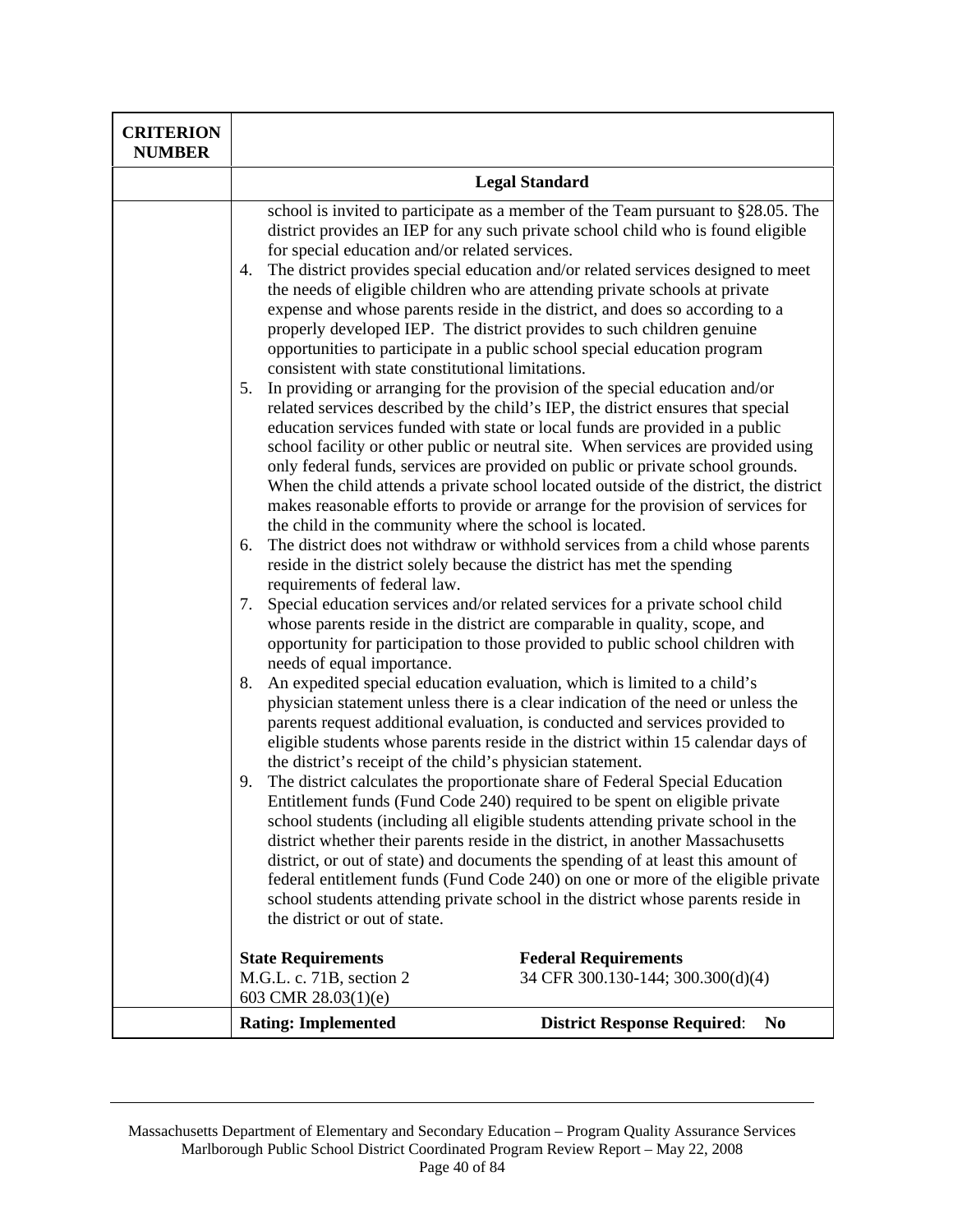| <b>CRITERION</b><br><b>NUMBER</b> |                                                                                                                                                                                                                                                                                                                                                                                                                                                                                                                                                                                                                                                                                                                                                                                                                                                                                                                                                                                      |                                                                                      |
|-----------------------------------|--------------------------------------------------------------------------------------------------------------------------------------------------------------------------------------------------------------------------------------------------------------------------------------------------------------------------------------------------------------------------------------------------------------------------------------------------------------------------------------------------------------------------------------------------------------------------------------------------------------------------------------------------------------------------------------------------------------------------------------------------------------------------------------------------------------------------------------------------------------------------------------------------------------------------------------------------------------------------------------|--------------------------------------------------------------------------------------|
| <b>SE 39B</b>                     | Procedures used to provide services to eligible students who are enrolled at<br>private expense in private schools in the district and whose parents reside out of<br>state<br>The district conducts child find activities--comparable to those for public school<br>1.<br>students--for all students enrolled at private expense in private schools in the                                                                                                                                                                                                                                                                                                                                                                                                                                                                                                                                                                                                                          |                                                                                      |
|                                   | district.<br>For students enrolled at private expense in private schools in the district and<br>2.<br>whose parents reside out of state, the district consults with the private schools in<br>accordance with federal requirements. It conducts evaluations and determines<br>eligibility in accordance with state and federal requirements.<br>The district calculates the proportionate share of Federal Special Education<br>3.<br>Entitlement funds (Fund Code 240) required to be spent on eligible private<br>school students (including all eligible students attending private school in the<br>district whether their parents reside in the district, in another Massachusetts<br>district, or out of state) and documents the spending of at least this amount of<br>federal entitlement funds (Fund Code 240) on one or more of the eligible private<br>school students attending private school in the district whose parents reside in<br>the district or out of state. |                                                                                      |
|                                   |                                                                                                                                                                                                                                                                                                                                                                                                                                                                                                                                                                                                                                                                                                                                                                                                                                                                                                                                                                                      |                                                                                      |
|                                   | 4.<br>state, it does so using an individual services plan.                                                                                                                                                                                                                                                                                                                                                                                                                                                                                                                                                                                                                                                                                                                                                                                                                                                                                                                           | If the district provides services to any eligible private school student from out of |
|                                   | <b>State Requirements</b><br>603 CMR 28.02(7); 28.04; 28.05(2)                                                                                                                                                                                                                                                                                                                                                                                                                                                                                                                                                                                                                                                                                                                                                                                                                                                                                                                       | <b>Federal Requirements</b><br>34 CFR 300.130-144; 300.301-311                       |
|                                   | <b>Rating: Implemented</b>                                                                                                                                                                                                                                                                                                                                                                                                                                                                                                                                                                                                                                                                                                                                                                                                                                                                                                                                                           | N <sub>0</sub><br><b>District Response Required:</b>                                 |

| <b>CRITERION</b><br><b>NUMBER</b> |                                                                                                                                                                                                                                                                                                                                                                                                                                                                                                                                                                                                                                                                                                                                                                                                                    |  |  |
|-----------------------------------|--------------------------------------------------------------------------------------------------------------------------------------------------------------------------------------------------------------------------------------------------------------------------------------------------------------------------------------------------------------------------------------------------------------------------------------------------------------------------------------------------------------------------------------------------------------------------------------------------------------------------------------------------------------------------------------------------------------------------------------------------------------------------------------------------------------------|--|--|
|                                   | <b>Legal Standard</b>                                                                                                                                                                                                                                                                                                                                                                                                                                                                                                                                                                                                                                                                                                                                                                                              |  |  |
| <b>SE 40</b>                      | Instructional grouping requirements for students aged five and older<br>The size and composition of instructional groupings for eligible students<br>1.<br>receiving services outside the general education classroom are compatible<br>with the methods and goals stated in each student's IEP.<br>Instructional grouping size requirements are maximum sizes and the school<br>2.<br>district exercises judgment in determining appropriate group size and<br>supports for smaller instructional groups serving students with complex<br>special needs.<br>3.<br>When eligible students are assigned to instructional groupings outside of the<br>general education classroom for 60% or less of the students' school<br>schedule, group size does not exceed<br>• 8 students with a certified special educator, |  |  |

Massachusetts Department of Elementary and Secondary Education – Program Quality Assurance Services Marlborough Public School District Coordinated Program Review Report – May 22, 2008 Page 41 of 84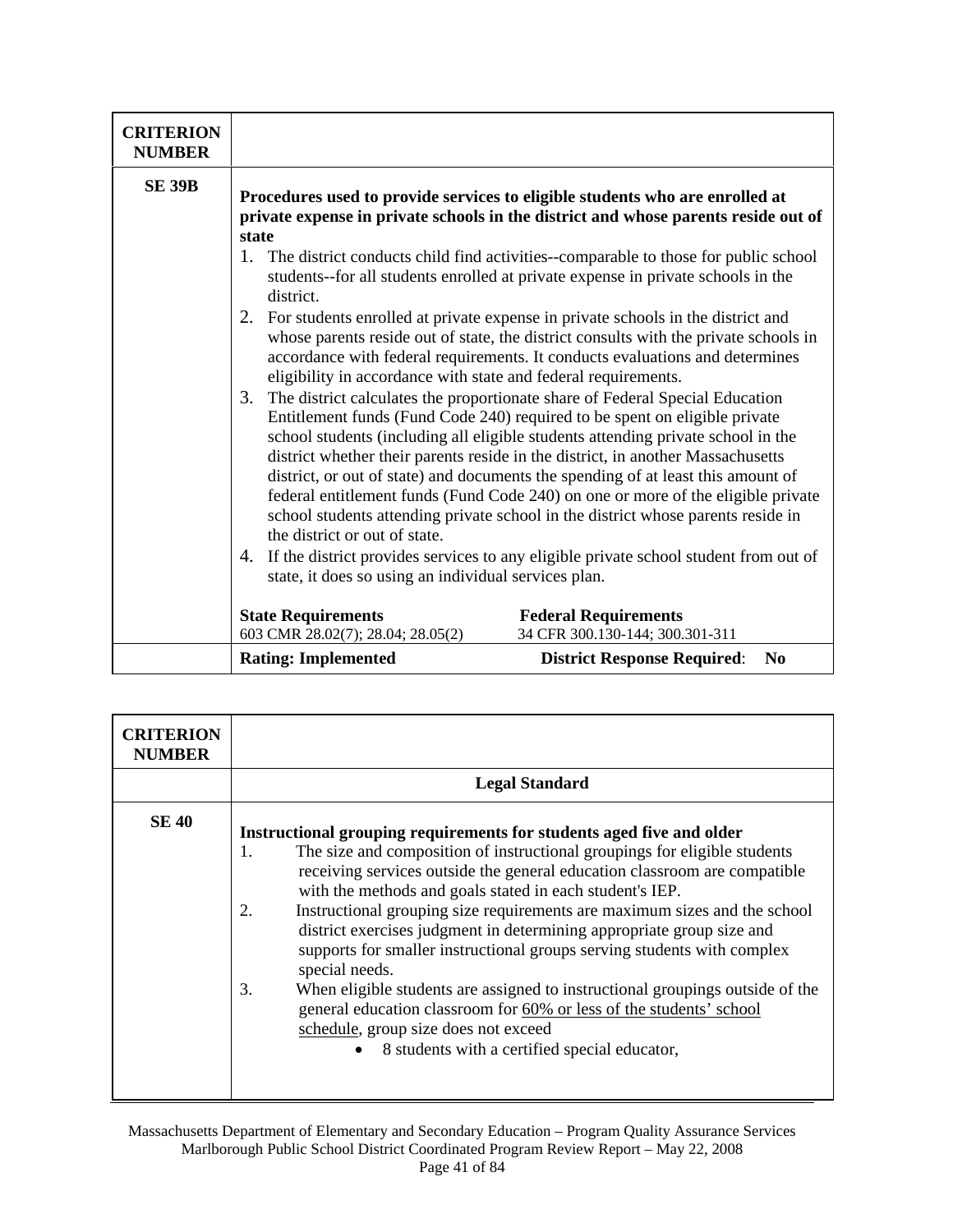| <b>CRITERION</b><br><b>NUMBER</b> |                                                                                                                                                                                                                                                                                                                                                                                                                                                                                                                                                                                        |  |  |
|-----------------------------------|----------------------------------------------------------------------------------------------------------------------------------------------------------------------------------------------------------------------------------------------------------------------------------------------------------------------------------------------------------------------------------------------------------------------------------------------------------------------------------------------------------------------------------------------------------------------------------------|--|--|
|                                   | <b>Legal Standard</b>                                                                                                                                                                                                                                                                                                                                                                                                                                                                                                                                                                  |  |  |
|                                   | 12 students if the certified special educator is assisted by 1 aide,<br>$\bullet$<br>and<br>16 students if the certified special educator is assisted by 2<br>aides.<br>For eligible students served in settings that are substantially separate, serving<br>4.<br>solely students with disabilities for more than 60% of the students' school<br>schedule, the district provides instructional groupings that do not exceed<br>8 students to 1 certified special educator or                                                                                                          |  |  |
|                                   | 12 students to 1 certified special educator and 1 aide.<br>5.<br>After the school year has begun, if instructional groups have reached<br>maximum size as delineated in paragraphs 3 and 4 of this criterion, the<br>Administrator of Special Education and the certified special educator(s)<br>providing services in an instructional group may decide to increase the size<br>of an instructional grouping by no more than two additional students if the<br>additional students have compatible instructional needs and then can receive<br>services in their neighborhood school. |  |  |
|                                   | In such cases, the Administrator provides written notification to the<br>6.<br>Department and the parents of all group members of the decision to increase<br>the instructional group size and the reasons for such decision. Such<br>increased instructional group sizes are in effect only for the year in which<br>they are initiated.                                                                                                                                                                                                                                              |  |  |
|                                   | 7.<br>The district takes all steps necessary to reduce the instructional groups to the<br>sizes outlined in paragraph 3 or 4 of this criterion for subsequent years.<br>Such steps are documented by the district.<br><b>State Requirements</b><br><b>Federal Requirements</b>                                                                                                                                                                                                                                                                                                         |  |  |
|                                   | 603 CMR 28.06(6)<br><b>District Response Required:</b><br><b>Rating: Partially Implemented</b><br>Yes                                                                                                                                                                                                                                                                                                                                                                                                                                                                                  |  |  |

*Documentation and interviews indicate that, when eligible students are assigned to instructional groupings outside of the general education classroom for 60% or less of the students' school schedule, eighteen sections at the high school exceeded instructional grouping size requirements.* 

| <b>CRITERION</b><br><b>NUMBER</b> |                                                                                                                                                                                                                                                                                                                                                                                |
|-----------------------------------|--------------------------------------------------------------------------------------------------------------------------------------------------------------------------------------------------------------------------------------------------------------------------------------------------------------------------------------------------------------------------------|
|                                   | <b>Legal Standard</b>                                                                                                                                                                                                                                                                                                                                                          |
| <b>SE 41</b>                      | Age span requirements<br>The ages of the youngest and oldest child in any instructional grouping do not differ<br>by more than 48 months. A written request for approval of a wider age range is<br>submitted to the Commissioner of Education in cases where the district believes it is<br>justified. Such requests are implemented only after approval of the Department of |

Massachusetts Department of Elementary and Secondary Education – Program Quality Assurance Services Marlborough Public School District Coordinated Program Review Report – May 22, 2008 Page 42 of 84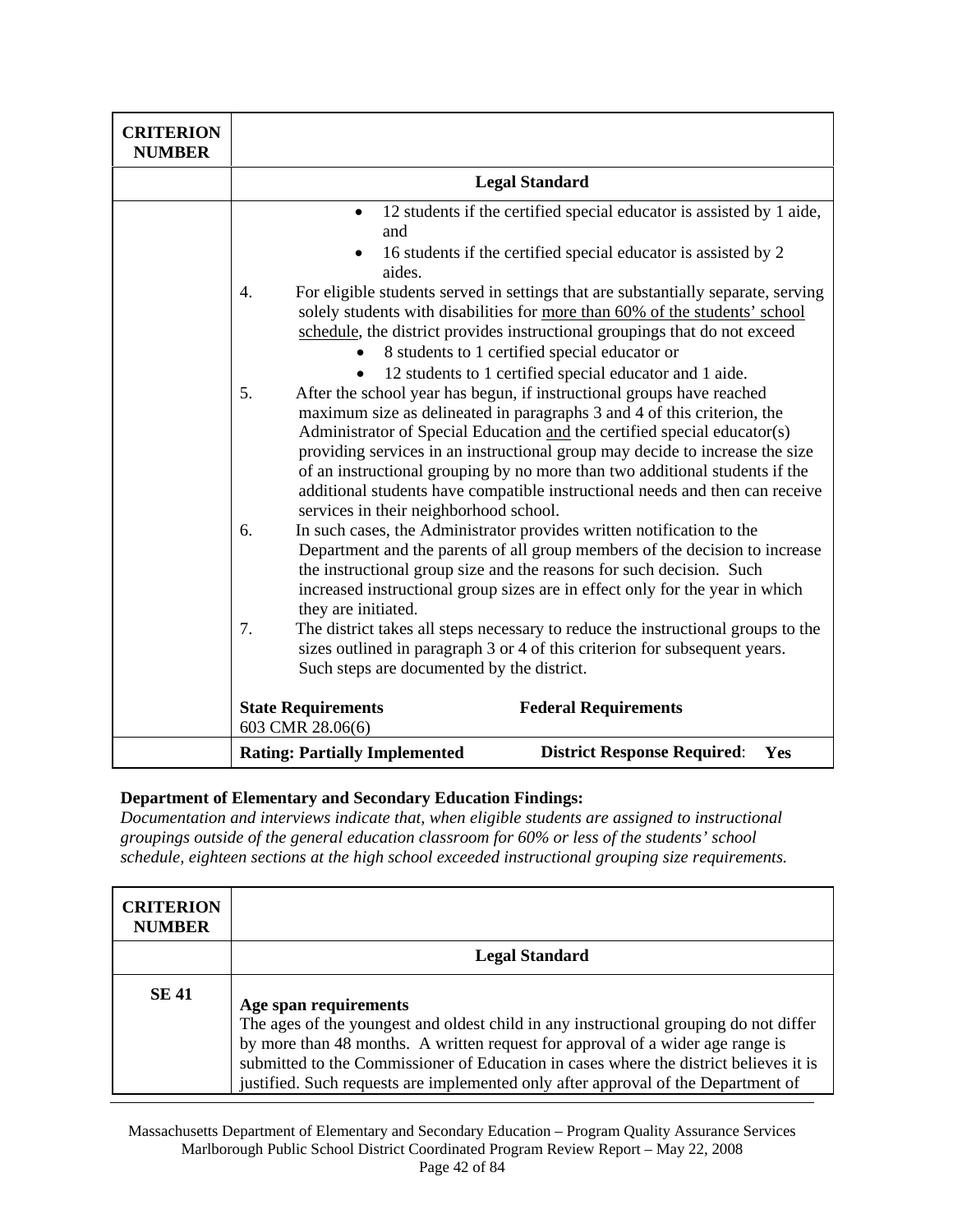| <b>CRITERION</b><br><b>NUMBER</b> |                                                  |                                           |
|-----------------------------------|--------------------------------------------------|-------------------------------------------|
|                                   |                                                  | <b>Legal Standard</b>                     |
|                                   | Elementary and Secondary Education.              |                                           |
|                                   | <b>State Requirements</b><br>603 CMR 28.06(6)(f) | <b>Federal Requirements</b>               |
|                                   | <b>Rating: Partially Implemented</b>             | <b>District Response Required:</b><br>Yes |

*Documentation and interviews indicate that age span requirements are not always met and that waivers were not requested from the Department for three instructional groups at the high school and one at the Richer Elementary School.* 

| <b>CRITERION</b><br><b>NUMBER</b> |                                                                                                                                                                                                                                                                                                                                                                                                                                                                                                                                                                                                                                                                                                                                                                                                                                                                                                                                                                                                                                                                                                                                                                                                                                                                                                                                                                                                                                                                                                                                                                                                                                                                                                                                                                                                                                                                                                                                                              |
|-----------------------------------|--------------------------------------------------------------------------------------------------------------------------------------------------------------------------------------------------------------------------------------------------------------------------------------------------------------------------------------------------------------------------------------------------------------------------------------------------------------------------------------------------------------------------------------------------------------------------------------------------------------------------------------------------------------------------------------------------------------------------------------------------------------------------------------------------------------------------------------------------------------------------------------------------------------------------------------------------------------------------------------------------------------------------------------------------------------------------------------------------------------------------------------------------------------------------------------------------------------------------------------------------------------------------------------------------------------------------------------------------------------------------------------------------------------------------------------------------------------------------------------------------------------------------------------------------------------------------------------------------------------------------------------------------------------------------------------------------------------------------------------------------------------------------------------------------------------------------------------------------------------------------------------------------------------------------------------------------------------|
|                                   | <b>Legal Standard</b>                                                                                                                                                                                                                                                                                                                                                                                                                                                                                                                                                                                                                                                                                                                                                                                                                                                                                                                                                                                                                                                                                                                                                                                                                                                                                                                                                                                                                                                                                                                                                                                                                                                                                                                                                                                                                                                                                                                                        |
| <b>SE 42</b>                      | Programs for young children three and four years of age<br>General requirements:<br>The school district ensures programs are available for eligible children three<br>1.<br>and four years of age. Such programs shall be developmentally appropriate<br>and specially designed for children ages three and four years.<br>Where at all possible the school district accepts referrals from the<br>2.<br>Department of Public Health, other agencies, and individuals for young<br>children when or before the child turns two-and-one-half years old in order to<br>ensure continuity of services and to ensure the development and<br>implementation of an IEP for eligible children by the date of the child's third<br>birthday in accordance with federal requirements.<br>Where appropriate, the school district elects, consistent with federal<br>3.<br>requirements to use the format and services of the Individualized Family<br>Service Plan (IFSP), if appropriate, for an additional year as a means of<br>transitioning eligible children to public school services.<br>Where appropriate the Team allows a child to remain in a program designed<br>4.<br>for three and four year old children for the duration of the school year in<br>which the child turns five years old (including the summer following the date<br>of the child's fifth birthday).<br>Types of Settings:<br>5. Inclusional<br>Inclusionary programs for young children are located in a setting that<br>includes children with and without disabilities and meet the following<br>standards:<br>Services in such programs are provided in the home, the public<br>a.<br>school, Head Start, or a licensed childcare setting.<br>For public school programs that integrate children with and without<br>$\mathbf{b}$ .<br>disabilities, the class size does not exceed 20 with 1 teacher and 1<br>aide and no more than 5 students with disabilities. If the number of |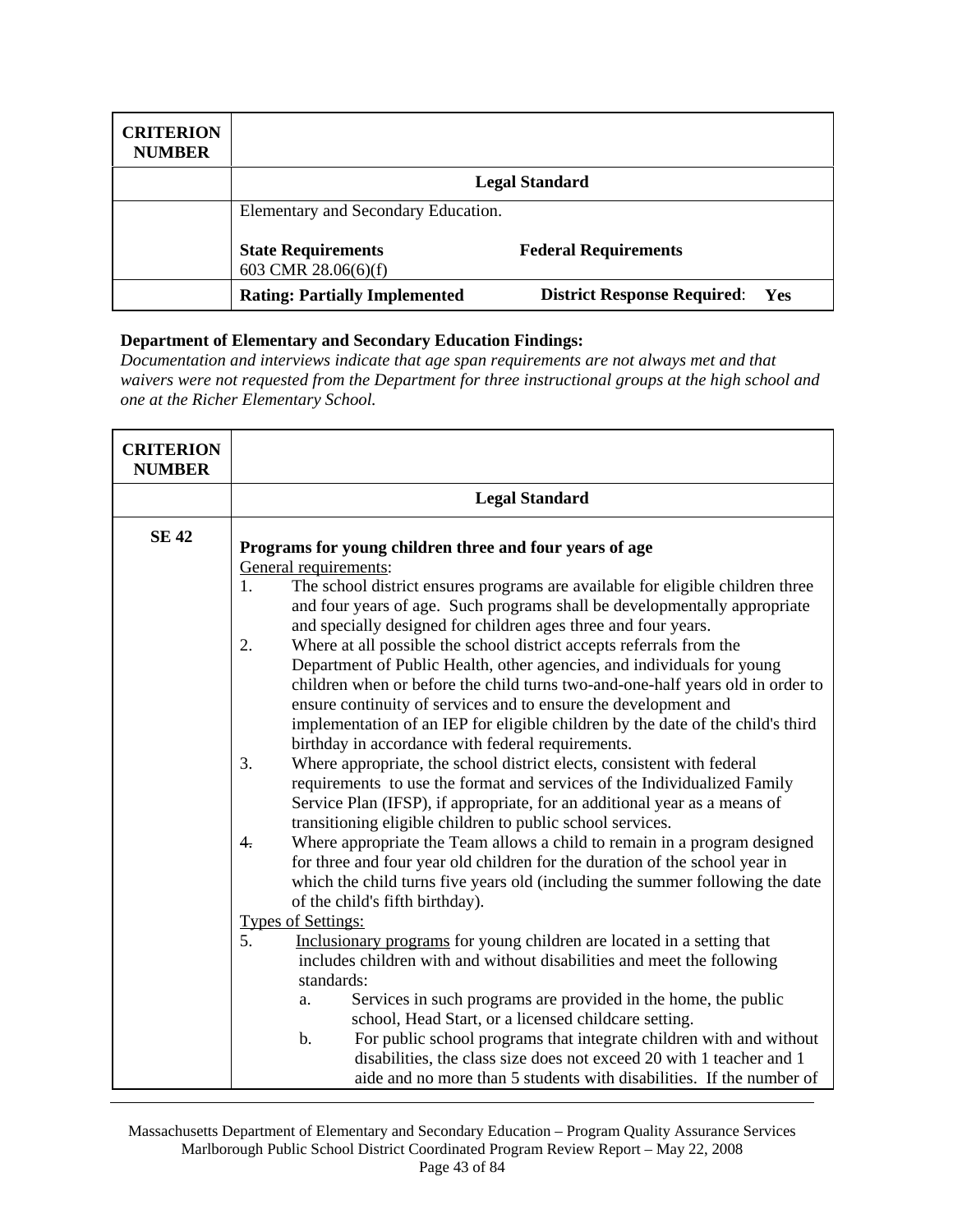| <b>CRITERION</b><br><b>NUMBER</b> |                                               |                                                                                                                                                                                                                                                                                                                                                                                                                                                                                                                                                                                                |
|-----------------------------------|-----------------------------------------------|------------------------------------------------------------------------------------------------------------------------------------------------------------------------------------------------------------------------------------------------------------------------------------------------------------------------------------------------------------------------------------------------------------------------------------------------------------------------------------------------------------------------------------------------------------------------------------------------|
|                                   | <b>Legal Standard</b>                         |                                                                                                                                                                                                                                                                                                                                                                                                                                                                                                                                                                                                |
|                                   | 6.<br>standards:<br>a.<br>$\mathbf{b}$ .      | students with disabilities is 6 or 7 then the class size does not<br>exceed 15 students with 1 teacher and 1 aide.<br>Substantially separate programs for young children are located in a public<br>school classroom or facility that serves primarily or solely children with<br>disabilities. Substantially separate programs adhere to the following<br>Substantially separate programs are programs in which more than<br>50% of the children have disabilities.<br>Substantially separate programs operated by the district limit class<br>sizes to 9 students with 1 teacher and 1 aide. |
|                                   | <b>State Requirements</b><br>603 CMR 28.06(7) | <b>Federal Requirements</b><br>34 CFR 300.101(b); 300.124(b); 300.323(b)                                                                                                                                                                                                                                                                                                                                                                                                                                                                                                                       |
|                                   | <b>Rating: Implemented</b>                    | <b>District Response Required:</b><br>N <sub>0</sub>                                                                                                                                                                                                                                                                                                                                                                                                                                                                                                                                           |

| <b>CRITERION</b><br><b>NUMBER</b> |                                                                                                                                                                                                                                                                             | <b>SPECIAL EDUCATION</b><br>V. STUDENT SUPPORT SERVICES |
|-----------------------------------|-----------------------------------------------------------------------------------------------------------------------------------------------------------------------------------------------------------------------------------------------------------------------------|---------------------------------------------------------|
|                                   | <b>Legal Standard</b>                                                                                                                                                                                                                                                       |                                                         |
| <b>SE 43</b>                      | <b>Behavioral interventions</b><br>For a student whose behavior impedes their learning or the learning of others, the<br>Team considers the student's behavior including positive behavioral interventions<br>and the possible need for a functional behavioral assessment. |                                                         |
|                                   | <b>State Requirements</b>                                                                                                                                                                                                                                                   | <b>Federal Requirements</b><br>34 CFR 300.324(a)(2)(i)  |
|                                   | <b>Rating: Implemented</b>                                                                                                                                                                                                                                                  | <b>District Response Required: No</b>                   |

| <b>CRITERION</b><br><b>NUMBER</b> |                                                                                                                                                                                                                                             |
|-----------------------------------|---------------------------------------------------------------------------------------------------------------------------------------------------------------------------------------------------------------------------------------------|
|                                   | <b>Legal Standard</b>                                                                                                                                                                                                                       |
| <b>SE 44</b>                      | Procedure for recording suspensions<br>The district has a procedure to record the number and duration of suspensions from<br>any part of the student's program, including suspensions from special transportation<br>prescribed by the IEP. |

Massachusetts Department of Elementary and Secondary Education – Program Quality Assurance Services Marlborough Public School District Coordinated Program Review Report – May 22, 2008 Page 44 of 84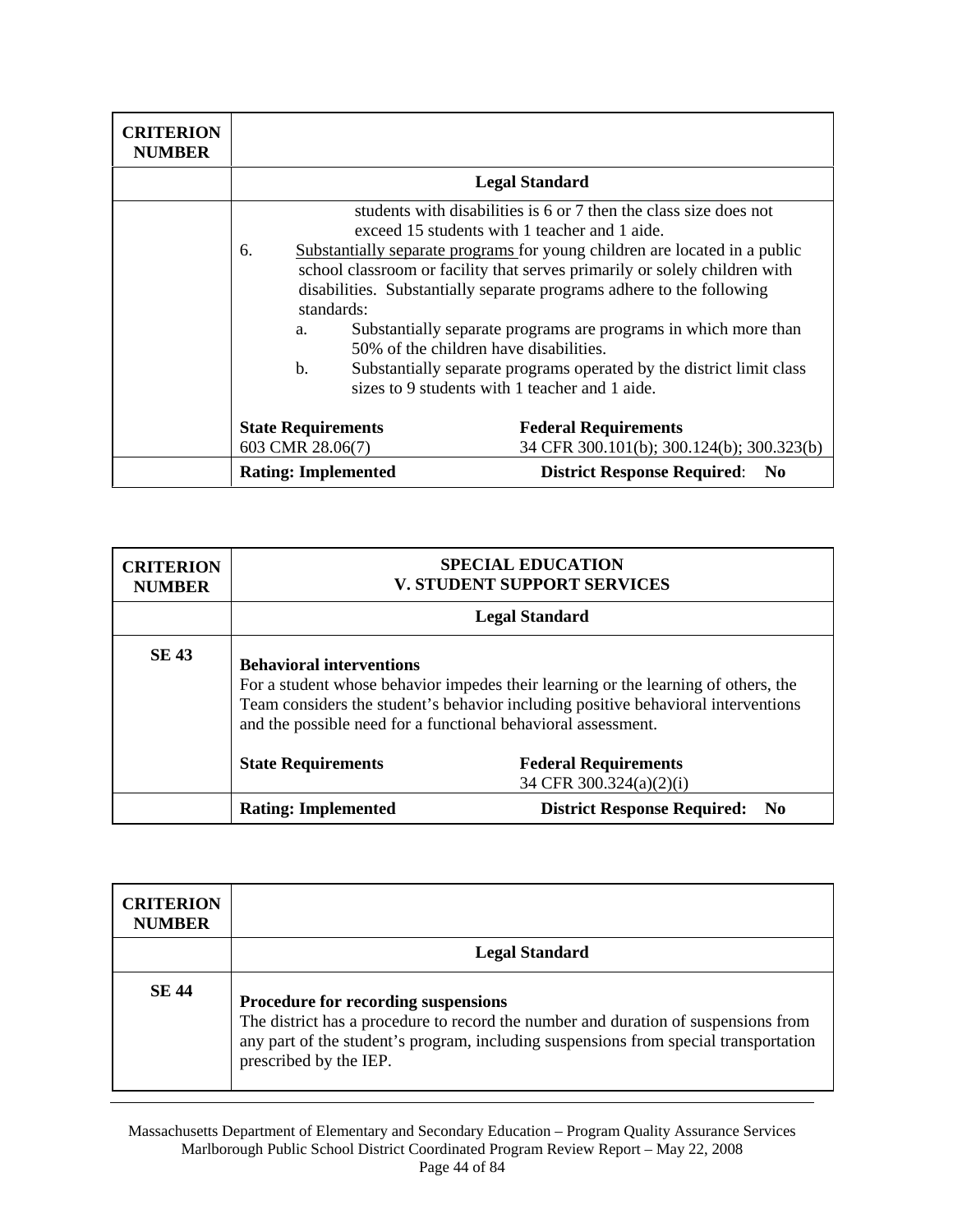| <b>CRITERION</b><br><b>NUMBER</b> |                                                          |                                                              |
|-----------------------------------|----------------------------------------------------------|--------------------------------------------------------------|
|                                   |                                                          | <b>Legal Standard</b>                                        |
|                                   | <b>Federal Requirements</b><br><b>State Requirements</b> |                                                              |
|                                   |                                                          | 34 CFR 300.530; IDEA 2004 Final Regulations                  |
|                                   |                                                          | Analysis of Comments and Changes,                            |
|                                   |                                                          | Federal Register 71 (14 August 2006): 46715                  |
|                                   | <b>Rating: Implemented</b>                               | <b>District Response Required:</b><br>$\mathbf{N}\mathbf{0}$ |

| <b>CRITERION</b><br><b>NUMBER</b> |                                                                                                                                                                                                                                                                                                                                                                                                                                                                                                                                                                                                                                                                                                                                                            |                                                      |
|-----------------------------------|------------------------------------------------------------------------------------------------------------------------------------------------------------------------------------------------------------------------------------------------------------------------------------------------------------------------------------------------------------------------------------------------------------------------------------------------------------------------------------------------------------------------------------------------------------------------------------------------------------------------------------------------------------------------------------------------------------------------------------------------------------|------------------------------------------------------|
|                                   |                                                                                                                                                                                                                                                                                                                                                                                                                                                                                                                                                                                                                                                                                                                                                            | <b>Legal Standard</b>                                |
| <b>SE 45</b>                      | Procedures for suspension up to 10 days and after 10 days: General<br>requirements<br>1. Any eligible student may be suspended up to 10 days in any school year without<br>implementation of procedures described in criterion SE 46 below.<br>2. After a student with special needs has been suspended for 10 days in any school<br>year, during any subsequent removal the public school provides sufficient<br>services for the student to continue to receive a free and appropriate public<br>education.<br>3. The school provides additional procedural safeguards for students with<br>disabilities prior to any suspension beyond 10 consecutive days or more than 10<br>cumulative days (if there is a pattern of suspension) in any school year. |                                                      |
|                                   | <b>State Requirements</b>                                                                                                                                                                                                                                                                                                                                                                                                                                                                                                                                                                                                                                                                                                                                  | <b>Federal Requirements</b>                          |
|                                   | M.G.L. c. 76, §§ 16-17                                                                                                                                                                                                                                                                                                                                                                                                                                                                                                                                                                                                                                                                                                                                     | 34 CFR 300.530-300.537                               |
|                                   | <b>Rating: Implemented</b>                                                                                                                                                                                                                                                                                                                                                                                                                                                                                                                                                                                                                                                                                                                                 | <b>District Response Required:</b><br>N <sub>0</sub> |

| <b>CRITERION</b><br><b>NUMBER</b> |                                                                                                                                                                                                                                                                                                                                                                                                                                                                                                                                                            |
|-----------------------------------|------------------------------------------------------------------------------------------------------------------------------------------------------------------------------------------------------------------------------------------------------------------------------------------------------------------------------------------------------------------------------------------------------------------------------------------------------------------------------------------------------------------------------------------------------------|
|                                   | <b>Legal Standard</b>                                                                                                                                                                                                                                                                                                                                                                                                                                                                                                                                      |
| <b>SE 46</b>                      | Procedures for suspension of students with disabilities when suspensions exceed<br>10 consecutive school days or a pattern has developed for suspensions exceeding<br>10 cumulative days; responsibilities of the Team; responsibilities of the district<br>A suspension of longer than 10 consecutive days or a series of suspensions that<br>are shorter than 10 consecutive days but constitute a pattern are considered to<br>represent a change in placement.<br>Prior to a suspension that constitutes a change in placement of a student with<br>2. |

Massachusetts Department of Elementary and Secondary Education – Program Quality Assurance Services Marlborough Public School District Coordinated Program Review Report – May 22, 2008 Page 45 of 84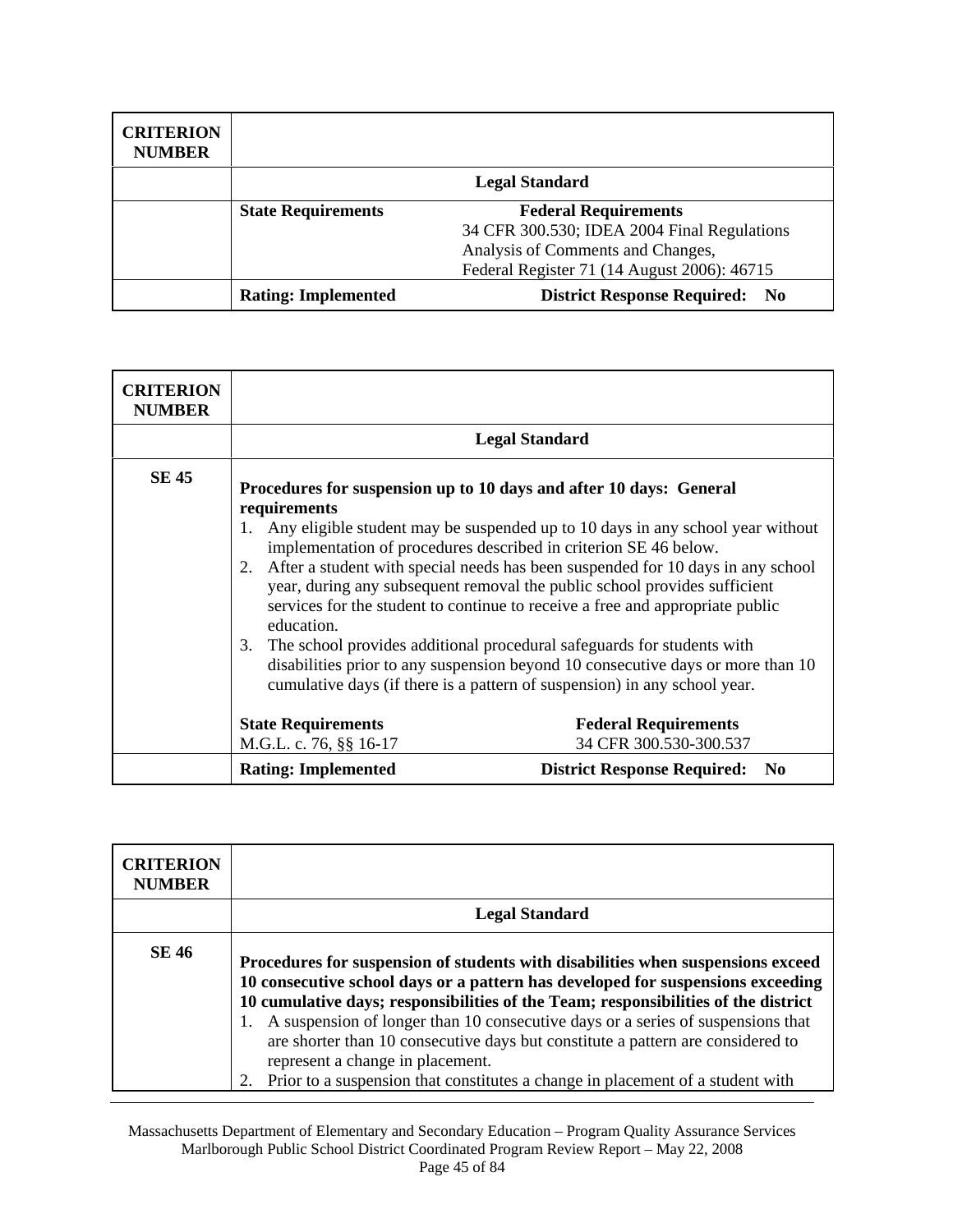| <b>CRITERION</b><br><b>NUMBER</b> |                                                                                                                                                                                                                                                                                                                                                                                                                                                                                                                                                                                                                                                                                                                                                                                                                                                                                                                                                                                                                             |
|-----------------------------------|-----------------------------------------------------------------------------------------------------------------------------------------------------------------------------------------------------------------------------------------------------------------------------------------------------------------------------------------------------------------------------------------------------------------------------------------------------------------------------------------------------------------------------------------------------------------------------------------------------------------------------------------------------------------------------------------------------------------------------------------------------------------------------------------------------------------------------------------------------------------------------------------------------------------------------------------------------------------------------------------------------------------------------|
|                                   | <b>Legal Standard</b>                                                                                                                                                                                                                                                                                                                                                                                                                                                                                                                                                                                                                                                                                                                                                                                                                                                                                                                                                                                                       |
|                                   | disabilities, district personnel, the parent, and other relevant members of the<br>Team, as determined by the parent and the district, convene to review all<br>relevant information in the student's file, including the IEP, any teacher<br>observations, and any relevant information from the parents, to determine<br>whether the behavior was caused by or had a direct and substantial relationship<br>to the disability or was the direct result of the district's failure to implement the<br>IEP—"a manifestation determination."                                                                                                                                                                                                                                                                                                                                                                                                                                                                                 |
|                                   | If district personnel, the parent, and other relevant members of the Team<br>3.<br>determine that the behavior is NOT a manifestation of the disability, then the<br>district may suspend or expel the student consistent with policies applied to any<br>student without disabilities, except that the district must still offer:<br>services to enable the student, although in another setting, to continue to<br>a.<br>participate in the general education curriculum and to progress toward<br>IEP goals; and<br>as appropriate, a functional behavioral assessment and behavioral<br>b.<br>intervention services and modifications, to address the behavior so that it                                                                                                                                                                                                                                                                                                                                               |
|                                   | does not recur.<br>Interim alternative educational setting. Regardless of the manifestation<br>4.<br>determination, the district may place the student in an interim alternative<br>educational setting (as determined by the Team) for up to 45 school days<br>on its own authority if the behavior involves weapons or illegal<br>a.<br>drugs or another controlled substance or the infliction of serious<br>bodily injury on another person while at school or a school function<br>or, considered case by case, unique circumstances; or<br>$b$ .<br>on the authority of a hearing officer if the officer orders the<br>alternative placement after the district provides evidence that the<br>student is "substantially likely" to injure him/herself or others.<br>Characteristics. In either case, the interim alternative education setting enables<br>the student to continue in the general curriculum and to continue receiving<br>services identified on the IEP, and provides services to address the problem |
|                                   | behavior.<br>If district personnel, the parent, and other relevant members of the Team<br>5.<br>determine that the behavior $\overline{IS}$ a manifestation of the disability, then the Team<br>completes a functional behavioral assessment and behavioral intervention plan if<br>it has not already done so. If a behavioral intervention plan is already in place,<br>the Team reviews it and modifies it, as necessary, to address the behavior.<br>Except when he or she has been placed in an interim alternative educational<br>setting in accordance with part 4, the student returns to the original placement<br>unless the parents and district agree otherwise.                                                                                                                                                                                                                                                                                                                                                |
|                                   | Not later than the date of the decision to take disciplinary action, the school<br>6.<br>district notifies the parents of that decision and provides them with the written<br>notice of procedural safeguards. If the parent chooses to appeal or the school<br>district requests a hearing because it believes that maintaining the student's<br>current placement is substantially likely to result in injury to the student or<br>others, the student remains in the disciplinary placement, if any, until the                                                                                                                                                                                                                                                                                                                                                                                                                                                                                                           |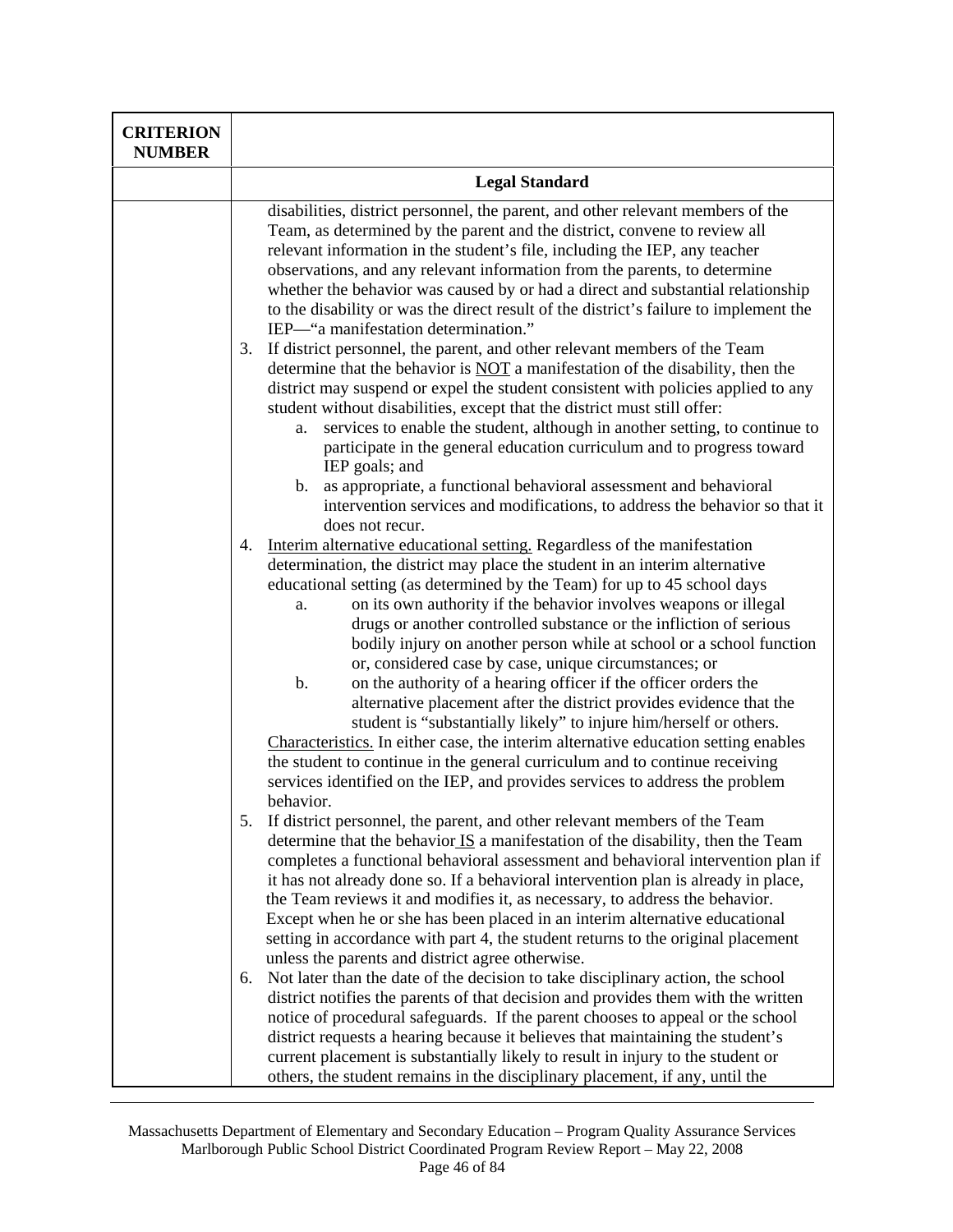| <b>CRITERION</b><br><b>NUMBER</b> |                                                                                                                                                                                    |                                                   |
|-----------------------------------|------------------------------------------------------------------------------------------------------------------------------------------------------------------------------------|---------------------------------------------------|
|                                   |                                                                                                                                                                                    | <b>Legal Standard</b>                             |
|                                   | decision of the hearing officer or the end of the time period for the disciplinary<br>action, whichever comes first, unless the parent and the school district agree<br>otherwise. |                                                   |
|                                   | <b>State Requirements</b>                                                                                                                                                          | <b>Federal Requirements</b><br>34 CFR 300.530-537 |
|                                   | <b>Rating: Partially Implemented</b>                                                                                                                                               | <b>District Response Required:</b><br><b>Yes</b>  |

*While the four handbooks make references to implementing a manifestation determination when a special needs student is suspended for a time exceeding ten days, three of the handbooks (High School, Intermediate Elementary School, Elementary Schools) do not address the use of the results of the manifestation determination, including information that the student will continue to receive services and will not be suspended if the behavior is a manifestation of the student's disability.* 

| <b>CRITERION</b><br><b>NUMBER</b> |                                                                                                                                                                                                                                                                                                                                                                                                                                                                                                                                                                                                                                                                                                                                                                                        |  |
|-----------------------------------|----------------------------------------------------------------------------------------------------------------------------------------------------------------------------------------------------------------------------------------------------------------------------------------------------------------------------------------------------------------------------------------------------------------------------------------------------------------------------------------------------------------------------------------------------------------------------------------------------------------------------------------------------------------------------------------------------------------------------------------------------------------------------------------|--|
|                                   | <b>Legal Standard</b>                                                                                                                                                                                                                                                                                                                                                                                                                                                                                                                                                                                                                                                                                                                                                                  |  |
| <b>SE 47</b>                      | Procedural requirements applied to students not yet determined to be eligible<br>for special education<br>1. If, prior to the disciplinary action, a district had knowledge that the student may<br>be a student with a disability, then the district makes all protections available to<br>the student until and unless the student is subsequently determined not to be<br>eligible. The district may be considered to have prior knowledge if:<br>The parent had expressed concern in writing; or<br>a.<br>The parent had requested an evaluation; or<br>$\mathbf{b}$ .<br>District staff had expressed directly to the special education director<br>$C_{\bullet}$<br>or other supervisory personnel specific concerns about a pattern of<br>behavior demonstrated by the student. |  |
|                                   | The district may not be considered to have had prior knowledge if the parent has<br>not consented to evaluation of the student or has refused special education<br>services, or if an evaluation of the student has resulted in a determination of<br>ineligibility.<br>If the district had no reason to consider the student disabled, and the parent<br>2.<br>requests an evaluation subsequent to the disciplinary action, the district must<br>have procedures consistent with federal requirements to conduct an expedited<br>evaluation to determine eligibility.<br>If the student is found eligible, then he/she receives all procedural protections<br>3.                                                                                                                     |  |

Massachusetts Department of Elementary and Secondary Education – Program Quality Assurance Services Marlborough Public School District Coordinated Program Review Report – May 22, 2008 Page 47 of 84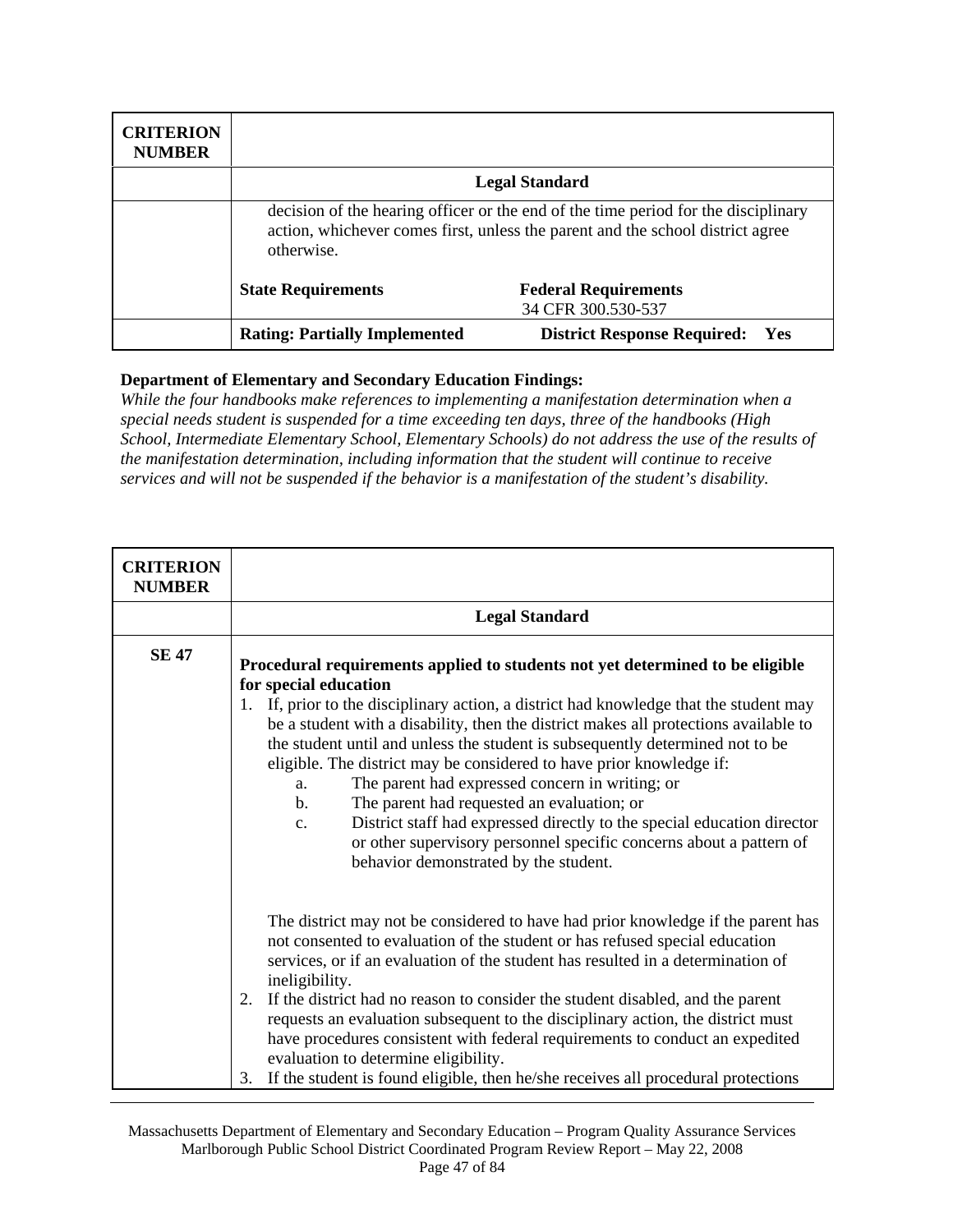| <b>CRITERION</b><br><b>NUMBER</b> |                                           |                                               |
|-----------------------------------|-------------------------------------------|-----------------------------------------------|
|                                   |                                           | <b>Legal Standard</b>                         |
|                                   | subsequent to the finding of eligibility. |                                               |
|                                   | <b>State Requirements</b>                 | <b>Federal Requirements</b><br>34 CFR 300.534 |
|                                   | <b>Rating: Partially Implemented</b>      | <b>District Response Required:</b><br>Yes     |

*Procedural requirements for students not yet determined eligible for Special Education are not referenced in any of the school handbooks.* 

| <b>CRITERION</b><br><b>NUMBER</b> |                                                                                                                                                                                                                                                                                                                                                                                                                                                                                                                                                                                                                                                                                                                                                                                                                                                                                                                                                                                                                                                                                                                        |
|-----------------------------------|------------------------------------------------------------------------------------------------------------------------------------------------------------------------------------------------------------------------------------------------------------------------------------------------------------------------------------------------------------------------------------------------------------------------------------------------------------------------------------------------------------------------------------------------------------------------------------------------------------------------------------------------------------------------------------------------------------------------------------------------------------------------------------------------------------------------------------------------------------------------------------------------------------------------------------------------------------------------------------------------------------------------------------------------------------------------------------------------------------------------|
|                                   | <b>Legal Standard</b>                                                                                                                                                                                                                                                                                                                                                                                                                                                                                                                                                                                                                                                                                                                                                                                                                                                                                                                                                                                                                                                                                                  |
| <b>SE 48</b>                      | FAPE (Free, appropriate, public education): Equal opportunity to participate<br>in educational, nonacademic, extracurricular and ancillary programs, as well as<br>participation in regular education<br>All students receiving special education, regardless of placement, shall have an equal<br>opportunity to participate in and, if appropriate, receive credit for the vocational,<br>supportive, or remedial services that may be available as part of the general<br>education program as well as the non-academic and extracurricular programs of the<br>school.<br>Programs, services and activities include, but are not limited to:<br>art and music<br>1.<br>vocational education, industrial arts, and consumer and homemaking education<br>2.<br>3.<br>work study and employment opportunities<br>counseling services available at all levels in the district<br>4.<br>health services<br>5.<br>transportation<br>6.<br>7.<br>recess and physical education, including adapted physical education<br>athletics and recreational activities<br>8.<br>9.<br>school-sponsored groups or clubs<br>10. meals |

Massachusetts Department of Elementary and Secondary Education – Program Quality Assurance Services Marlborough Public School District Coordinated Program Review Report – May 22, 2008 Page 48 of 84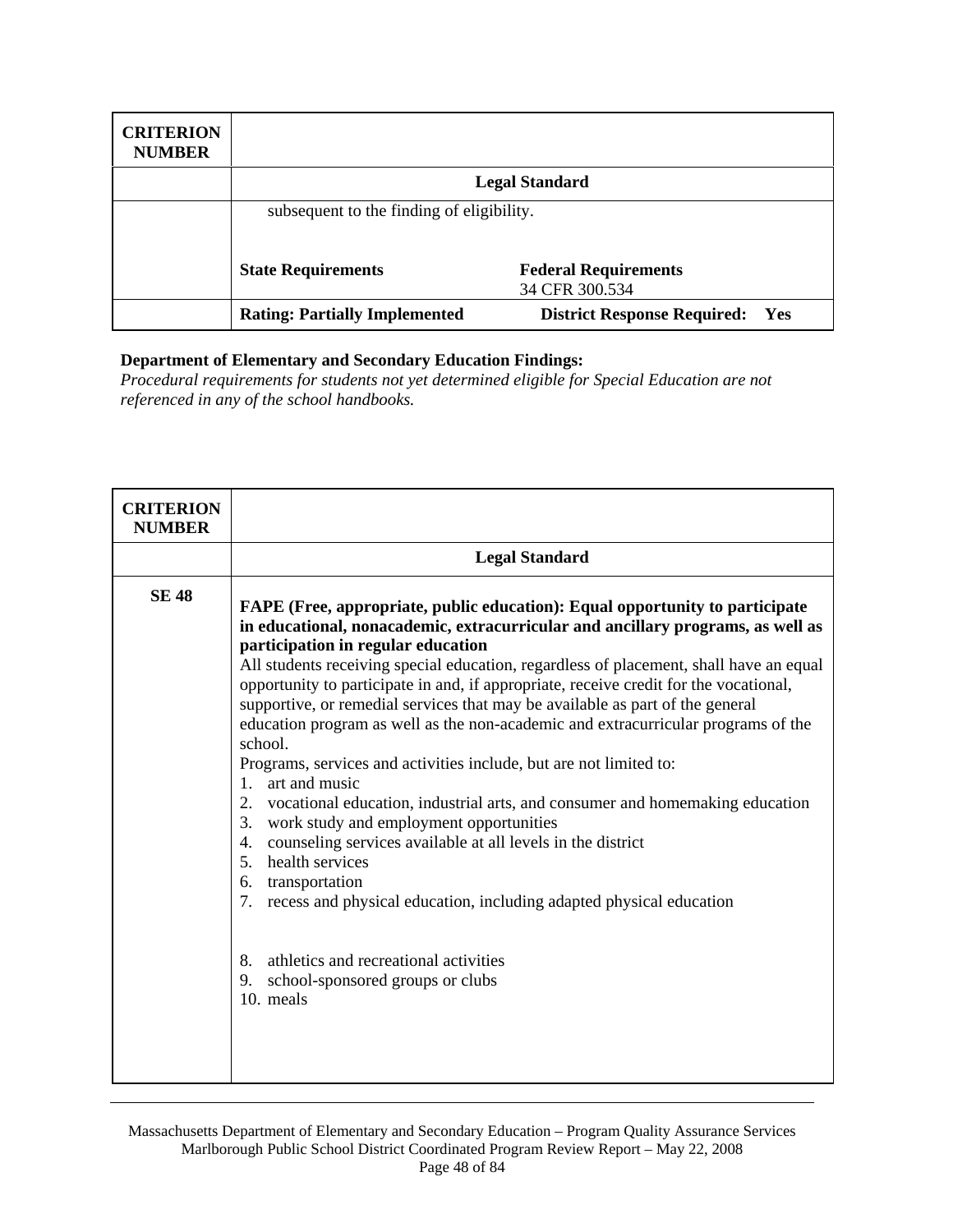| <b>CRITERION</b><br><b>NUMBER</b> |                                      |                                                  |
|-----------------------------------|--------------------------------------|--------------------------------------------------|
|                                   | <b>Legal Standard</b>                |                                                  |
|                                   | <b>State Requirements</b>            | <b>Federal Requirements</b>                      |
|                                   | 603 CMR 28.06(5)                     | 34 CFR 300.101 - 300.113                         |
|                                   | <b>Rating: Partially Implemented</b> | <b>District Response Required:</b><br><b>Yes</b> |

*Interviews indicate that students in the eighth grade at the High School who are on an IEP do not have access to elective courses. (e.g. art, music, cooking, exploratory shop classes).* 

| <b>CRITERION</b><br><b>NUMBER</b> |                                                                                                                                                                                                                                                                                                                                                                                                                                                                                                                                                                                                                                                                                                  |                                                                                                                                                                                                                                                                                                                                                         |
|-----------------------------------|--------------------------------------------------------------------------------------------------------------------------------------------------------------------------------------------------------------------------------------------------------------------------------------------------------------------------------------------------------------------------------------------------------------------------------------------------------------------------------------------------------------------------------------------------------------------------------------------------------------------------------------------------------------------------------------------------|---------------------------------------------------------------------------------------------------------------------------------------------------------------------------------------------------------------------------------------------------------------------------------------------------------------------------------------------------------|
|                                   |                                                                                                                                                                                                                                                                                                                                                                                                                                                                                                                                                                                                                                                                                                  | <b>Legal Standard</b>                                                                                                                                                                                                                                                                                                                                   |
| <b>SE 49</b>                      | <b>Related services</b><br>includes:<br>speech-language pathology and audiology services<br>1.<br>psychological services<br>2.<br>physical therapy<br>3.<br>occupational therapy<br>4.<br>recreation, including therapeutic recreation<br>5.<br>early identification and assessment of disabilities in children<br>6.<br>counseling services, including rehabilitation counseling<br>7.<br>8.<br>orientation and mobility services (peripatology)<br>medical services for diagnostic or evaluation purposes<br>9.<br>10. school health services, including school nurse services<br>11. social work services in schools<br>12. parent counseling and training, and<br>13. interpreting services. | For each student with special education needs found to require related services, the<br>school district provides or arranges for the provision of transportation and such<br>developmental, corrective, and other supportive services as are required to assist a<br>student to benefit from special education or to access the general curriculum, and |
|                                   | <b>State Requirements</b><br>603 CMR 28.02(18)                                                                                                                                                                                                                                                                                                                                                                                                                                                                                                                                                                                                                                                   | <b>Federal Requirements</b><br>34 CFR 300.34; 300.323(c)                                                                                                                                                                                                                                                                                                |
|                                   | <b>Rating: Implemented</b>                                                                                                                                                                                                                                                                                                                                                                                                                                                                                                                                                                                                                                                                       | <b>District Response Required:</b><br>N <sub>0</sub>                                                                                                                                                                                                                                                                                                    |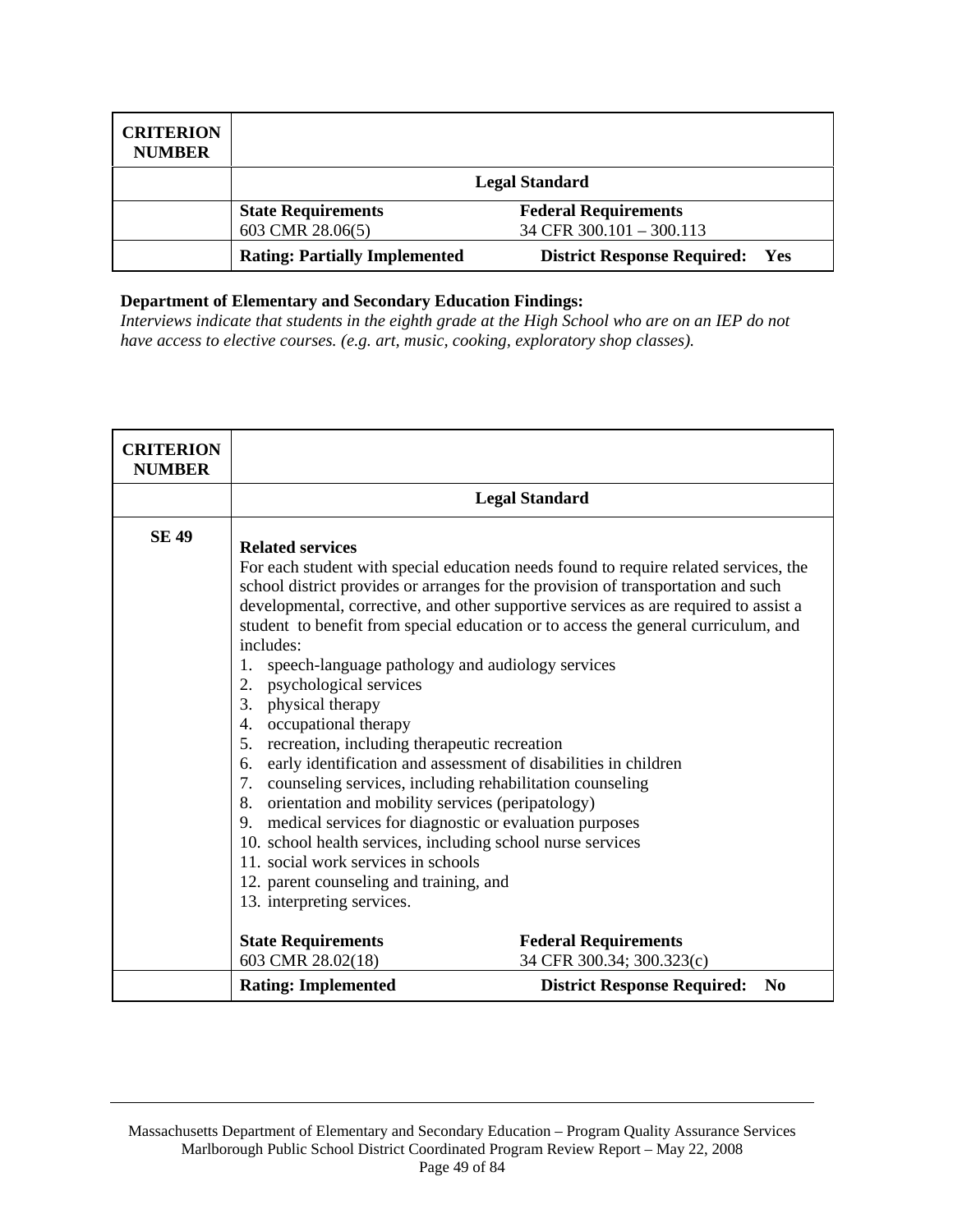| <b>CRITERION</b><br><b>NUMBER</b> | <b>SPECIAL EDUCATION</b><br>VI. FACULTY, STAFF AND ADMINISTRATION                                                                                                                                                                                                                                                                                                                                                                                                                                                                                                                                                                                                                                                                                                |                                    |                |
|-----------------------------------|------------------------------------------------------------------------------------------------------------------------------------------------------------------------------------------------------------------------------------------------------------------------------------------------------------------------------------------------------------------------------------------------------------------------------------------------------------------------------------------------------------------------------------------------------------------------------------------------------------------------------------------------------------------------------------------------------------------------------------------------------------------|------------------------------------|----------------|
|                                   | <b>Legal Standard</b>                                                                                                                                                                                                                                                                                                                                                                                                                                                                                                                                                                                                                                                                                                                                            |                                    |                |
| <b>SE 50</b>                      | <b>Administrator of Special Education</b><br>The school district has an appointed person to be its Administrator of Special<br>Education. The Administrator supervises all special education for the school district<br>and ensures compliance with all federal and state special education laws. The<br>Administrator of Special Education is appropriately licensed or holds a current<br>waiver for an appropriate license or otherwise demonstrates that he or she has the<br>qualifications to perform all of the duties of the Administrator. As appropriate, and<br>in accordance with the requirements of M.G.L. c.71B, §3A, the Administrator may<br>designate other school district personnel to carry out some of the duties of the<br>Administrator. |                                    |                |
|                                   | <b>State Requirements</b><br>M.G.L. c. 71B, § 3A;<br>603 CMR 28.03(2)                                                                                                                                                                                                                                                                                                                                                                                                                                                                                                                                                                                                                                                                                            | <b>Federal Requirements</b>        |                |
|                                   | <b>Rating: Implemented</b>                                                                                                                                                                                                                                                                                                                                                                                                                                                                                                                                                                                                                                                                                                                                       | <b>District Response Required:</b> | N <sub>0</sub> |

| <b>CRITERION</b><br><b>NUMBER</b> |                                                                                                                                                                                                                     |                                                       |                |
|-----------------------------------|---------------------------------------------------------------------------------------------------------------------------------------------------------------------------------------------------------------------|-------------------------------------------------------|----------------|
|                                   |                                                                                                                                                                                                                     | <b>Legal Standard</b>                                 |                |
| <b>SE 51</b>                      | Appropriate special education teacher licensure<br>Except at Commonwealth charter schools, individuals who design and/or provide<br>direct special education services described in IEPs are appropriately licensed. |                                                       |                |
|                                   | <b>State Requirements</b><br>M.G.L. c. 71, s. 38G; s. 89(qq);<br>603 CMR 1.07; 7.00; 28.02(3)                                                                                                                       | <b>Federal Requirements</b><br>34 CFR 300.18; 300.156 |                |
|                                   | <b>Rating: Implemented</b>                                                                                                                                                                                          | <b>District Response Required:</b>                    | N <sub>0</sub> |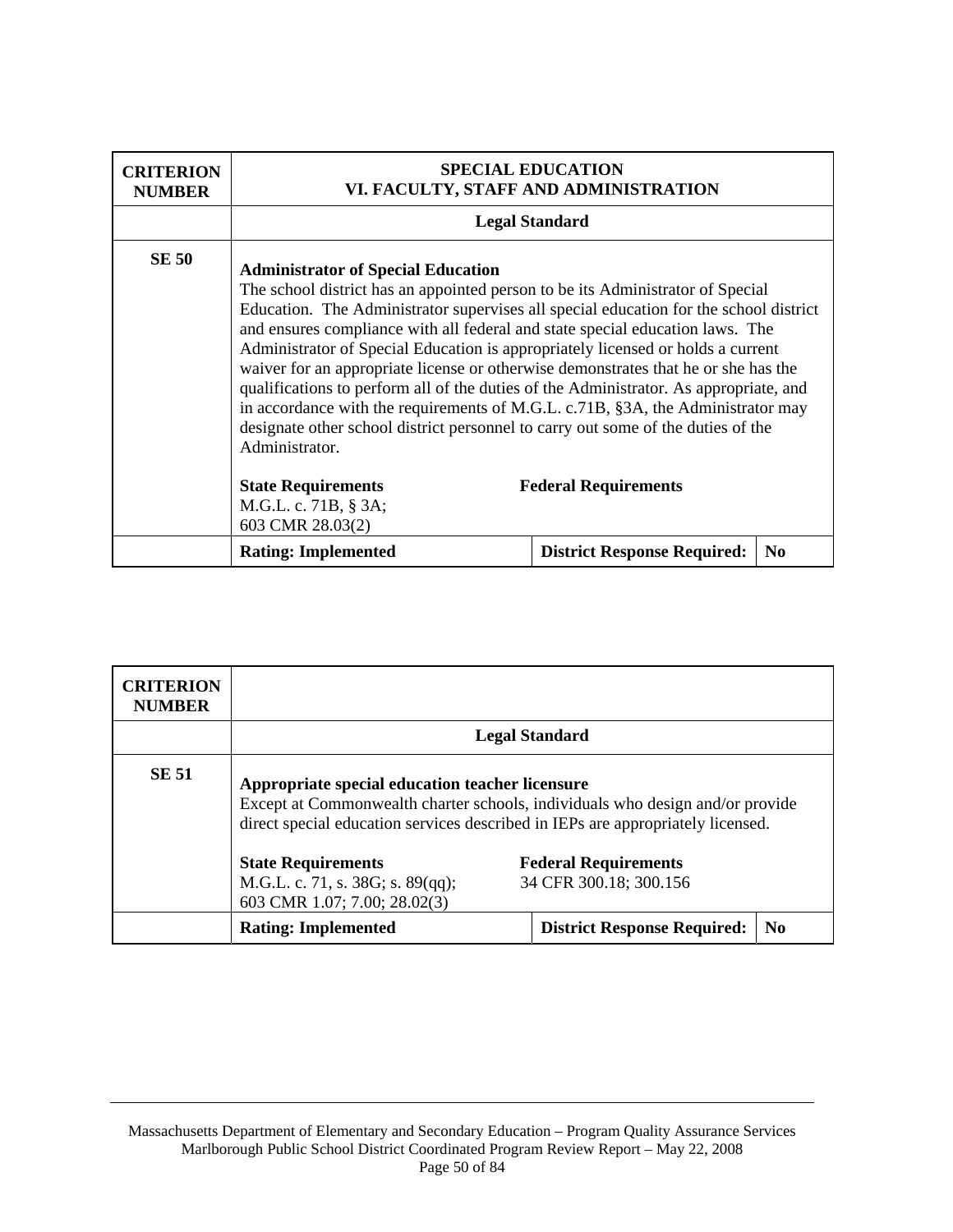| <b>CRITERION</b><br><b>NUMBER</b> |                                                                                                                                                                                                                                                                                                                                                                                                                                                                                                                                                                                        |                                                          |
|-----------------------------------|----------------------------------------------------------------------------------------------------------------------------------------------------------------------------------------------------------------------------------------------------------------------------------------------------------------------------------------------------------------------------------------------------------------------------------------------------------------------------------------------------------------------------------------------------------------------------------------|----------------------------------------------------------|
|                                   |                                                                                                                                                                                                                                                                                                                                                                                                                                                                                                                                                                                        | <b>Legal Standard</b>                                    |
| SE 52                             | Appropriate certifications/licenses or other credentials -- related service<br>providers<br>Any person, including non-educational personnel, who provides related services<br>described under federal special education law, who supervises paraprofessionals in<br>the provision of related services, or who provides support services directly to the<br>regular or special classroom teacher is appropriately certified, licensed,<br>board-registered or otherwise approved to provide such services by the relevant<br>professional standards board or agency for the profession. |                                                          |
|                                   | <b>State Requirements</b><br>603 CMR 28.02(3), (18)                                                                                                                                                                                                                                                                                                                                                                                                                                                                                                                                    | <b>Federal Requirements</b><br>34 CFR 300.34; 300.156(b) |
|                                   | Note: The definition of related services under IDEA 2004, at 34 CFR 300.34, now<br>covers interpreting services, as defined in $300.34(c)(4)$ , for students who are deaf or<br>hard of hearing. Those who provide these kinds of related services must be<br>registered with the Massachusetts Commission for the Deaf and Hard of Hearing.<br>See the Memorandum on New Requirements for Registration of Sign Language<br>Interpreters Who Work in Educational Settings at<br>http://www.doe.mass.edu/news/news.asp?id=3416.                                                         |                                                          |
|                                   | <b>Rating: Implemented</b>                                                                                                                                                                                                                                                                                                                                                                                                                                                                                                                                                             | N <sub>0</sub><br><b>District Response Required:</b>     |

| <b>CRITERION</b><br><b>NUMBER</b> |                                                                                                                                                                                                                                                     |                                                                                                                                                                                                                                                                                                                                                        |
|-----------------------------------|-----------------------------------------------------------------------------------------------------------------------------------------------------------------------------------------------------------------------------------------------------|--------------------------------------------------------------------------------------------------------------------------------------------------------------------------------------------------------------------------------------------------------------------------------------------------------------------------------------------------------|
|                                   |                                                                                                                                                                                                                                                     | <b>Legal Standard</b>                                                                                                                                                                                                                                                                                                                                  |
| <b>SE 53</b>                      | Use of paraprofessionals<br>1.<br>related services.<br>2.<br>Persons employed as paraprofessionals and assistants do not design<br>professional who is proximate and readily available to provide such<br>supervision.<br><b>State Requirements</b> | Paraprofessionals and assistants (e.g., teacher aides, tutors and student<br>teachers) are appropriately trained to assist in providing special education or<br>instruction for students with disabilities but are expected to implement<br>instruction under the supervision of an appropriately certified or licensed<br><b>Federal Requirements</b> |
|                                   |                                                                                                                                                                                                                                                     | 34 CFR 300.156                                                                                                                                                                                                                                                                                                                                         |
|                                   | <b>Rating: Implemented</b>                                                                                                                                                                                                                          | <b>District Response Required:</b><br>N <sub>0</sub>                                                                                                                                                                                                                                                                                                   |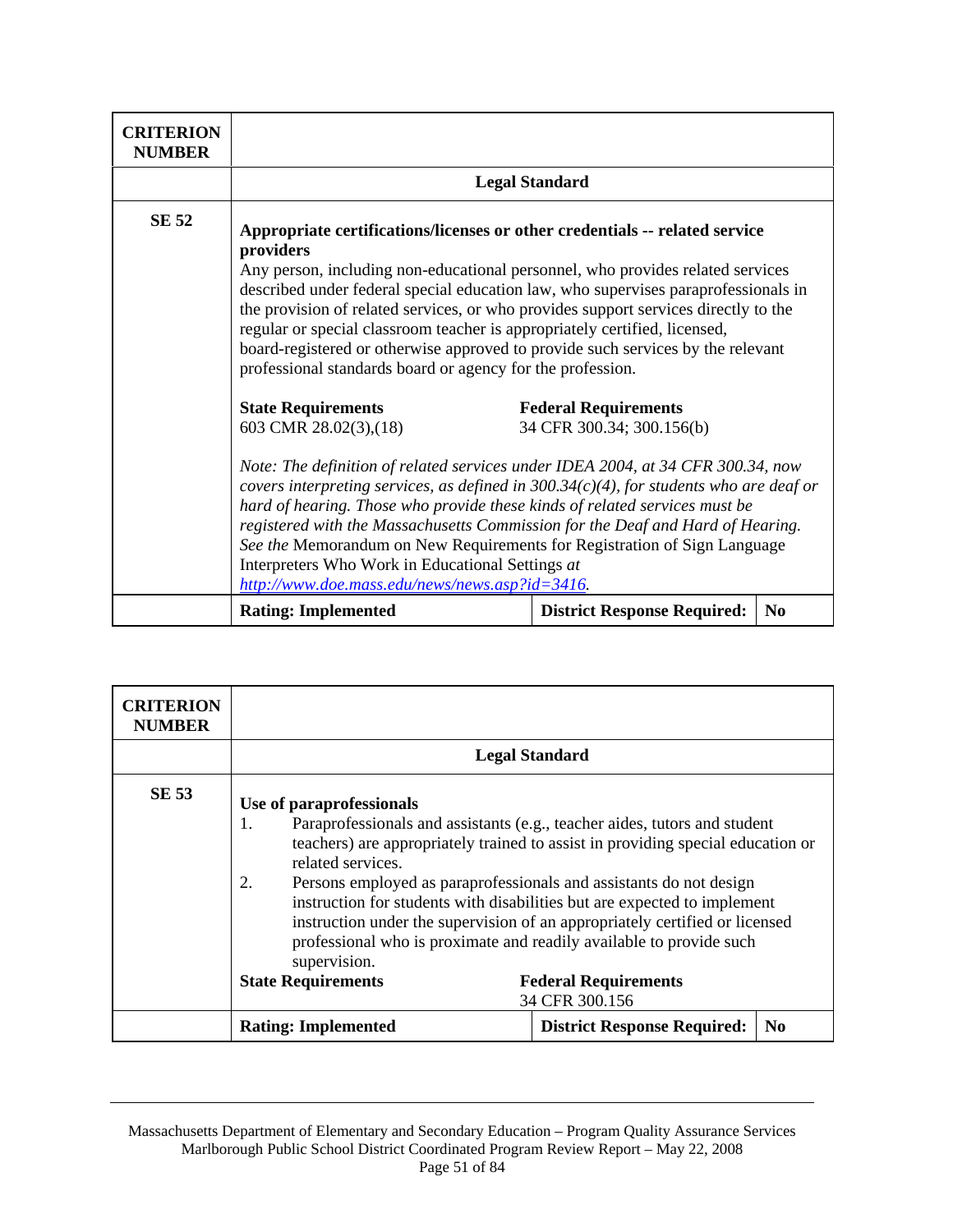| <b>CRITERION</b><br><b>NUMBER</b> |                                                                                                                                                                                                                                                                                                                                                                                                                                                                                                                                                                                                                                                                                                                                                                                                                                                                                                                                                                                                                                                                                                                                                                                                                                                                                                                                                                                                                                                                                                                 |                                    |                |
|-----------------------------------|-----------------------------------------------------------------------------------------------------------------------------------------------------------------------------------------------------------------------------------------------------------------------------------------------------------------------------------------------------------------------------------------------------------------------------------------------------------------------------------------------------------------------------------------------------------------------------------------------------------------------------------------------------------------------------------------------------------------------------------------------------------------------------------------------------------------------------------------------------------------------------------------------------------------------------------------------------------------------------------------------------------------------------------------------------------------------------------------------------------------------------------------------------------------------------------------------------------------------------------------------------------------------------------------------------------------------------------------------------------------------------------------------------------------------------------------------------------------------------------------------------------------|------------------------------------|----------------|
|                                   | <b>Legal Standard</b>                                                                                                                                                                                                                                                                                                                                                                                                                                                                                                                                                                                                                                                                                                                                                                                                                                                                                                                                                                                                                                                                                                                                                                                                                                                                                                                                                                                                                                                                                           |                                    |                |
| <b>SE 54</b>                      | <b>Professional development</b><br>1. The district considers the needs of all staff in developing training opportunities for<br>professional and paraprofessional staff and provides a variety of offerings.<br>2. The district ensures that all staff, including both special education and general<br>education staff, are trained on :<br>a. state and federal special education requirements and related local special<br>education policies and procedures;<br>b. analyzing and accommodating diverse learning styles of all students in order<br>to achieve an objective of inclusion in the regular classroom of students with<br>diverse learning styles;<br>c. methods of collaboration among teachers, paraprofessionals and teacher<br>assistants to accommodate diverse learning styles of all students in the regular<br>classroom;<br>3. The district provides in-service training for all locally hired and contracted<br>transportation providers, before they begin transporting any special education student<br>receiving special transportation, on his or her needs and appropriate methods of<br>meeting those needs; for any such student it also provides written information on the<br>nature of any needs or problems that may cause difficulties, along with information<br>on appropriate emergency measures. Transportation providers include drivers of<br>regular and special education vehicles and any attendants or aides identified by a<br>Team for either type of vehicle. |                                    |                |
|                                   | <b>State Requirements</b><br>M.G.L. c. 71, §§ 38G, 38Q and 38Q 1/2<br>603 CMR 28.03(1)(a); 28.06(8)(b) and (c)                                                                                                                                                                                                                                                                                                                                                                                                                                                                                                                                                                                                                                                                                                                                                                                                                                                                                                                                                                                                                                                                                                                                                                                                                                                                                                                                                                                                  | <b>Federal Requirements</b>        |                |
|                                   | <b>Rating: Implemented</b>                                                                                                                                                                                                                                                                                                                                                                                                                                                                                                                                                                                                                                                                                                                                                                                                                                                                                                                                                                                                                                                                                                                                                                                                                                                                                                                                                                                                                                                                                      | <b>District Response Required:</b> | N <sub>0</sub> |

| <b>CRITERION</b><br><b>NUMBER</b> | <b>SPECIAL EDUCATION</b><br><b>VII. SCHOOL FACILITIES</b>                                                                                                                                                                                                                                                                                                                                                           |
|-----------------------------------|---------------------------------------------------------------------------------------------------------------------------------------------------------------------------------------------------------------------------------------------------------------------------------------------------------------------------------------------------------------------------------------------------------------------|
|                                   | <b>Legal Standard</b>                                                                                                                                                                                                                                                                                                                                                                                               |
| <b>SE 55</b>                      | Special education facilities and classrooms<br>The school district provides facilities and classrooms for eligible students that<br>1. maximize the inclusion of such students into the life of the school;<br>2. provide accessibility in order to implement fully each child's IEP;<br>3. are at least equal in all physical respects to the average standards of general<br>education facilities and classrooms; |

Massachusetts Department of Elementary and Secondary Education – Program Quality Assurance Services Marlborough Public School District Coordinated Program Review Report – May 22, 2008 Page 52 of 84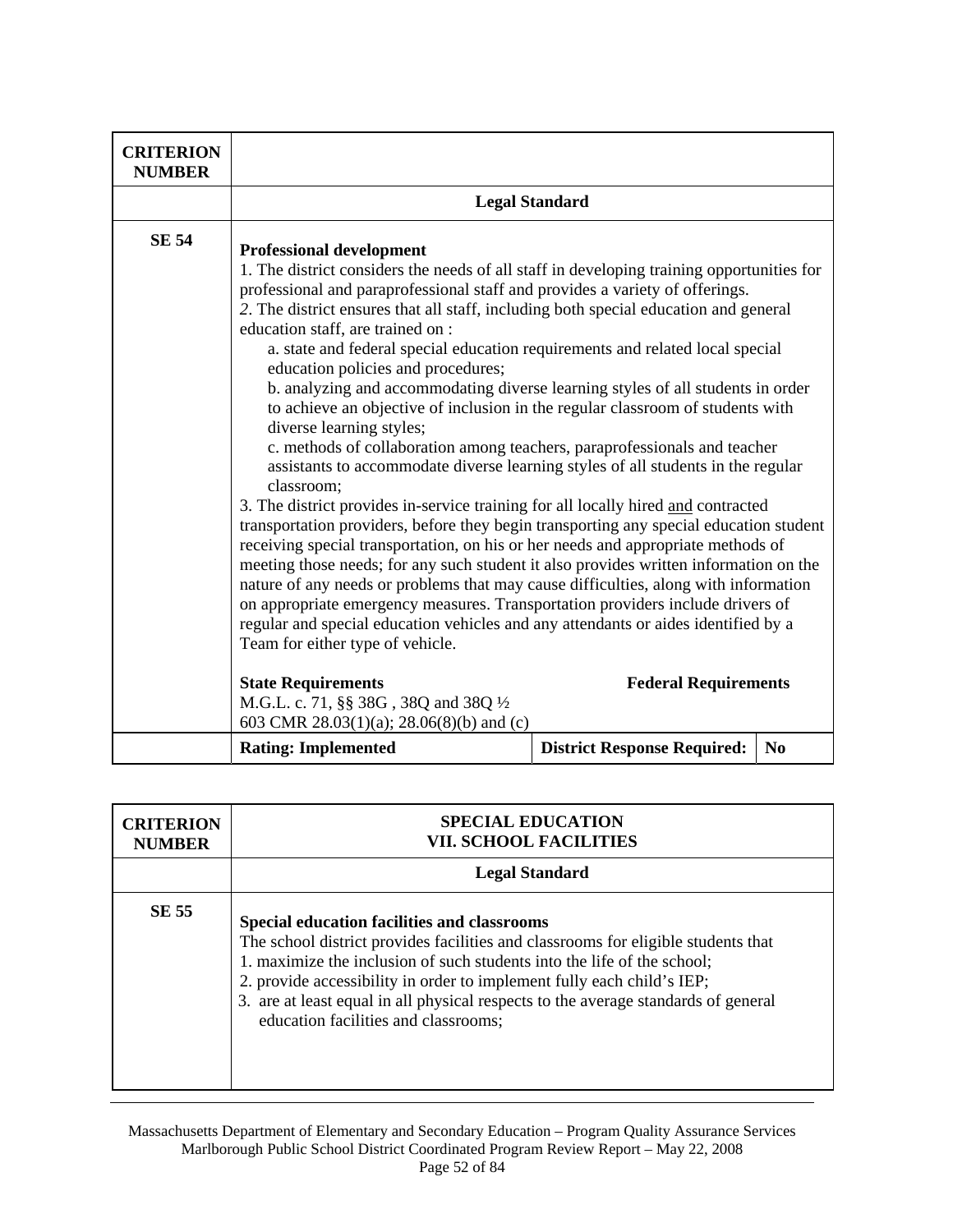| <b>CRITERION</b><br><b>NUMBER</b> | <b>SPECIAL EDUCATION</b><br><b>VII. SCHOOL FACILITIES</b>                                                                                                                                                                                                                                               |                                                                              |     |
|-----------------------------------|---------------------------------------------------------------------------------------------------------------------------------------------------------------------------------------------------------------------------------------------------------------------------------------------------------|------------------------------------------------------------------------------|-----|
|                                   | <b>Legal Standard</b>                                                                                                                                                                                                                                                                                   |                                                                              |     |
|                                   | 4. are given the same priority as general education programs in the allocation of<br>instructional and other space in public schools in order to minimize the separation or<br>stigmatization of eligible students; and<br>5. are not identified by signs or other means that stigmatize such students. |                                                                              |     |
|                                   | <b>State Requirements</b><br>603 CMR 28.03(1)(b)                                                                                                                                                                                                                                                        | <b>Federal Requirements</b><br>Section 504 of the Rehabilitation Act of 1973 |     |
|                                   | <b>Rating: Partially Implemented</b>                                                                                                                                                                                                                                                                    | <b>District Response Required:</b>                                           | Yes |

*Onsite observations and interviews at Richer Elementary School indicate that there are special education spaces used at the school that do not maximize the inclusion of students with disabilities into the life of the school.* 

| <b>CRITERION</b><br><b>NUMBER</b> | <b>SPECIAL EDUCATION</b><br>VIII. PROGRAM PLAN AND EVALUATION                                                             |                                       |
|-----------------------------------|---------------------------------------------------------------------------------------------------------------------------|---------------------------------------|
|                                   | <b>Legal Standard</b>                                                                                                     |                                       |
| SE 56                             | Special education programs and services are evaluated<br>Special education programs and services are regularly evaluated. |                                       |
|                                   | <b>State Requirements</b><br>M.G.L. c. 71B, section 2                                                                     | <b>Federal Requirements</b>           |
|                                   | <b>Rating: Implemented</b>                                                                                                | <b>District Response Required: No</b> |

| <b>CRITERION</b><br><b>NUMBER</b> |                                                                                                                                                                                                                                                                                                                                                                                                                                                                                                                                                                                                                                                     |                                                              |
|-----------------------------------|-----------------------------------------------------------------------------------------------------------------------------------------------------------------------------------------------------------------------------------------------------------------------------------------------------------------------------------------------------------------------------------------------------------------------------------------------------------------------------------------------------------------------------------------------------------------------------------------------------------------------------------------------------|--------------------------------------------------------------|
|                                   |                                                                                                                                                                                                                                                                                                                                                                                                                                                                                                                                                                                                                                                     | <b>Legal Standard</b>                                        |
| <b>SE 59</b>                      | <b>Transfer of student records</b><br>When a student with an IEP transfers from school district to school district, whether<br>both of those districts are within the Commonwealth of Massachusetts or not,<br>1. any Massachusetts school to which the student is transferring takes<br>reasonable steps to promptly obtain the student's records, including the IEP,<br>from the former school, and<br>2. any Massachusetts school from which the student is transferring takes<br>reasonable steps to promptly respond to the new school's request for records.<br><b>Federal Requirements</b><br><b>State Requirements</b><br>34 CFR 300.323(g) |                                                              |
|                                   | <b>Rating: Implemented</b>                                                                                                                                                                                                                                                                                                                                                                                                                                                                                                                                                                                                                          | <b>District Response Required:</b><br>$\mathbf{N}\mathbf{0}$ |

Massachusetts Department of Elementary and Secondary Education – Program Quality Assurance Services Marlborough Public School District Coordinated Program Review Report – May 22, 2008 Page 53 of 84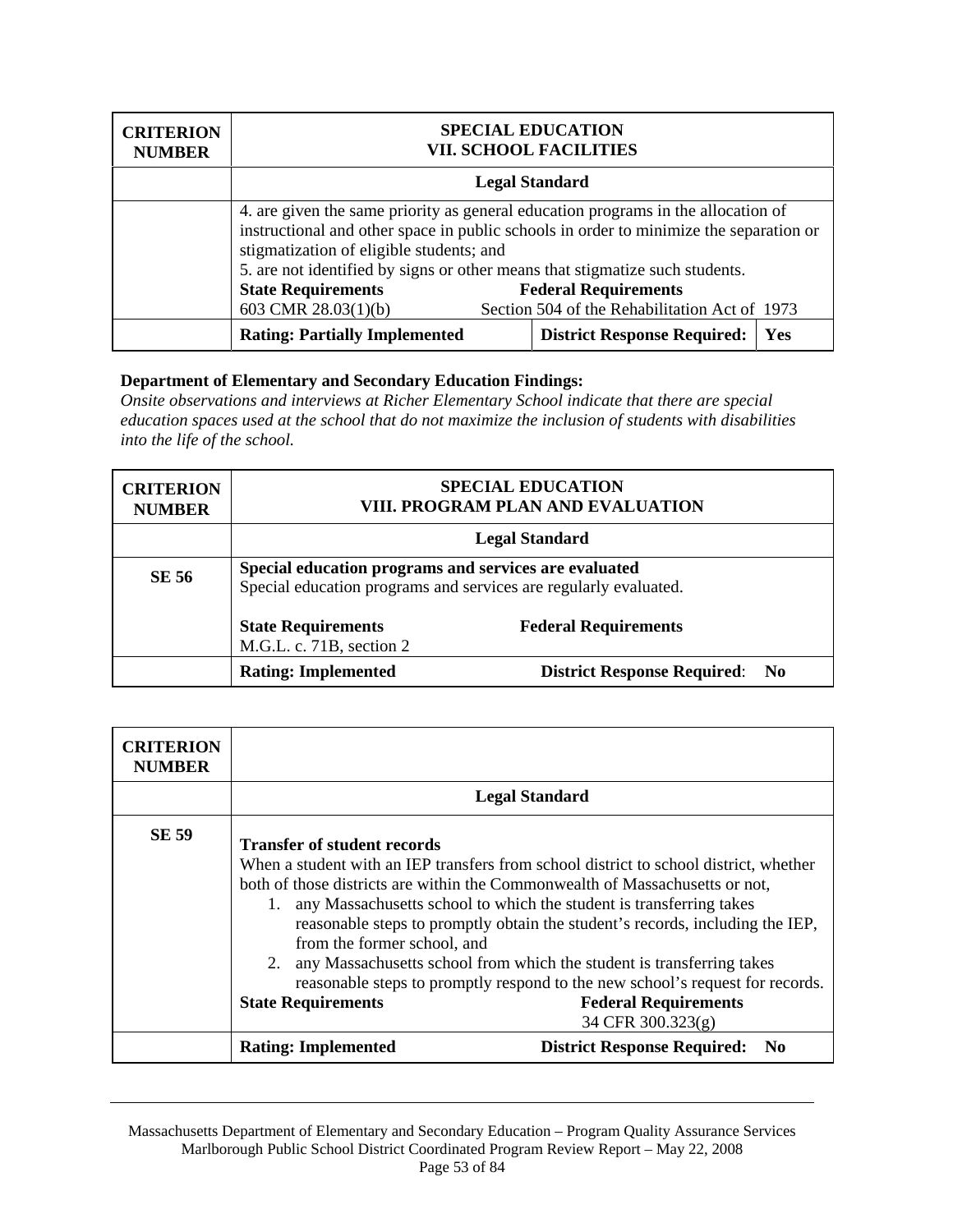# **CIVIL RIGHTS METHODS OF ADMINISTRATION (CR) AND OTHER RELATED GENERAL EDUCATION REQUIREMENTS**

# **LEGAL STANDARDS, COMPLIANCE RATINGS AND FINDINGS**

Massachusetts Department of Elementary and Secondary Education – Program Quality Assurance Services Marlborough Public School District Coordinated Program Review Report – May 22, 2008 Page 54 of 84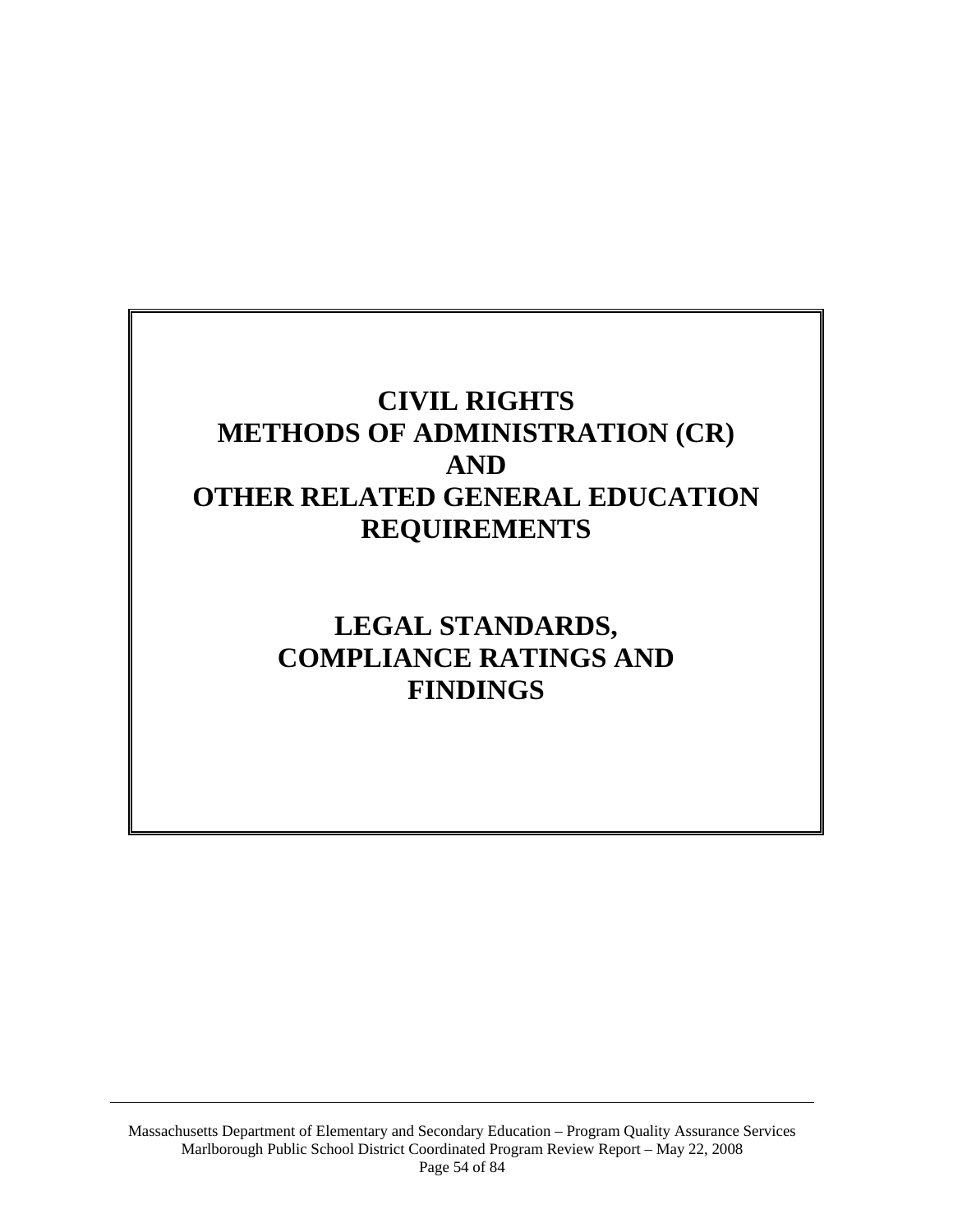| <b>CRITERION</b><br><b>NUMBER</b> | CIVIL RIGHTS METHODS OF ADMINISTRATION (CR)<br>AND OTHER RELATED GENERAL EDUCATION REQUIREMENTS<br><b>II. STUDENT IDENTIFICATION AND PLACEMENT</b>                                                                                                                                                                                                                                                                                                                                                                                                                                                                                                                                                                                                                                              |  |
|-----------------------------------|-------------------------------------------------------------------------------------------------------------------------------------------------------------------------------------------------------------------------------------------------------------------------------------------------------------------------------------------------------------------------------------------------------------------------------------------------------------------------------------------------------------------------------------------------------------------------------------------------------------------------------------------------------------------------------------------------------------------------------------------------------------------------------------------------|--|
|                                   | <b>Legal Standard</b>                                                                                                                                                                                                                                                                                                                                                                                                                                                                                                                                                                                                                                                                                                                                                                           |  |
| CR <sub>3</sub>                   | Access to a full range of education programs<br>All students, regardless of race, color, sex, religion, national origin, sexual<br>orientation, disability, or homelessness, have equal access to the general education<br>program and the full range of any occupational/vocational education programs<br>offered by the district.<br>Title VI: 42 U.S.C. 2000d; 34 CFR 100.3(a),(b); EEOA: 20 U.S.C. 1703(f); Title IX:<br>20 U.S.C. 1681; 34 CFR 106.31, 106.34, 106.35; Section 504: 29 U.S.C. 794; 34<br>CFR 104.4; Title II: 42 U.S.C. 12132; 28 CFR 35.130; IDEA 2004: 20 U.S.C. 1400;<br>34 CFR 300.110; NCLB: Title III, Part A, Sec. 3121(c)(1)(C); Title X, Part C, Secs.<br>721, 722(g)(4); Mass. Const. amend. art. 114; M.G.L. c. 71A, s. 7; c. 76, s. 5; 603<br><b>CMR 26.03</b> |  |
|                                   | <b>District Response Required:</b><br><b>Rating: Partially Implemented</b><br>Yes                                                                                                                                                                                                                                                                                                                                                                                                                                                                                                                                                                                                                                                                                                               |  |

*Interviews and student record reviews indicate that most Limited English Proficient students at the Middle School and the High School are denied access to English Language Development/ESL services once they are found eligible for Special Education.* 

| <b>CRITERION</b><br><b>NUMBER</b> |                                                                                                                                                                                                                                                                                                                                                                                                                                                                                                                                                                                                 |
|-----------------------------------|-------------------------------------------------------------------------------------------------------------------------------------------------------------------------------------------------------------------------------------------------------------------------------------------------------------------------------------------------------------------------------------------------------------------------------------------------------------------------------------------------------------------------------------------------------------------------------------------------|
|                                   | <b>Legal Standard</b>                                                                                                                                                                                                                                                                                                                                                                                                                                                                                                                                                                           |
| CR <sub>4</sub>                   | Placement of female students, male students, homeless students, students with<br>disabilities, and students from linguistic and racial/ethnic groups<br>Patterns of placement in district programs and services for female students, male<br>students, homeless students, students with disabilities, and students from various<br>linguistic and racial/ethnic groups are consistent with patterns of placement for other<br>students. If these patterns of placement are not consistent, the district is able to<br>demonstrate that placements have been made for valid educational reasons. |
|                                   | Title VI: 42 U.S.C. 2000d; 34 CFR 100.3(a),(b); EEOA: 20 U.S.C. 1703(f); Title IX:<br>20 U.S.C. 1681; 34 CFR 106.31, 106.34, 106.35, 106.36; Section 504: 29 U.S.C.<br>794; 34 CFR 104.4; Title II: 42 U.S.C. 12132; 28 CFR 35.130; NCLB: Title III, Part<br>A, Sec. 3121(c)(1)(C); Title X, Part C, Secs. 721, 722(g)(4); Mass. Const. amend.<br>art. 114; M.G.L. c. 71A, s. 7; c. 71B, s. 6; c. 76, s. 5; 603 CMR 26.03                                                                                                                                                                       |
|                                   | <b>District Response Required:</b><br><b>Rating: Implemented</b><br>N <sub>0</sub>                                                                                                                                                                                                                                                                                                                                                                                                                                                                                                              |

Massachusetts Department of Elementary and Secondary Education – Program Quality Assurance Services Marlborough Public School District Coordinated Program Review Report – May 22, 2008 Page 55 of 84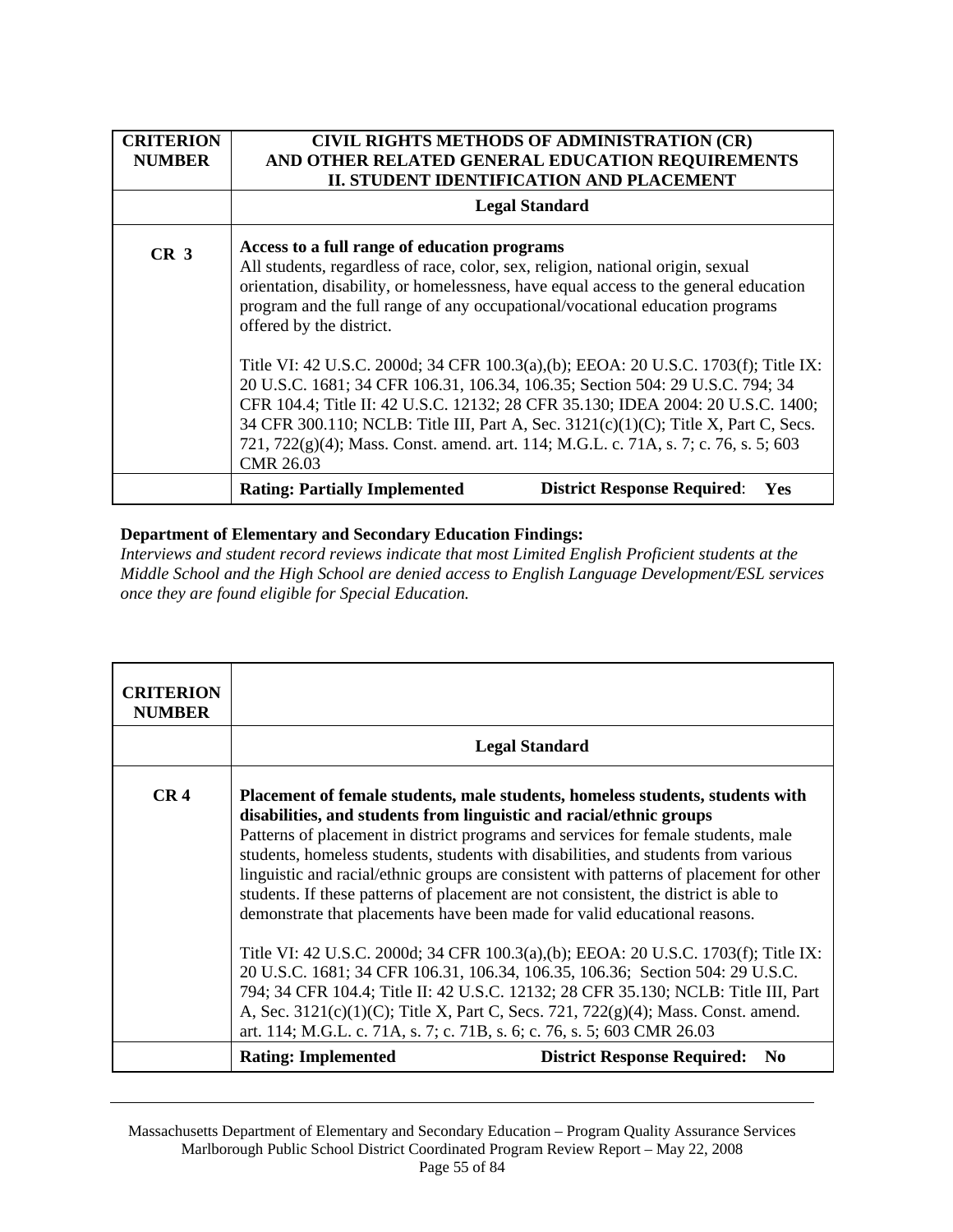| <b>CRITERION</b><br><b>NUMBER</b> |                                                                                                                                                                                                                                                                                                                                                                                                                                                                                                                                                                                                                                                                                               |  |
|-----------------------------------|-----------------------------------------------------------------------------------------------------------------------------------------------------------------------------------------------------------------------------------------------------------------------------------------------------------------------------------------------------------------------------------------------------------------------------------------------------------------------------------------------------------------------------------------------------------------------------------------------------------------------------------------------------------------------------------------------|--|
|                                   | <b>Legal Standard</b>                                                                                                                                                                                                                                                                                                                                                                                                                                                                                                                                                                                                                                                                         |  |
| CR <sub>6</sub>                   | Availability of in-school programs for pregnant students<br>1. Pregnant students are permitted to remain in regular classes and participate<br>in extracurricular activities with non-pregnant students throughout their<br>pregnancy, and after giving birth are permitted to return to the same<br>academic and extracurricular program as before the leave.<br>2. The district does not require a pregnant student to obtain the certification of<br>a physician that the student is physically and emotionally able to continue in<br>school unless it requires such certification for all students for other physical<br>or emotional conditions requiring the attention of a physician. |  |
|                                   | Title IX: 20 U.S.C. 1681; 34 CFR 106.40(b)                                                                                                                                                                                                                                                                                                                                                                                                                                                                                                                                                                                                                                                    |  |
|                                   | <b>District Response Required:</b><br><b>Rating: Implemented</b><br>N <sub>0</sub>                                                                                                                                                                                                                                                                                                                                                                                                                                                                                                                                                                                                            |  |

| <b>CRITERION</b><br><b>NUMBER</b> | <b>CIVIL RIGHTS METHODS OF ADMINISTRATION (CR)</b><br>AND OTHER RELATED GENERAL EDUCATION REQUIREMENTS<br><b>III. PARENTAL INVOLVEMENT</b>                                                                                                                                                                                                                                                                                                                                                                                                                                                                                                                                                                                                                                               |  |
|-----------------------------------|------------------------------------------------------------------------------------------------------------------------------------------------------------------------------------------------------------------------------------------------------------------------------------------------------------------------------------------------------------------------------------------------------------------------------------------------------------------------------------------------------------------------------------------------------------------------------------------------------------------------------------------------------------------------------------------------------------------------------------------------------------------------------------------|--|
|                                   | <b>Legal Standard</b>                                                                                                                                                                                                                                                                                                                                                                                                                                                                                                                                                                                                                                                                                                                                                                    |  |
| CR <sub>7</sub>                   | Information to be translated into languages other than English<br>Important information and documents, e.g. handbooks and codes of conduct,<br>being distributed to parents are translated into the major languages spoken<br>by parents or guardians with limited English skills; the district has<br>established a system of oral interpretation to assist parents/guardians with<br>limited English skills, including those who speak low-incidence languages.<br>2. School or program recruitment and promotional materials being<br>disseminated to residents in the area served by the school or program are<br>translated into the major languages spoken by residents with limited English<br>skills.<br>Title VI; EEOA: 20 U.S.C. 1703(f); M.G.L. c. 76, s. 5; 603 CMR 26.02(2) |  |
|                                   | <b>Rating: Implemented</b><br><b>District Response Required:</b><br>N <sub>0</sub>                                                                                                                                                                                                                                                                                                                                                                                                                                                                                                                                                                                                                                                                                                       |  |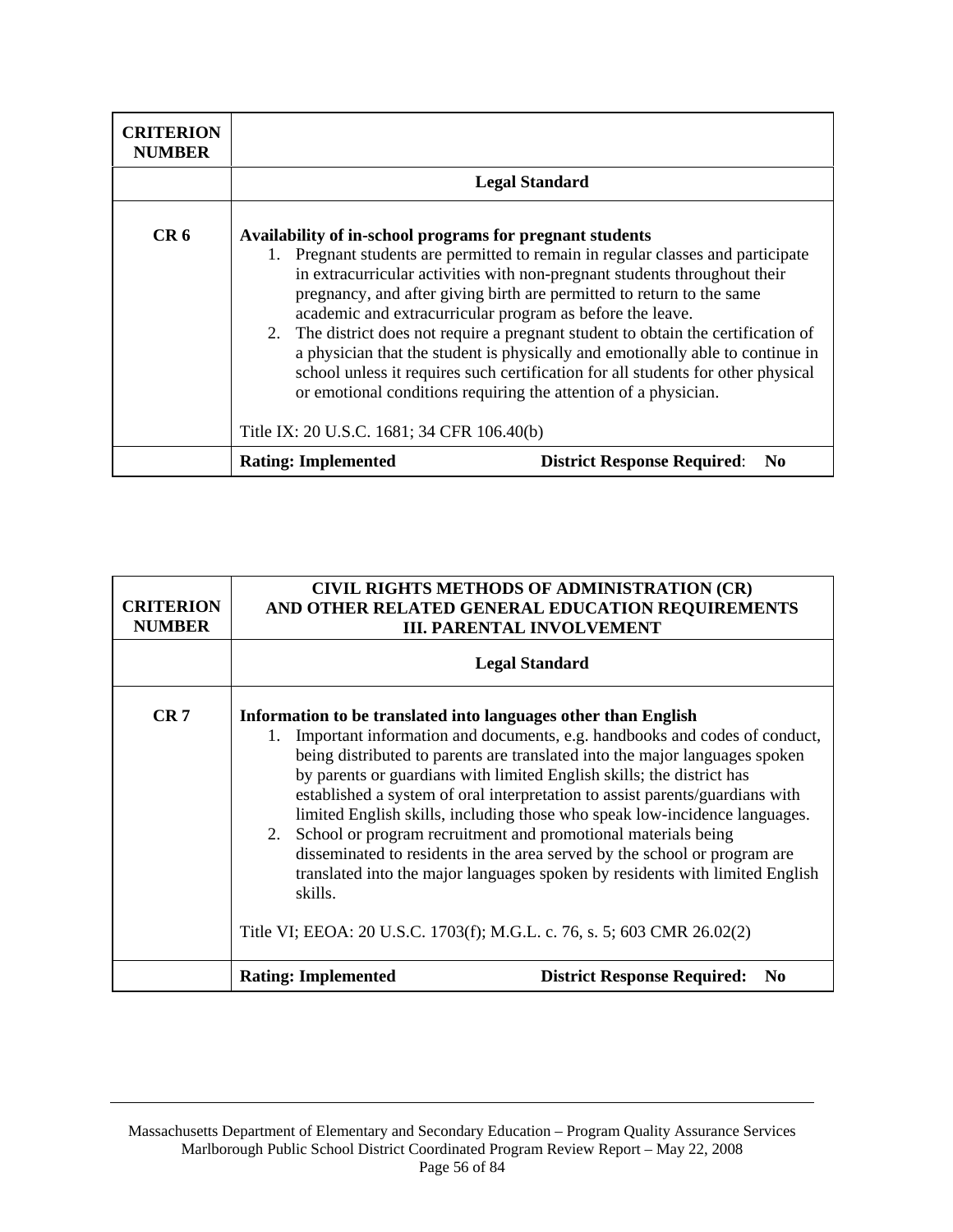| <b>CRITERION</b><br><b>NUMBER</b> | CIVIL RIGHTS METHODS OF ADMINISTRATION (CR)<br>AND OTHER RELATED GENERAL EDUCATION REQUIREMENTS<br>IV. CURRICULUM AND INSTRUCTION                                                                                                                                                                                                                                                                                                                                                                                                                                                                                                                                                                                                                                                                                                                                                                                                                                                                                                                                                                                                                                                                                                                                                          |  |
|-----------------------------------|--------------------------------------------------------------------------------------------------------------------------------------------------------------------------------------------------------------------------------------------------------------------------------------------------------------------------------------------------------------------------------------------------------------------------------------------------------------------------------------------------------------------------------------------------------------------------------------------------------------------------------------------------------------------------------------------------------------------------------------------------------------------------------------------------------------------------------------------------------------------------------------------------------------------------------------------------------------------------------------------------------------------------------------------------------------------------------------------------------------------------------------------------------------------------------------------------------------------------------------------------------------------------------------------|--|
|                                   | <b>Legal Standard</b>                                                                                                                                                                                                                                                                                                                                                                                                                                                                                                                                                                                                                                                                                                                                                                                                                                                                                                                                                                                                                                                                                                                                                                                                                                                                      |  |
| CR <sub>7</sub> A                 | <b>School year schedules</b><br>1. Before the beginning of each school year, the school district sets a school<br>year schedule for each school. The school year includes at least 185 school<br>days for students in grades 1-12 at each elementary, middle, and secondary<br>school in the district, and these schools are in operation for at least 180 days<br>a year for these students.<br>2. The school district ensures that unless his or her IEP or Section 504<br>Accommodation Plan provides otherwise, each elementary school student is<br>scheduled for at least 900 hours of structured learning time a year and each<br>secondary school student is scheduled for at least 990 hours of structured<br>learning time a year, within the required school year schedule. Where the<br>school district operates separate middle schools, it designates each one as<br>either elementary or secondary.<br>3. Where the school district sets a separate school year and school day schedule<br>for kindergarten programs, it provides at least 425 hours of structured<br>learning time a year. If the district schedules two sessions of kindergarten a<br>day, it ensures equal instructional time for all kindergarten students.<br>M.G.L. c. 69, § 1G; 603 CMR 27.03, 27.04 |  |
|                                   | <b>Rating: Partially Implemented</b><br><b>District Response Required:</b><br>Yes                                                                                                                                                                                                                                                                                                                                                                                                                                                                                                                                                                                                                                                                                                                                                                                                                                                                                                                                                                                                                                                                                                                                                                                                          |  |

*Documentation indicates that before the beginning of each school year, the school district does not set a school year schedule that includes at least 185 school days for students in grades 1-12 at each elementary, middle, and secondary school in the district. Interviews also indicate that the Phoenix program, a high school alternative program, does not have the appropriate number of hours, 990, of structured learning time a year within the required school year schedule.* 

| <b>CRITERION</b><br><b>NUMBER</b> |                                                                                                                                                                                                                                                                                                                                                                                                                                                                                                                                                        |
|-----------------------------------|--------------------------------------------------------------------------------------------------------------------------------------------------------------------------------------------------------------------------------------------------------------------------------------------------------------------------------------------------------------------------------------------------------------------------------------------------------------------------------------------------------------------------------------------------------|
|                                   | <b>Legal Standard</b>                                                                                                                                                                                                                                                                                                                                                                                                                                                                                                                                  |
| $CR$ 7 $B$                        | <b>Structured learning time</b><br>1. The school district ensures that its structured learning time is time during which<br>students are engaged in regularly scheduled instruction, learning, or assessments<br>within the curriculum of core subjects and other subjects as defined in 603<br>CMR 27.02 (including physical education, required by M.G.L. c. 71, s. 3). The<br>district's structured learning time may include directed study (activities directly<br>related to a program of studies, with a teacher available to assist students), |

Massachusetts Department of Elementary and Secondary Education – Program Quality Assurance Services Marlborough Public School District Coordinated Program Review Report – May 22, 2008 Page 57 of 84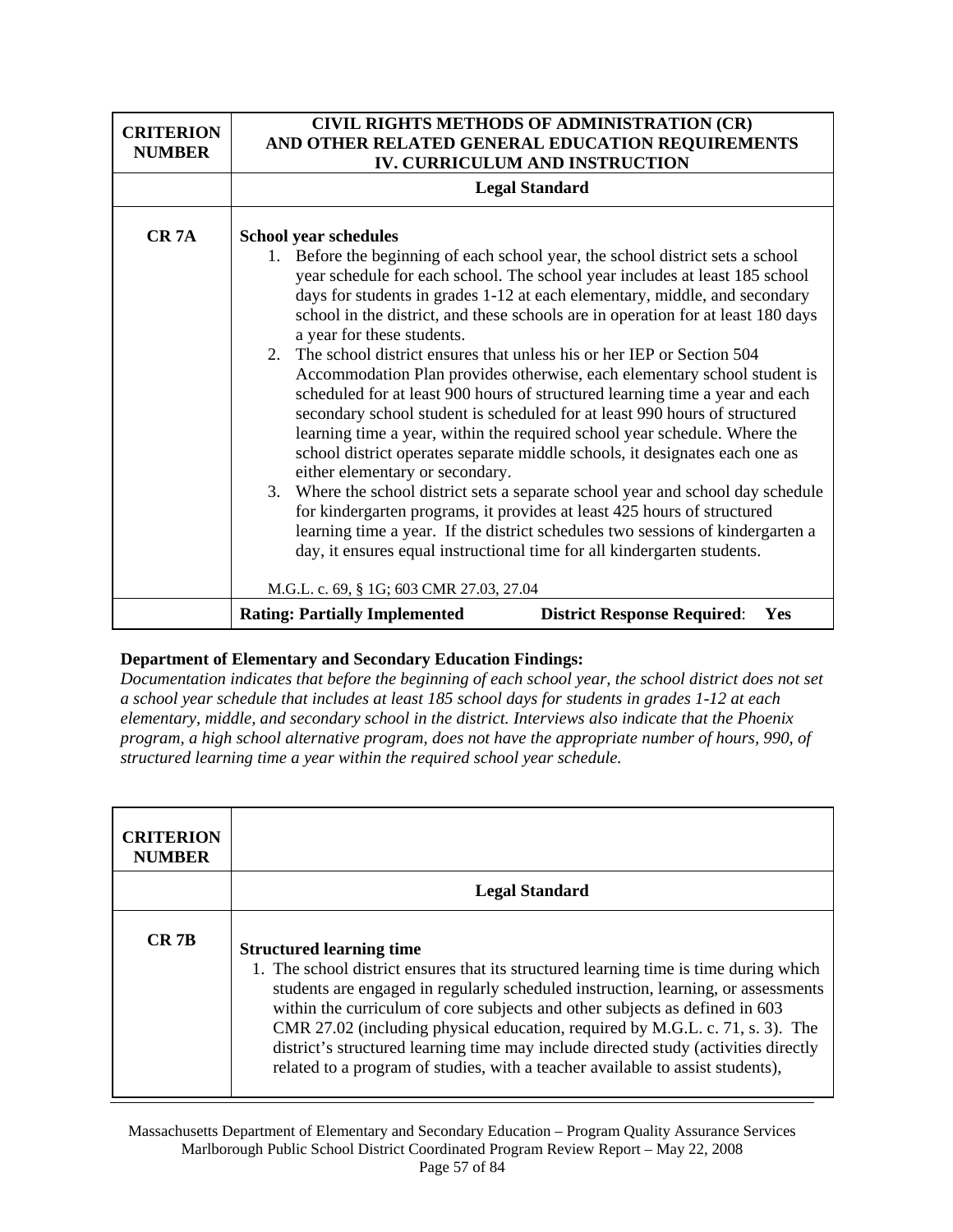| <b>CRITERION</b><br><b>NUMBER</b> |                                                                                                                                                                                                                                                                                                                                                                 |                                                                                                                                                                                                                                                                                                                                                                                                                                                                                                                                                                                                                                                                                                                                                       |
|-----------------------------------|-----------------------------------------------------------------------------------------------------------------------------------------------------------------------------------------------------------------------------------------------------------------------------------------------------------------------------------------------------------------|-------------------------------------------------------------------------------------------------------------------------------------------------------------------------------------------------------------------------------------------------------------------------------------------------------------------------------------------------------------------------------------------------------------------------------------------------------------------------------------------------------------------------------------------------------------------------------------------------------------------------------------------------------------------------------------------------------------------------------------------------------|
|                                   |                                                                                                                                                                                                                                                                                                                                                                 | <b>Legal Standard</b>                                                                                                                                                                                                                                                                                                                                                                                                                                                                                                                                                                                                                                                                                                                                 |
|                                   | learning, presentations by persons other than teachers, school-to-work<br>programs, and statewide student performance assessments.<br>IEP or Section 504 Accommodation Plan.<br>3. The hours spent in any type of structured learning time are verified by the<br>clearly how hours spent by students are verified.<br>M.G.L. c. 69, § 1G; 603 CMR 27.02, 27.04 | independent study (a rigorous, individually designed program under the<br>direction of a teacher, assigned a grade and credit), technology-assisted<br>2. The district ensures that its structured learning time does not include time at<br>breakfast or lunch, passing between classes, in homeroom, at recess, in non-<br>directed study periods (study halls), participating in optional school programs,<br>or receiving school services such as health screening, speech, or physical and<br>occupational therapy, except where those services are prescribed by a student's<br>school district. Where the school district counts independent study or a school-<br>to-work program as structured learning time, it has guidelines that explain |
|                                   | <b>Rating: Implemented</b>                                                                                                                                                                                                                                                                                                                                      | <b>District Response Required:</b><br>N <sub>0</sub>                                                                                                                                                                                                                                                                                                                                                                                                                                                                                                                                                                                                                                                                                                  |

| <b>CRITERION</b><br><b>NUMBER</b> |                                                                                                                                                                                                                                                                                                                            |                                                                                                                                                                         |
|-----------------------------------|----------------------------------------------------------------------------------------------------------------------------------------------------------------------------------------------------------------------------------------------------------------------------------------------------------------------------|-------------------------------------------------------------------------------------------------------------------------------------------------------------------------|
|                                   |                                                                                                                                                                                                                                                                                                                            | <b>Legal Standard</b>                                                                                                                                                   |
| CR <sub>7C</sub>                  | Early release of high school seniors<br>When the school district schedules the early release at the end of the year of the<br>senior class of a high school, it does so in a way that conforms with Board of<br>school days before the regular scheduled closing date of that school.<br>M.G.L. c. 69, § 1G; 603 CMR 27.05 | Elementary and Secondary Education requirements under 603 CMR 27.05, ensuring<br>that neither the conclusion of the seniors' school year nor graduation is more than 12 |
|                                   | <b>Rating: Implemented</b>                                                                                                                                                                                                                                                                                                 | <b>District Response Required:</b><br>N <sub>0</sub>                                                                                                                    |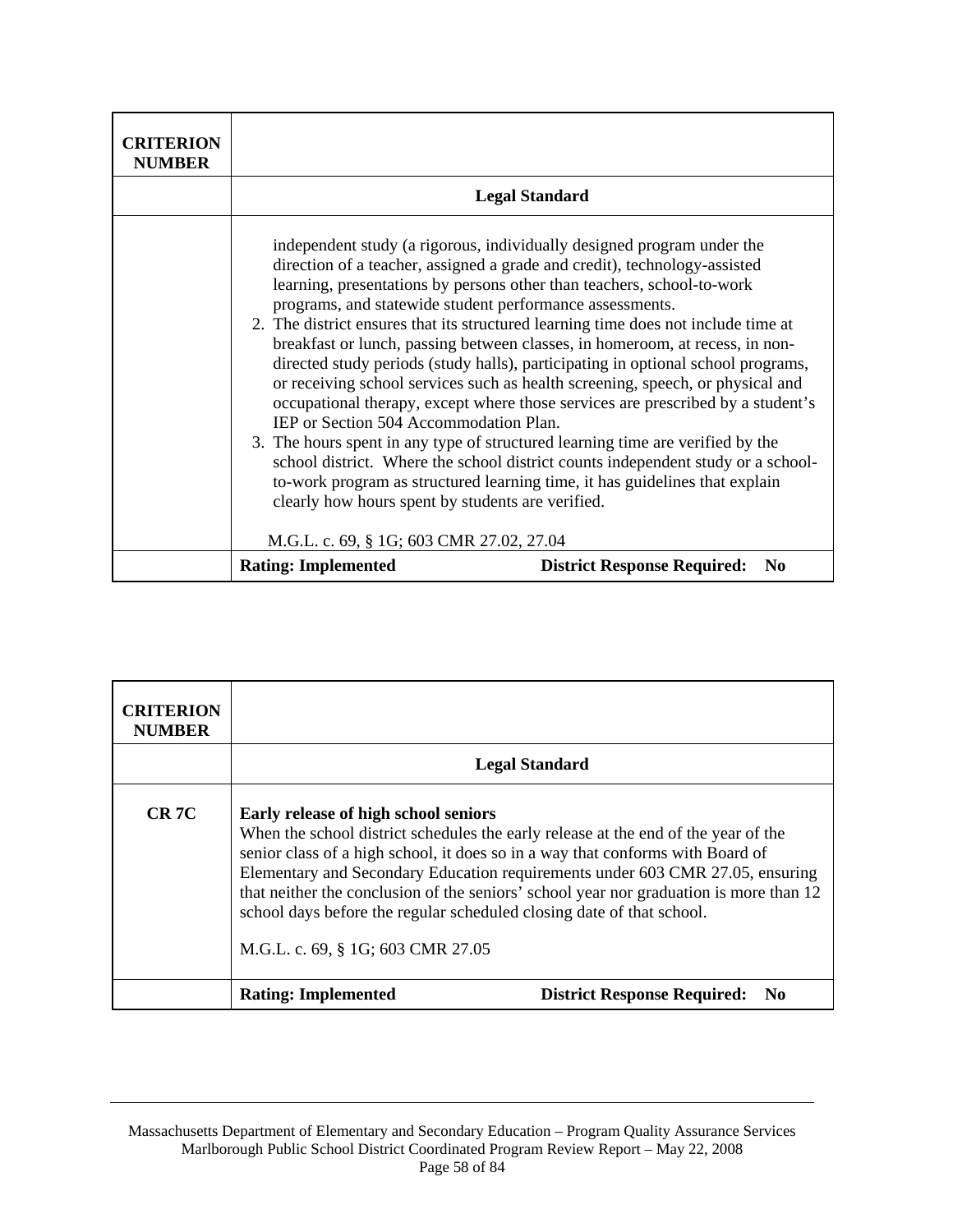| <b>CRITERION</b><br><b>NUMBER</b> |                                                                                                                                                                                                                                                                    |                                                                                                                                                                                                                                                                                                                                                                                                                                                                                                                         |
|-----------------------------------|--------------------------------------------------------------------------------------------------------------------------------------------------------------------------------------------------------------------------------------------------------------------|-------------------------------------------------------------------------------------------------------------------------------------------------------------------------------------------------------------------------------------------------------------------------------------------------------------------------------------------------------------------------------------------------------------------------------------------------------------------------------------------------------------------------|
|                                   |                                                                                                                                                                                                                                                                    | <b>Legal Standard</b>                                                                                                                                                                                                                                                                                                                                                                                                                                                                                                   |
| CR <sub>8</sub>                   | Accessibility of extracurricular activities<br>1.<br>and interscholastic sports;<br>2. extracurricular activities or clubs sponsored by the school do not exclude<br>orientation, disability, or homelessness.<br>amend. art 114; M.G.L. c. 76, § 5; 603 CMR 26.06 | Extracurricular activities sponsored by the district are nondiscriminatory in that:<br>the school provides equal opportunity for all students to participate in intramural<br>students on the basis of race, sex, color, religion, national origin, sexual<br>Title VI: 42 U.S.C. 2000d; 34 CFR 100.3(a), (b); Title IX: 20 U.S.C. 1681; 34 CFR<br>106.31, 106.41; Section 504: 29 U.S.C. 794; 34 CFR 104.4, 104.37(a), (c); Title II:<br>42 U.S.C. 12132; 28 CFR 35.130; NCLB: Title X, Part C, Sec. 721; Mass. Const. |
|                                   | <b>Rating: Implemented</b>                                                                                                                                                                                                                                         | <b>District Response Required:</b><br>N <sub>0</sub>                                                                                                                                                                                                                                                                                                                                                                                                                                                                    |

| <b>CRITERION</b><br><b>NUMBER</b> |                                                                                                                                                                                                                                                                                                                                                                                                                                                                                                                          |                                           |  |
|-----------------------------------|--------------------------------------------------------------------------------------------------------------------------------------------------------------------------------------------------------------------------------------------------------------------------------------------------------------------------------------------------------------------------------------------------------------------------------------------------------------------------------------------------------------------------|-------------------------------------------|--|
|                                   | <b>Legal Standard</b>                                                                                                                                                                                                                                                                                                                                                                                                                                                                                                    |                                           |  |
| CR <sub>9</sub>                   | Hiring and employment practices of prospective employers of students<br>The district requires employers recruiting at the school to sign a statement<br>1.<br>that the employer complies with applicable federal and state laws prohibiting<br>discrimination in hiring or employment practices.<br>2. Prospective employers to whom this criterion applies include those<br>participating in career days and work-study and apprenticeship training<br>programs, as well as those offering cooperative work experience. |                                           |  |
|                                   | Title VI: 42 U.S.C. 2000d; 34 CFR 100.3(b)(1),(2); Title IX: 20 U.S.C. 1681; 34<br>CFR 106.38; Section 504: 29 U.S.C. 794; 34 CFR 104.4(b)(1)(v), 104.37(a); Title II:<br>42 U.S.C. 12132; 28 CFR 35.130(b)(1)(v); M.G.L. c. 76, § 5; 603 CMR 26.07(5)                                                                                                                                                                                                                                                                   |                                           |  |
|                                   | <b>Rating: Partially Implemented</b>                                                                                                                                                                                                                                                                                                                                                                                                                                                                                     | <b>District Response Required:</b><br>Yes |  |

*Interviews and documentation indicate that employers participating in the school-to-work component of the Post Graduate Program have not signed a statement that the employer complies with applicable federal and state laws prohibiting discrimination in hiring or employment practices.*

Massachusetts Department of Elementary and Secondary Education – Program Quality Assurance Services Marlborough Public School District Coordinated Program Review Report – May 22, 2008 Page 59 of 84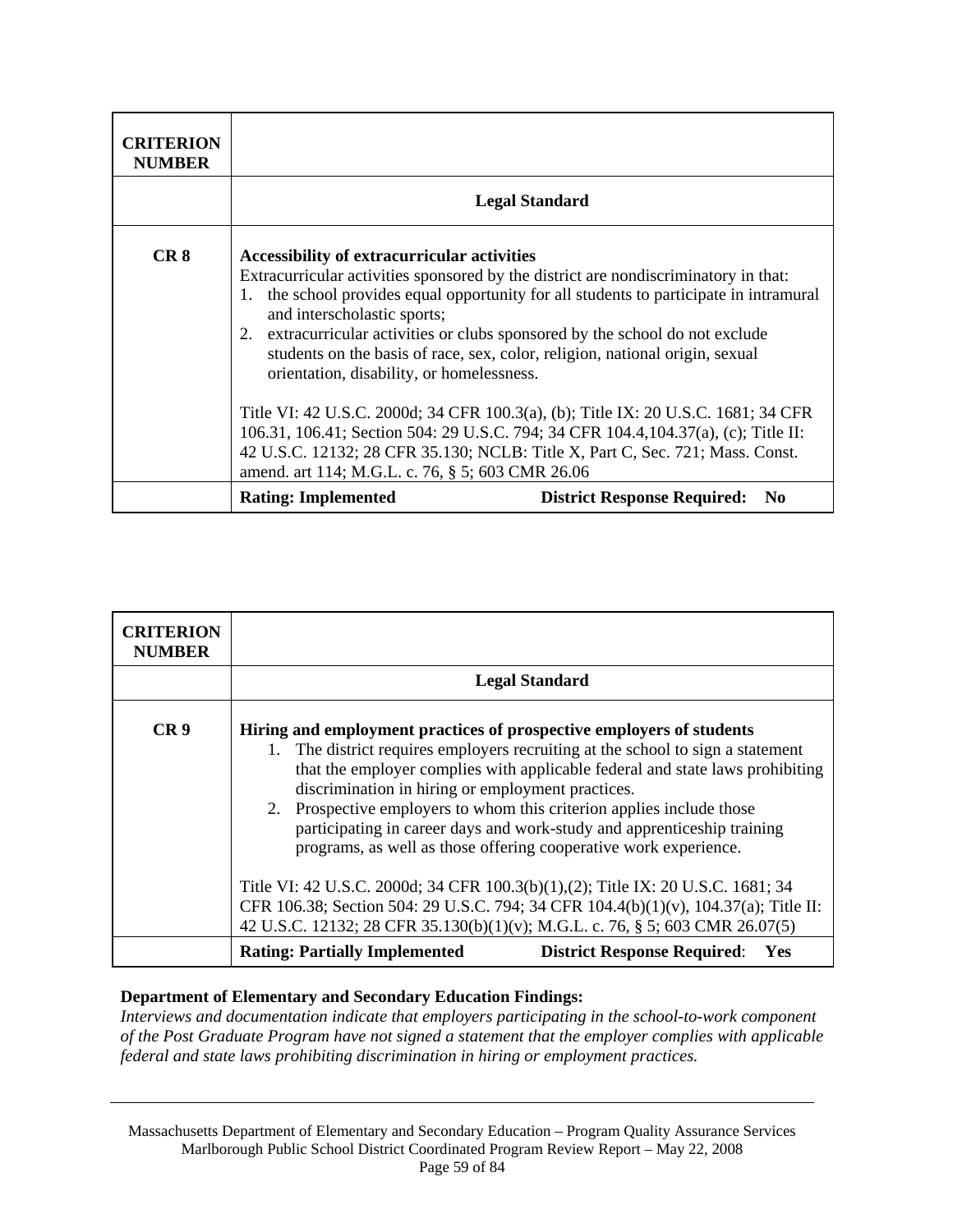| <b>CRITERION</b><br><b>NUMBER</b> | CIVIL RIGHTS METHODS OF ADMINISTRATION (CR)<br>AND OTHER RELATED GENERAL EDUCATION REQUIREMENTS<br><b>V. STUDENT SUPPORT SERVICES</b>                                                                                                                                                                                                                                                                                                                                                                                                                                                                                                                                                                                                                                                                                                                                                                                                                                                                                                                                                                                                                                                                                                                                                                                                                                                                                                                                                                                                                                                                                                                                                                                                                                               |  |
|-----------------------------------|-------------------------------------------------------------------------------------------------------------------------------------------------------------------------------------------------------------------------------------------------------------------------------------------------------------------------------------------------------------------------------------------------------------------------------------------------------------------------------------------------------------------------------------------------------------------------------------------------------------------------------------------------------------------------------------------------------------------------------------------------------------------------------------------------------------------------------------------------------------------------------------------------------------------------------------------------------------------------------------------------------------------------------------------------------------------------------------------------------------------------------------------------------------------------------------------------------------------------------------------------------------------------------------------------------------------------------------------------------------------------------------------------------------------------------------------------------------------------------------------------------------------------------------------------------------------------------------------------------------------------------------------------------------------------------------------------------------------------------------------------------------------------------------|--|
|                                   | <b>Legal Standard</b>                                                                                                                                                                                                                                                                                                                                                                                                                                                                                                                                                                                                                                                                                                                                                                                                                                                                                                                                                                                                                                                                                                                                                                                                                                                                                                                                                                                                                                                                                                                                                                                                                                                                                                                                                               |  |
| <b>CR 10A</b>                     | <b>Student handbooks and codes of conduct</b><br>a) The district has a code of conduct for students and one for teachers.<br>1.<br>b) The principal of every school containing grades 9-12 prepares, in consultation<br>with the school council, a student handbook containing the student code of<br>conduct and distributes it to each student annually, as well as to parents and<br>school personnel; the school council reviews and revises the student code of<br>conduct every year.<br>c) The principal of every school containing other grades distributes the district's<br>student code of conduct to students, parents, and personnel annually.<br>d) At the request of a parent or student whose primary language is not English, a<br>student handbook or student code of conduct is translated into that language.<br>Student codes of conduct contain:<br>2.<br>procedures assuring due process in disciplinary proceedings and<br>a)<br>appropriate procedures for the discipline of students with special needs and<br>b)<br>students with Section 504 Accommodation Plans.<br>Student handbooks and codes of conduct reference M.G.L. c. 76, s. 5 and<br>3.<br>contain:<br>a nondiscrimination policy that is consistent with M.G.L. c. 76, s. 5, and affirms<br>a)<br>the school's non-tolerance for harassment based on race, color, national origin,<br>sex, religion, or sexual orientation, or discrimination on those same bases;<br>the school's procedure for accepting, investigating and resolving complaints<br>b)<br>alleging discrimination or harassment; and<br>the disciplinary measures that the school may impose if it determines that<br>c)<br>harassment or discrimination has occurred.<br>Section 504; M.G.L. c. 71, § 37H; 603 CMR 26.08 |  |
|                                   | <b>Rating: Partially Implemented</b><br><b>District Response Required:</b><br>Yes                                                                                                                                                                                                                                                                                                                                                                                                                                                                                                                                                                                                                                                                                                                                                                                                                                                                                                                                                                                                                                                                                                                                                                                                                                                                                                                                                                                                                                                                                                                                                                                                                                                                                                   |  |

*While the four handbooks make references to implementing a manifestation determination when special needs and 504 students are suspended for a time exceeding ten days, three of the handbooks (High School, Intermediate Elementary School, Elementary Schools) do not address the use of the results of the manifestation determination including information that the student will continue to receive services and will not be suspended if the behavior is a manifestation of the student's disability. The handbook indicates that the High School's withdrawal policies state that the school may withhold student records and other documents unless all books, instructional materials and other school owned materials are returned. Handbooks also indicate that although the due process appeals process for Intermediate Elementary School and the Middle School state that appeals of suspensions of 5-10 days may be made to the superintendent, it does not state the procedure for this appeal. The Middle*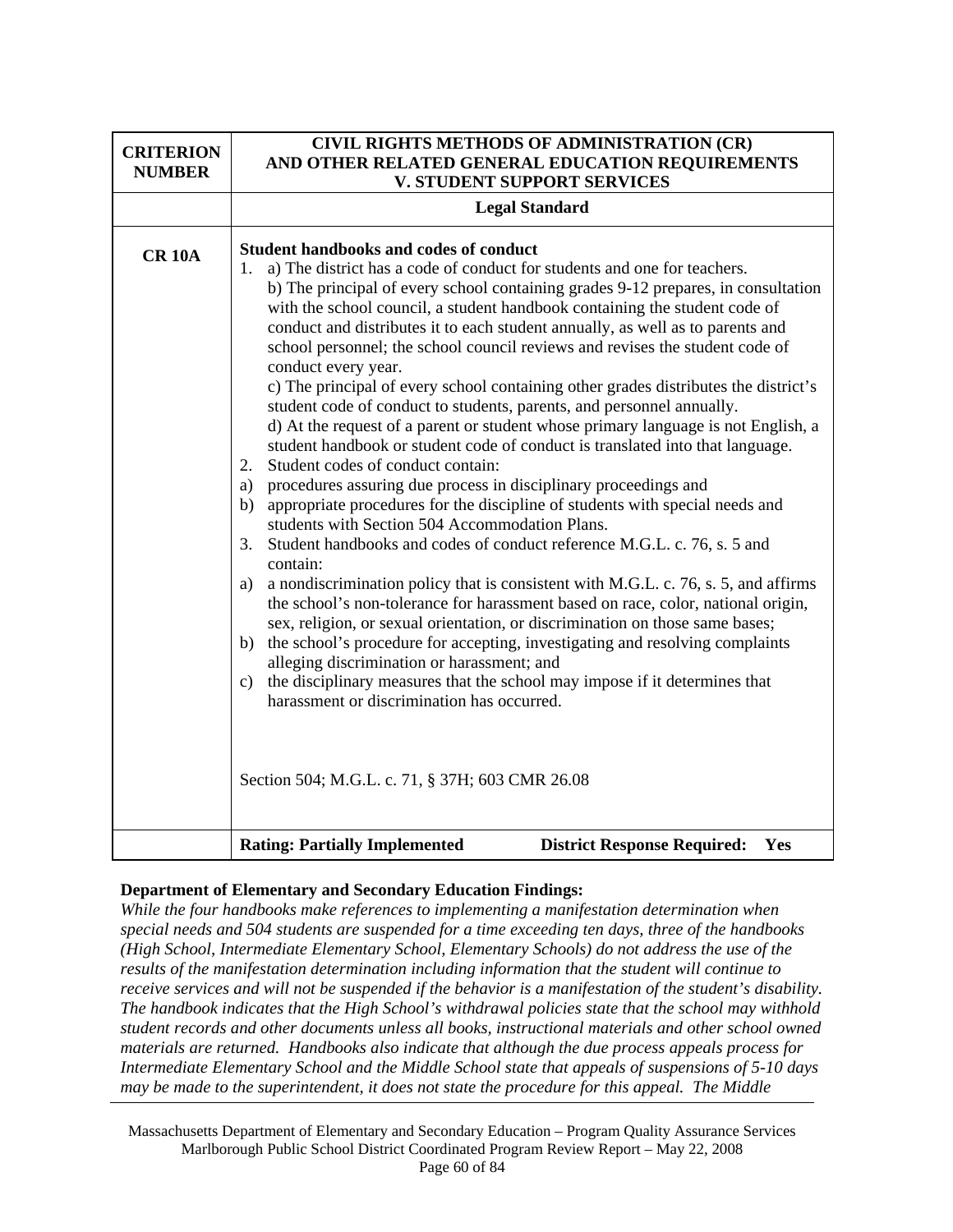*School's handbook does not have a procedure for accepting, investigating and resolving complaints alleging discrimination or harassment. All school handbooks' due process includes a statement that a student may return to school after there has been verbal communication between the parent/guardian and the assistant principal. However, a student may not be excluded from school due to the inactions of the parent/guardian. All handbooks reference District Policy 1.300 on harassment and bullying, but they do not provide a means for parents or students to access this policy.* 

| <b>CRITERION</b><br><b>NUMBER</b> |                                                                                                                                                                                                                                                                                                                                                                                                                                                                                                      |                                                |
|-----------------------------------|------------------------------------------------------------------------------------------------------------------------------------------------------------------------------------------------------------------------------------------------------------------------------------------------------------------------------------------------------------------------------------------------------------------------------------------------------------------------------------------------------|------------------------------------------------|
|                                   | <b>Legal Standard</b>                                                                                                                                                                                                                                                                                                                                                                                                                                                                                |                                                |
| <b>CR 11A</b>                     | Designation of coordinator(s); grievance procedures<br>The district has designated one or more staff persons to serve as coordinator(s)<br>1.<br>for compliance with its responsibilities under Title IX, Section 504, and (if it<br>employs 50 or more persons) Title II.<br>The district has adopted and published grievance procedures for students and for<br>2.<br>employees providing for prompt and equitable resolution of complaints alleging<br>discrimination based on sex or disability. |                                                |
|                                   | Title IX: 20 U.S.C. 1681; 34 CFR 106.8; Section 504: 29 U.S.C. 794; 34 CFR 104.7;<br>Title II: 42 U.S.C. 12132; 28 CFR 35.107                                                                                                                                                                                                                                                                                                                                                                        |                                                |
|                                   | <b>Rating: Implemented</b>                                                                                                                                                                                                                                                                                                                                                                                                                                                                           | <b>District Response Required:</b><br>$\bf No$ |

| <b>CRITERION</b><br><b>NUMBER</b> |                                                                                                                                                                                                                                                                                                                                                                                                                                                                                                                                                                                                    |  |
|-----------------------------------|----------------------------------------------------------------------------------------------------------------------------------------------------------------------------------------------------------------------------------------------------------------------------------------------------------------------------------------------------------------------------------------------------------------------------------------------------------------------------------------------------------------------------------------------------------------------------------------------------|--|
|                                   | <b>Legal Standard</b>                                                                                                                                                                                                                                                                                                                                                                                                                                                                                                                                                                              |  |
| <b>CR 12A</b>                     | Annual and continuous notification concerning nondiscrimination and<br>coordinators                                                                                                                                                                                                                                                                                                                                                                                                                                                                                                                |  |
|                                   | If the district offers vocational education programs, it advises students, parents,<br>1.<br>employees and the general public before the beginning of each school year that<br>all vocational opportunities will be offered regardless of race, color, national<br>origin, sex or disability. The notice includes a brief summary of program<br>offerings and admission criteria and the name(s), office address(es), and phone<br>number(s) of the person(s) designated under CR 11A to coordinate compliance<br>under Title IX and Section 504.                                                  |  |
|                                   | In all cases, the district takes continuing steps to notify applicants, students,<br>2.<br>parents, and employees (including those with impaired vision or hearing), as<br>well as unions or professional organizations holding collective bargaining or<br>professional agreements with the district, that it does not discriminate on the<br>basis of race, color, national origin, sex, or disability. This notice, also, includes<br>the name(s), office address(es), and phone number(s) of the person(s) designated<br>under CR 11A to coordinate compliance under Title IX and Section 504. |  |

Massachusetts Department of Elementary and Secondary Education – Program Quality Assurance Services Marlborough Public School District Coordinated Program Review Report – May 22, 2008 Page 61 of 84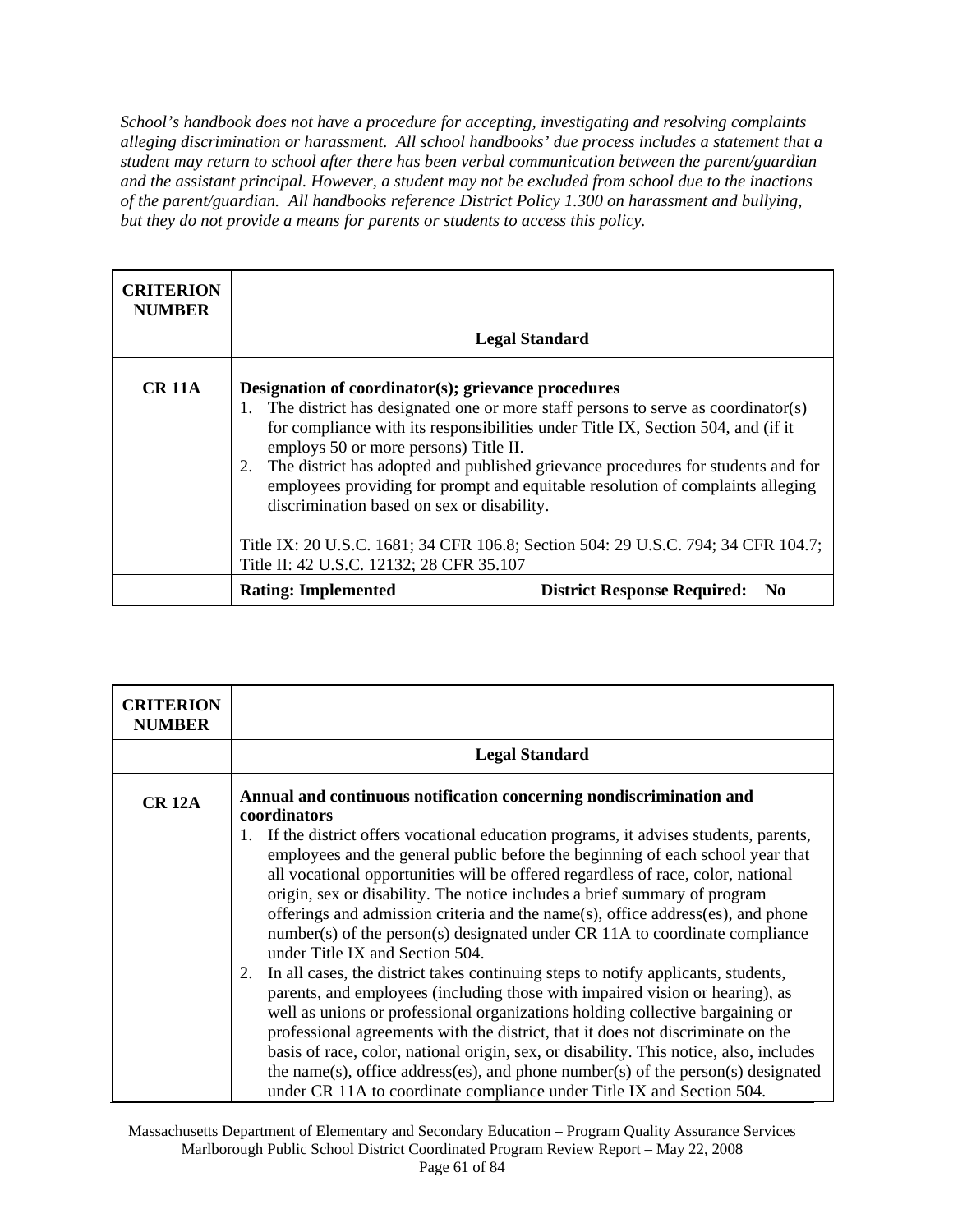| <b>CRITERION</b><br><b>NUMBER</b> |                                                                                                                                                                                                                                 |
|-----------------------------------|---------------------------------------------------------------------------------------------------------------------------------------------------------------------------------------------------------------------------------|
|                                   | <b>Legal Standard</b>                                                                                                                                                                                                           |
|                                   | Written materials and other media used to publicize a school include a notice<br>3.<br>that the school does not discriminate on the basis of race, color, national origin,<br>sex, disability, religion, or sexual orientation. |
|                                   | Title VI: 42 U.S.C. 2000d; 34 CFR 100.6(d); Title IX: 20 U.S.C. 1681; 34 CFR<br>106.8(a), 106.9; Section 504: 29 U.S.C. 794; 34 CFR 104.8; M.G.L. c. 76, § 5; 603<br>$CMR$ 26.02(2)                                             |
|                                   | <b>Rating: Implemented</b><br><b>District Response Required:</b><br>- No                                                                                                                                                        |

| <b>CRITERION</b><br><b>NUMBER</b> |                                                                                                                                                                                                                                                                                                                                                                                                                                                                    |  |
|-----------------------------------|--------------------------------------------------------------------------------------------------------------------------------------------------------------------------------------------------------------------------------------------------------------------------------------------------------------------------------------------------------------------------------------------------------------------------------------------------------------------|--|
|                                   | <b>Legal Standard</b>                                                                                                                                                                                                                                                                                                                                                                                                                                              |  |
| <b>CR13</b>                       | Availability of information and academic counseling on general curricular and<br>occupational/vocational opportunities<br>Students from linguistic, racial, and ethnic minorities; males; females; homeless<br>students; and students with disabilities all receive, in grades 7-12, the same<br>information and academic counseling as other students on the full range of general<br>curricular and any occupational/vocational opportunities available to them. |  |
|                                   | Title VI: 42 U.S.C. 2000d; 34 CFR 100.3(a), (b); Title IX: 20 U.S.C. 1681; 34 CFR<br>106.31, 106.36; Section 504: 29 U.S.C. 794; 34 CFR 104.4, 104.37(b); Title II: 42<br>U.S.C. 12132; 28 CFR 35.130; NCLB: Title III, Part A, Sec. 3121(c)(1)(C); Title X,<br>Part C, Sec. 721; Mass. Const. amend. art. 114; M.G.L. c. 71A, § 7; c. 76, § 5; 603<br><b>CMR 26.03</b>                                                                                            |  |
|                                   | <b>Rating: Partially Implemented</b><br><b>District Response Required:</b><br>Yes                                                                                                                                                                                                                                                                                                                                                                                  |  |

*Interviews with staff at the high school indicate that Limited English Proficient students in grades 8- 12 do not have access to the same information and academic counseling as other students on the full range of general curricular and any occupational/vocational opportunities available to them. In particular, guidance counselors and support staff at the guidance office do not have the ability to communicate with students in a language other than English.*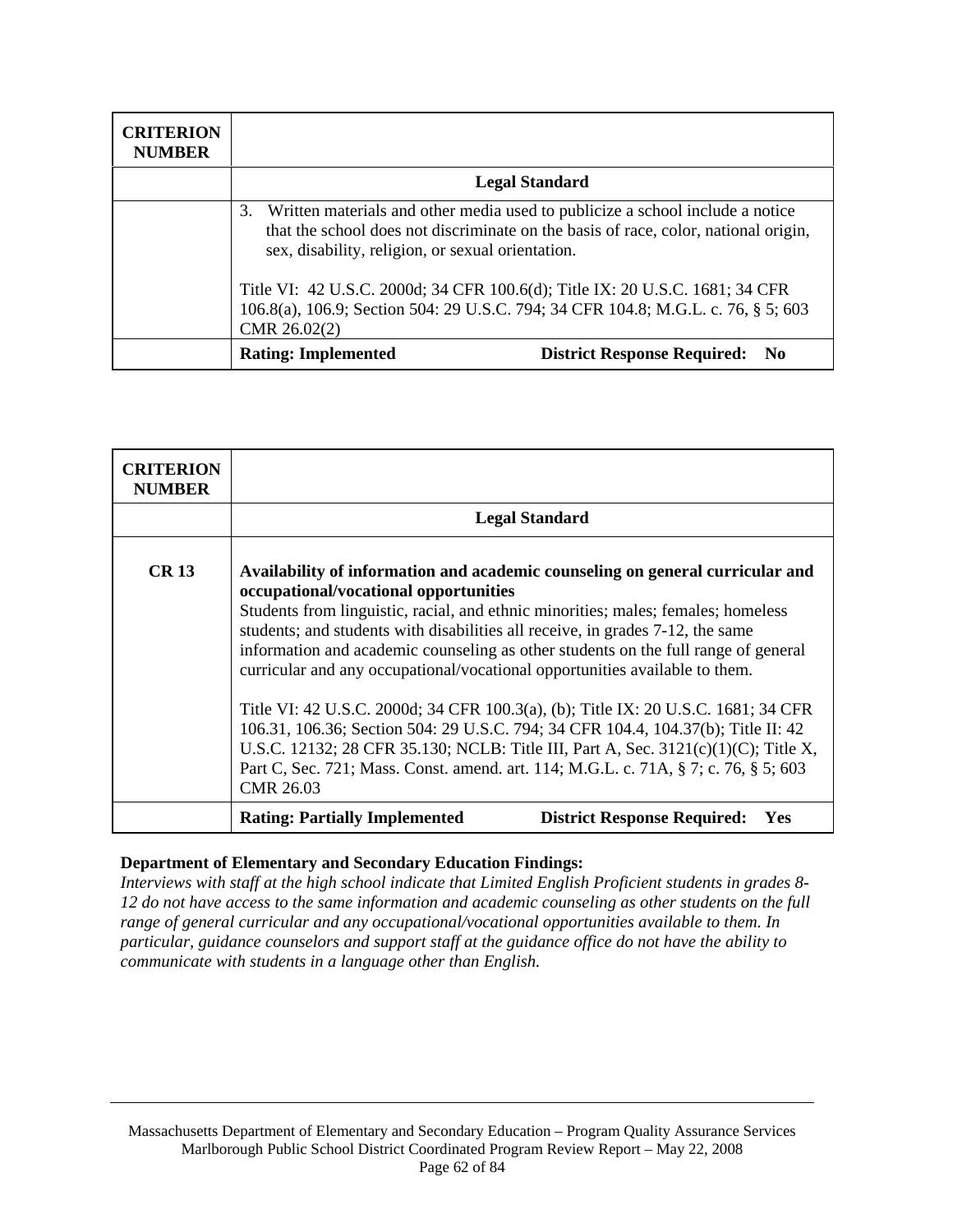| <b>CRITERION</b><br><b>NUMBER</b> |                                                                                                                                                                                                                                                            |                                                                                                                                                                                                                                                                                                                                                                                                                                                                                                                                                                                                                                                                                                                                                                                                                                                                                                                                                                                                                                                                                                                                                                                                                      |
|-----------------------------------|------------------------------------------------------------------------------------------------------------------------------------------------------------------------------------------------------------------------------------------------------------|----------------------------------------------------------------------------------------------------------------------------------------------------------------------------------------------------------------------------------------------------------------------------------------------------------------------------------------------------------------------------------------------------------------------------------------------------------------------------------------------------------------------------------------------------------------------------------------------------------------------------------------------------------------------------------------------------------------------------------------------------------------------------------------------------------------------------------------------------------------------------------------------------------------------------------------------------------------------------------------------------------------------------------------------------------------------------------------------------------------------------------------------------------------------------------------------------------------------|
|                                   |                                                                                                                                                                                                                                                            | <b>Legal Standard</b>                                                                                                                                                                                                                                                                                                                                                                                                                                                                                                                                                                                                                                                                                                                                                                                                                                                                                                                                                                                                                                                                                                                                                                                                |
| <b>CR14</b>                       | orientation, disability, and homelessness, all counselors:<br>abilities, and skills;<br>administering tests and interpreting test results;<br>the district;<br>nontraditional for their gender.<br>M.G.L. c. 71A, § 7; c. 76, § 5; 603 CMR 26.04, 26.07(8) | Counseling and counseling materials free from bias and stereotypes<br>To ensure that counseling and counseling materials are free from bias and<br>stereotypes on the basis of race, color, sex, religion, national origin, sexual<br>1. encourage students to consider programs of study, courses, extracurricular<br>activities, and occupational opportunities on the basis of individual interests,<br>2. examine testing materials for bias and counteract any found bias when<br>3. communicate effectively with limited-English-proficient and disabled<br>students and facilitate their access to all programs and services offered by<br>4. provide limited-English-proficient students with the opportunity to receive<br>guidance and counseling in a language they understand;<br>5. support students in educational and occupational pursuits that are<br>Title VI: 42 U.S.C. 2000d; 34 CFR 100.3(a), (b); EEOA: 20 U.S.C. 1703(f); Title<br>IX: 20 U.S.C. 1681; 34 CFR 106.31, 106.36; Section 504: 29 U.S.C. 794; 34 CFR<br>104.4, 104.37; Title II: 42 U.S.C. 12132; 28 CFR 35.130, 35.160; NCLB: Title III,<br>Part A, Sec. 3121(c)(1)(C); Title X, Part C, Sec. 721; Mass. Const. amend. art. 114; |
|                                   | <b>Rating: Implemented</b>                                                                                                                                                                                                                                 | <b>District Response Required:</b><br>N <sub>0</sub>                                                                                                                                                                                                                                                                                                                                                                                                                                                                                                                                                                                                                                                                                                                                                                                                                                                                                                                                                                                                                                                                                                                                                                 |

| <b>CRITERION</b><br><b>NUMBER</b> |                                                                                                                                                                                                                                                                                                                                                                                                                                                                                                                                                                                                                                                                                                                                                                                                                                                                                                                  |
|-----------------------------------|------------------------------------------------------------------------------------------------------------------------------------------------------------------------------------------------------------------------------------------------------------------------------------------------------------------------------------------------------------------------------------------------------------------------------------------------------------------------------------------------------------------------------------------------------------------------------------------------------------------------------------------------------------------------------------------------------------------------------------------------------------------------------------------------------------------------------------------------------------------------------------------------------------------|
|                                   | <b>Legal Standard</b>                                                                                                                                                                                                                                                                                                                                                                                                                                                                                                                                                                                                                                                                                                                                                                                                                                                                                            |
| <b>CR15</b>                       | Non-discriminatory administration of scholarships, prizes and awards<br>Scholarships, prizes and awards sponsored or administered by the district are free of<br>restrictions based upon race, color, sex, religion, national origin, sexual orientation<br>or disability.<br>Schools may post or print information regarding private restricted scholarships as<br>long as no preferential treatment is given to any particular scholarship offered and as<br>long as the school does not endorse or recommend any such scholarship nor advise<br>or suggest to a particular student that he or she apply for such a scholarship.<br>Title VI: 42 U.S.C. 2000d; 34 CFR 100.3; Title IX: 20 U.S.C. 1681; 34 CFR 106.31,<br>106.37; Section 504: 29 U.S.C. 794; 34 CFR 104.4(b)(1)(v); Title II: 42 U.S.C.<br>12132; 28 CFR 35.130(b)(1)(v); Mass. Const. amend. art. 114; M.G.L. c. 76, § 5;<br>603 CMR 26.07(7) |
|                                   | <b>Rating: Implemented</b><br><b>District Response Required:</b><br>N <sub>0</sub>                                                                                                                                                                                                                                                                                                                                                                                                                                                                                                                                                                                                                                                                                                                                                                                                                               |

Massachusetts Department of Elementary and Secondary Education – Program Quality Assurance Services Marlborough Public School District Coordinated Program Review Report – May 22, 2008 Page 63 of 84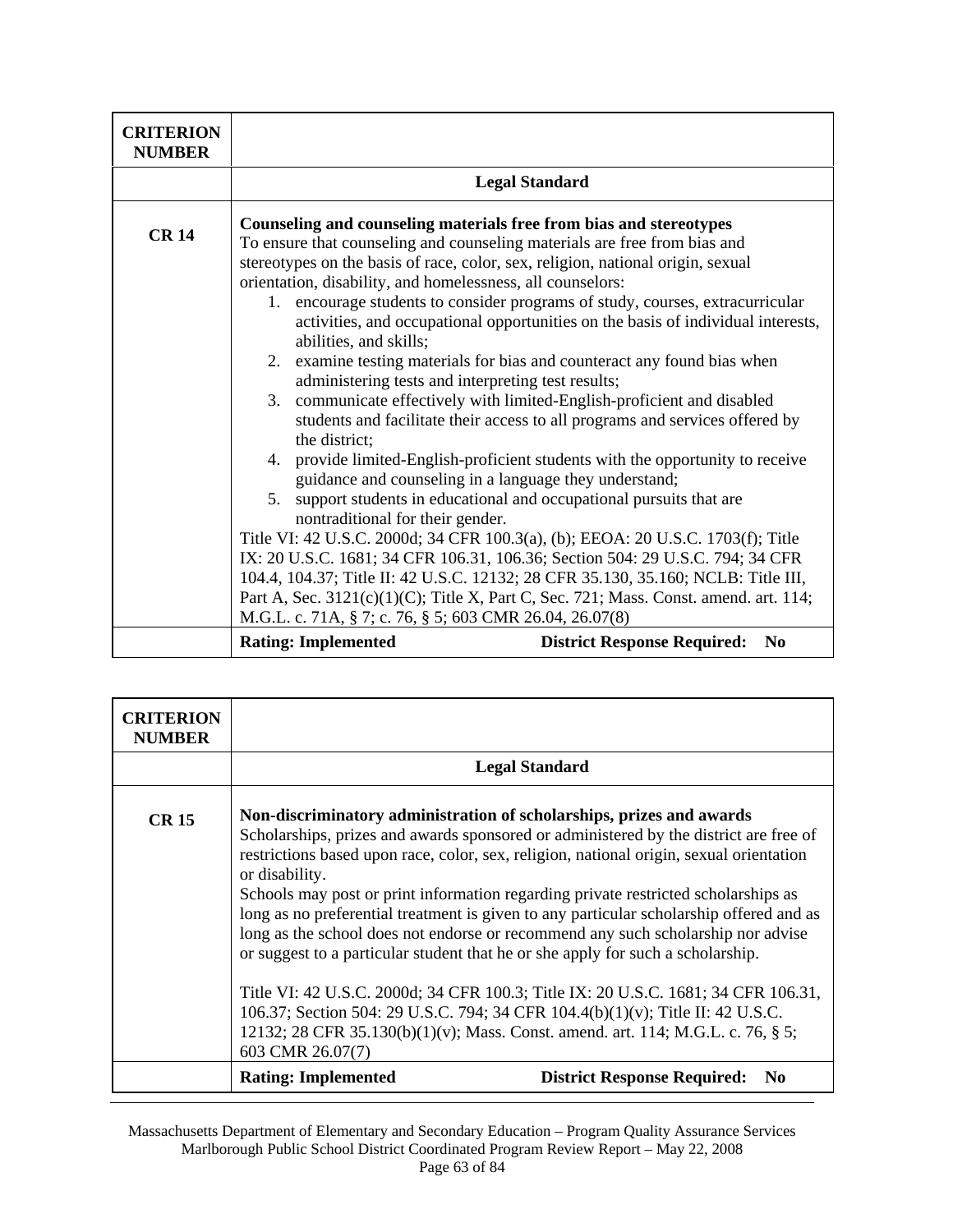| <b>CRITERION</b><br><b>NUMBER</b> |                                                                                                                                                                                                                                                                                                                                                                                                                                                                                                                                                                                                                                                                                                                                                                                                                                                                                                                                                                                                                                                                                                                                                                                                                                                                                                                                                                                                                                                                                                                                                                                                                                                                                           |
|-----------------------------------|-------------------------------------------------------------------------------------------------------------------------------------------------------------------------------------------------------------------------------------------------------------------------------------------------------------------------------------------------------------------------------------------------------------------------------------------------------------------------------------------------------------------------------------------------------------------------------------------------------------------------------------------------------------------------------------------------------------------------------------------------------------------------------------------------------------------------------------------------------------------------------------------------------------------------------------------------------------------------------------------------------------------------------------------------------------------------------------------------------------------------------------------------------------------------------------------------------------------------------------------------------------------------------------------------------------------------------------------------------------------------------------------------------------------------------------------------------------------------------------------------------------------------------------------------------------------------------------------------------------------------------------------------------------------------------------------|
|                                   | <b>Legal Standard</b>                                                                                                                                                                                                                                                                                                                                                                                                                                                                                                                                                                                                                                                                                                                                                                                                                                                                                                                                                                                                                                                                                                                                                                                                                                                                                                                                                                                                                                                                                                                                                                                                                                                                     |
| <b>CR16</b>                       | Notice to students 16 or over leaving school without a high school diploma,<br>certificate of attainment, or certificate of completion<br>1. Within ten days from a student's fifteenth consecutive unexcused absence, the<br>school provides written notice to students age 16 or over and their parents or<br>guardians. The notice is in English and the family's native language and states<br>that the student and the parent or guardian may meet with a representative of the<br>district within ten days from the date the notice was sent. At the request of the<br>parent or guardian, the district may consent to an extension of the time for the<br>meeting of not longer than fourteen days.<br>2. At the meeting the participants discuss the reasons that the student is leaving<br>school and alternative educational or other placements. The student and parent or<br>guardian are told that attendance is voluntary after the student turns 16 but are<br>also informed of the student's right to return to school.<br>3. Any district serving students in high school grades sends annual written notice<br>to former students who have not yet earned their competency determination and<br>who have not transferred to another school<br>a) to inform them of the availability of publicly funded post-high school<br>academic support programs and<br>b) to encourage them to participate in those programs.<br>At a minimum, the district sends annual written notice by first class mail to the<br>last known address of each such student who attended a high school in the<br>district within the past two years.<br>M.G.L. c. 76, §§ 5, 18; St. 1965, c. 741 |
|                                   | <b>Rating: Partially Implemented</b><br><b>District Response Required:</b><br>Yes                                                                                                                                                                                                                                                                                                                                                                                                                                                                                                                                                                                                                                                                                                                                                                                                                                                                                                                                                                                                                                                                                                                                                                                                                                                                                                                                                                                                                                                                                                                                                                                                         |

*Documentation and interviews indicate that the district does not send an annual written notice to former students who have not yet earned their competency determination and who have not transferred to another school.* 

| <b>CRITERION</b><br><b>NUMBER</b> |                                                                                                                                                                                                                            |  |
|-----------------------------------|----------------------------------------------------------------------------------------------------------------------------------------------------------------------------------------------------------------------------|--|
|                                   | <b>Legal Standard</b>                                                                                                                                                                                                      |  |
| <b>CR 17</b>                      | Screening for vision, hearing and posture<br>Provision is made for ongoing and periodic screening of all students as required by<br>the Department of Public Health (vision, hearing, and posture).<br>M.G.L. c. 71, s. 57 |  |
|                                   | <b>Rating: Implemented</b><br><b>District Response Required:</b><br>$\bf No$                                                                                                                                               |  |

Massachusetts Department of Elementary and Secondary Education – Program Quality Assurance Services Marlborough Public School District Coordinated Program Review Report – May 22, 2008 Page 64 of 84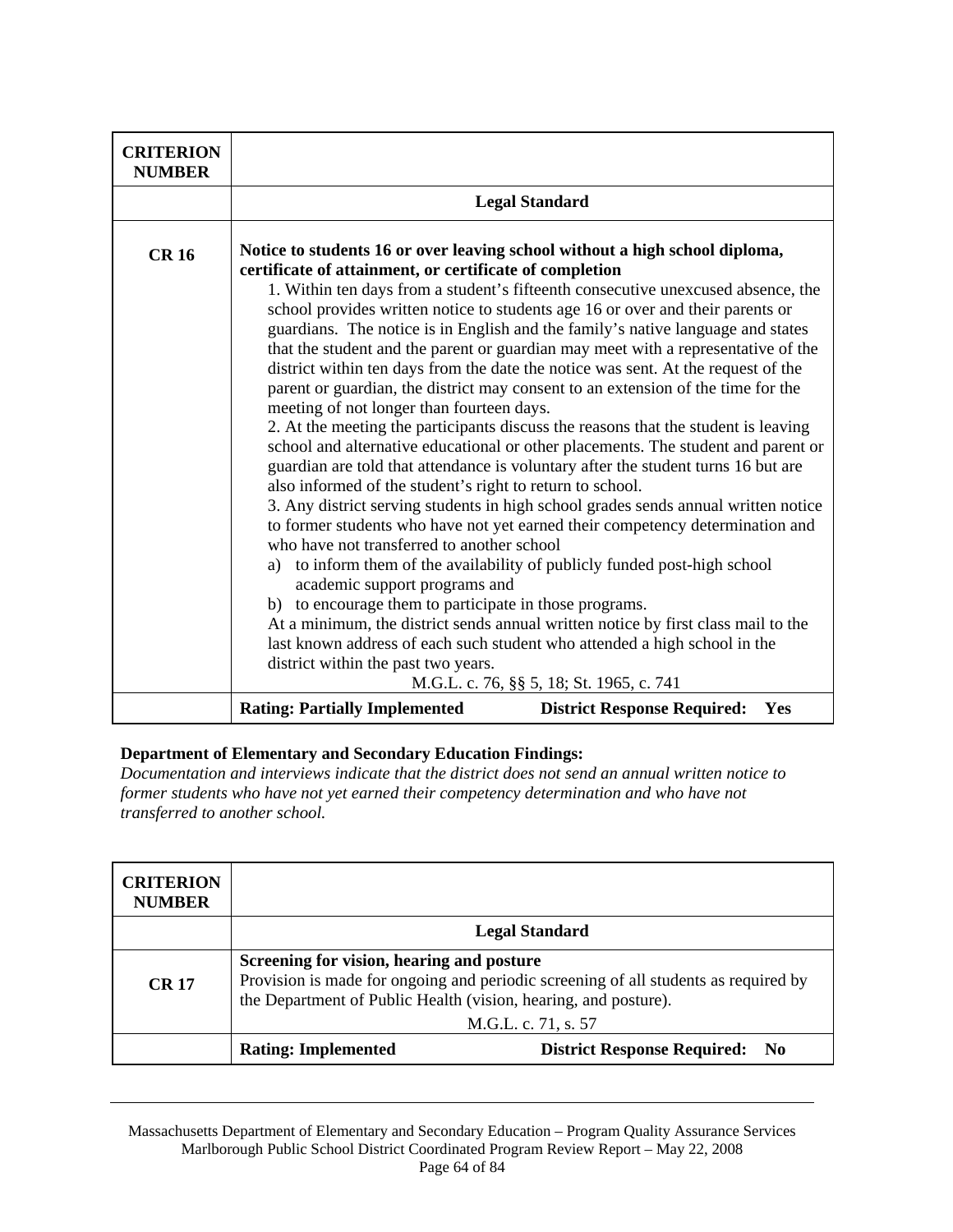| <b>CRITERION</b><br><b>NUMBER</b> |                                                                                                                                                                                                                                                                                                                                                                                                                                   |
|-----------------------------------|-----------------------------------------------------------------------------------------------------------------------------------------------------------------------------------------------------------------------------------------------------------------------------------------------------------------------------------------------------------------------------------------------------------------------------------|
|                                   | <b>Legal Standard</b>                                                                                                                                                                                                                                                                                                                                                                                                             |
| <b>CR 17A</b>                     | Use of physical restraint on any student enrolled in a publicly-funded education<br>program                                                                                                                                                                                                                                                                                                                                       |
|                                   | The district has developed and implemented staff training at least annually on<br>1.<br>the use of restraint consistent with regulatory requirements. Such training<br>occurs within the first month of each school year and, for employees hired<br>after the school year begins, within a month of their employment.                                                                                                            |
|                                   | The district administers physical restraint on students only when needed to<br>2.<br>protect a student and/or a member of the school community from imminent,<br>serious, physical harm. The district implements restraint procedures<br>consistent with Department of Elementary and Secondary Education<br>regulations in order to prevent or minimize any harm to the student as a result<br>of the use of physical restraint. |
|                                   | The district has developed written procedures regarding appropriate<br>3.<br>responses to student behavior that may require immediate intervention. Such<br>procedures are annually reviewed and provided to school staff and made<br>available to parents of enrolled students.                                                                                                                                                  |
|                                   | The district has developed and implemented reporting requirements and<br>4.<br>procedures for administrators, parents and the Department of Elementary and<br>Secondary Education consistent with the regulations.                                                                                                                                                                                                                |
|                                   | The district has developed and implemented any applicable individual waiver<br>5.<br>procedures consistent with the regulations.                                                                                                                                                                                                                                                                                                  |
|                                   | M.G.L. c. 71, § 37G; 603 CMR 46.00                                                                                                                                                                                                                                                                                                                                                                                                |
|                                   | <b>Rating: Partially Implemented</b><br><b>District Response Required:</b><br>Yes                                                                                                                                                                                                                                                                                                                                                 |

*Documentation indicates that the district currently does not have a standard parent notice regarding the district's restraint policies and procedures. Documentation and interviews also indicate that the district does not have a system for training newly hired staff on the use of restraints when they start working after the beginning of the school year.*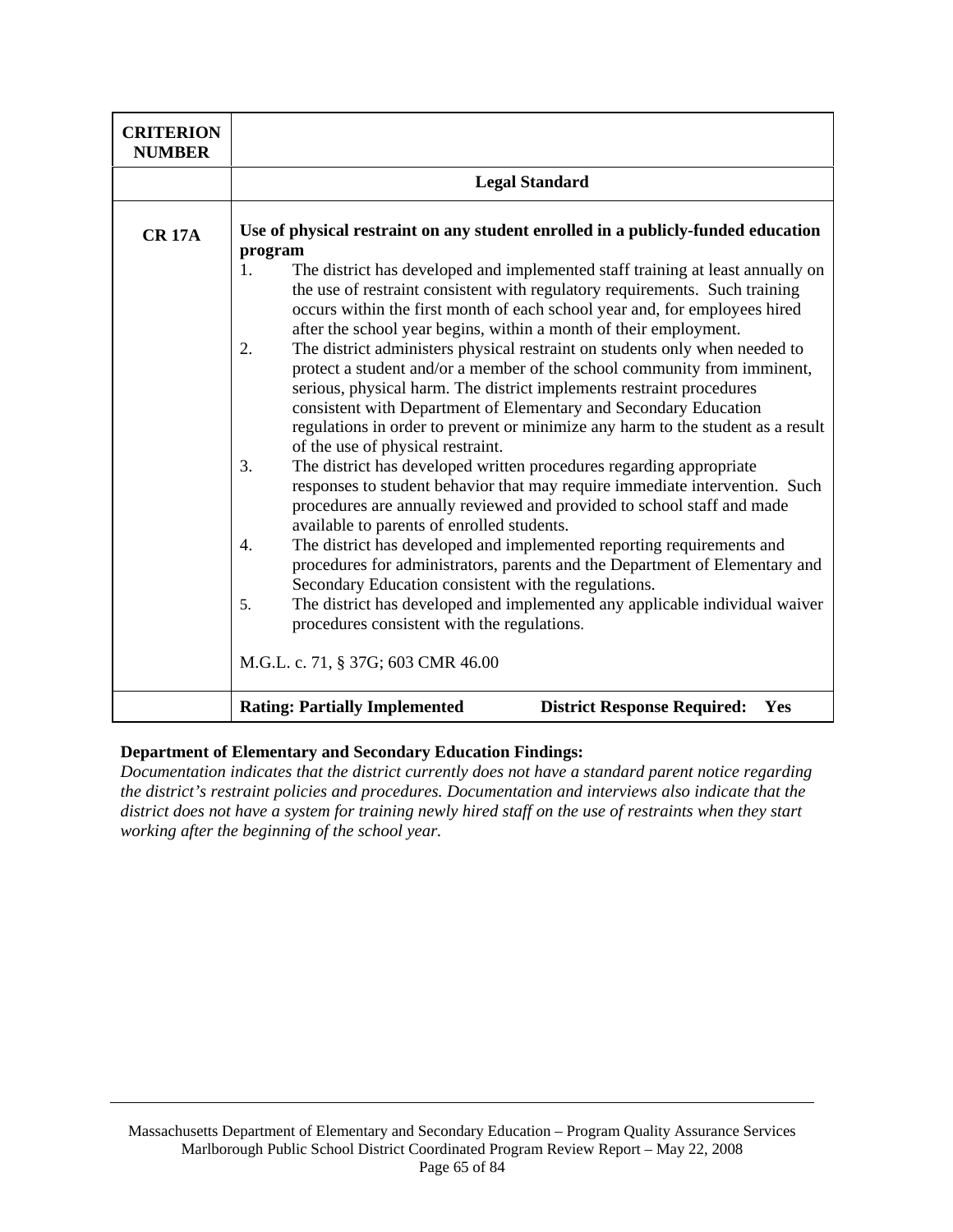| <b>CRITERION</b><br><b>NUMBER</b> | CIVIL RIGHTS METHODS OF ADMINISTRATION (CR)<br>AND OTHER RELATED GENERAL EDUCATION REQUIREMENTS<br>VI. FACULTY, STAFF AND ADMINISTRATION                                                                                                                                                                                                                                                                                                                                                                                                                                                                                                                                                                                                                                                                                                                                                                                                                                                                                                                                                                                                                                                                                                                                                                                                                                                                  |
|-----------------------------------|-----------------------------------------------------------------------------------------------------------------------------------------------------------------------------------------------------------------------------------------------------------------------------------------------------------------------------------------------------------------------------------------------------------------------------------------------------------------------------------------------------------------------------------------------------------------------------------------------------------------------------------------------------------------------------------------------------------------------------------------------------------------------------------------------------------------------------------------------------------------------------------------------------------------------------------------------------------------------------------------------------------------------------------------------------------------------------------------------------------------------------------------------------------------------------------------------------------------------------------------------------------------------------------------------------------------------------------------------------------------------------------------------------------|
|                                   | <b>Legal Standard</b>                                                                                                                                                                                                                                                                                                                                                                                                                                                                                                                                                                                                                                                                                                                                                                                                                                                                                                                                                                                                                                                                                                                                                                                                                                                                                                                                                                                     |
| <b>CR18</b>                       | Responsibilities of the school principal<br>1. Instructional support. The principal in each of the district's schools promotes<br>instructional practices responsive to student needs and ensures that adequate<br>instructional support is available for students and teachers.                                                                                                                                                                                                                                                                                                                                                                                                                                                                                                                                                                                                                                                                                                                                                                                                                                                                                                                                                                                                                                                                                                                          |
|                                   | 2.<br>Instructional support includes remedial instruction for students, consultative<br>services for teachers, availability of reading instruction at the elementary<br>level, appropriate services for linguistic minority students, and other services<br>consistent with effective educational practices and the requirements of<br>M.G.L. c. 71B, §2. The principal consults with the Administrator of Special<br>Education regarding accommodations and interventions for students. Such<br>efforts and their results are documented and placed in the student record.<br>Additionally, when an individual student is referred for an evaluation to<br>determine eligibility for special education, the principal ensures that<br>documentation on the use of instructional support services for the student is<br>provided as part of the evaluation information reviewed by the Team when<br>determining eligibility.<br>3.<br>Curriculum Accommodation Plan. The principal implements a curriculum<br>accommodation plan developed by the district's general education program<br>to ensure that all efforts have been made to meet the needs of diverse<br>learners in the general education program. The plan assists the regular<br>classroom teacher in analyzing and accommodating diverse learning styles of<br>all children in the regular classroom and in providing appropriate services |
|                                   | and support within the general education program including, but not limited<br>to, direct and systematic instruction in reading and provision of services to<br>address the needs of children whose behavior may interfere with learning.<br>The plan includes provisions encouraging teacher mentoring and<br>collaboration and parental involvement. (The plan may be part of a multi-<br>year strategic plan.)<br>Coordination with special education. The principal with the assistance of the<br>4.<br>Administrator of Special Education coordinates the delivery and supervision                                                                                                                                                                                                                                                                                                                                                                                                                                                                                                                                                                                                                                                                                                                                                                                                                   |
|                                   | of special education services within each school building.<br>5.<br>Educational services in home or hospital. Upon receipt of a physician's<br>written order verifying that any student enrolled in a public school or placed<br>by the public school in a private setting must remain at home or in a hospital<br>on a day or overnight basis, or any combination of both, for medical reasons<br>and for a period of not less than fourteen school days in any school year, the<br>principal arranges for provision of educational services in the home or<br>hospital. Such services are provided with sufficient frequency to allow the<br>student to continue his or her educational program, as long as such services<br>do not interfere with the medical needs of the student. The principal<br>coordinates such services with the Administrator for Special Education for<br>eligible students. Such educational services are not considered special<br>education unless the student has been determined eligible for such services,                                                                                                                                                                                                                                                                                                                                                             |

Massachusetts Department of Elementary and Secondary Education – Program Quality Assurance Services Marlborough Public School District Coordinated Program Review Report – May 22, 2008 Page 66 of 84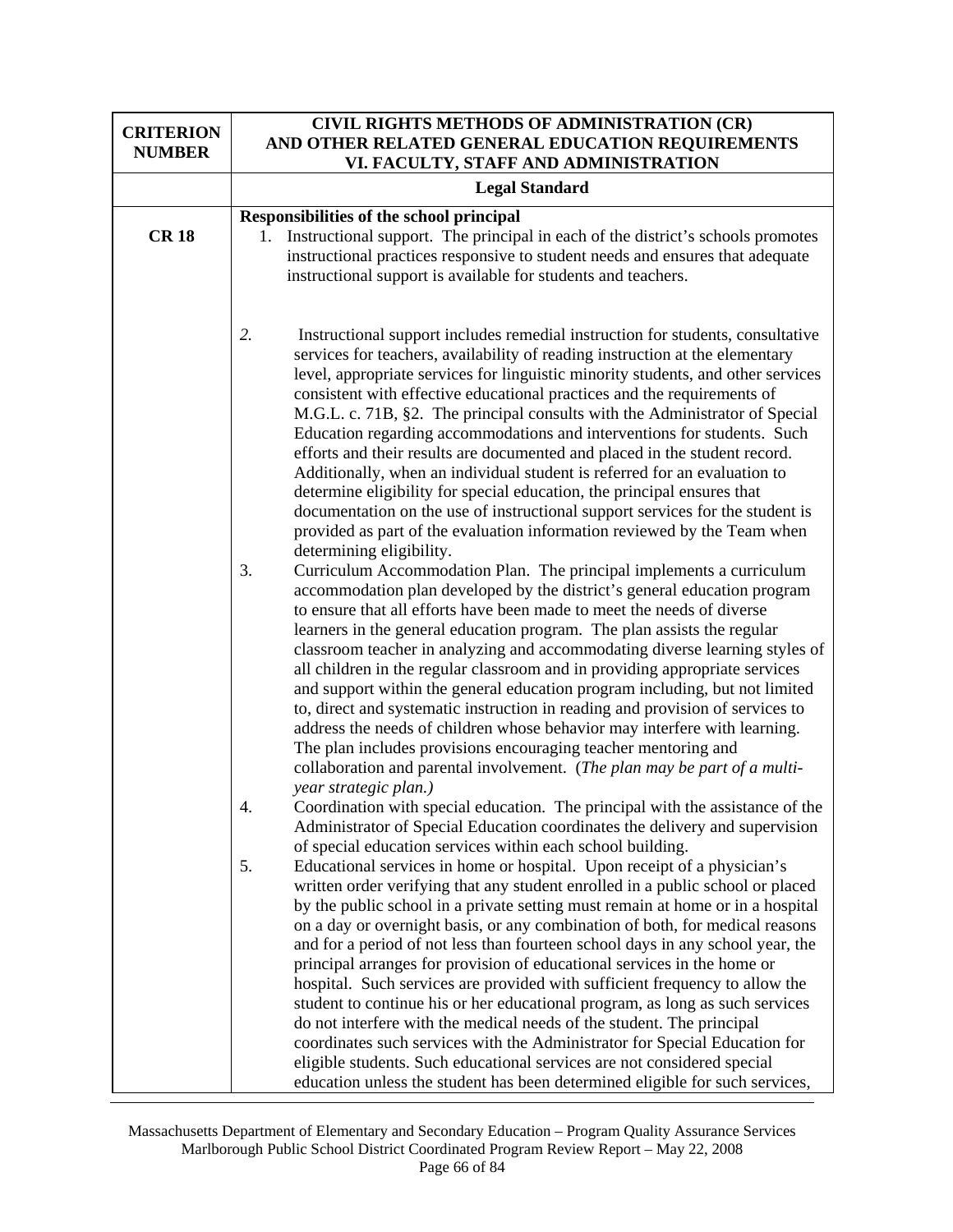| <b>CRITERION</b><br><b>NUMBER</b> |                                                                                                    | CIVIL RIGHTS METHODS OF ADMINISTRATION (CR)<br>AND OTHER RELATED GENERAL EDUCATION REQUIREMENTS<br>VI. FACULTY, STAFF AND ADMINISTRATION |
|-----------------------------------|----------------------------------------------------------------------------------------------------|------------------------------------------------------------------------------------------------------------------------------------------|
|                                   | <b>Legal Standard</b>                                                                              |                                                                                                                                          |
|                                   | and the services include services on the student's IEP.<br>M.G.L. c. 71, § 38Q ½; 603 CMR 28.03(3) |                                                                                                                                          |
|                                   | <b>Rating: Implemented</b>                                                                         | <b>District Response Required: No</b>                                                                                                    |

| <b>CRITERION</b><br><b>NUMBER</b> | CIVIL RIGHTS METHODS OF ADMINISTRATION (CR)<br>AND OTHER RELATED GENERAL EDUCATION REQUIREMENTS<br>VI. FACULTY, STAFF AND ADMINISTRATION                                                                                                                                                                                                                                                                                                                                                                                                                                                |
|-----------------------------------|-----------------------------------------------------------------------------------------------------------------------------------------------------------------------------------------------------------------------------------------------------------------------------------------------------------------------------------------------------------------------------------------------------------------------------------------------------------------------------------------------------------------------------------------------------------------------------------------|
|                                   | <b>Legal Standard</b>                                                                                                                                                                                                                                                                                                                                                                                                                                                                                                                                                                   |
| <b>CR 18A</b>                     | <b>School district employment practices</b><br>District employment practices in general are free from discrimination on the basis of<br>race, color, national origin, sex, or disability. In particular, the district's faculty<br>salary scales are based on the conditions and responsibilities of employment without<br>regard to race, color, national origin, sex, or disability, and the district's employee<br>recruitment is aimed at reaching all groups, including members of linguistic, ethnic,<br>and racial minorities, females and males, and persons with disabilities. |
|                                   | Title VI: 42 U.S.C. 2000d; 34 CFR 100.3(c); EEOA: 20 U.S.C. 1703(d); Title IX: 20<br>U.S.C. 1681; 34 CFR 106.51-106.61; Section 504: 29 U.S.C. 794; 34 CFR 104.11-<br>104.14; Title II: 42 U.S.C. 12132; 28 CFR 35.140; Mass. Const. amend. art 114                                                                                                                                                                                                                                                                                                                                     |
|                                   | <b>District Response Required:</b><br><b>Rating: Implemented</b><br>N <sub>0</sub>                                                                                                                                                                                                                                                                                                                                                                                                                                                                                                      |

| <b>CRITERION</b><br><b>NUMBER</b> |                                                                                                                                                                                                                                                                                                                                                                                       |                                    |                |
|-----------------------------------|---------------------------------------------------------------------------------------------------------------------------------------------------------------------------------------------------------------------------------------------------------------------------------------------------------------------------------------------------------------------------------------|------------------------------------|----------------|
|                                   |                                                                                                                                                                                                                                                                                                                                                                                       | <b>Legal Standard</b>              |                |
| CR <sub>20</sub>                  | Staff training on confidentiality of student records<br>The district trains school personnel on the provisions of the Family Educational<br>Rights and Privacy Act, M.G.L. c. 71, s. 34H, and 603 CMR 23.00 and on the<br>importance of information privacy and confidentiality.<br>FERPA: 20 U.S.C. § 1232g; 34 CFR Part 99; M.G.L. c. 71, § 34H; 603 CMR 23.00,<br>$\exp. 23.05(3)$ |                                    |                |
|                                   | <b>Rating: Implemented</b>                                                                                                                                                                                                                                                                                                                                                            | <b>District Response Required:</b> | N <sub>0</sub> |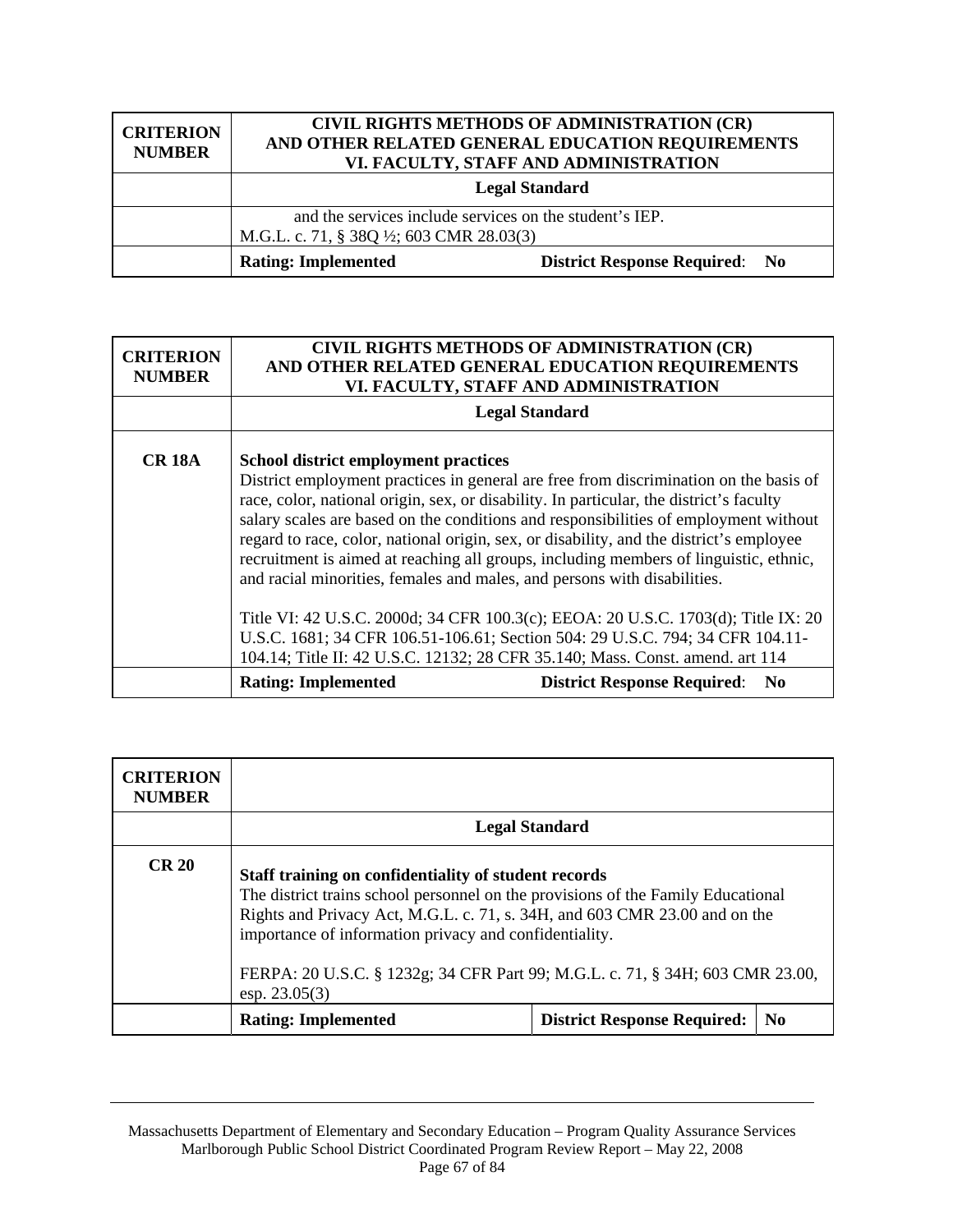| <b>CRITERION</b><br><b>NUMBER</b> |                                                                                                                                                                                                                                                                                                                                                                                                                                                                                                                                                                                                                       |                                    |                |
|-----------------------------------|-----------------------------------------------------------------------------------------------------------------------------------------------------------------------------------------------------------------------------------------------------------------------------------------------------------------------------------------------------------------------------------------------------------------------------------------------------------------------------------------------------------------------------------------------------------------------------------------------------------------------|------------------------------------|----------------|
|                                   |                                                                                                                                                                                                                                                                                                                                                                                                                                                                                                                                                                                                                       | <b>Legal Standard</b>              |                |
| <b>CR 21</b>                      | Staff training regarding civil rights responsibilities<br>The district provides in-service training for all school personnel at least annually<br>regarding civil rights responsibilities, including the prevention of discrimination and<br>harassment on the basis of students' race, color, sex, religion, national origin and<br>sexual orientation and the appropriate methods for responding to it in the school<br>setting.<br>Title VI: 42 U.S.C. 2000d; 34 CFR 100.3; EEOA: 20 U.S.C. 1703(f); Title IX: 20<br>U.S.C. 1681; 34 CFR 106.31-106.42; M.G.L. c. 76, § 5; 603 CMR 26.00, esp.<br>$26.07(2)$ , (3) |                                    |                |
|                                   | <b>Rating: Implemented</b>                                                                                                                                                                                                                                                                                                                                                                                                                                                                                                                                                                                            | <b>District Response Required:</b> | N <sub>0</sub> |

| <b>CRITERION</b><br><b>NUMBER</b> | AND OTHER RELATED GENERAL EDUCATION REQUIREMENTS                                                                                                                                                                                                                                                                                                                                                                                                                                                           | CIVIL RIGHTS METHODS OF ADMINISTRATION (CR)<br><b>VII. SCHOOL FACILITIES</b> |                |
|-----------------------------------|------------------------------------------------------------------------------------------------------------------------------------------------------------------------------------------------------------------------------------------------------------------------------------------------------------------------------------------------------------------------------------------------------------------------------------------------------------------------------------------------------------|------------------------------------------------------------------------------|----------------|
|                                   |                                                                                                                                                                                                                                                                                                                                                                                                                                                                                                            | <b>Legal Standard</b>                                                        |                |
| <b>CR 22</b>                      | Accessibility of district programs and services for students with disabilities<br>In at least one facility within the district, the district makes available and entirely<br>accessible to students with disabilities all educational and vocational programs and<br>services offered at each level (preschool, elementary and secondary).<br>Section 504: 29 U.S.C. 794; 34 CFR 104.21, 104.22; Title II: 42 U.S.C. 12132; 28<br>CFR 35.149, 35.150; Mass. Const. amend. art. 114; 603 CMR 28.03(1)(b)(1) |                                                                              |                |
|                                   | <b>Rating: Implemented</b>                                                                                                                                                                                                                                                                                                                                                                                                                                                                                 | <b>District Response Required:</b>                                           | N <sub>0</sub> |

| <b>CRITERION</b><br><b>NUMBER</b> |                                                                                                                                                                                                                                                                                                                                                                                                                                                                                      |
|-----------------------------------|--------------------------------------------------------------------------------------------------------------------------------------------------------------------------------------------------------------------------------------------------------------------------------------------------------------------------------------------------------------------------------------------------------------------------------------------------------------------------------------|
|                                   | <b>Legal Standard</b>                                                                                                                                                                                                                                                                                                                                                                                                                                                                |
| <b>CR 23</b>                      | <b>Comparability of facilities</b><br>Where the district provides separate facilities for members of a specific group, those<br>facilities are comparable to those offered other students in the district, including:<br>separate facilities for disabled, limited-English-proficient or pregnant students<br>that are comparable to the facilities for other students in the district;<br>separate toilet, locker room, and shower facilities for students of one gender that<br>2. |

Massachusetts Department of Elementary and Secondary Education – Program Quality Assurance Services Marlborough Public School District Coordinated Program Review Report – May 22, 2008 Page 68 of 84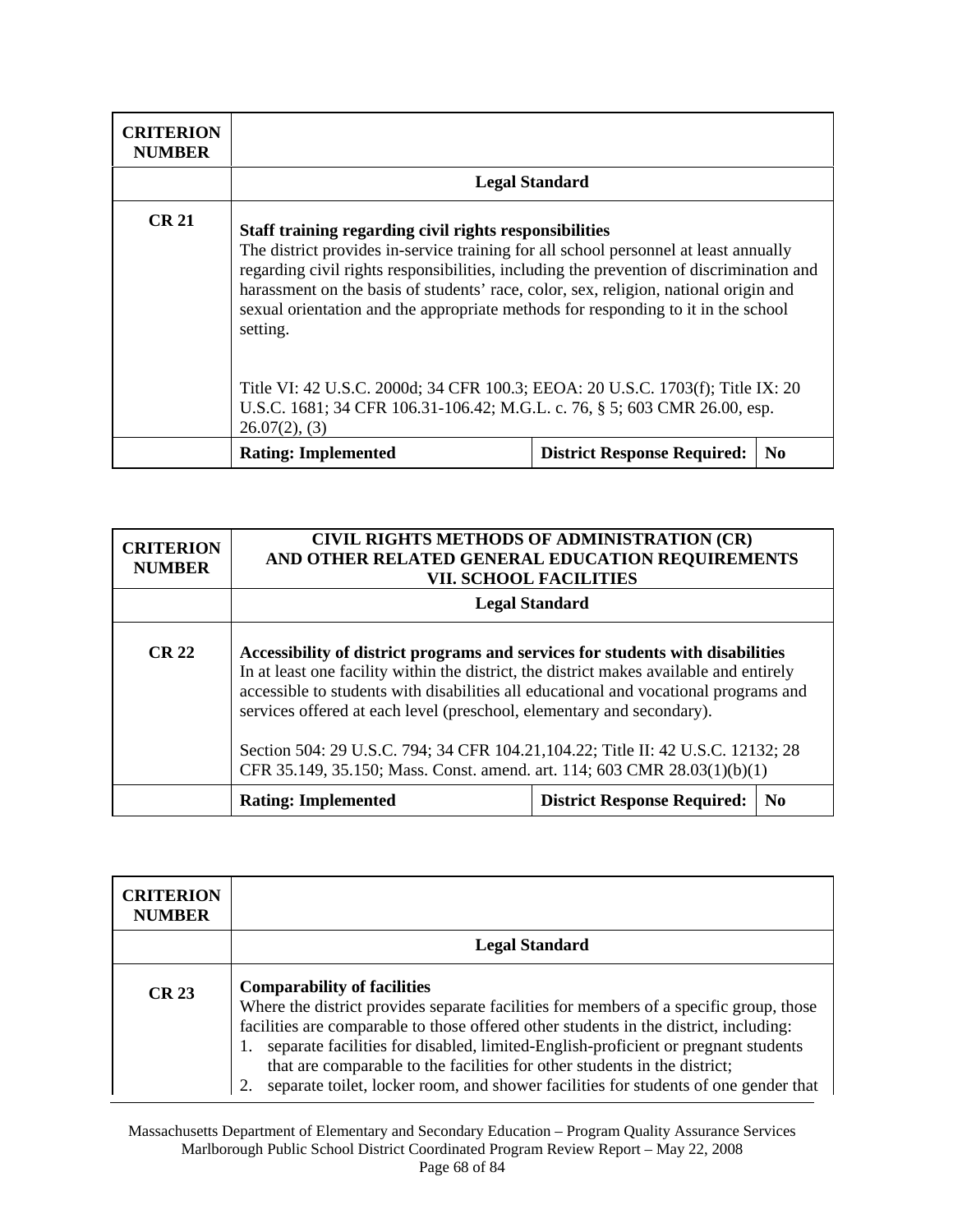| <b>CRITERION</b><br><b>NUMBER</b> |                                                                                                                                                                                                             |                                    |                |
|-----------------------------------|-------------------------------------------------------------------------------------------------------------------------------------------------------------------------------------------------------------|------------------------------------|----------------|
|                                   | <b>Legal Standard</b>                                                                                                                                                                                       |                                    |                |
|                                   | are comparable in size, condition, number and location to those provided<br>students of the other gender.                                                                                                   |                                    |                |
|                                   | Title VI: 42 U.S.C. 2000d; 34 CFR 100.3(b)(2); Title IX: 20 U.S.C. 1681; 34<br>CFR 106.33, 106.40(b)(3); Section 504: 29 U.S.C. 794; 34 CFR 104.34(c);<br>Mass. Const. amend. art. 114; 603 CMR 28.03(1)(b) |                                    |                |
|                                   | <b>Rating: Implemented</b>                                                                                                                                                                                  | <b>District Response Required:</b> | N <sub>0</sub> |

| <b>CRITERION</b><br><b>NUMBER</b> | <b>CIVIL RIGHTS METHODS OF ADMINISTRATION (CR)</b><br>AND OTHER RELATED GENERAL EDUCATION REQUIREMENTS<br>VIII. PROGRAM PLAN AND EVALUATION                                                                                                                                                                                                                                                                                                                                                                 |                                                              |
|-----------------------------------|-------------------------------------------------------------------------------------------------------------------------------------------------------------------------------------------------------------------------------------------------------------------------------------------------------------------------------------------------------------------------------------------------------------------------------------------------------------------------------------------------------------|--------------------------------------------------------------|
|                                   | <b>Legal Standard</b>                                                                                                                                                                                                                                                                                                                                                                                                                                                                                       |                                                              |
| <b>CR 24</b>                      | <b>Curriculum review</b><br>The district ensures that individual teachers in the district review all educational<br>materials for simplistic and demeaning generalizations, lacking intellectual merit, on<br>the basis of race, color, sex, religion, national origin and sexual orientation.<br>Appropriate activities, discussions and/or supplementary materials are used to<br>provide balance and context for any such stereotypes depicted in such materials.<br>M.G.L. c. 76, § 5; 603 CMR 26.05(2) |                                                              |
|                                   | <b>Rating: Implemented</b>                                                                                                                                                                                                                                                                                                                                                                                                                                                                                  | <b>District Response Required:</b><br>$\mathbf{N}\mathbf{0}$ |

| <b>CRITERION</b><br><b>NUMBER</b> |                                                                                                                                                                                                                                                                                                                                                                                                                                                    |  |
|-----------------------------------|----------------------------------------------------------------------------------------------------------------------------------------------------------------------------------------------------------------------------------------------------------------------------------------------------------------------------------------------------------------------------------------------------------------------------------------------------|--|
|                                   | <b>Legal Standard</b>                                                                                                                                                                                                                                                                                                                                                                                                                              |  |
| CR <sub>25</sub>                  | <b>Institutional self-evaluation</b><br>The district evaluates all aspects of its K-12 program annually to ensure that all<br>students, regardless of race, color, sex, religion, national origin, limited English<br>proficiency, sexual orientation, disability, or housing status, have equal access to all<br>programs, including athletics and other extracurricular activities. It makes such<br>changes as are indicated by the evaluation. |  |

Massachusetts Department of Elementary and Secondary Education – Program Quality Assurance Services Marlborough Public School District Coordinated Program Review Report – May 22, 2008 Page 69 of 84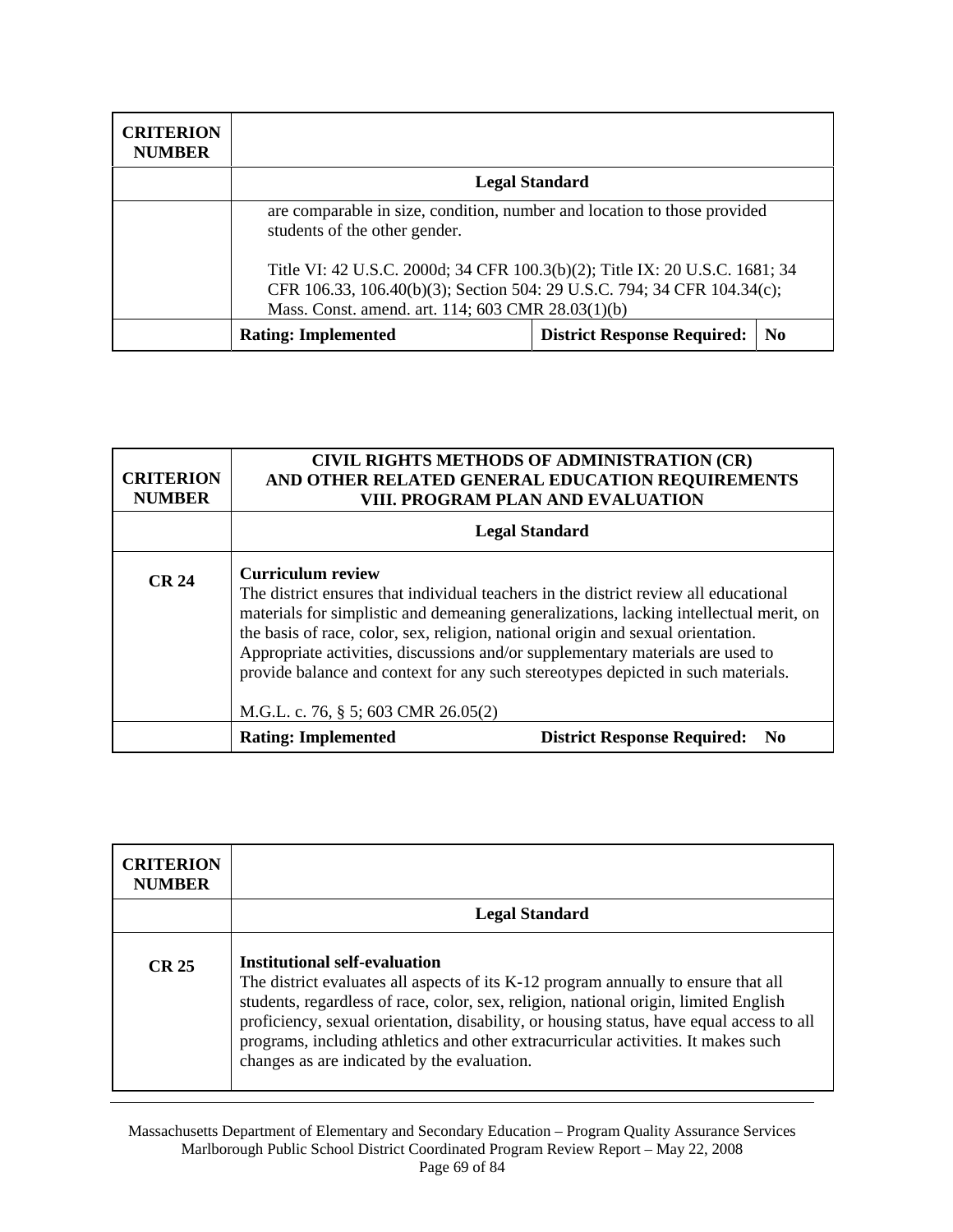| <b>CRITERION</b><br><b>NUMBER</b> |                                                                                                                                                                                                                                                                                                                                                                           |  |
|-----------------------------------|---------------------------------------------------------------------------------------------------------------------------------------------------------------------------------------------------------------------------------------------------------------------------------------------------------------------------------------------------------------------------|--|
|                                   | <b>Legal Standard</b>                                                                                                                                                                                                                                                                                                                                                     |  |
|                                   | Title VI: 42 U.S.C. 2000d; 34 CFR 100.3(b)(2); EEOA: 20 U.S.C. 1703(f); Section<br>504: 29 U.S.C. 794; 34 CFR 104.4(b)(4); Title II: 42 U.S.C. 12132; 28 CFR<br>35.130(b)(3); NCLB: Title III, Part A, Sec. 3121(c)(1)(C); Title X, Part C, Sec.<br>722(g)(1)(J)(i), 722(g)(7); Mass. Const. amend. art. 114; M.G.L. c. 71A, § 7; c. 76, §<br>5; 603 CMR $26.07(1)$ , (4) |  |
|                                   | <b>Rating: Implemented</b><br><b>District Response Required: No</b>                                                                                                                                                                                                                                                                                                       |  |

| <b>CRITERION</b><br><b>NUMBER</b> | <b>CIVIL RIGHTS METHODS OF ADMINISTRATION (CR)</b><br>AND OTHER RELATED GENERAL EDUCATION REQUIREMENTS<br>IX. RECORD KEEPING                                                                                                                                                                                                                                                                                                                            |  |
|-----------------------------------|---------------------------------------------------------------------------------------------------------------------------------------------------------------------------------------------------------------------------------------------------------------------------------------------------------------------------------------------------------------------------------------------------------------------------------------------------------|--|
|                                   | <b>Legal Standard</b>                                                                                                                                                                                                                                                                                                                                                                                                                                   |  |
| <b>CR 26A</b>                     | <b>Confidentiality and student records</b><br>1. In accordance with federal and state requirements, the district protects the<br>confidentiality of any personally identifiable information that it collects, uses<br>or maintains.<br>2. The district maintains and provides access to student records in accordance<br>with federal and state requirements.<br>FERPA: 20 U.S.C. § 1232g; 34 CFR Part 99; M.G.L. c. 71, § 34H; 603 CMR 23.05,<br>23.07 |  |
|                                   | <b>District Response Required:</b><br><b>Rating: Implemented</b><br>N <sub>0</sub>                                                                                                                                                                                                                                                                                                                                                                      |  |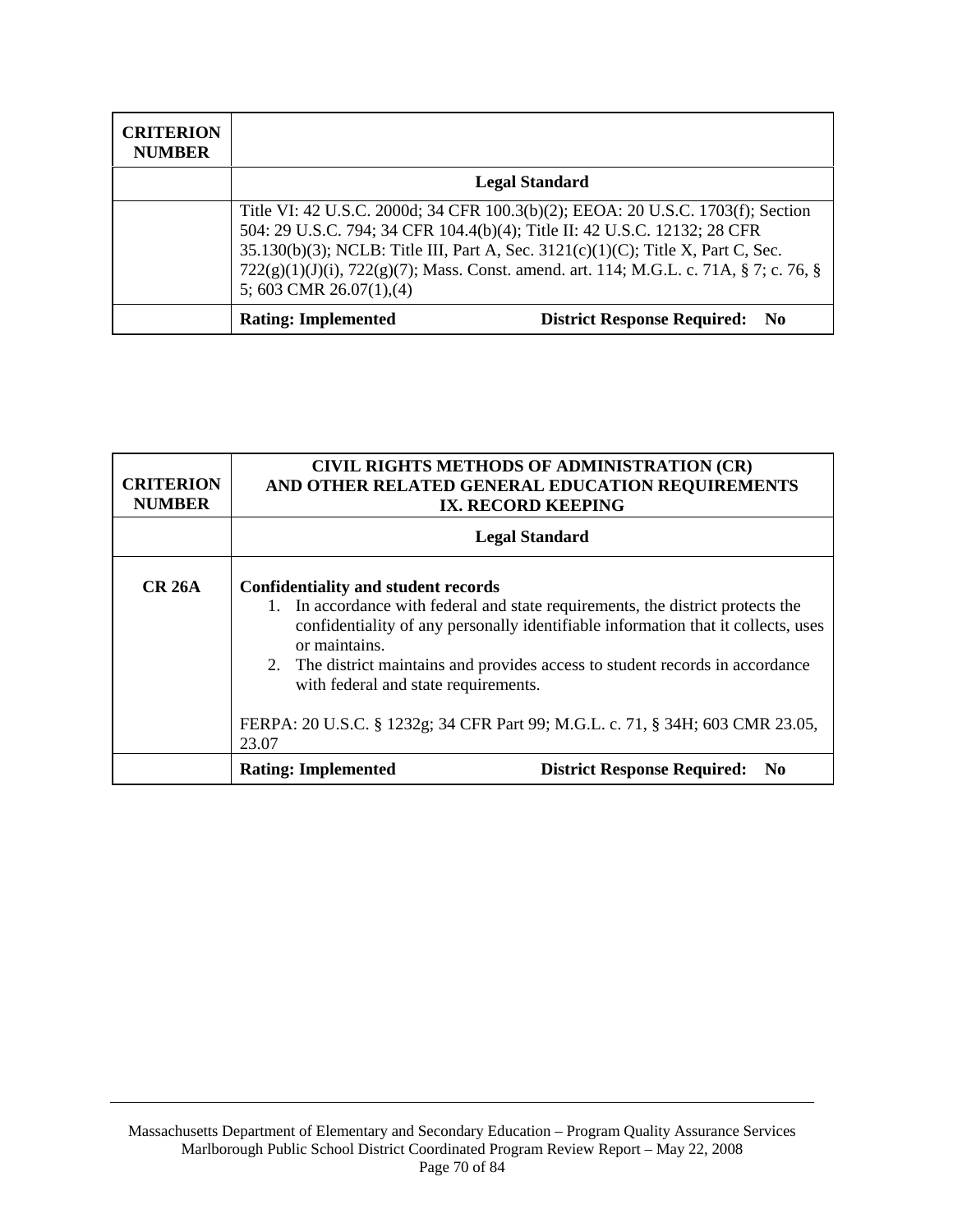# **ENGLISH LEARNER EDUCATION**

**LEGAL STANDARDS, COMPLIANCE RATINGS AND FINDINGS**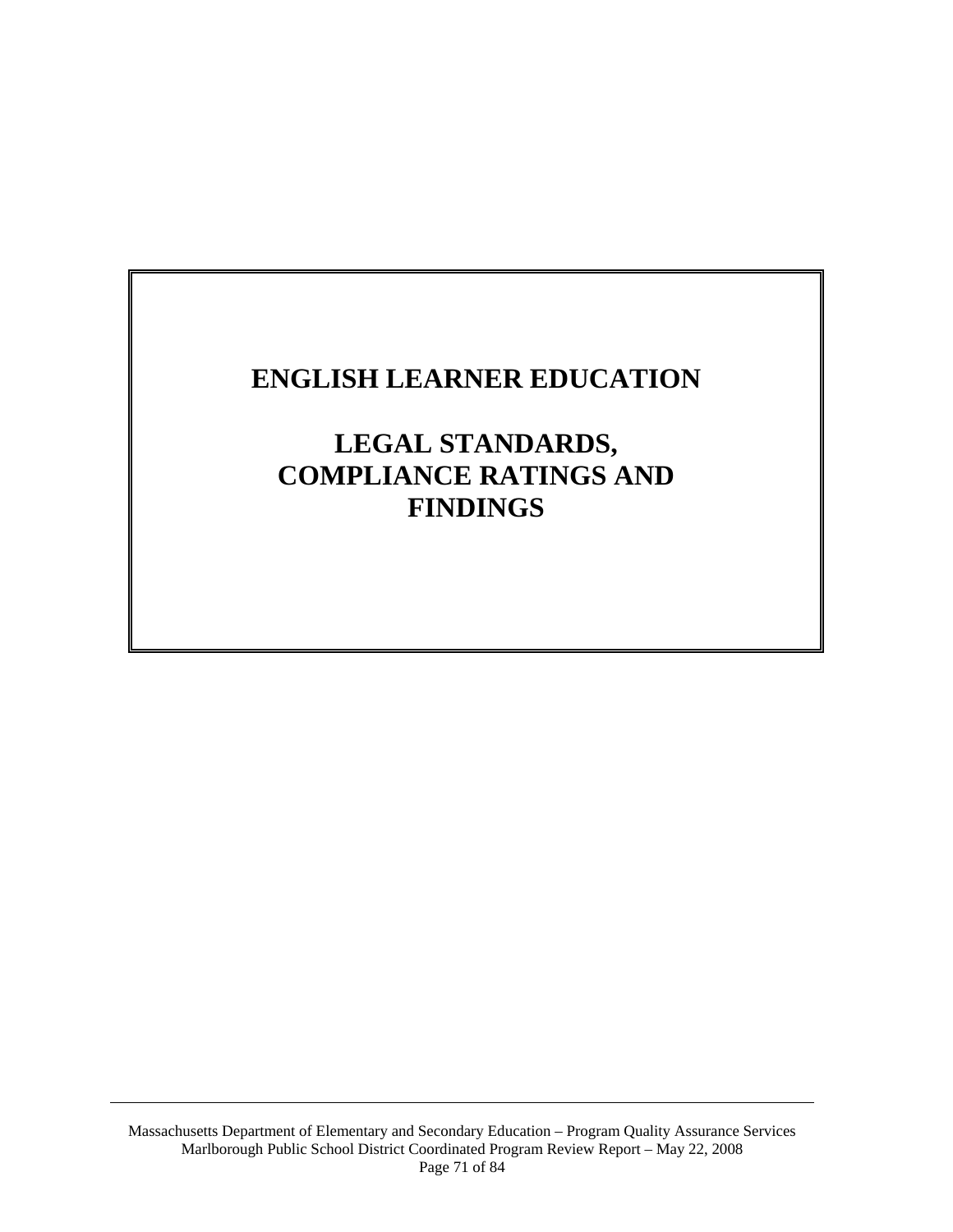| <b>CRITERION</b><br><b>NUMBER</b> | <b>ENGLISH LEARNER EDUCATION</b><br><b>I. ASSESSMENT OF STUDENT PROGRESS</b>                                                                                                                                                                                                                                                                                                                                                                                                                                                                                                                                                                                                         |  |
|-----------------------------------|--------------------------------------------------------------------------------------------------------------------------------------------------------------------------------------------------------------------------------------------------------------------------------------------------------------------------------------------------------------------------------------------------------------------------------------------------------------------------------------------------------------------------------------------------------------------------------------------------------------------------------------------------------------------------------------|--|
|                                   | <b>Legal Standard</b>                                                                                                                                                                                                                                                                                                                                                                                                                                                                                                                                                                                                                                                                |  |
| <b>ELE</b> 1                      | <b>Annual Assessment</b><br>1. The district annually assesses the English proficiency of all limited English<br>proficient (LEP) students.<br>2. The following tests selected by the Massachusetts Board of Elementary and<br>Secondary Education are administered annually by qualified staff to students who<br>are English learners:<br>(a) the Massachusetts Comprehensive Assessment System (MCAS) in<br>grades 3-12; and<br>(b) the Massachusetts English Proficiency Assessment (MEPA) in<br>grades 3-12, and the Massachusetts English Language Assessment<br>$-$ Oral (MELA-O) in grades K-12.<br>Authority: NCLB, Title I and Title III; M.G.L. c. 71A, § 7; 603 CMR 14.02 |  |
|                                   | <b>Rating: Partially Implemented</b><br><b>District Response Required:</b><br>Yes                                                                                                                                                                                                                                                                                                                                                                                                                                                                                                                                                                                                    |  |

*The review of student records indicates that copies of MCAS and MELA-O results are sometimes missing from students' English Language Learner files.* 

| <b>CRITERION</b><br><b>NUMBER</b> |                                                                                                                                                                                                                                                                                                     |                                       |
|-----------------------------------|-----------------------------------------------------------------------------------------------------------------------------------------------------------------------------------------------------------------------------------------------------------------------------------------------------|---------------------------------------|
|                                   | <b>Legal Standard</b>                                                                                                                                                                                                                                                                               |                                       |
| ELE <sub>2</sub>                  | <b>MCAS</b><br>Limited English proficient students participate in the annual administration of the<br>MCAS (Massachusetts Comprehensive Assessment System) exam as required<br>and in accordance with Department guidelines.<br>Authority: NCLB, Title I, Title VI; M.G.L. c. 69, § 1I; c. 71A, § 7 |                                       |
|                                   | <b>Rating: Implemented</b>                                                                                                                                                                                                                                                                          | <b>District Response Required: No</b> |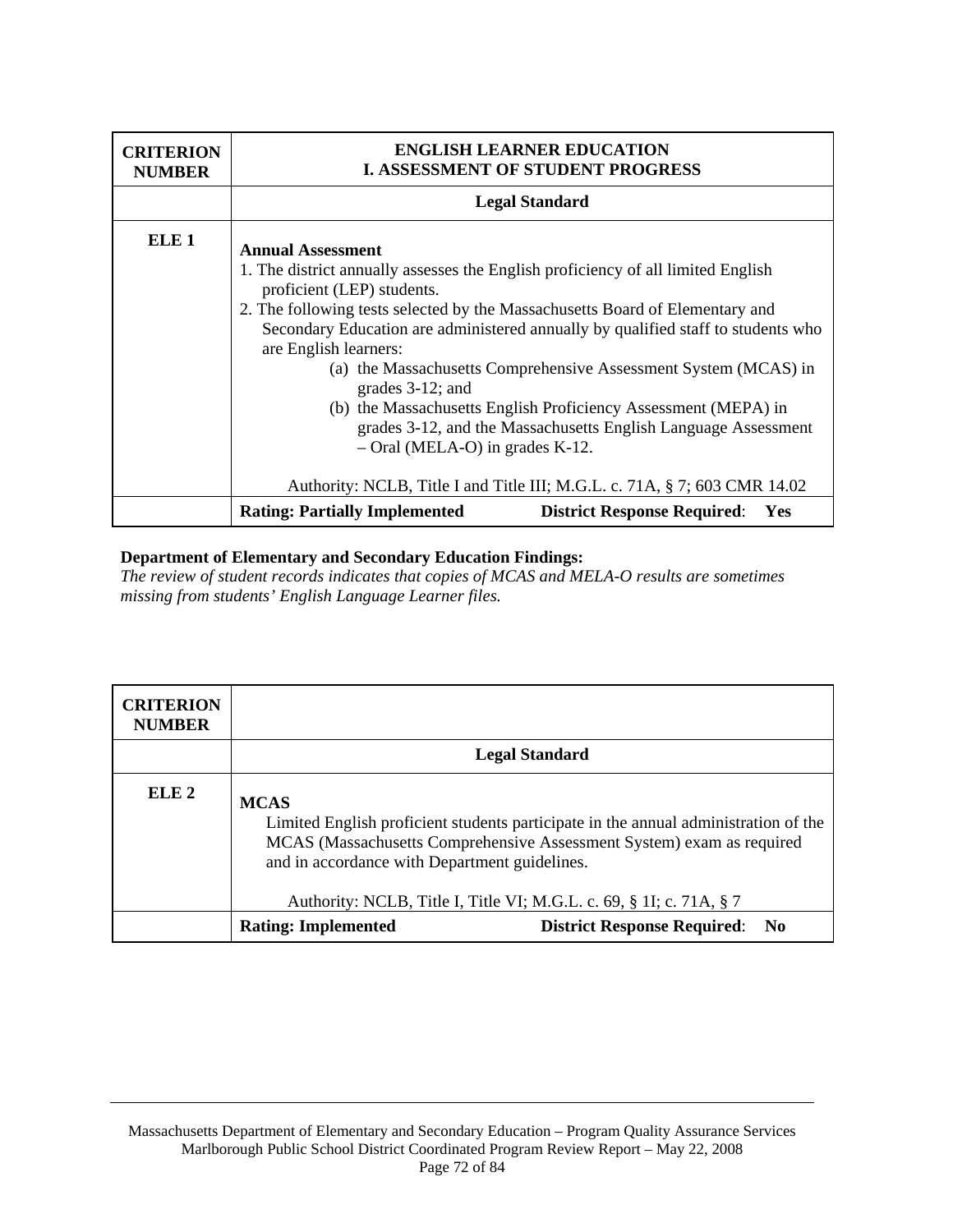| <b>CRITERION</b><br><b>NUMBER</b> |                                                                                                                                                                                                                                                                                                                                                       | <b>ENGLISH LEARNER EDUCATION</b><br>II. STUDENT IDENTIFICATION AND PLACEMENT |
|-----------------------------------|-------------------------------------------------------------------------------------------------------------------------------------------------------------------------------------------------------------------------------------------------------------------------------------------------------------------------------------------------------|------------------------------------------------------------------------------|
|                                   | <b>Legal Standard</b>                                                                                                                                                                                                                                                                                                                                 |                                                                              |
| ELE <sub>3</sub>                  | <b>Initial Identification</b><br>The district uses qualified staff and appropriate procedures and assessments to<br>identify students who are limited-English-proficient and to assess their level of<br>English proficiency in reading, writing, speaking, and listening.<br>Authority: Title VI; EEOA; M.G.L. c. 71A, §§ 4, 5; 603 CMR 14.02; M.G.L |                                                                              |
|                                   | c. 76, § 5; 603 CMR 26.03<br><b>Rating: Partially Implemented</b>                                                                                                                                                                                                                                                                                     | <b>District Response Required:</b><br>Yes                                    |

*The review of student records indicates that copies of initial assessments and home language surveys are sometimes missing from the students' ELL files.* 

| <b>CRITERION</b><br><b>NUMBER</b> |                                                                                                                                                                                                                                                                                                                                                                                                                                                                                                                                                                                                                                                                                                                                                                                                                                                                                                                                                                                                                                                                                                                                                                                                                                                                                                                                                                                                                                                                                                                            |
|-----------------------------------|----------------------------------------------------------------------------------------------------------------------------------------------------------------------------------------------------------------------------------------------------------------------------------------------------------------------------------------------------------------------------------------------------------------------------------------------------------------------------------------------------------------------------------------------------------------------------------------------------------------------------------------------------------------------------------------------------------------------------------------------------------------------------------------------------------------------------------------------------------------------------------------------------------------------------------------------------------------------------------------------------------------------------------------------------------------------------------------------------------------------------------------------------------------------------------------------------------------------------------------------------------------------------------------------------------------------------------------------------------------------------------------------------------------------------------------------------------------------------------------------------------------------------|
|                                   | <b>Legal Standard</b>                                                                                                                                                                                                                                                                                                                                                                                                                                                                                                                                                                                                                                                                                                                                                                                                                                                                                                                                                                                                                                                                                                                                                                                                                                                                                                                                                                                                                                                                                                      |
| ELE <sub>4</sub>                  | <b>Waiver Procedures</b><br>Waivers may be considered based on parent request, providing the parent<br>$1_{\cdot}$<br>annually visits the school and provides written informed consent. Parents<br>must be informed of their right to apply for a waiver and provided with<br>program descriptions in a language they can understand.<br>2. Students who are under age 10, may only be granted waivers if (a) the<br>student has been placed in an English language classroom for at least 30<br>calendar days, (b) the school certifies in no less than 250 words that the<br>student "has special and individual physical or psychological needs, separate<br>from lack of English proficiency" that requires an alternative program, and<br>(c) the waiver is authorized by both the school superintendent and principal.<br>All waiver requests and school district responses (approved or disapproved<br>waivers) must be placed in the student's permanent school record. For<br>students under age 10, both the superintendent and the principal must<br>authorize the waiver, and it must be made under guidelines established by,<br>and subject to the review of the local school committee. These guidelines<br>may, but are not required to, contain an appeals process. Students who are<br>over age 10 may be granted waivers when it is the informed belief of the<br>school principal and educational staff that an alternative program would be<br>better for the student's overall educational progress. |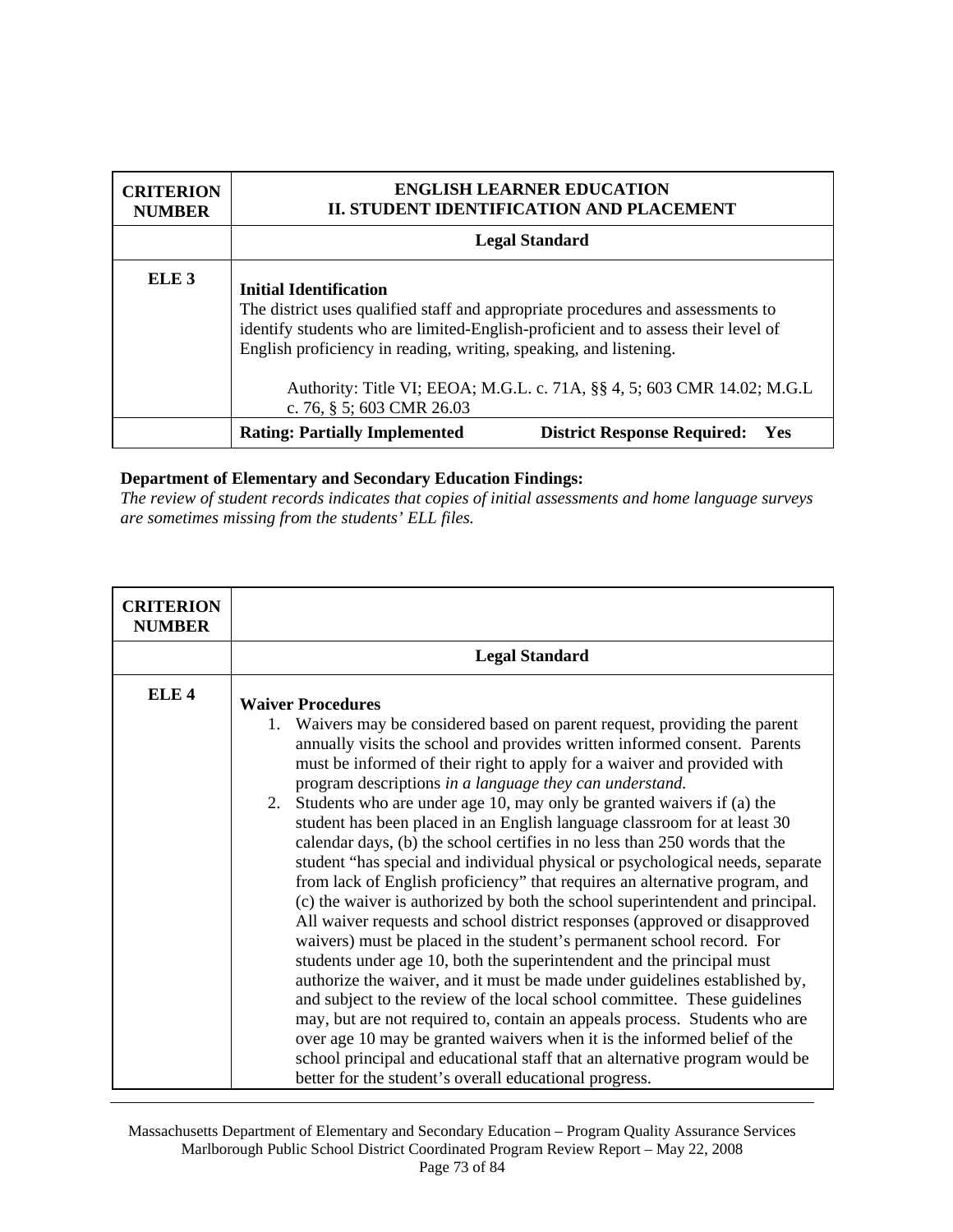| <b>CRITERION</b><br><b>NUMBER</b> |                                                                               |                                                                                                                                                                                                                          |
|-----------------------------------|-------------------------------------------------------------------------------|--------------------------------------------------------------------------------------------------------------------------------------------------------------------------------------------------------------------------|
|                                   | <b>Legal Standard</b>                                                         |                                                                                                                                                                                                                          |
|                                   | 3.<br>CMR 14.04 and ELE 5.<br>Authority: M.G.L. c. 71A, § 5; 603 CMR 14.04(3) | Students receiving waivers may be transferred to an educationally<br>recognized and legally permitted English language learner program other<br>than a sheltered English immersion or two-way bilingual program. See 603 |
|                                   | <b>Rating: Implemented</b>                                                    | <b>District Response Required: No</b>                                                                                                                                                                                    |

| <b>CRITERION</b><br><b>NUMBER</b> |                                                                                                        |  |  |
|-----------------------------------|--------------------------------------------------------------------------------------------------------|--|--|
|                                   | <b>Legal Standard</b>                                                                                  |  |  |
| ELE <sub>5</sub>                  | <b>Program Placement and Structure</b>                                                                 |  |  |
|                                   | 1. The district places LEP students in                                                                 |  |  |
|                                   | a. "sheltered English immersion" (SEI) classrooms (SEI has two                                         |  |  |
|                                   | components, English as a Second Language (ESL)/English                                                 |  |  |
|                                   | Language Development (ELD) instruction and sheltered content                                           |  |  |
|                                   | instruction as described in M.G.L. c. 71A, §§ 2 and 4); or                                             |  |  |
|                                   | b. "two-way bilingual" classrooms, in which students develop language                                  |  |  |
|                                   | proficiency in two languages by receiving instruction in English and                                   |  |  |
|                                   | another language in a classroom that is usually comprised of an                                        |  |  |
|                                   | equal number of proficient English speakers and proficient speakers                                    |  |  |
|                                   | of the other language; or<br>c. (for kindergarten students) either a sheltered English immersion, two- |  |  |
|                                   | way bilingual, or an English-only language general education                                           |  |  |
|                                   | classroom with assistance in English language acquisition,                                             |  |  |
|                                   | including, but not limited to, ESL; or                                                                 |  |  |
|                                   | d. (as a result of an approved waiver) bilingual education or another                                  |  |  |
|                                   | educationally recognized and legally permitted English language                                        |  |  |
|                                   | learner program, in which the students are taught all courses                                          |  |  |
|                                   | required by law and by the school district.                                                            |  |  |
|                                   | Regardless of the program model, districts provide LEP students with content<br>2.                     |  |  |
|                                   | instruction that is based on the Massachusetts Curriculum Frameworks.                                  |  |  |
|                                   | Regardless of the program model, districts provide ESL/ELD instruction that is<br>3.                   |  |  |
|                                   | based on the English Language Proficiency Benchmarks and Outcomes.                                     |  |  |
|                                   | The district uses assessment data to plan and implement educational programs<br>4.                     |  |  |
|                                   | for students at different instructional levels.                                                        |  |  |

Massachusetts Department of Elementary and Secondary Education – Program Quality Assurance Services Marlborough Public School District Coordinated Program Review Report – May 22, 2008 Page 74 of 84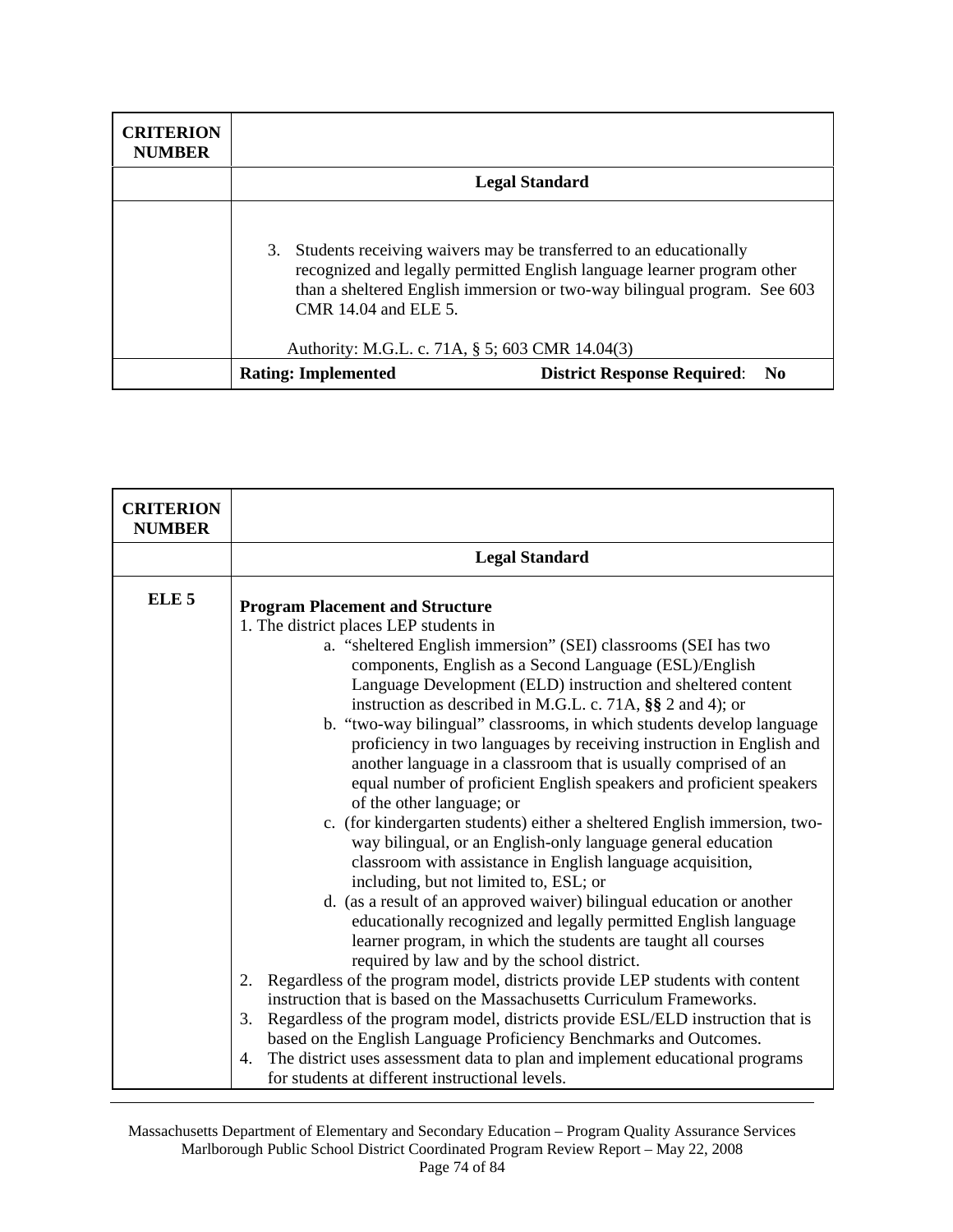| <b>CRITERION</b><br><b>NUMBER</b> |                                                      |                                        |
|-----------------------------------|------------------------------------------------------|----------------------------------------|
|                                   | <b>Legal Standard</b>                                |                                        |
|                                   | Authority: Title VI; EEOA; M.G.L. c. 71A, §§ 2, 4, 7 |                                        |
|                                   | <b>Rating: Partially Implemented</b>                 | <b>District Response Required:</b> Yes |

*The content instruction that LEP students receive throughout the district is based on the appropriate Massachusetts Curriculum Framework. It is unlikely that most LEP students receive sheltered content instruction as the majority of content teachers have not completed SEI Professional Development. Classroom observations did not show a consistent use of sheltering strategies. (see ELE 14).* 

*LEP students in Marlborough have designated ESL class time in amounts that are in accordance with the June 2005 guidance document, "Using MEPA Results to Plan SEI Instructional Programming" with the exception of intermediate students at the middle school, who receive at least two hours a week of ESL classes. This falls below the recommended amount of ESL instruction for intermediate students of 1-2 hours per day.* 

*In the majority of the seven ESL classes observed, class time did not address the four modalities of listening, speaking, reading, and writing that define ESL instruction. There were few, if any, instances of students speaking or writing. in most of these classes. The district does not have an ESL curriculum that is based on the English Language Proficiency Benchmarks and Outcomes (ELPBO). Finally, it should be noted that there are many students at the high school with limited formal schooling, but no curriculum has been developed for these students.* 

| <b>CRITERION</b><br><b>NUMBER</b> |                                                                                                                                                                                                                                                                                                                                                                                                                                                                                                                                                                                                                                                                                    |
|-----------------------------------|------------------------------------------------------------------------------------------------------------------------------------------------------------------------------------------------------------------------------------------------------------------------------------------------------------------------------------------------------------------------------------------------------------------------------------------------------------------------------------------------------------------------------------------------------------------------------------------------------------------------------------------------------------------------------------|
|                                   | <b>Legal Standard</b>                                                                                                                                                                                                                                                                                                                                                                                                                                                                                                                                                                                                                                                              |
| ELE 6                             | <b>Program Exit and Readiness</b><br>1. The district does not re-designate a student from Limited English Proficient<br>(LEP) to Formerly Limited English Proficient (FLEP) until he or she is deemed<br>English proficient and can participate meaningfully in all aspects of the district's<br>general education program without the use of adapted or simplified English<br>materials.<br>2. Districts do not limit or cap the amount of time in which an LEP student can<br>remain in a language support program. An LEP student only exits from such a<br>program after he or she is determined to be proficient in English.<br>Authority: Title VI; EEOA; M.G.L. c. 71A, § 4 |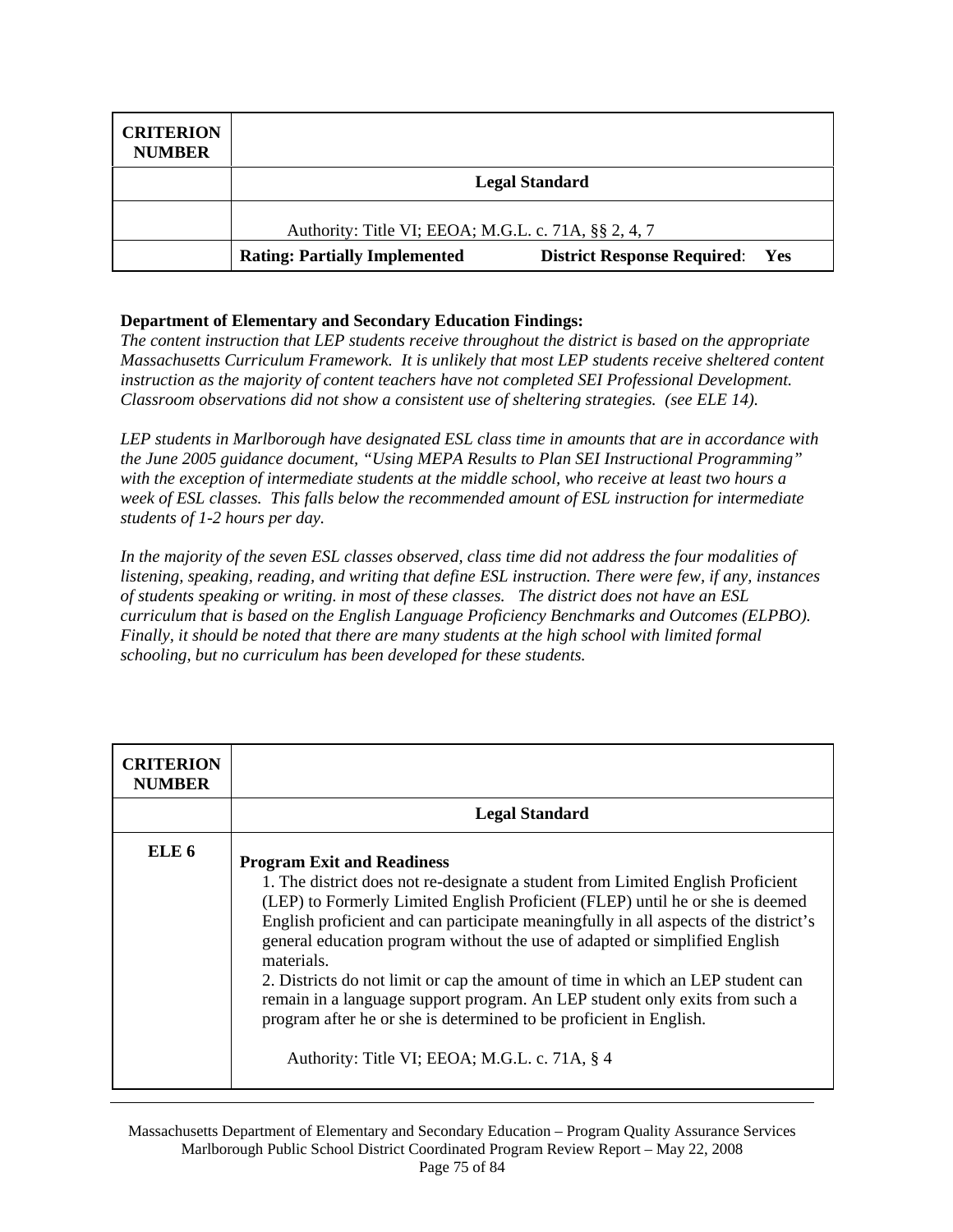| <b>CRITERION</b><br><b>NUMBER</b> |                                      |                                        |
|-----------------------------------|--------------------------------------|----------------------------------------|
|                                   | <b>Legal Standard</b>                |                                        |
|                                   |                                      |                                        |
|                                   | <b>Rating: Partially Implemented</b> | <b>District Response Required: Yes</b> |

*District document review and staff interviews indicate that the district does not limit or cap the amount of time a limited English proficient (LEP) student can continue a language support program. Decisions concerning the re-designation of LEP students to formerly limited English proficient (FLEP) are made by the ELL Resource Specialist at each building, in conjunction with the building principal. Although the same indicators (MEPA scores, MELA-O scores, and teacher recommendations) are used across the district to determine whether or not an LEP student is ready to be re-designated as FLEP, interviews indicated that there is a lack of uniformity in the specific performance criteria and procedures necessary for re-designation.* 

| <b>CRITERION</b><br><b>NUMBER</b> |                                                                                                                                                                                              | <b>ENGLISH LEARNER EDUCATION</b><br><b>III. PARENTAL INVOLVEMENT</b> |
|-----------------------------------|----------------------------------------------------------------------------------------------------------------------------------------------------------------------------------------------|----------------------------------------------------------------------|
|                                   | <b>Legal Standard</b>                                                                                                                                                                        |                                                                      |
| ELE <sub>7</sub>                  | <b>Parent Involvement</b><br>The district develops ways to include parents or guardians of LEP students in<br>matters pertaining to their children's education.<br>Authority: Title VI; EEOA |                                                                      |
|                                   | <b>Rating: Implemented</b>                                                                                                                                                                   | <b>District Response Required:</b> No                                |

| <b>CRITERION</b><br><b>NUMBER</b> |                                                                                                                                                                                                                      | <b>ENGLISH LEARNER EDUCATION</b><br><b>IV. CURRICULUM AND INSTRUCTION</b> |
|-----------------------------------|----------------------------------------------------------------------------------------------------------------------------------------------------------------------------------------------------------------------|---------------------------------------------------------------------------|
|                                   |                                                                                                                                                                                                                      | <b>Legal Standard</b>                                                     |
| ELE <sub>8</sub>                  | <b>Declining Entry to a Program</b><br>The district provides English language support to students whose parents have<br>declined entry to a sheltered English immersion, two-way bilingual, or other<br>ELE program. |                                                                           |
|                                   | Authority: Title VI; EEOA; M.G.L. c. 71, §38Q1/2                                                                                                                                                                     |                                                                           |
|                                   | <b>Rating: Implemented</b>                                                                                                                                                                                           | <b>District Response Required: No</b>                                     |

Massachusetts Department of Elementary and Secondary Education – Program Quality Assurance Services Marlborough Public School District Coordinated Program Review Report – May 22, 2008 Page 76 of 84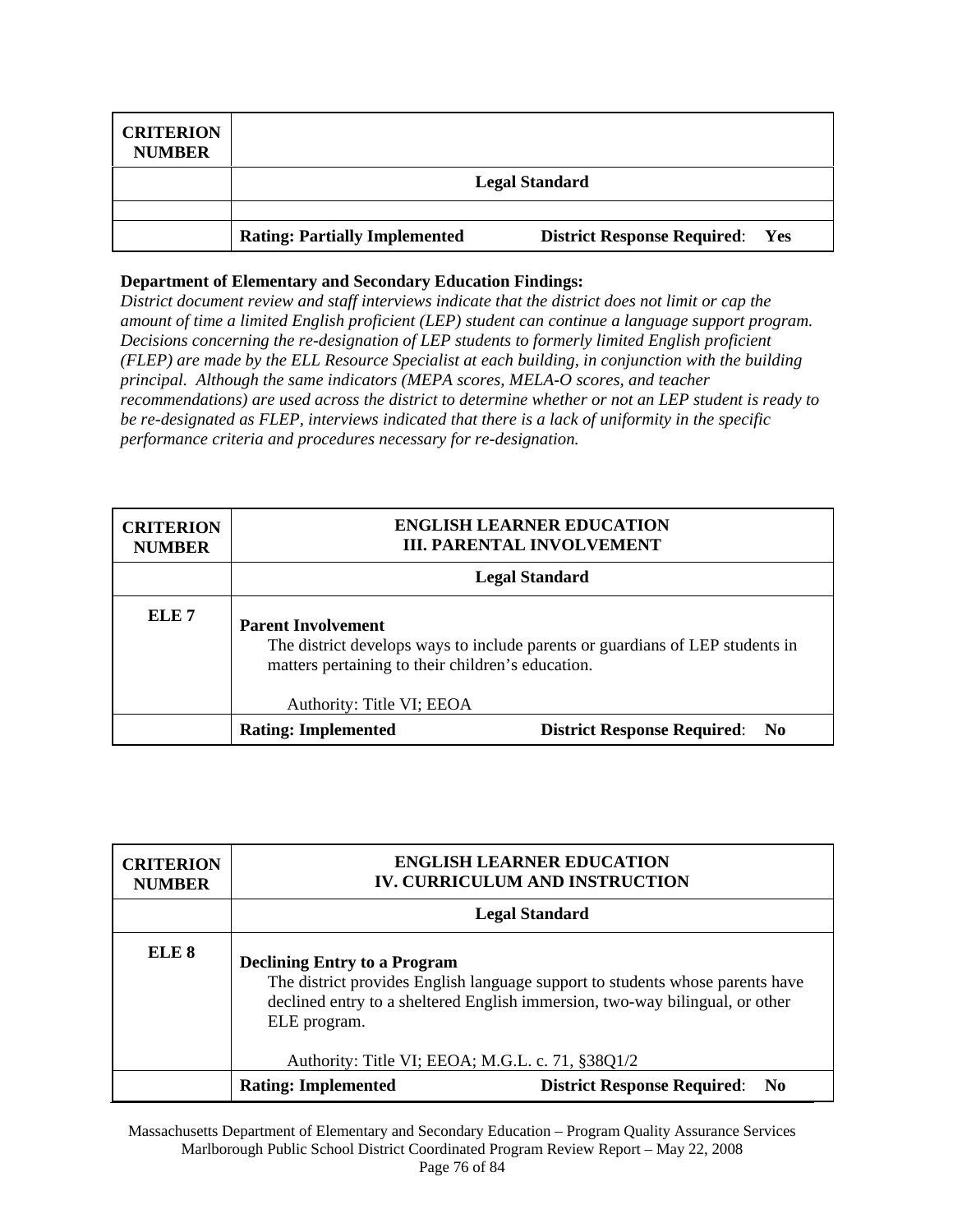| <b>CRITERION</b><br><b>NUMBER</b> |                                                                                                                                                                                                                                                                                                                                                                                                                                                                                                                                      |  |
|-----------------------------------|--------------------------------------------------------------------------------------------------------------------------------------------------------------------------------------------------------------------------------------------------------------------------------------------------------------------------------------------------------------------------------------------------------------------------------------------------------------------------------------------------------------------------------------|--|
|                                   | <b>Legal Standard</b>                                                                                                                                                                                                                                                                                                                                                                                                                                                                                                                |  |
| ELE <sub>9</sub>                  | <b>Instructional Grouping</b><br>1. The district only groups LEP students of different ages together in<br>instructional settings if their levels of English proficiency are similar.<br>2. The district's grouping of students ensures that LEP students receive<br>effective content instruction at appropriate academic levels and that<br>ESL/ELD instruction is at the appropriate proficiency level and based on<br>the English Language Proficiency Benchmarks and Outcomes.<br>Authority: Title VI; EEOA; M.G.L. c. 71A, § 4 |  |
|                                   | <b>Rating: Partially Implemented</b><br><b>District Response Required:</b><br>Yes                                                                                                                                                                                                                                                                                                                                                                                                                                                    |  |

*District documents, classroom observations, and interviews indicate that limited English proficient (LEP) students are grouped by appropriate grade levels for sheltered content instruction. Interviews and classroom observations showed that LEP students are grouped appropriately for ESL instruction at the high school.* 

*However, at the elementary level, student groupings for ESL instruction vary from school to school and students of different proficiency levels are sometimes grouped for ESL instruction. At the middle school, LEP students are grouped by proficiency level for ESL instruction; however, two different groups at different proficiency levels may be assigned to receive ESL instruction from the same teacher at the same time.* 

| <b>CRITERION</b><br><b>NUMBER</b> |                                                                                                                                                                                                                                                                                                                                                                                                                                                                                                                                                                                                                                                                                                                                                                                                            |  |
|-----------------------------------|------------------------------------------------------------------------------------------------------------------------------------------------------------------------------------------------------------------------------------------------------------------------------------------------------------------------------------------------------------------------------------------------------------------------------------------------------------------------------------------------------------------------------------------------------------------------------------------------------------------------------------------------------------------------------------------------------------------------------------------------------------------------------------------------------------|--|
|                                   | <b>Legal Standard</b>                                                                                                                                                                                                                                                                                                                                                                                                                                                                                                                                                                                                                                                                                                                                                                                      |  |
| <b>ELE 10</b>                     | <b>Parental Notification</b><br>1. Upon placement in any ELE program, and annually thereafter, a notice is<br>mailed to the parents or guardians written in the primary/home language as well<br>as in English, that informs parents of:<br>(a) the reasons for identification of the student as Limited English Proficient<br>(LEP);<br>(b) the child's level of English proficiency;<br>(c) program placement and/or the method of instruction used in the program;<br>(d) how the program will meet the student's educational strengths and needs;<br>(e) how the program will specifically help the child learn English;<br>the specific exit requirements; and<br>(f)<br>(g) the parents' right to apply for a waiver (see ELE 4), or to decline to enroll<br>their child in the program (see ELE 8). |  |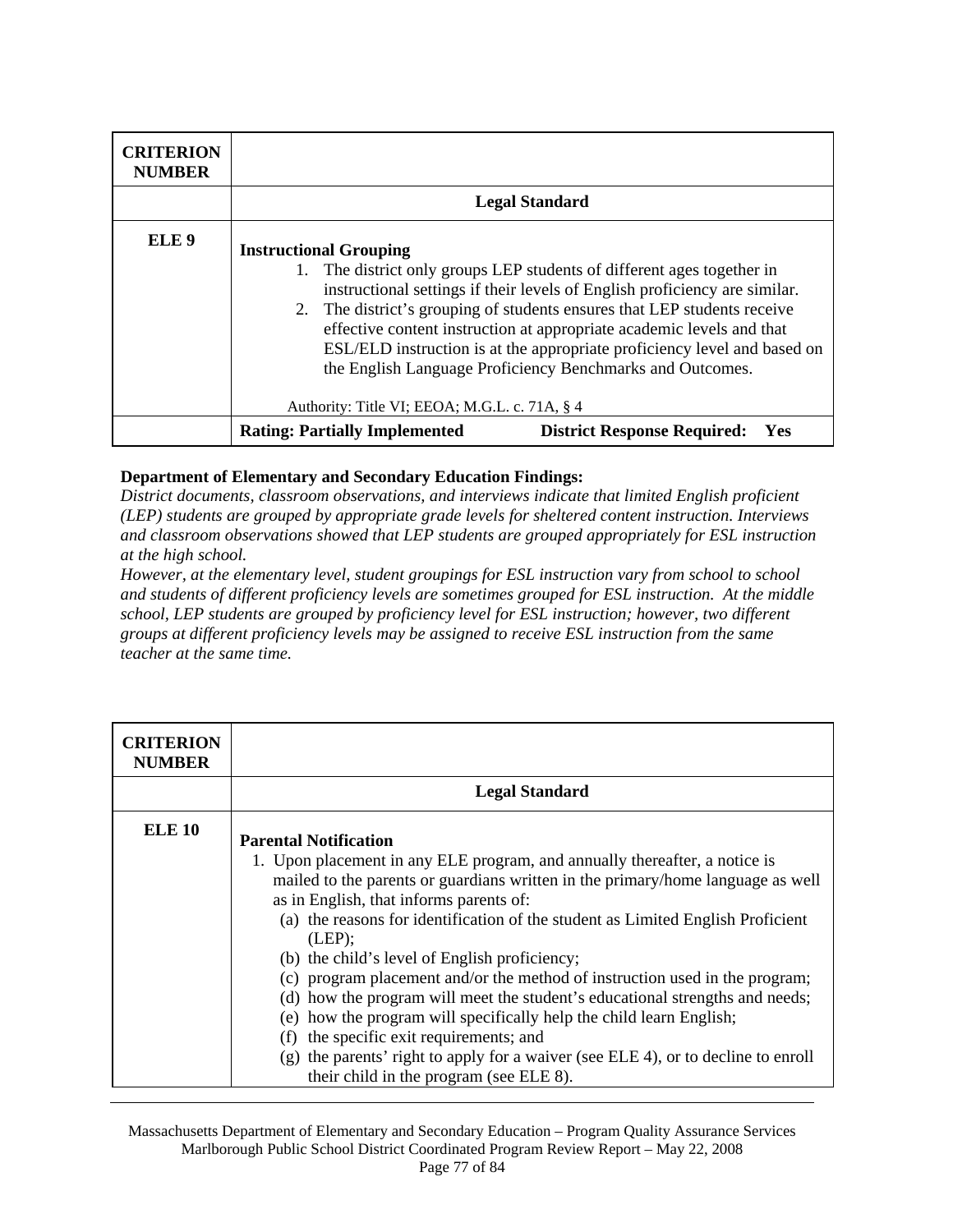| <b>CRITERION</b><br><b>NUMBER</b> |                                                                                                                                                                                                                                                                                                                                                                                                                                                                                                                                 |                                           |  |
|-----------------------------------|---------------------------------------------------------------------------------------------------------------------------------------------------------------------------------------------------------------------------------------------------------------------------------------------------------------------------------------------------------------------------------------------------------------------------------------------------------------------------------------------------------------------------------|-------------------------------------------|--|
|                                   | <b>Legal Standard</b>                                                                                                                                                                                                                                                                                                                                                                                                                                                                                                           |                                           |  |
|                                   | (All districts need to comply with a-c and g. Title III districts must comply<br>with a-g. Title III districts must send parental notification no later than 30 days<br>after the beginning of the school year.)<br>2. The district provides to parents and guardians of LEP students, report cards,<br>and progress reports in the same manner and with the same frequency as<br>general education reporting. The reports are, to the maximum extent possible,<br>written in a language understandable to the parent/guardian. |                                           |  |
|                                   | Authority: NCLB, Title III; M.G.L. c. 71A, § 7; 603 CMR 14.02                                                                                                                                                                                                                                                                                                                                                                                                                                                                   |                                           |  |
|                                   | <b>Rating: Partially Implemented</b>                                                                                                                                                                                                                                                                                                                                                                                                                                                                                            | <b>District Response Required:</b><br>Yes |  |

*The review of student records indicates that not all student records have annual parental notifications in their ELL files. Progress reports for English Language Development instruction are not always sent to parents. The review of student records and interviews also indicate that progress reports on ELD instruction are not always translated nor are report cards at the Middle and High School.* 

| <b>CRITERION</b><br><b>NUMBER</b> | <b>ENGLISH LEARNER EDUCATION</b><br><b>V. STUDENT SUPPORT SERVICES</b>                                                                                                                                                                                                                                                                                                                                                                                                                                                                                                                                                                                                                                                                                                                                                                                                                                                                                                                                                                                                                                                                                                                                                                       |  |
|-----------------------------------|----------------------------------------------------------------------------------------------------------------------------------------------------------------------------------------------------------------------------------------------------------------------------------------------------------------------------------------------------------------------------------------------------------------------------------------------------------------------------------------------------------------------------------------------------------------------------------------------------------------------------------------------------------------------------------------------------------------------------------------------------------------------------------------------------------------------------------------------------------------------------------------------------------------------------------------------------------------------------------------------------------------------------------------------------------------------------------------------------------------------------------------------------------------------------------------------------------------------------------------------|--|
|                                   | <b>Legal Standard</b>                                                                                                                                                                                                                                                                                                                                                                                                                                                                                                                                                                                                                                                                                                                                                                                                                                                                                                                                                                                                                                                                                                                                                                                                                        |  |
| <b>ELE 11</b>                     | <b>Equal Access to Academic Programs and Services</b><br>1. The districts does not segregate LEP students from their English-speaking<br>peers, except where programmatically necessary, to implement an English<br>learner education program.<br>2. The district ensures that LEP students participate fully with their English-<br>speaking peers and are provided support in non-core academic courses.<br>3. The district ensures that LEP students have the opportunity to receive<br>support services, such as guidance and counseling, in a language that the<br>student understands.<br>4. The district ensures that LEP students are taught to the same academic<br>standards and curriculum as all students, and provides the same<br>opportunities to master such standards as other students, including the<br>opportunity to enter academically advanced classes, receive credit for<br>work done, and have access to the full range of programs.<br>5. The district uses grade appropriate content objectives for LEP students<br>that are based on the district curricula in English language arts, history<br>and social science, mathematics, and science and technology/engineering,<br>taught by qualified staff members. |  |
|                                   | Reserved<br>б.                                                                                                                                                                                                                                                                                                                                                                                                                                                                                                                                                                                                                                                                                                                                                                                                                                                                                                                                                                                                                                                                                                                                                                                                                               |  |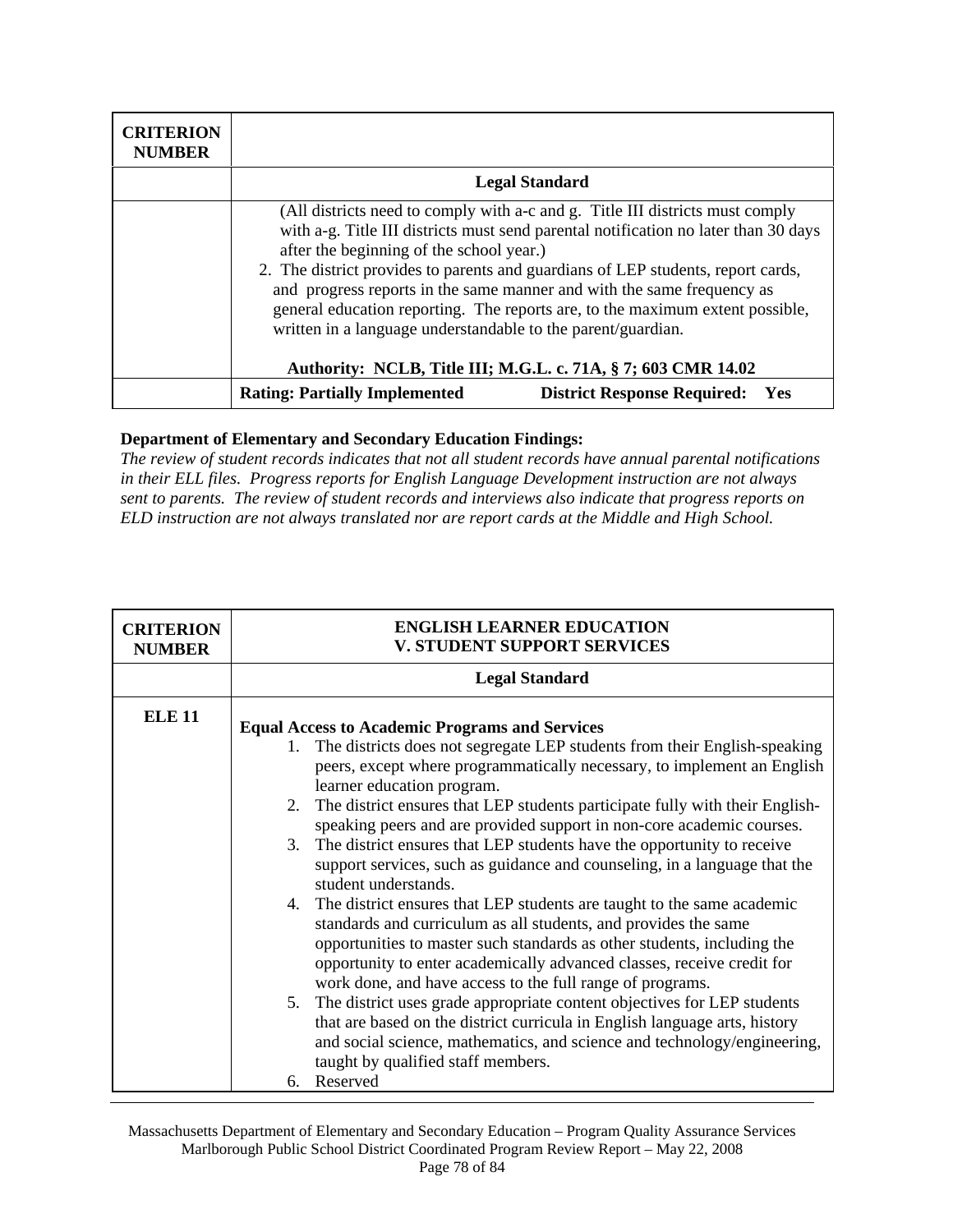| <b>CRITERION</b><br><b>NUMBER</b> | <b>ENGLISH LEARNER EDUCATION</b><br><b>V. STUDENT SUPPORT SERVICES</b>                                                                                                                                                                                                                                                                                                                                                                                                                                                                                                                                                                                                                         |  |
|-----------------------------------|------------------------------------------------------------------------------------------------------------------------------------------------------------------------------------------------------------------------------------------------------------------------------------------------------------------------------------------------------------------------------------------------------------------------------------------------------------------------------------------------------------------------------------------------------------------------------------------------------------------------------------------------------------------------------------------------|--|
|                                   | <b>Legal Standard</b>                                                                                                                                                                                                                                                                                                                                                                                                                                                                                                                                                                                                                                                                          |  |
|                                   | 7. The district provides access to the full range of academic opportunities<br>and supports afforded non-LEP students, such as special education<br>services, Section 504 Accommodation Plans, Title I services, career and<br>technical education, and the supports outlined in the district's curriculum<br>accommodation plan.<br>8. Information in notices such as activities, responsibilities, and academic<br>standards provided to all students is provided to LEP students in a<br>language and mode of communication that they understand.<br>Authority: Title VI; EEOA; M.G.L. c. 71, § 38Q1/2; 603 CMR 28.03(3)(a);<br>C.<br>71A, § 7; c. 76, § 5; 603 CMR 26.03; 603 CMR 26.07(8) |  |
|                                   | <b>District Response Required:</b><br><b>Rating: Implemented</b><br>N0                                                                                                                                                                                                                                                                                                                                                                                                                                                                                                                                                                                                                         |  |

| <b>CRITERION</b><br><b>NUMBER</b> |                                                                                                                                                                                                                                                                                                                                                                                                                                                                                                                                                      |                                    |     |
|-----------------------------------|------------------------------------------------------------------------------------------------------------------------------------------------------------------------------------------------------------------------------------------------------------------------------------------------------------------------------------------------------------------------------------------------------------------------------------------------------------------------------------------------------------------------------------------------------|------------------------------------|-----|
|                                   |                                                                                                                                                                                                                                                                                                                                                                                                                                                                                                                                                      | <b>Legal Standard</b>              |     |
| <b>ELE 12</b>                     | <b>Equal Access to Nonacademic and Extracurricular Programs</b><br>The district provides appropriate support, where necessary, to limited English<br>proficient students to ensure that they have equal access to the nonacademic<br>programs and extracurricular activities available to their English-speaking peers.<br>Information provided to students about extracurricular activities and school<br>2.<br>events is provided to LEP students in a language they understand.<br>Authority: Title VI; EEOA; M.G.L. c. 76, § 5; 603 CMR 26.06(2) |                                    |     |
|                                   | <b>Rating: Partially Implemented</b>                                                                                                                                                                                                                                                                                                                                                                                                                                                                                                                 | <b>District Response Required:</b> | Yes |

*Documents and interviews indicate that not all information provided to students at the high school, about extracurricular activities and school events, is provided to LEP students in a language they understand.*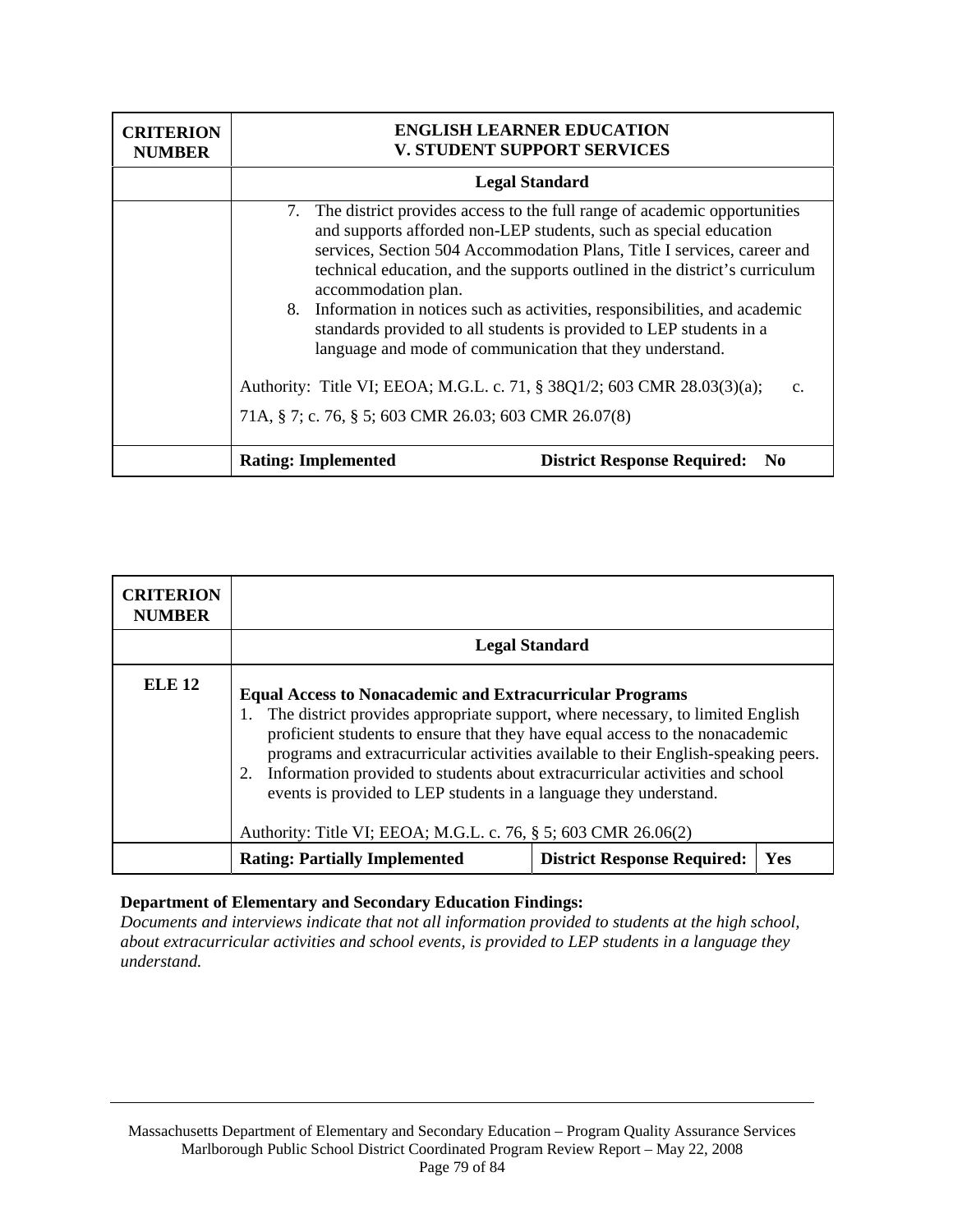| <b>CRITERION</b><br><b>NUMBER</b> |                                                                                                                                                                                                                                                                 |                                    |     |
|-----------------------------------|-----------------------------------------------------------------------------------------------------------------------------------------------------------------------------------------------------------------------------------------------------------------|------------------------------------|-----|
|                                   |                                                                                                                                                                                                                                                                 | <b>Legal Standard</b>              |     |
| <b>ELE 13</b>                     | <b>Follow-up Support</b><br>The district actively monitors students who have exited an English learner<br>education program for two years and provides language support services to<br>those students, if needed.<br>Authority: Title VI; EEOA; NCLB, Title III |                                    |     |
|                                   | <b>Rating: Partially Implemented</b>                                                                                                                                                                                                                            | <b>District Response Required:</b> | Yes |

*Interviews indicate that the high school does not actively monitor students who have exited an English learner education program for two years.* 

*Interviews and record reviews indicate that most Limited English Proficient students at the Middle School and High School that have qualified for Special Education no longer receive English Language Development/ESL services and are not re-designated from Limited English Proficient (LEP) to Formerly Limited English Proficient (FLEP) until he or she is deemed English proficient.* 

| <b>CRITERION</b><br><b>NUMBER</b> | <b>ENGLISH LEARNER EDUCATION</b><br>VI. FACULTY, STAFF AND ADMINISTRATION                                                                                                                                                                                                                                                                                                                                                                                                                                                                                                                                                                                                                                                                                                                                                                                                                                                                                                    |  |
|-----------------------------------|------------------------------------------------------------------------------------------------------------------------------------------------------------------------------------------------------------------------------------------------------------------------------------------------------------------------------------------------------------------------------------------------------------------------------------------------------------------------------------------------------------------------------------------------------------------------------------------------------------------------------------------------------------------------------------------------------------------------------------------------------------------------------------------------------------------------------------------------------------------------------------------------------------------------------------------------------------------------------|--|
|                                   | <b>Legal Standard</b>                                                                                                                                                                                                                                                                                                                                                                                                                                                                                                                                                                                                                                                                                                                                                                                                                                                                                                                                                        |  |
| <b>ELE 14</b>                     | <b>Licensure Requirements</b><br>Reserved.<br>$1 \quad$<br>2. Teachers and educational staff who teach limited English proficient students<br>hold the appropriate licenses or current waivers issued by the Department of<br>Elementary and Secondary Education. Districts have certified and qualified<br>staff in their ELE program.<br>3. If any district has a director of English language learner programs who is<br>employed in that position for one-half time or more, that director has a<br>Supervisor/Director license and an English as a Second Language,<br>Transitional Bilingual Education, or English Language Learners license.<br>4. If a district with 200 or more LEP students has a director of English<br>language learner programs, that director has an English as a Second<br>Language, Transitional Bilingual Education, or English Language Learners<br>license even if he or she is employed in that position for less than one-half<br>time. |  |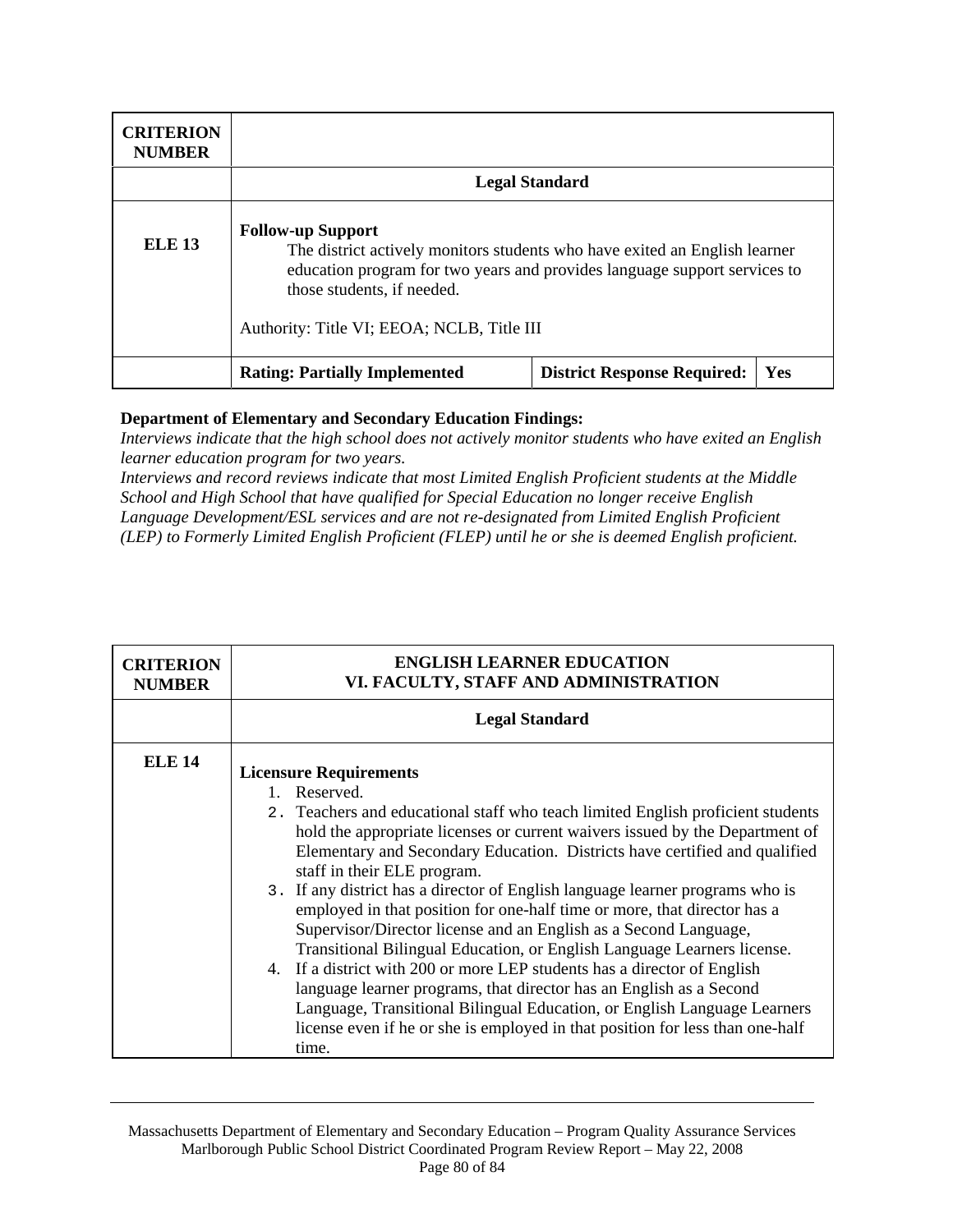| <b>CRITERION</b><br><b>NUMBER</b> | <b>ENGLISH LEARNER EDUCATION</b><br>VI. FACULTY, STAFF AND ADMINISTRATION |                                          |  |
|-----------------------------------|---------------------------------------------------------------------------|------------------------------------------|--|
|                                   | <b>Legal Standard</b>                                                     |                                          |  |
|                                   | Authority: Title VI; EEOA; M.G.L. c. 71, § 38G; St. 2002, c. 218, § 25    |                                          |  |
|                                   | <b>Rating: Partially Implemented</b>                                      | <b>District Response Required:</b>   Yes |  |

*District documentation showed that thirteen of the eighteen teachers assigned to teach ESL hold the appropriate license. Interviews and classroom observations indicate that in some instances teachers who are not licensed to teach ESL, including teachers with a TBE license and ESL paraprofessionals, are sometimes responsible for teaching ESL classes.* 

*Content teachers of LEP students in grades K-12 have appropriate licenses. However, few content teachers have completed all four categories of Sheltered English Immersion Professional Development (SEI PD) as outlined in the June 2004 Commissioner's memorandum. Therefore, many of the teachers who provide content instruction to LEP students do not possess the appropriate skills and knowledge to effectively shelter content. Additionally, content classroom observations did not consistently show evidence of the use of sheltering techniques.* 

*There are over 500 LEP students in the district, but there is no ELL director at this time. The Director of Pupil Services has been given responsibility for overseeing ELE programming in the district.*

| <b>CRITERION</b><br><b>NUMBER</b> |                                                                                                                                                                                                                                                                                                                                                                                                                                                                                                                                                                                                                                                                                                                                 |
|-----------------------------------|---------------------------------------------------------------------------------------------------------------------------------------------------------------------------------------------------------------------------------------------------------------------------------------------------------------------------------------------------------------------------------------------------------------------------------------------------------------------------------------------------------------------------------------------------------------------------------------------------------------------------------------------------------------------------------------------------------------------------------|
|                                   | <b>Legal Standard</b>                                                                                                                                                                                                                                                                                                                                                                                                                                                                                                                                                                                                                                                                                                           |
| <b>ELE 15</b>                     | <b>Professional Development Requirements</b><br>District schools with LEP students implement a professional development plan<br>that provides teachers and administrators with high quality training, as prescribed<br>by the Department, in (1) second language learning and teaching; (2) sheltering<br>content instruction; (3) assessment of speaking and listening; and (4) teaching<br>reading and writing to limited English proficient students. The school provides<br>training opportunities to teachers of LEP students that ensure the progress of LEP<br>students in developing oral comprehension, speaking, reading, and writing of<br>English, and in meeting academic standards.<br>Authority: NCLB, Title III |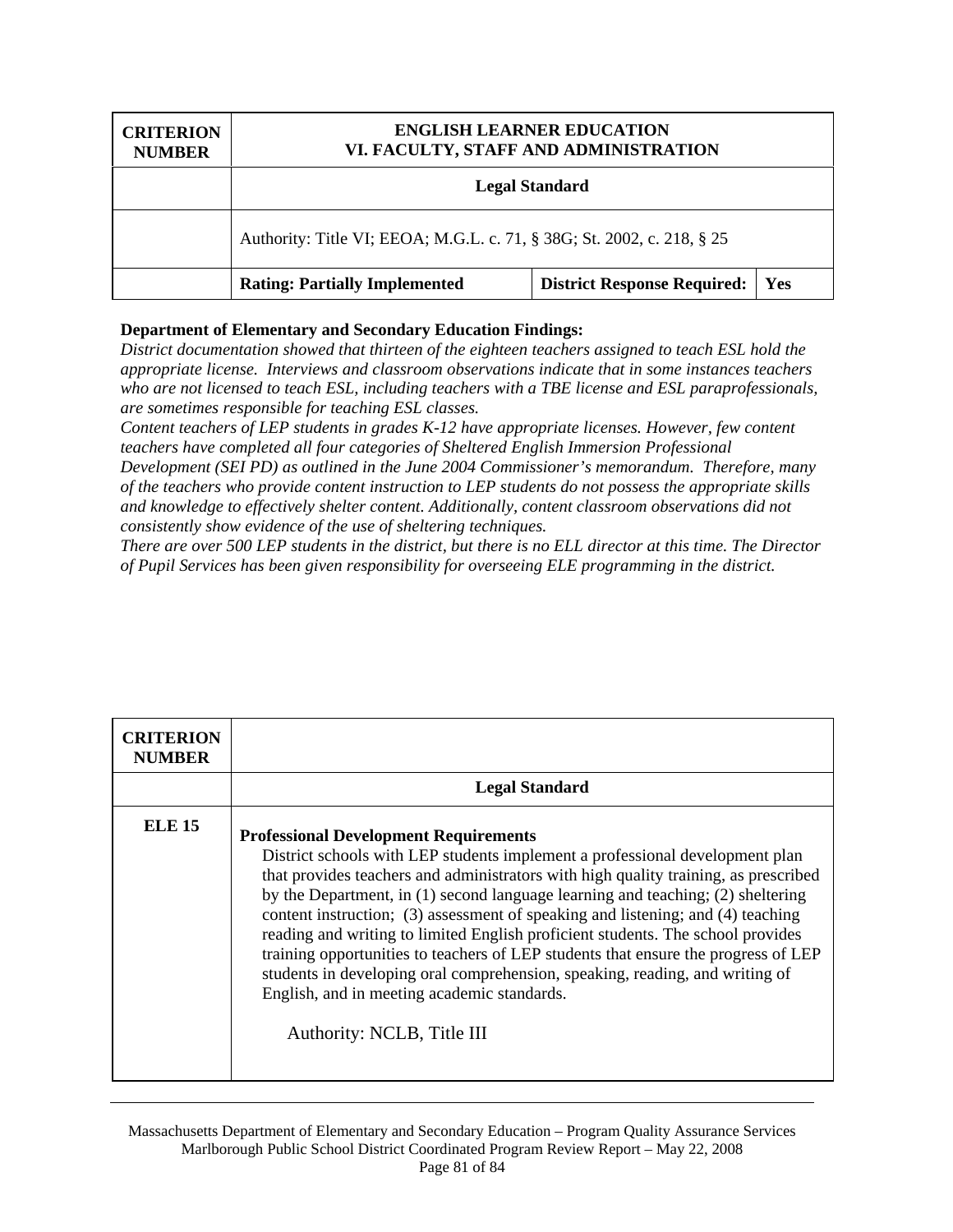| <b>CRITERION</b><br><b>NUMBER</b> |                                      |                                          |  |
|-----------------------------------|--------------------------------------|------------------------------------------|--|
|                                   |                                      | <b>Legal Standard</b>                    |  |
|                                   | <b>Rating: Partially Implemented</b> | <b>District Response Required:</b>   Yes |  |

*The district has submitted a professional development plan that provides for training in the skills and knowledge as described in the June 2004 Commissioner's Memorandum. The plan includes a specific timeline for implementation but does not target particular schools, content areas, or grade levels for teacher training.* 

*Interviews suggest that teachers are unclear about the Commissioner's guidance regarding the four categories of training and the qualifications for teaching content to LEP students. Many content teachers interviewed were also not aware of current or future opportunities to participate in SEI PD.* 

| <b>CRITERION</b><br><b>NUMBER</b> |                                                                                                                                                                                                                                                         | <b>ENGLISH LEARNER EDUCATION</b><br><b>VII. SCHOOL FACILITIES</b> |  |
|-----------------------------------|---------------------------------------------------------------------------------------------------------------------------------------------------------------------------------------------------------------------------------------------------------|-------------------------------------------------------------------|--|
|                                   |                                                                                                                                                                                                                                                         | <b>Legal Standard</b>                                             |  |
| <b>ELE 16</b>                     | <b>Equitable Facilities</b><br>The district ensures that LEP students are provided facilities, materials and<br>services comparable to those provided to the overall student population.<br>Authority: Title VI; EEOA; M.G.L. c. 76, § 5; 603 CMR 26.07 |                                                                   |  |
|                                   | <b>Rating: Partially Implemented</b>                                                                                                                                                                                                                    | <b>District Response Required: Yes</b>                            |  |

#### **Department of Elementary and Secondary Education Findings:**

*Onsite observations and interviews indicate that one of the ELL classrooms at the Richer Elementary School is not at least equal in size to the regular education classrooms.* 

| <b>CRITERION</b><br><b>NUMBER</b> | <b>ENGLISH LEARNER EDUCATION</b><br>VIII. PROGRAM PLAN AND EVALUATION                                                                                                                                                                                                                                                                                            |
|-----------------------------------|------------------------------------------------------------------------------------------------------------------------------------------------------------------------------------------------------------------------------------------------------------------------------------------------------------------------------------------------------------------|
|                                   | <b>Legal Standard</b>                                                                                                                                                                                                                                                                                                                                            |
| <b>ELE 17</b>                     | <b>Program Evaluation</b><br>The district conducts periodic evaluations of the effectiveness of its ELE program<br>in developing students' English language skills and increasing their ability to<br>participate meaningfully in the educational program. Where the district<br>documents that the program is not effective, it takes steps to make appropriate |

Massachusetts Department of Elementary and Secondary Education – Program Quality Assurance Services Marlborough Public School District Coordinated Program Review Report – May 22, 2008 Page 82 of 84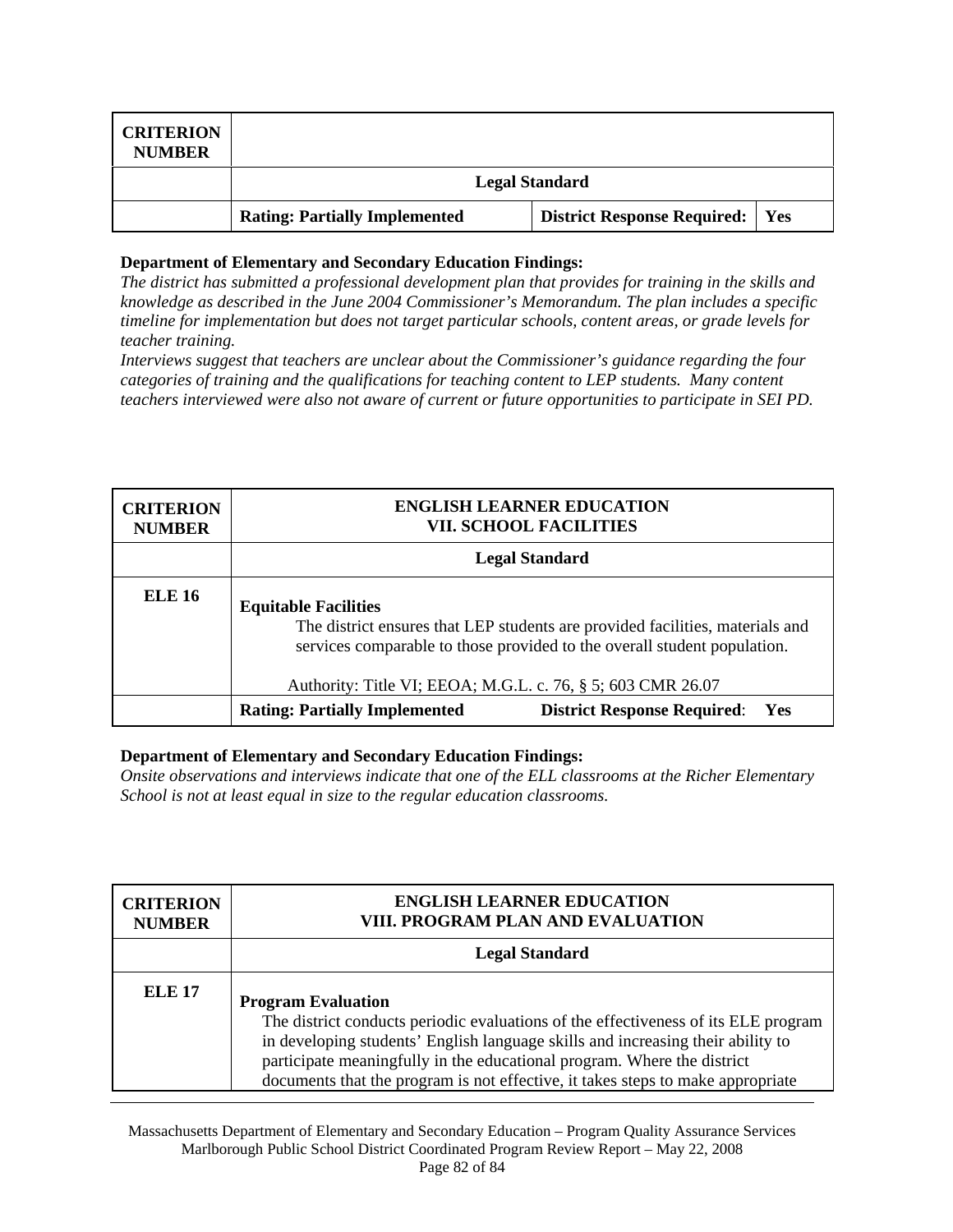| <b>CRITERION</b><br><b>NUMBER</b> | <b>ENGLISH LEARNER EDUCATION</b><br>VIII. PROGRAM PLAN AND EVALUATION |                                                                           |
|-----------------------------------|-----------------------------------------------------------------------|---------------------------------------------------------------------------|
|                                   |                                                                       | <b>Legal Standard</b>                                                     |
|                                   | program evaluation.<br>Authority: Title VI; EEOA                      | program adjustments or changes that are responsive to the outcomes of the |
|                                   | <b>Rating: Implemented</b>                                            | <b>District Response Required: No</b>                                     |

| <b>CRITERION</b><br><b>NUMBER</b> | <b>ENGLISH LEARNER EDUCATION</b><br>IX. RECORD KEEPING                                               |  |
|-----------------------------------|------------------------------------------------------------------------------------------------------|--|
|                                   | <b>Legal Standard</b>                                                                                |  |
| <b>ELE 18</b>                     | <b>Records of LEP Students</b>                                                                       |  |
|                                   | LEP student records include:                                                                         |  |
|                                   | (a) home language survey;                                                                            |  |
|                                   | (b) results of identification and proficiency tests and evaluations,                                 |  |
|                                   | including MELA-O, MEPA, MCAS, or other tests chosen by the                                           |  |
|                                   | Board of Elementary and Secondary Education and the district;                                        |  |
|                                   | (c) information about students' previous school experiences;                                         |  |
|                                   | (d) copies of parent notification letters, progress reports and report                               |  |
|                                   | cards (in the native language, if necessary);                                                        |  |
|                                   | (e) evidence of follow-up monitoring (if applicable);                                                |  |
|                                   | (f) documentation of a parent's consent to "opt-out" of English learner<br>education, if applicable; |  |
|                                   | (g) waiver documentation, if applicable; and                                                         |  |
|                                   | (h) Individual Student Success Plans for students who have failed                                    |  |
|                                   | MCAS, if the district is required to complete plans for non-LEP                                      |  |
|                                   | students.                                                                                            |  |
|                                   | Authority: Title VI; EEOA; M.G.L. c. 69, § 1I; c. 71A, §§ 5, 7; 603 CMR                              |  |
|                                   | 14.02, 14.04                                                                                         |  |
|                                   | <b>Rating: Partially Implemented</b><br><b>District Response Required:</b><br><b>Yes</b>             |  |

*The review of student records indicates that home language surveys, MELA-O results, MCAS results, annual parental notification letters, English Language Development progress reports and evidence of follow-up monitoring are not always found in all students' ELL files.*